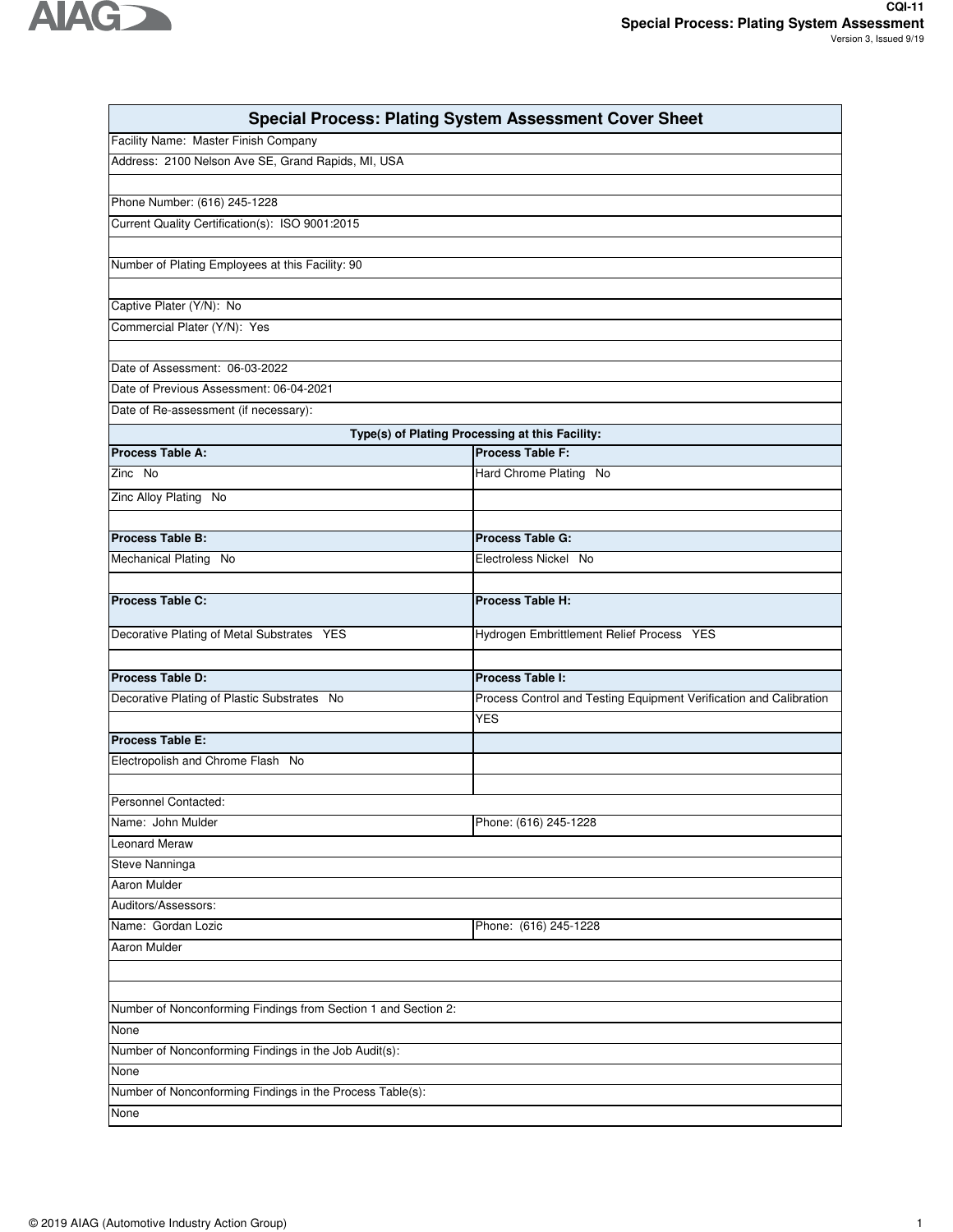

# **Section 1 - Management Responsibility & Quality Planning**

**1.1**

There shall be a dedicated and qualified surface finishing person on site.

• To ensure readily available expertise, there shall be a dedicated and qualified surface finishing person on site.

• This individual shall be a full-time employee and the position shall be reflected in the organization chart.

• A job description shall exist identifying the qualifications for the position including chemical and surface finishing/surface finishing knowledge.

• The qualifications shall include a minimum of 5 years' experience in surface finishing operation or a combination of a minimum of 5 years of relevant formal education and surface finishing experience.

| <b>Objective Evidence</b>                      | Conforming<br>Nonconforming<br><b>NA</b> |
|------------------------------------------------|------------------------------------------|
| <b>CEO</b>                                     | Conforming                               |
| Yes                                            | Conforming                               |
| Yes                                            | Conforming                               |
| Engineering degree, Certified Electro Finisher | Conforming                               |
|                                                | Conforming                               |
| Yes                                            | Conforming                               |
|                                                |                                          |

Comments:

### **Section 1 - Management Responsibility & Quality Planning**

**1.2**

The facility shall perform advanced quality planning.

• The organization shall incorporate a documented advanced product quality planning process.

• A feasibility study shall be performed and internally approved for each new part or process. Similar parts can be grouped into part families for this effort as defined by the organization.

• After the part approval process is approved by the customer, no process changes are allowed unless approved by the customer.

• The organization shall contact the customer when clarification of process changes is required. This clarification of process changes shall be documented.

| Guidance                                                                                                                                                                                                                                    | <b>Objective Evidence</b> | Conforming<br>Nonconforming<br><b>NA</b> |  |
|---------------------------------------------------------------------------------------------------------------------------------------------------------------------------------------------------------------------------------------------|---------------------------|------------------------------------------|--|
| Does the facility use a documented advanced quality planning process?                                                                                                                                                                       | <b>Yes</b>                | Conforming                               |  |
| Does the facility perform a documented internal feasibility study for each part before processing?<br>If no, does the facility perform a documented internal feasibility study for similar part types or family of parts before processing? | - Yes                     | Conforming                               |  |
| What is the procedure for changing the process after PPAP?                                                                                                                                                                                  | Process change validation | Conforming                               |  |
| Comments:                                                                                                                                                                                                                                   |                           |                                          |  |
| $\sim$ $\sim$ $\sim$ $\sim$ $\sim$ $\sim$                                                                                                                                                                                                   |                           |                                          |  |

**Section 1 - Management Responsibility & Quality Planning**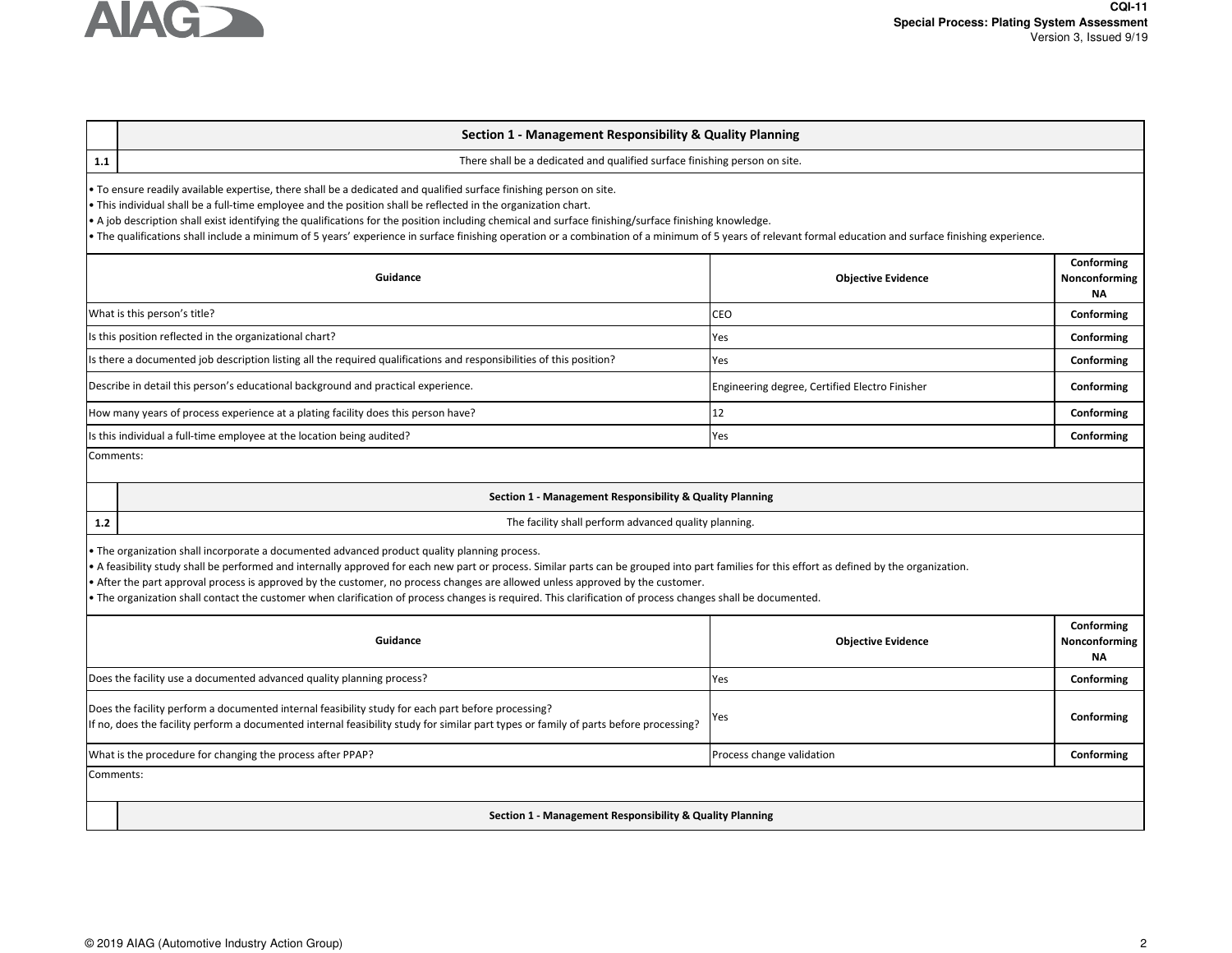

# **1.3Conforming**The facilities FMEAs shall be up to date and shall reflect the current process.• The organization shall incorporate the use of a documented Failure Mode and Effects Analysis (FMEA) and ensure the FMEAs are updated to reflect current part quality status.• The FMEA shall be written for each part or part family or they may be process-specific and written for each process. • FMEAs shall address every process step from part receipt to part shipment. • A cross-functional team shall be used in the development of the FMEA.• All special characteristics, as defined by the organization and its customers, shall be identified, defined, and addressed in the FMEA.

| Guidance                                                                                                                        | <b>Objective Evidence</b>                                                                | <b>CONTOUR</b><br>Nonconforming<br><b>NA</b> |
|---------------------------------------------------------------------------------------------------------------------------------|------------------------------------------------------------------------------------------|----------------------------------------------|
| Does the facility have a documented Failure Mode and Effects Analysis (FMEA) in use?                                            | Yes                                                                                      | Conforming                                   |
| Identify the names and job function of the team members used in the development of the FMEA.                                    | Steve Phillips, Operations Manager<br>Aaron Mulder, CEO<br>Gordan Lozic, Quality Manager | Conforming                                   |
| Identify if the FMEA is written for each part, part family or process specific.                                                 | Part family                                                                              | Conforming                                   |
| Are all FMEAs consistent with all associated documentation such as control plans, work instructions and shop travelers?         | Yes                                                                                      | Conforming                                   |
| Do all FMEAs include every process step from part receipt to part shipment?                                                     | Yes                                                                                      | Conforming                                   |
| Are special characteristics, as defined by the organization and its customers, identified, defined, and addressed in the FMEAs? | Yes                                                                                      | Conforming                                   |
| Provide evidence that the FMEA has been updated in response to quality issues.                                                  | Corrective Action log                                                                    | Conforming                                   |
| Comments:                                                                                                                       |                                                                                          |                                              |

# **Section 1 - Management Responsibility & Quality Planning**

- The process control plans shall be up to date and shall reflect the current process.
- The organization shall incorporate the use of a documented control plan and ensure the control plans are updated to reflect current controls.
- The control plans shall be written for each part or part family or they may be process-specific.
- The control plans shall address all process steps from part receipt to part shipment and identify all equipment used and all key surface finishing process parameters as defined by the organization.
- A cross-functional team shall be used in the development of control plans, which shall be consistent with all associated documentation such as work instructions, shop travelers, and FMEAs.
- All special characteristics, as defined by the organization and its customers, shall be identified, defined, and addressed in the control plans.
- The control plan shall detail the product and process characteristics, and controls including testing frequency and sample size.

| Guidance                                                                                | <b>Objective Evidence</b> | Conforming<br>Nonconforming<br>NA |
|-----------------------------------------------------------------------------------------|---------------------------|-----------------------------------|
| Does the facility have a documented control plan in use?                                | <b>IYes</b>               | Conforming                        |
| Identify if the control plan is written for each part, part family or process specific. | Part family               | Conforming                        |
| [Do all control plans include every process step from part receipt to part shipment?    | <b>Yes</b>                | Conforming                        |

**1.4**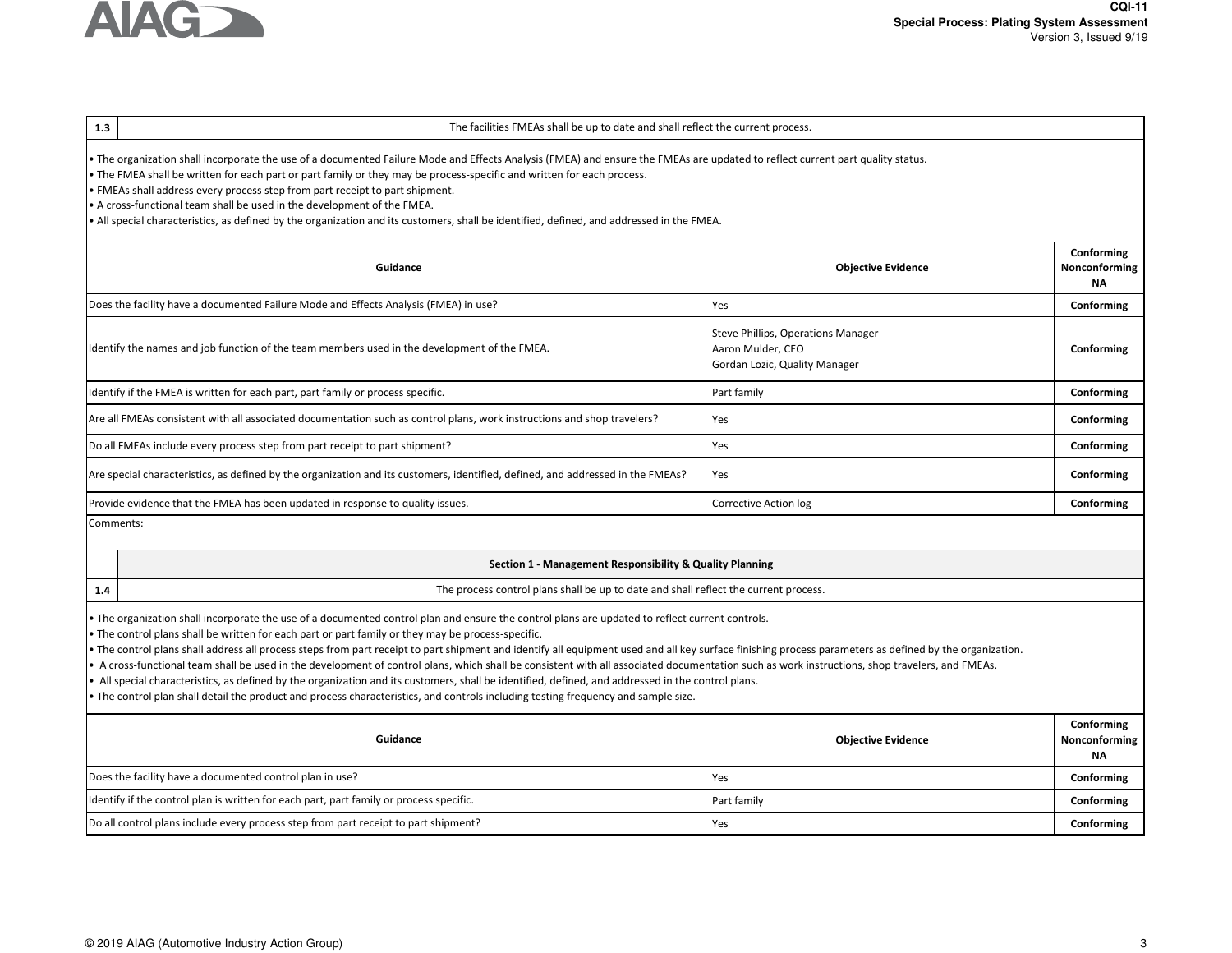

|           | Does the control plan identify all key surface finishing process parameters?                                                                                                                                                                                                                                                                                                                                                                                                                                                                                                                                                                                                                                                                                                                                                                                                                                                                                                                                                                                                                                                                                                                                                          | Yes                                                                                      | Conforming                               |
|-----------|---------------------------------------------------------------------------------------------------------------------------------------------------------------------------------------------------------------------------------------------------------------------------------------------------------------------------------------------------------------------------------------------------------------------------------------------------------------------------------------------------------------------------------------------------------------------------------------------------------------------------------------------------------------------------------------------------------------------------------------------------------------------------------------------------------------------------------------------------------------------------------------------------------------------------------------------------------------------------------------------------------------------------------------------------------------------------------------------------------------------------------------------------------------------------------------------------------------------------------------|------------------------------------------------------------------------------------------|------------------------------------------|
|           | ldentify the names and job function of the team members used in the development of the control plan.                                                                                                                                                                                                                                                                                                                                                                                                                                                                                                                                                                                                                                                                                                                                                                                                                                                                                                                                                                                                                                                                                                                                  | Steve Phillips, Operations Manager<br>Aaron Mulder, CEO<br>Gordan Lozic, Quality Manager | Conforming                               |
| FMEAs?    | Are the control plans consistent with all associated documentation such as work instructions, shop travelers, specifications and                                                                                                                                                                                                                                                                                                                                                                                                                                                                                                                                                                                                                                                                                                                                                                                                                                                                                                                                                                                                                                                                                                      | Yes                                                                                      | Conforming                               |
|           | Provide evidence that sample sizes and frequencies for evaluation of process and product characteristics are addressed and<br>consistent with the minimum requirements.                                                                                                                                                                                                                                                                                                                                                                                                                                                                                                                                                                                                                                                                                                                                                                                                                                                                                                                                                                                                                                                               | Control plans                                                                            | Conforming                               |
| plans?    | Are special characteristics, as defined by the organization and its customers, identified, defined, and addressed in the control                                                                                                                                                                                                                                                                                                                                                                                                                                                                                                                                                                                                                                                                                                                                                                                                                                                                                                                                                                                                                                                                                                      | Yes                                                                                      | Conforming                               |
| changes.  | Provide evidence that the control plan has been updated in response to quality issues, customer requirements and process                                                                                                                                                                                                                                                                                                                                                                                                                                                                                                                                                                                                                                                                                                                                                                                                                                                                                                                                                                                                                                                                                                              | Corrective Action log                                                                    | Conforming                               |
| Comments: |                                                                                                                                                                                                                                                                                                                                                                                                                                                                                                                                                                                                                                                                                                                                                                                                                                                                                                                                                                                                                                                                                                                                                                                                                                       |                                                                                          |                                          |
|           | Section 1 - Management Responsibility & Quality Planning                                                                                                                                                                                                                                                                                                                                                                                                                                                                                                                                                                                                                                                                                                                                                                                                                                                                                                                                                                                                                                                                                                                                                                              |                                                                                          |                                          |
| 1.5       | All surface finishing related and referenced specifications shall be up to date and available.<br>For example: SAE, AIAG, ASTM, General Motors, Ford, FCA, Toyota, Volvo Truck.                                                                                                                                                                                                                                                                                                                                                                                                                                                                                                                                                                                                                                                                                                                                                                                                                                                                                                                                                                                                                                                       |                                                                                          |                                          |
|           | A document control system is pertinent for the handling and internal distribution of received customer specifications and to keep up to date with national or global standards related to surface finishing processes. To<br>ensure all customer requirements are understood and satisfied, the organization shall have all related surface finishing and customer referenced standards and specifications available for use and a process to ensure that<br>they are current.<br>. The organization shall have a process to ensure the timely review, distribution, and implementation of all customer and industry engineering standards and specifications and changes based on customer-required<br>schedule. This process shall be executed as soon as possible and shall not exceed two weeks.<br>. The organization shall document this process of review and implementation, and it shall address how customer and industry documents are obtained, how they are maintained within the organization, how the current<br>status is established, and how the relevant information is cascaded to the shop floor within the two-week period.<br>• The organization shall identify who is responsible for performing these tasks. |                                                                                          |                                          |
|           | Guidance                                                                                                                                                                                                                                                                                                                                                                                                                                                                                                                                                                                                                                                                                                                                                                                                                                                                                                                                                                                                                                                                                                                                                                                                                              | <b>Objective Evidence</b>                                                                | Conforming<br>Nonconforming<br><b>NA</b> |
|           | Does the organization have all related surface finishing and customer referenced standards and specifications available for use?                                                                                                                                                                                                                                                                                                                                                                                                                                                                                                                                                                                                                                                                                                                                                                                                                                                                                                                                                                                                                                                                                                      | Yes                                                                                      | Conforming                               |
|           | How are standards and specifications obtained?                                                                                                                                                                                                                                                                                                                                                                                                                                                                                                                                                                                                                                                                                                                                                                                                                                                                                                                                                                                                                                                                                                                                                                                        | Provided by customers during PPAP or after revisions                                     | Conforming                               |
|           | Describe the system and timing used to maintain the standards and specifications to ensure that they are up to date.                                                                                                                                                                                                                                                                                                                                                                                                                                                                                                                                                                                                                                                                                                                                                                                                                                                                                                                                                                                                                                                                                                                  | Customers responsible for providing updated OEM specifications                           | Conforming                               |
|           | Define that process used to review and communicate within the two-week period updated standards and specifications<br>throughout the organization. Include the names and job functions of the responsible personnel.                                                                                                                                                                                                                                                                                                                                                                                                                                                                                                                                                                                                                                                                                                                                                                                                                                                                                                                                                                                                                  | Gordan Lozic, Quality Manager                                                            | Conforming                               |
| Comments: |                                                                                                                                                                                                                                                                                                                                                                                                                                                                                                                                                                                                                                                                                                                                                                                                                                                                                                                                                                                                                                                                                                                                                                                                                                       |                                                                                          |                                          |

**Section 1 - Management Responsibility & Quality Planning**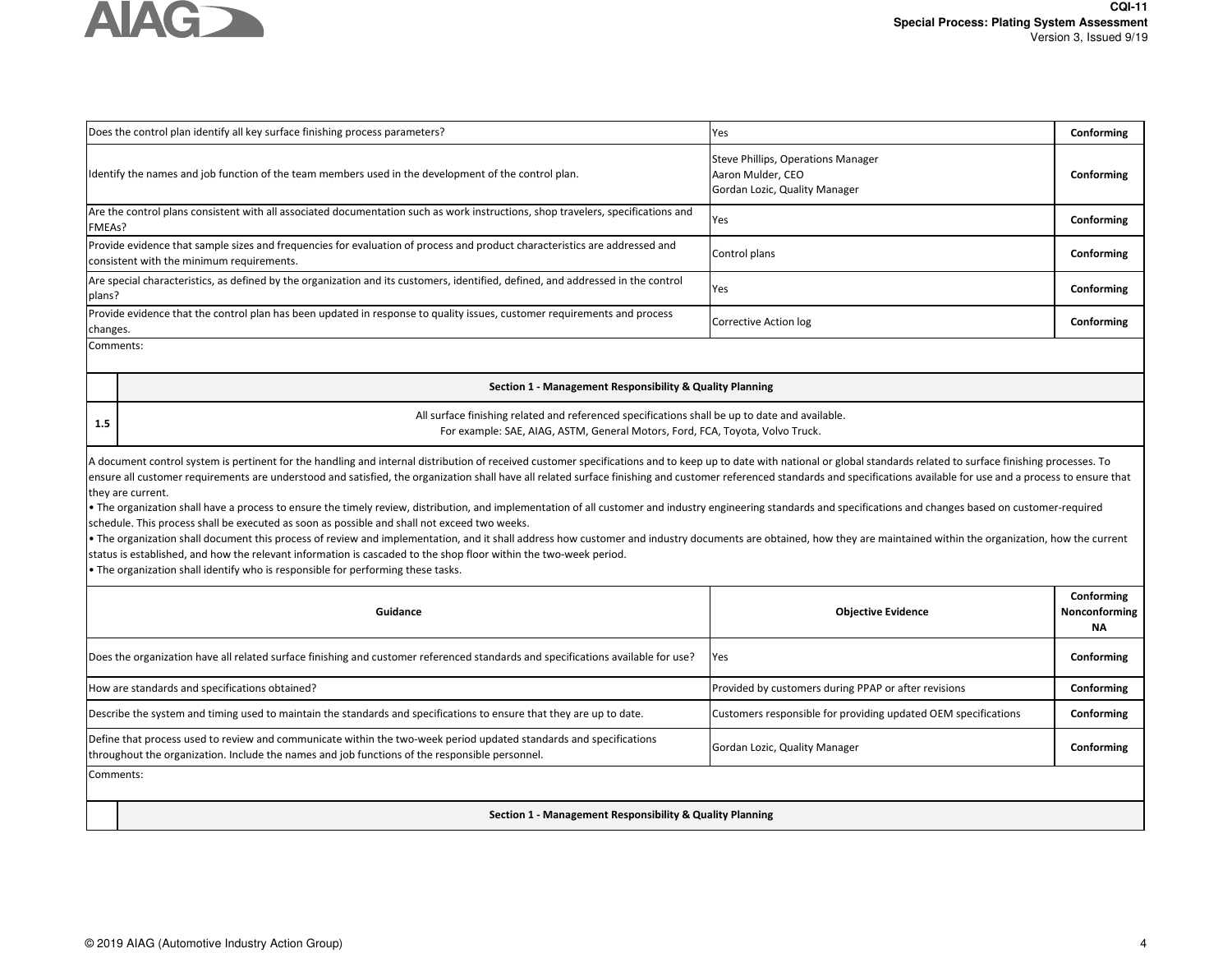

| 1.6<br>There shall be documented process instructions.                                                                                                                                                                                                                                                                                                                                                                                                                                                                                                                                                                                                                                                     |                                                   |                                          |  |  |
|------------------------------------------------------------------------------------------------------------------------------------------------------------------------------------------------------------------------------------------------------------------------------------------------------------------------------------------------------------------------------------------------------------------------------------------------------------------------------------------------------------------------------------------------------------------------------------------------------------------------------------------------------------------------------------------------------------|---------------------------------------------------|------------------------------------------|--|--|
| • The organization shall have written process instructions for all active parts or family of parts, including relevant part specific requirements. Examples of part specific requirements include process line, plating type,<br>size, rectifier settings, etc.<br>• These process instructions may take the form of work instructions, job card, computer-based recipes, or other similar documents.                                                                                                                                                                                                                                                                                                      |                                                   |                                          |  |  |
| Guidance                                                                                                                                                                                                                                                                                                                                                                                                                                                                                                                                                                                                                                                                                                   | <b>Objective Evidence</b>                         | Conforming<br>Nonconforming<br><b>NA</b> |  |  |
| Does the organization have written process instructions for all active parts or family of parts and include all relevant operating<br>parameters?                                                                                                                                                                                                                                                                                                                                                                                                                                                                                                                                                          | Yes                                               | Conforming                               |  |  |
| What form of process specification is used?<br>(These may be in the form of work instructions, job card, computer-based recipes, or other similar documents.)                                                                                                                                                                                                                                                                                                                                                                                                                                                                                                                                              | Work instructions, computer-based plating recipes | Conforming                               |  |  |
| Comments:                                                                                                                                                                                                                                                                                                                                                                                                                                                                                                                                                                                                                                                                                                  |                                                   |                                          |  |  |
| Section 1 - Management Responsibility & Quality Planning                                                                                                                                                                                                                                                                                                                                                                                                                                                                                                                                                                                                                                                   |                                                   |                                          |  |  |
| A valid product capability study shall be performed.<br>1.7                                                                                                                                                                                                                                                                                                                                                                                                                                                                                                                                                                                                                                                |                                                   |                                          |  |  |
| after a major change of any process or equipment. The organization shall define what constitutes a major change.<br>. Initial product capability studies shall be conducted for all surface finishing processes per line as defined in scope of work and in accordance with customer requirements. Capability study techniques shall be appropriat<br>for the surface finishing product characteristics, (e.g., surface finishing thickness, corrosion resistance, etc.).<br>• An action plan shall exist to address the steps to be followed in case capability indices fall outside customer requirements or established ranges.<br>Conforming<br>Guidance<br><b>Objective Evidence</b><br>Nonconforming |                                                   |                                          |  |  |
| Has an initial product capability study been performed?                                                                                                                                                                                                                                                                                                                                                                                                                                                                                                                                                                                                                                                    | Yes                                               | <b>NA</b><br>Conforming                  |  |  |
| Are studies conducted for each surface finishing process for each line in the facility?                                                                                                                                                                                                                                                                                                                                                                                                                                                                                                                                                                                                                    | Yes                                               | Conforming                               |  |  |
| Has a new study been completed after relocation of any process equipment, major rebuild of any equipment, or any significant<br>change in process chemistry?                                                                                                                                                                                                                                                                                                                                                                                                                                                                                                                                               | Yes                                               | Conforming                               |  |  |
| How does the organization define what constitutes a major change?                                                                                                                                                                                                                                                                                                                                                                                                                                                                                                                                                                                                                                          | Changes to the plating line, not plating recipe   | Conforming                               |  |  |
| What steps are followed when capability indices fall outside specified requirements?                                                                                                                                                                                                                                                                                                                                                                                                                                                                                                                                                                                                                       | <b>PDCA</b>                                       | Conforming                               |  |  |
| Comments:                                                                                                                                                                                                                                                                                                                                                                                                                                                                                                                                                                                                                                                                                                  |                                                   |                                          |  |  |
| Section 1 - Management Responsibility & Quality Planning                                                                                                                                                                                                                                                                                                                                                                                                                                                                                                                                                                                                                                                   |                                                   |                                          |  |  |
| The organization shall collect, analyze, and react to product and process data over time.<br>1.8                                                                                                                                                                                                                                                                                                                                                                                                                                                                                                                                                                                                           |                                                   |                                          |  |  |
| . The analysis of product characteristics and processes parameters over time can yield vital information for defect prevention efforts.<br>• Methods of analysis shall include ongoing trend or historical data analysis of special product and process parameters.<br>• The organization shall determine which parameters to include in such analysis.                                                                                                                                                                                                                                                                                                                                                    |                                                   |                                          |  |  |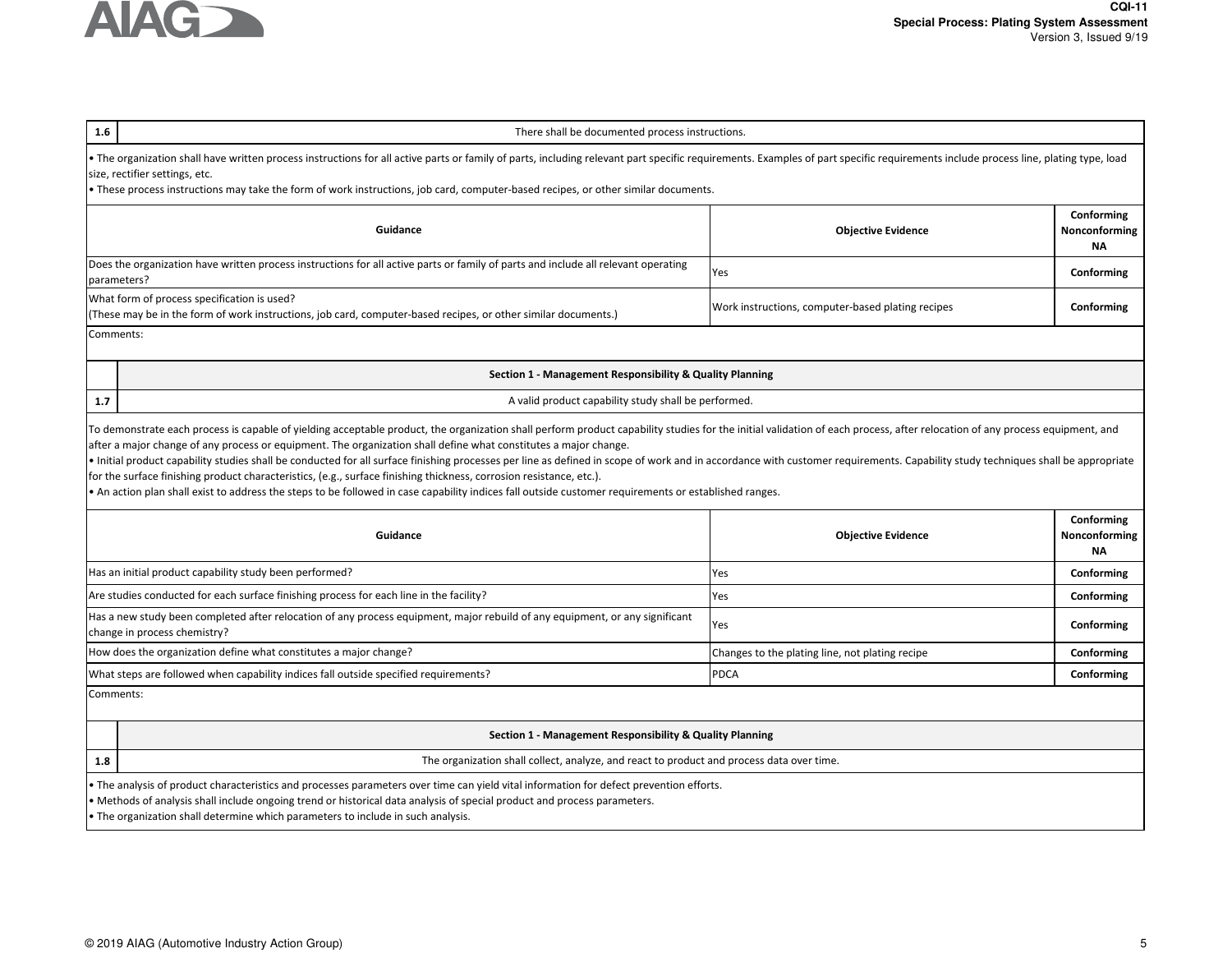

|                                                                                                               |                                                                                                                                                                                                                                                                                                                                                                 | <b>Objective Evidence</b>                                                                             | Nonconforming<br><b>NA</b>        |  |  |
|---------------------------------------------------------------------------------------------------------------|-----------------------------------------------------------------------------------------------------------------------------------------------------------------------------------------------------------------------------------------------------------------------------------------------------------------------------------------------------------------|-------------------------------------------------------------------------------------------------------|-----------------------------------|--|--|
|                                                                                                               | What product characteristics and process parameters are used?                                                                                                                                                                                                                                                                                                   | Plating thickness, visual inspection, plating adhesion, corrosion, plating<br>baths chemical analysis | Conforming                        |  |  |
|                                                                                                               | How is the ongoing trend or historical data reviewed and analyzed?                                                                                                                                                                                                                                                                                              | SPC                                                                                                   | Conforming                        |  |  |
|                                                                                                               | How does the organization use this data to prevent future failures and improve the quality system?                                                                                                                                                                                                                                                              | <b>PDCA</b>                                                                                           | Conforming                        |  |  |
| Comments:                                                                                                     |                                                                                                                                                                                                                                                                                                                                                                 |                                                                                                       |                                   |  |  |
|                                                                                                               | Section 1 - Management Responsibility & Quality Planning                                                                                                                                                                                                                                                                                                        |                                                                                                       |                                   |  |  |
| 1.9                                                                                                           | All process control and testing records must be retained for a minimum of one calendar year after the year in which they were created.                                                                                                                                                                                                                          |                                                                                                       |                                   |  |  |
|                                                                                                               | Guidance                                                                                                                                                                                                                                                                                                                                                        | <b>Objective Evidence</b>                                                                             | Conforming<br>Nonconforming<br>ΝA |  |  |
|                                                                                                               | What is the process to retain these records?                                                                                                                                                                                                                                                                                                                    | Electronic logs and databases                                                                         | Conforming                        |  |  |
|                                                                                                               | What is the process for retention of customer specific documents with longer retention times?                                                                                                                                                                                                                                                                   | Program life + 3 years                                                                                | Conforming                        |  |  |
| Comments:                                                                                                     |                                                                                                                                                                                                                                                                                                                                                                 |                                                                                                       |                                   |  |  |
|                                                                                                               | Section 1 - Management Responsibility & Quality Planning                                                                                                                                                                                                                                                                                                        |                                                                                                       |                                   |  |  |
| 1.10                                                                                                          | There shall be a process in place to review the monitoring systems/logs at specified intervals.                                                                                                                                                                                                                                                                 |                                                                                                       |                                   |  |  |
|                                                                                                               | • Management or management designee shall review the monitoring systems/logs at specified intervals.<br>• In the case of Hydrogen Embrittlement avoidance and relief, review shall occur prior to parts being released for shipment and shall not exceed 24 hours.<br>. The organization shall have reaction plans for nonconformances to process requirements. |                                                                                                       |                                   |  |  |
|                                                                                                               | Conforming<br>Guidance<br><b>Objective Evidence</b><br>Nonconforming<br><b>NA</b>                                                                                                                                                                                                                                                                               |                                                                                                       |                                   |  |  |
| Define the process in place to gather and review this information.<br>Electronic logs, MasterTracker software |                                                                                                                                                                                                                                                                                                                                                                 |                                                                                                       | Conforming                        |  |  |
|                                                                                                               | Identify the manager or management designee reviewing the process records from the monitoring systems/logs.                                                                                                                                                                                                                                                     | Plating Manager, Quality Manager                                                                      | Conforming                        |  |  |
|                                                                                                               | In the case of Hydrogen Embrittlement baking, is the review taking place within the 24 hour period?<br>Yes<br>Conforming                                                                                                                                                                                                                                        |                                                                                                       |                                   |  |  |
|                                                                                                               | Describe reaction plans for nonconformances to the written process requirements.<br>Suspect Load procedure and Quality hold<br>Conforming                                                                                                                                                                                                                       |                                                                                                       |                                   |  |  |
| Comments:                                                                                                     |                                                                                                                                                                                                                                                                                                                                                                 |                                                                                                       |                                   |  |  |
|                                                                                                               | Section 1 - Management Responsibility & Quality Planning                                                                                                                                                                                                                                                                                                        |                                                                                                       |                                   |  |  |
| 1.11                                                                                                          | Internal assessments shall be completed at a minimum once every 12 months using the latest revision of the CQI-11 Plating System Assessment.                                                                                                                                                                                                                    |                                                                                                       |                                   |  |  |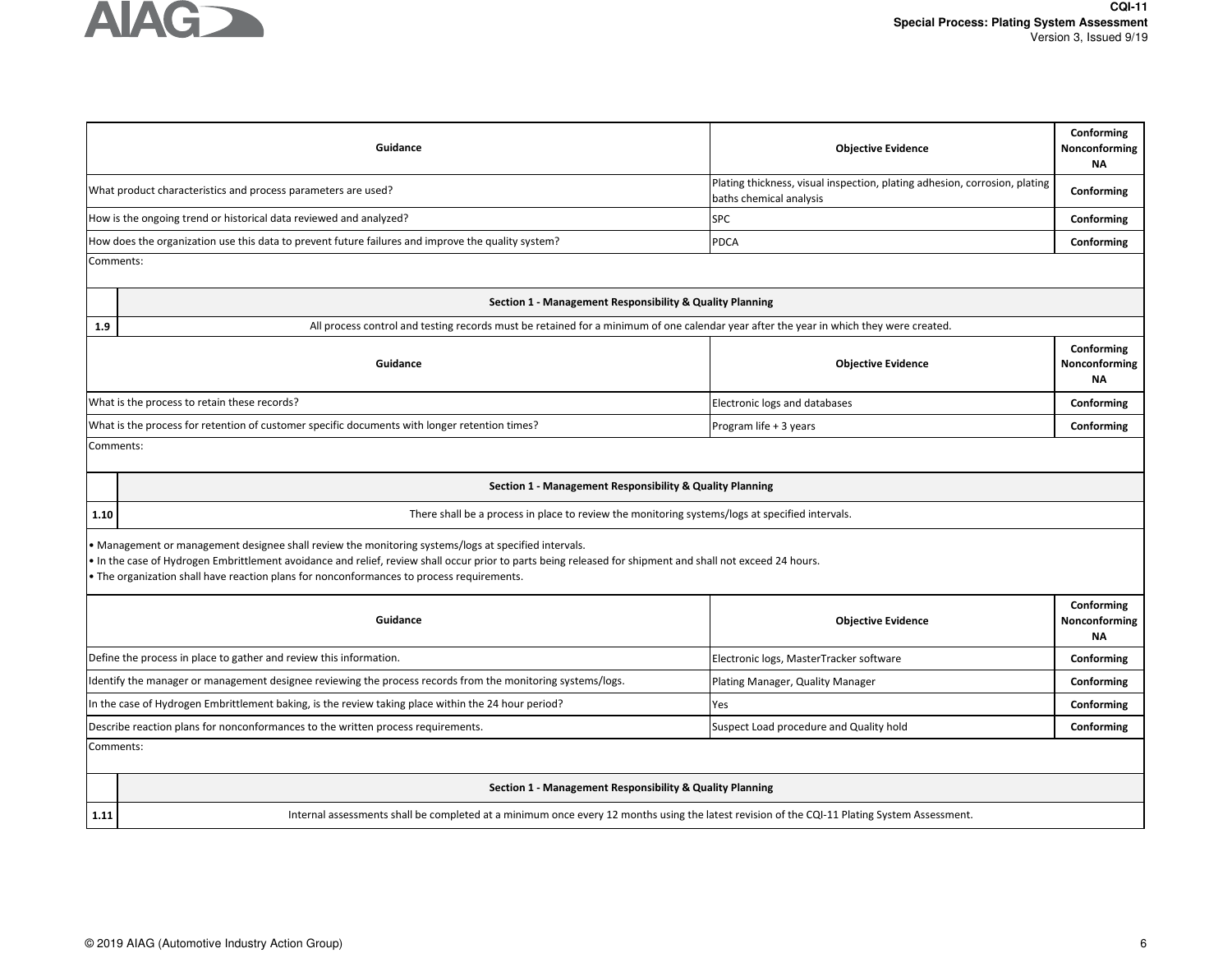

|                                                                        | Guidance                                                                                                                                                                                                                                                                                                                                                                                                                                                                                                                                                                                                                                                                                                                                                                          | <b>Objective Evidence</b>                                  | Conforming<br>Nonconforming<br><b>NA</b> |  |  |
|------------------------------------------------------------------------|-----------------------------------------------------------------------------------------------------------------------------------------------------------------------------------------------------------------------------------------------------------------------------------------------------------------------------------------------------------------------------------------------------------------------------------------------------------------------------------------------------------------------------------------------------------------------------------------------------------------------------------------------------------------------------------------------------------------------------------------------------------------------------------|------------------------------------------------------------|------------------------------------------|--|--|
|                                                                        | What is the date of the last AIAG CQI-11 Plating System Assessment?                                                                                                                                                                                                                                                                                                                                                                                                                                                                                                                                                                                                                                                                                                               | 4-Jun-21                                                   | Conforming                               |  |  |
| Comments:                                                              |                                                                                                                                                                                                                                                                                                                                                                                                                                                                                                                                                                                                                                                                                                                                                                                   |                                                            |                                          |  |  |
|                                                                        | Section 1 - Management Responsibility & Quality Planning                                                                                                                                                                                                                                                                                                                                                                                                                                                                                                                                                                                                                                                                                                                          |                                                            |                                          |  |  |
| 1.12                                                                   | There shall be an internal system in place to authorize reprocessing and it shall be documented.                                                                                                                                                                                                                                                                                                                                                                                                                                                                                                                                                                                                                                                                                  |                                                            |                                          |  |  |
|                                                                        | • The quality management system shall include a documented process for reprocessing that shall include authorization from the quality manager or a designated individual.<br>. The reprocessing procedure shall describe product characteristics for which reprocessing is allowed as well as those characteristics for which reprocessing is not permissible.<br>• All reprocessing activity shall require a separate rework specific process control sheet or other identification method, issued by qualified technical personnel denoting the necessary surface finishing modifications.<br>. Records shall clearly indicate when and how any material has been reprocessed.<br>• The rework of material shall comply with the customer's specifications and/or requirements. |                                                            |                                          |  |  |
|                                                                        | Guidance                                                                                                                                                                                                                                                                                                                                                                                                                                                                                                                                                                                                                                                                                                                                                                          | <b>Objective Evidence</b>                                  | Conforming<br>Nonconforming<br>ΝA        |  |  |
|                                                                        | Describe the procedure for authorizing reprocessing of nonconforming material.                                                                                                                                                                                                                                                                                                                                                                                                                                                                                                                                                                                                                                                                                                    | Quality department determines acceptable rework procedures | Conforming                               |  |  |
|                                                                        | Does the reprocessing procedure describe product characteristics that allow or not allow reprocessing?                                                                                                                                                                                                                                                                                                                                                                                                                                                                                                                                                                                                                                                                            | Yes                                                        | Conforming                               |  |  |
|                                                                        | Did the quality manager or manager's designee authorize the rework and determine the reprocessing procedure?                                                                                                                                                                                                                                                                                                                                                                                                                                                                                                                                                                                                                                                                      | Yes                                                        | Conforming                               |  |  |
| How do you identify that material has been reprocessed?<br>Rework tags |                                                                                                                                                                                                                                                                                                                                                                                                                                                                                                                                                                                                                                                                                                                                                                                   | Conforming                                                 |                                          |  |  |
| release?                                                               | Do the records clearly indicate when and how any material has been reprocessed including the quality manager's authorization of                                                                                                                                                                                                                                                                                                                                                                                                                                                                                                                                                                                                                                                   | Yes                                                        | Conforming                               |  |  |
|                                                                        | Provide evidence that the rework complies with your customer's specifications and/or requirements.                                                                                                                                                                                                                                                                                                                                                                                                                                                                                                                                                                                                                                                                                | Testing data and visual inspection results                 | Conforming                               |  |  |
| Comments:                                                              |                                                                                                                                                                                                                                                                                                                                                                                                                                                                                                                                                                                                                                                                                                                                                                                   |                                                            |                                          |  |  |
|                                                                        | Section 1 - Management Responsibility & Quality Planning                                                                                                                                                                                                                                                                                                                                                                                                                                                                                                                                                                                                                                                                                                                          |                                                            |                                          |  |  |
| 1.13                                                                   | The Quality Department shall review, address, and document customer and internal concerns.                                                                                                                                                                                                                                                                                                                                                                                                                                                                                                                                                                                                                                                                                        |                                                            |                                          |  |  |
|                                                                        | The quality management system shall include a process for documenting, reviewing, and addressing customer concerns and any other concerns internal to the organization.                                                                                                                                                                                                                                                                                                                                                                                                                                                                                                                                                                                                           |                                                            |                                          |  |  |
|                                                                        | Conforming<br>Guidance<br><b>Objective Evidence</b><br>Nonconforming<br>ΝA                                                                                                                                                                                                                                                                                                                                                                                                                                                                                                                                                                                                                                                                                                        |                                                            |                                          |  |  |
|                                                                        | Describe the procedure for reviewing and addressing external customer and internal concerns.                                                                                                                                                                                                                                                                                                                                                                                                                                                                                                                                                                                                                                                                                      | Customer complaint log, Quality Alerts, 8D's               | Conforming                               |  |  |
|                                                                        | Describe the problem solving approach that is used.                                                                                                                                                                                                                                                                                                                                                                                                                                                                                                                                                                                                                                                                                                                               | PDCA, 8D                                                   | Conforming                               |  |  |
|                                                                        | Describe the communication process used to respond to the originator.                                                                                                                                                                                                                                                                                                                                                                                                                                                                                                                                                                                                                                                                                                             | As requested by customer. Internally by email.             | Conforming                               |  |  |
|                                                                        | Provide a recent example of this procedure in use.                                                                                                                                                                                                                                                                                                                                                                                                                                                                                                                                                                                                                                                                                                                                | 8D submitted to customer by email on 5/31/22               | Conforming                               |  |  |
|                                                                        |                                                                                                                                                                                                                                                                                                                                                                                                                                                                                                                                                                                                                                                                                                                                                                                   |                                                            |                                          |  |  |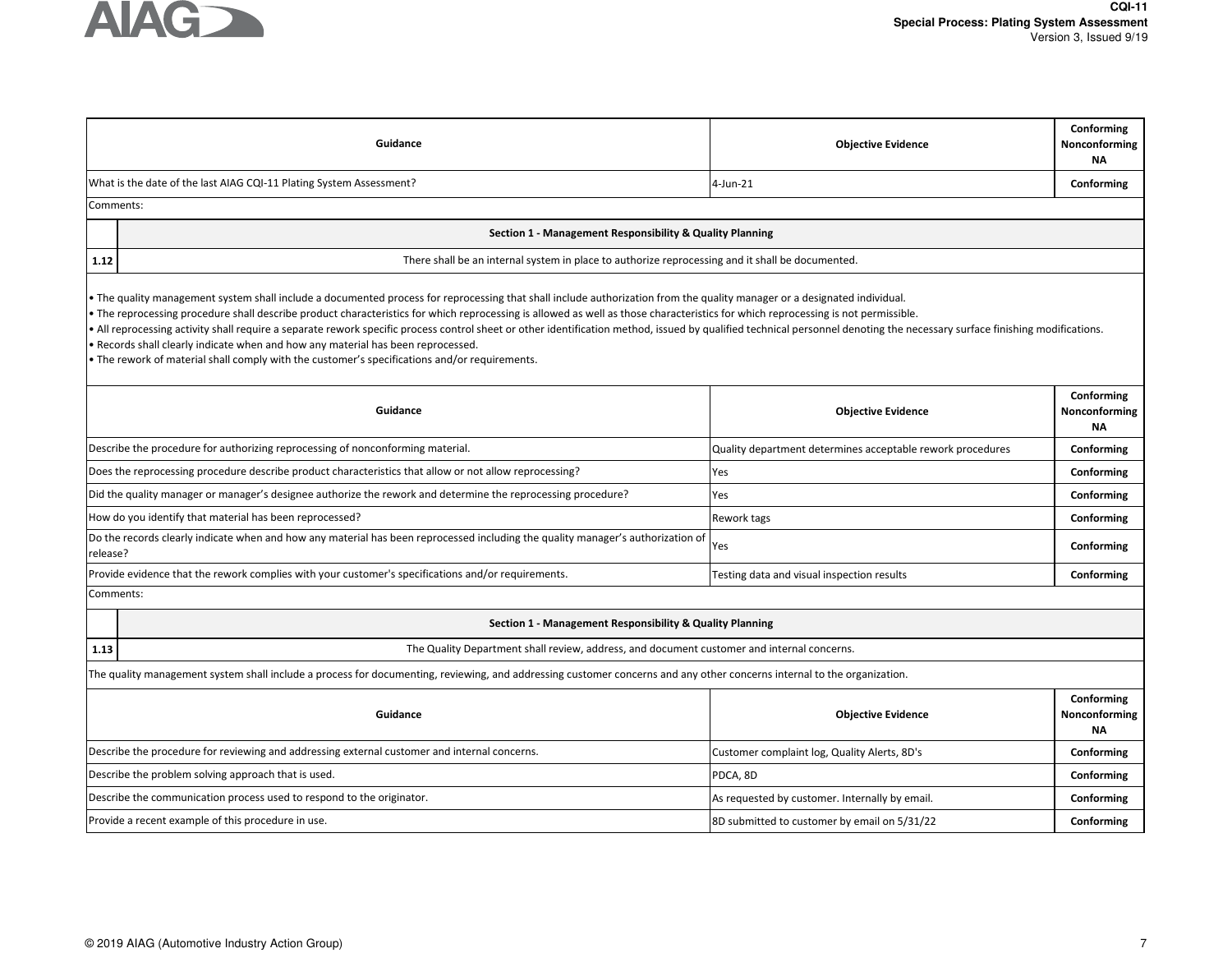

|           | Comments:                                                                                                                                                                                                                                                                                                                                                    |                                                      |                                          |  |
|-----------|--------------------------------------------------------------------------------------------------------------------------------------------------------------------------------------------------------------------------------------------------------------------------------------------------------------------------------------------------------------|------------------------------------------------------|------------------------------------------|--|
|           | Section 1 - Management Responsibility & Quality Planning                                                                                                                                                                                                                                                                                                     |                                                      |                                          |  |
| 1.14      | The organization shall have a continual improvement process.                                                                                                                                                                                                                                                                                                 |                                                      |                                          |  |
|           | • The continual improvement process shall be designed to achieve improvements in quality and productivity.<br>• Identified actions shall be prioritized and shall include timing (estimated completion dates).<br>. The organization shall show evidence of program effectiveness.                                                                           |                                                      |                                          |  |
|           | Guidance                                                                                                                                                                                                                                                                                                                                                     | <b>Objective Evidence</b>                            | Conforming<br>Nonconforming<br><b>NA</b> |  |
|           | Describe the continual improvement process used to achieve improvements in quality and productivity.                                                                                                                                                                                                                                                         | SPC, quality meetings, plating huddles               | Conforming                               |  |
|           | Provide a recent example of how actions are identified, prioritized and completion dates assigned.                                                                                                                                                                                                                                                           | Daily platers huddle and weekly quality review       | Conforming                               |  |
|           | Describe how the organization measures the effectiveness.                                                                                                                                                                                                                                                                                                    | Daily yield and scrap reports, weekly quality review | Conforming                               |  |
|           | Comments:                                                                                                                                                                                                                                                                                                                                                    |                                                      |                                          |  |
|           | Section 1 - Management Responsibility & Quality Planning                                                                                                                                                                                                                                                                                                     |                                                      |                                          |  |
| 1.15      | There shall be predefined personnel responsible for management of materials in quarantine area.                                                                                                                                                                                                                                                              |                                                      |                                          |  |
|           | Only the quality manager or designee may authorize the disposition of material from quarantine status.                                                                                                                                                                                                                                                       |                                                      |                                          |  |
|           | Guidance                                                                                                                                                                                                                                                                                                                                                     | <b>Objective Evidence</b>                            | Conforming<br>Nonconforming<br><b>NA</b> |  |
|           | Define the process for release of material from quarantine.                                                                                                                                                                                                                                                                                                  | Control of non-conforming material procedure         | Conforming                               |  |
|           | List the authorized personnel with job titles.                                                                                                                                                                                                                                                                                                               | QA Team members                                      | Conforming                               |  |
|           | Review evidence that only these persons are releasing materials from the quarantine area.                                                                                                                                                                                                                                                                    | Hold sheets                                          | Conforming                               |  |
| Comments: |                                                                                                                                                                                                                                                                                                                                                              |                                                      |                                          |  |
|           | Section 1 - Management Responsibility & Quality Planning                                                                                                                                                                                                                                                                                                     |                                                      |                                          |  |
| 1.16      | There shall be documented procedures and/or work instructions for all processes and they shall be available to all of the organization's personnel.                                                                                                                                                                                                          |                                                      |                                          |  |
|           | • There shall be procedures or work instructions available to personnel covering their responsibilities.<br>· These documents shall include instructions for addressing potential emergencies (such as power failure), equipment start-up, equipment shut-down, product segregation (See 2.3, 2.8), product inspection, and general<br>operating procedures. |                                                      |                                          |  |
|           | Guidance                                                                                                                                                                                                                                                                                                                                                     | <b>Objective Evidence</b>                            | Conforming<br>Nonconforming<br><b>NA</b> |  |
|           | Review the procedure/work instruction for process start-up and shut-down.                                                                                                                                                                                                                                                                                    | Start up and shut down procedures and checklists     | Conforming                               |  |
|           | Review the procedure/work instruction for process control during operation.                                                                                                                                                                                                                                                                                  | Electronic plating recipes, TrueChem SPC software    | Conforming                               |  |
|           |                                                                                                                                                                                                                                                                                                                                                              |                                                      |                                          |  |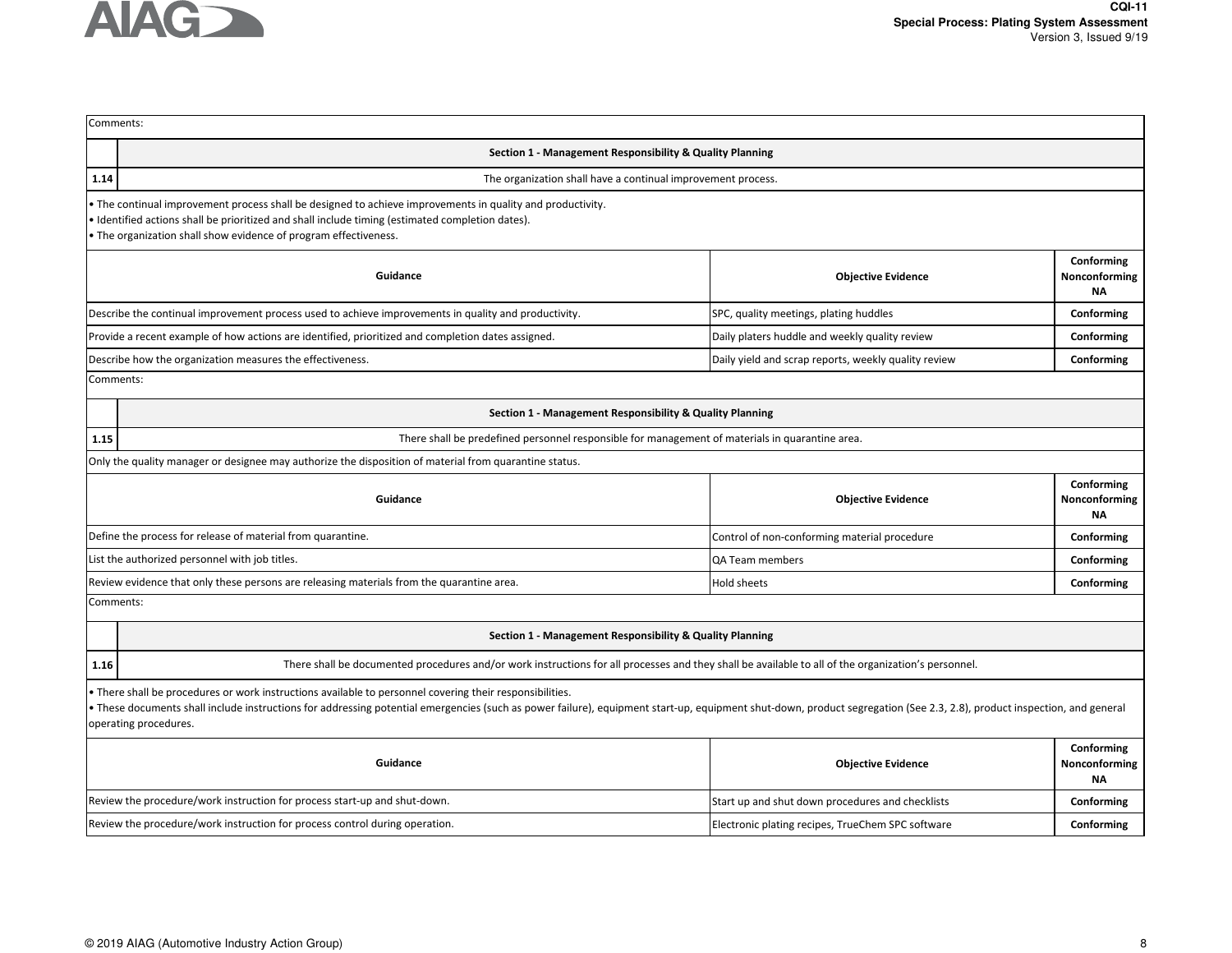

|           | What is the procedure in place to address potential emergencies?<br>(Such as power outage and/or equipment failure).                                                                                                                                                                                                                                                                                                             | Suspect Load procedure and Quality hold                | Conforming                               |  |  |
|-----------|----------------------------------------------------------------------------------------------------------------------------------------------------------------------------------------------------------------------------------------------------------------------------------------------------------------------------------------------------------------------------------------------------------------------------------|--------------------------------------------------------|------------------------------------------|--|--|
|           | Review the procedures for inspection of the product, in process or after completion.                                                                                                                                                                                                                                                                                                                                             | Part specific inspection work instructions             | Conforming                               |  |  |
|           | Verify that these procedures/work instructions are accessible to personnel performing the job at all times.                                                                                                                                                                                                                                                                                                                      | Hard copies located on production floor                | Conforming                               |  |  |
| Comments: |                                                                                                                                                                                                                                                                                                                                                                                                                                  |                                                        |                                          |  |  |
|           | Section 1 - Management Responsibility & Quality Planning                                                                                                                                                                                                                                                                                                                                                                         |                                                        |                                          |  |  |
| 1.17      | The organization and management shall provide employee training.                                                                                                                                                                                                                                                                                                                                                                 |                                                        |                                          |  |  |
|           | . The organization shall provide employee training for all operations.<br>• All employees, including backup and temporary employees, shall be trained.<br>Documented evidence shall be maintained showing the employees trained and the evidence shall include an employee assessment.<br>• Management shall define the qualification requirements for each function, and ongoing or follow-up training shall also be addressed. |                                                        |                                          |  |  |
|           | Guidance                                                                                                                                                                                                                                                                                                                                                                                                                         | <b>Objective Evidence</b>                              | Conforming<br>Nonconforming<br><b>NA</b> |  |  |
|           | Review the process for initial training of all employees, including backup and temporary.                                                                                                                                                                                                                                                                                                                                        | Training matrix                                        | Conforming                               |  |  |
|           | Review the process for ongoing and/or follow-up training.                                                                                                                                                                                                                                                                                                                                                                        | <b>Training matrix</b>                                 | Conforming                               |  |  |
|           | Provide a recent copy of the training matrix.<br>Available on request<br>Conforming                                                                                                                                                                                                                                                                                                                                              |                                                        |                                          |  |  |
|           | Provide documented evidence that shows how the organization verifies effectiveness of training.<br>Training and auditing<br>Conforming                                                                                                                                                                                                                                                                                           |                                                        |                                          |  |  |
| Comments: |                                                                                                                                                                                                                                                                                                                                                                                                                                  |                                                        |                                          |  |  |
|           | Section 1 - Management Responsibility & Quality Planning                                                                                                                                                                                                                                                                                                                                                                         |                                                        |                                          |  |  |
| 1.18      | Essential management and supervisory functions shall be performed by qualified personnel at all times and a matrix of these essential responsibilities shall be available for review.                                                                                                                                                                                                                                            |                                                        |                                          |  |  |
|           | • The organization shall maintain a responsibility matrix identifying all essential management and supervisory functions and list the qualified personnel who may perform such functions.<br>• It shall identify both primary and secondary (backup) personnel for the essential functions (as defined by the organization).<br>. This matrix shall be readily available to management at all times.                             |                                                        |                                          |  |  |
|           | Conforming<br>Guidance<br><b>Objective Evidence</b><br>Nonconforming<br>ΝA                                                                                                                                                                                                                                                                                                                                                       |                                                        |                                          |  |  |
|           | Review and provide an example of the most recent matrix.                                                                                                                                                                                                                                                                                                                                                                         | Training matrix, DMS system                            | Conforming                               |  |  |
|           | Confirm that the matrix includes both primary and secondary persons.                                                                                                                                                                                                                                                                                                                                                             | Training matrix, DMS system                            | Conforming                               |  |  |
|           | Describe how and where this information is made available.                                                                                                                                                                                                                                                                                                                                                                       | Training matrix, DMS system, Job title and description | Conforming                               |  |  |
|           | Comments:                                                                                                                                                                                                                                                                                                                                                                                                                        |                                                        |                                          |  |  |
|           | Section 1 - Management Responsibility & Quality Planning                                                                                                                                                                                                                                                                                                                                                                         |                                                        |                                          |  |  |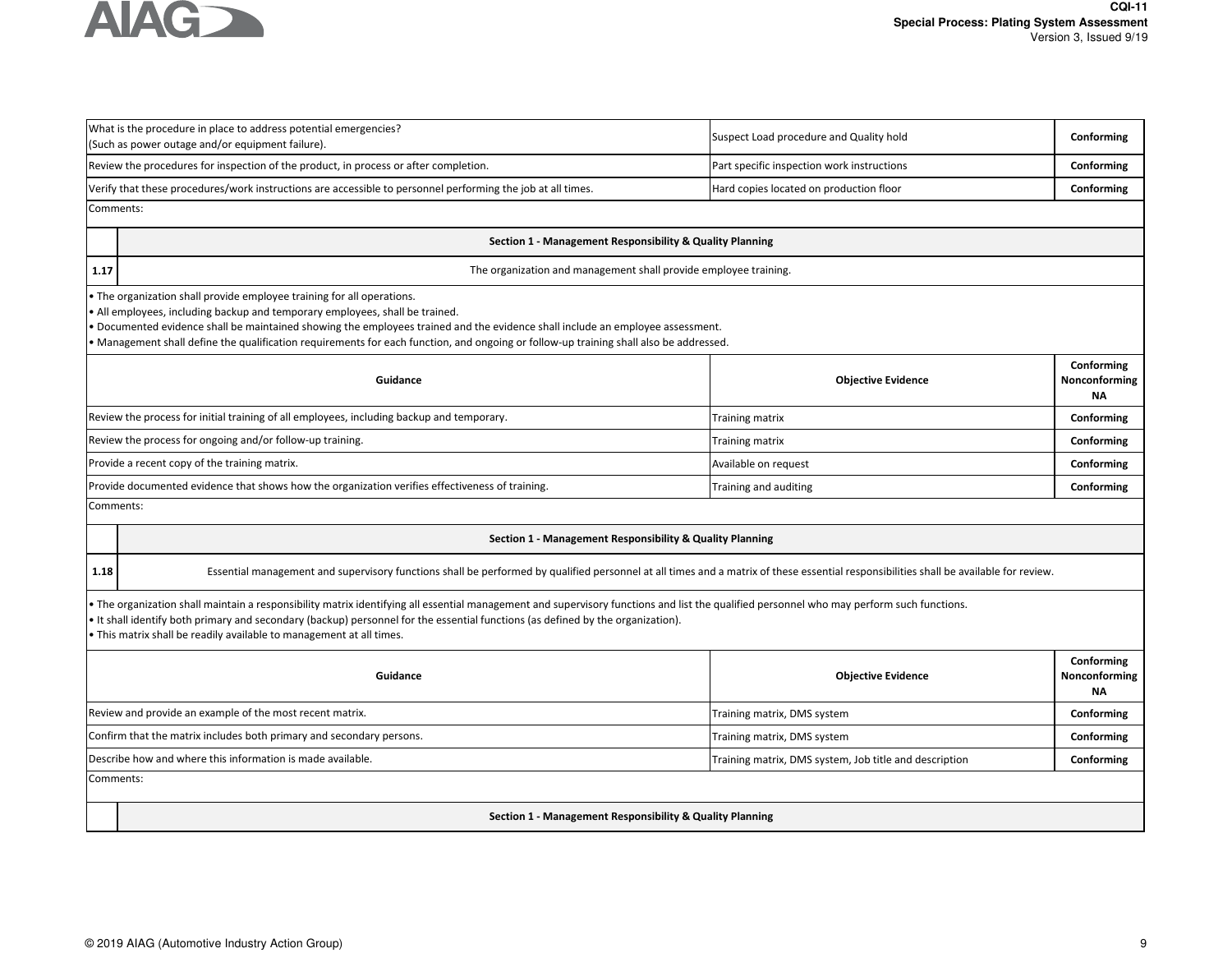

### **1.19**

**1.20**

There shall be a preventive maintenance program and maintenance data shall be utilized to form a predictive/preventive maintenance program.

• The organization shall have a documented preventive maintenance program for essential process equipment (as identified by the organization).

• The program shall be a closed-loop process that tracks maintenance efforts from request to completion to assessment of effectiveness.

• Equipment operators shall have the opportunity to report problems, and problems shall also be handled in a closed-loop manner.

• Company data, e.g., downtime, quality rejects, first time-through capability, recurring maintenance work orders, and operator-reported problems, shall be used to improve the preventive maintenance program. • Maintenance data shall be collected and analyzed as part of a preventive maintenance program.

| Guidance                                                                                                                 | <b>Objective Evidence</b>                                                                                               | Conforming<br>Nonconforming<br><b>NA</b> |
|--------------------------------------------------------------------------------------------------------------------------|-------------------------------------------------------------------------------------------------------------------------|------------------------------------------|
| Show evidence that a documented preventive maintenance program exists.                                                   | <b>PM Database</b>                                                                                                      | Conforming                               |
| Describe the process for reporting problems.                                                                             | WO Request process                                                                                                      | Conforming                               |
| Provide a recent example showing that the person reporting the problem received feedback after the problem was resolved. | WO Process requires feedback of maintenance task                                                                        | Conforming                               |
| Give a recent example of how the program was used to prevent/predict potential equipment failure.                        | The cable track for hoist 4 was ordered and present before the failure<br>occurred, this reduced downtime significantly | Conforming                               |
| How is the data being generated reviewed with management to improve the quality system?                                  | Equipment Management Group reoccuring meeting to review key<br>equipment maintenance metrics                            | Conforming                               |
| Comments:                                                                                                                |                                                                                                                         |                                          |

### **Section 1 - Management Responsibility & Quality Planning**

The organization shall develop a critical spare part list and the parts must be available to minimize production disruptions.

• Spare part suppliers, minimum quantity and lead times shall be documented.

| Guidance                                                                                                      | <b>Objective Evidence</b>                                                                       | Conforming<br>Nonconforming<br><b>NA</b> |
|---------------------------------------------------------------------------------------------------------------|-------------------------------------------------------------------------------------------------|------------------------------------------|
| Provide the critical spare parts list.                                                                        | Z:\Maintenance Department\Ashley\product key.xls                                                | Conforming                               |
| Does the critical spare parts list include inventory, lead time and suppliers?                                | Data lives in Concur database for maintenance ordering                                          | Conforming                               |
| Describe how and when the organization updates the list.                                                      | When new equipment is added the critical list is reviewed and updated                           | Conforming                               |
| What criteria is used to determine whether critical spare parts are kept at the facility or sourced off site. | Lead times, repair difficultiy                                                                  | Conforming                               |
| Describe the process used to maintain minimum quantities.                                                     | As parts are consumed from inventory they are repleanished be<br>ordering addiontal spare parts | Conforming                               |
| Comments:                                                                                                     |                                                                                                 |                                          |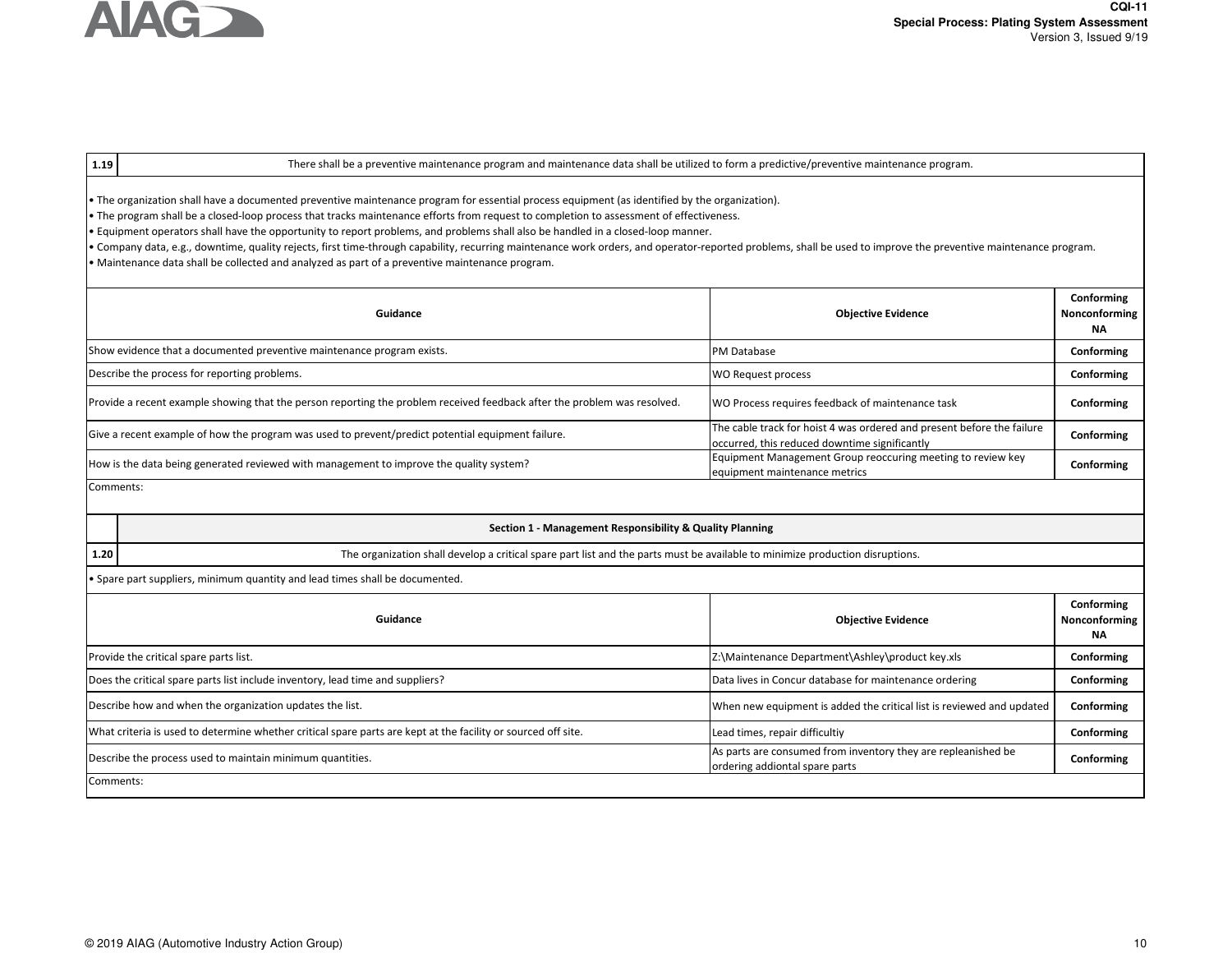

# **Section 2 - Floor and Material Handling Responsibility**

**2.1**

The organization shall ensure that customer data entered into the receiving system matches the customer's shipping documents.

It is critical that all customer requirements and lot identification be correctly transferred to internal documents.

• The facility shall ensure that the data entered in the receiving system match the information on the customer's shipping documents.

• Documented processes and evidence of compliance shall exist, e.g., shop travelers, work orders, etc.

• Sometimes the material received does not precisely correspond to customer shipping documents. The facility shall have a detailed procedure in place to resolve receiving discrepancies.

• The requirements stated above apply to captive, in-house, commercial and all involved departments.

| Guidance                                                                                              | <b>Objective Evidence</b>                         | Conforming<br>Nonconforming<br>ΝA |
|-------------------------------------------------------------------------------------------------------|---------------------------------------------------|-----------------------------------|
| Describe the receiving process including listing the documentation used.                              | <b>Customer Parts Receiving Process WIIC008</b>   | Conforming                        |
| Describe the process to identify the plating requirements.                                            | APQP, Producion routing process PRGEN005          | Conforming                        |
| Describe the reaction process when material received does not correspond to the customer's documents. | General Quality Incoming Audit Guidelines WIQA002 | Conforming                        |

Comments:

**2.2**

**2.3**

# **Section 2 - Floor and Material Handling Responsibility**

Is product clearly identified and stored throughout the surface finishing process and is lot traceability and integrity maintained?

Procedures are required for part and container identification to avoid incorrect processing or mixing of lots.

• As received, in-process, and finished product or material shall be properly segregated, identified, and stored in a dedicated and clearly defined area.

• Out-going lot(s) shall be traceable to the incoming lot(s).

• The discipline of precisely identifying lots and linking all pertinent information to them enhances the ability to do root cause analysis and continual improvement.

| Guidance                                                                                                                                                      | <b>Objective Evidence</b>                                               | Conforming<br>Nonconforming<br>ΝA |
|---------------------------------------------------------------------------------------------------------------------------------------------------------------|-------------------------------------------------------------------------|-----------------------------------|
| Describe the method that ensures the parts and lot numbers are correctly identified and maintained throughout the process.                                    | Producion routing process PRGEN005, Inventory Control System<br>PRICO01 | Conforming                        |
| Verify that received, in-process, and finished product or material is properly segregated, identified, and stored in a dedicated and<br>clearly defined area. | Inventory Control System PRIC001                                        | Conforming                        |
| Comments:                                                                                                                                                     |                                                                         |                                   |

### **Section 2 - Floor and Material Handling Responsibility**

Procedures shall be adequate to prevent movement of nonconforming product into and out of the production system.

The control of suspect or nonconforming product is necessary to prevent inadvertent shipment or contamination of other lots.

• Procedures shall be adequate to prevent movement of nonconforming product into the production system.

• Procedures shall exist addressing authorized personnel, appropriate disposition, product identification and tracking of material flow in and out of hold area.

• Nonconforming hold area shall be clearly designated to ensure segregation of such material.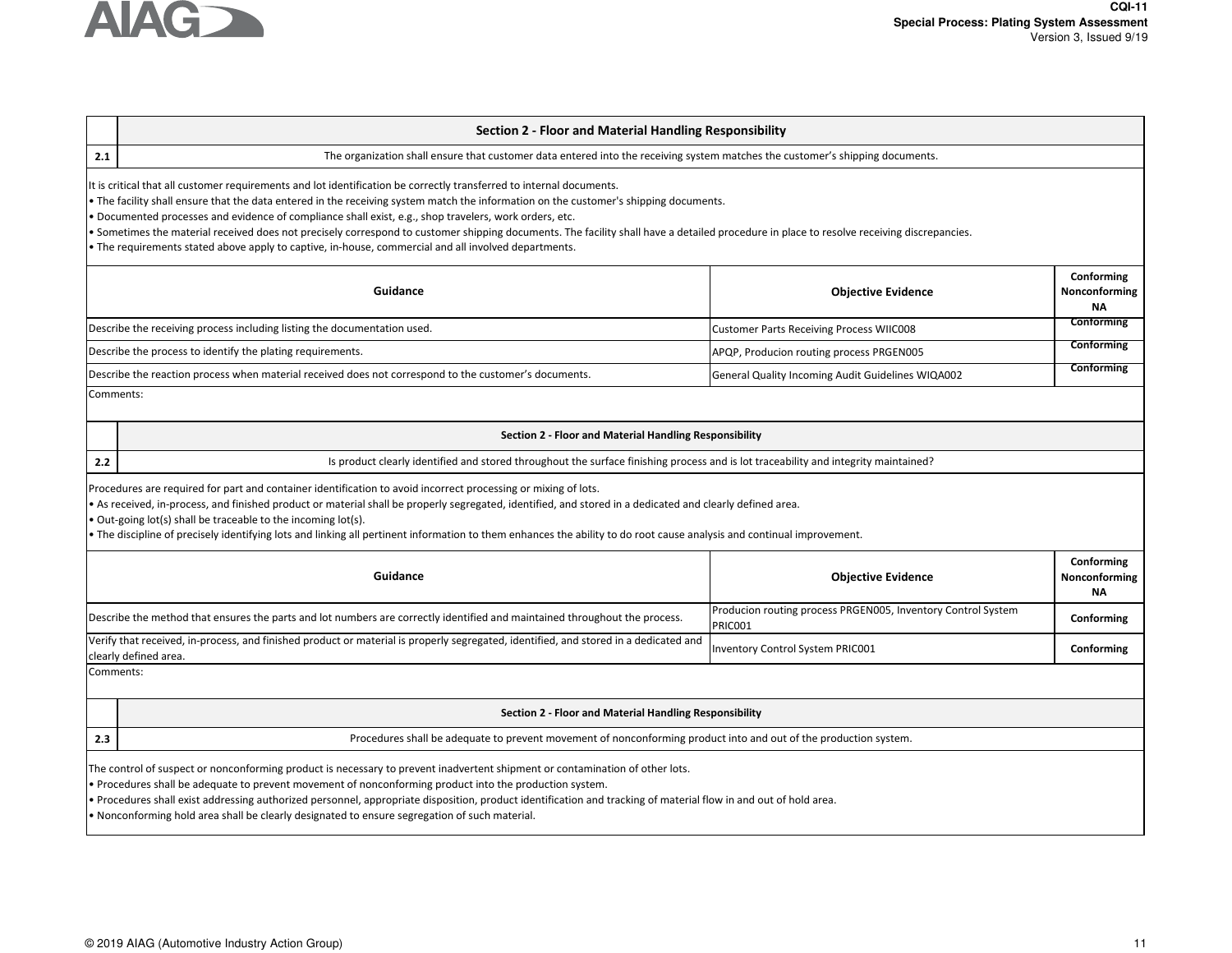

| Guidance                              |                                                                                                                                                                                                                                                                                                                                              | <b>Objective Evidence</b>                                                                              | Conforming<br>Nonconforming<br><b>NA</b> |  |
|---------------------------------------|----------------------------------------------------------------------------------------------------------------------------------------------------------------------------------------------------------------------------------------------------------------------------------------------------------------------------------------------|--------------------------------------------------------------------------------------------------------|------------------------------------------|--|
|                                       | Where is the nonconforming holding area, and how is it identified?                                                                                                                                                                                                                                                                           | 1 north plant hold, 1 south plant hold, both identified with signage and<br>indicated by the color RED | Conforming                               |  |
|                                       | Describe the procedure to prevent the unauthorized movement of nonconforming products.                                                                                                                                                                                                                                                       | PRQA002 Control of Non Conforming Product,<br>PRGEN005 Production Routing Procedure                    | Conforming                               |  |
|                                       | Provide evidence that material movement in and out of this area is documented.                                                                                                                                                                                                                                                               | Warehouse Management Software (Fishbowl) retains all data                                              | Conforming                               |  |
| Comments:                             |                                                                                                                                                                                                                                                                                                                                              |                                                                                                        |                                          |  |
|                                       | Section 2 - Floor and Material Handling Responsibility                                                                                                                                                                                                                                                                                       |                                                                                                        |                                          |  |
| 2.4                                   | For bulk processing there shall be a procedure to identify trap points throughout the entire process to reduce risk of unfinished, improperly coated and mixed parts.                                                                                                                                                                        |                                                                                                        |                                          |  |
|                                       | • The organization shall have documented procedures to identify and monitor all trap points for each process/equipment.<br>• Monitoring of potential trap points shall occur at minimum every part changeover.<br>• Trap points may include: Plating barrels, part containers, loading and unloading equipment, spin dryers, transfer belts. |                                                                                                        |                                          |  |
|                                       | Guidance                                                                                                                                                                                                                                                                                                                                     | <b>Objective Evidence</b>                                                                              | Conforming<br>Nonconforming<br><b>NA</b> |  |
|                                       | Describe the procedure to identify and monitor all trap points for each process and/or equipment.                                                                                                                                                                                                                                            | <b>WIGEN006 Trap Points</b>                                                                            | Conforming                               |  |
|                                       | Provide the list of trap points.                                                                                                                                                                                                                                                                                                             | <b>WIGEN006 Trap Points</b>                                                                            | Conforming                               |  |
|                                       | Comments:                                                                                                                                                                                                                                                                                                                                    |                                                                                                        |                                          |  |
|                                       | Section 2 - Floor and Material Handling Responsibility                                                                                                                                                                                                                                                                                       |                                                                                                        |                                          |  |
| 2.5                                   | The handling, storage and packaging shall be adequate to ensure product quality is maintained throughout the entire process.                                                                                                                                                                                                                 |                                                                                                        |                                          |  |
|                                       | Handling, storage, and packaging shall be adequate to ensure product quality.<br>• Part cleanliness shall be maintained throughout the process.<br>. All parts shall be stored in a controlled environment.                                                                                                                                  |                                                                                                        |                                          |  |
| Guidance<br><b>Objective Evidence</b> |                                                                                                                                                                                                                                                                                                                                              |                                                                                                        | Conforming<br>Nonconforming<br><b>NA</b> |  |
|                                       | Which process steps have dedicated in-process containers?                                                                                                                                                                                                                                                                                    | Customer provided packaging is used                                                                    | conforming                               |  |
|                                       | How are containers maintained to preserve part cleanliness?<br>Customer provided packaging is used                                                                                                                                                                                                                                           |                                                                                                        | conforming                               |  |
|                                       | Describe how the containers are inspected to ensure they are free of foreign material.                                                                                                                                                                                                                                                       | Customer provided packaging is used                                                                    | conforming                               |  |
|                                       | What is used for liner material of customer containers before packing finished goods for shipment?<br>Customer provided packaging is used<br>(Materials like newspapers, used cardboard and bags should be avoided).                                                                                                                         |                                                                                                        |                                          |  |
|                                       | Provide a list of dedicated storage areas that avoid exposure to contamination and corrosion.<br>(Storage outdoors, near media blasting and corrosive processes such as acid tanks should be avoided).                                                                                                                                       | Product is kept in separate plant until ready to be processed                                          | conforming                               |  |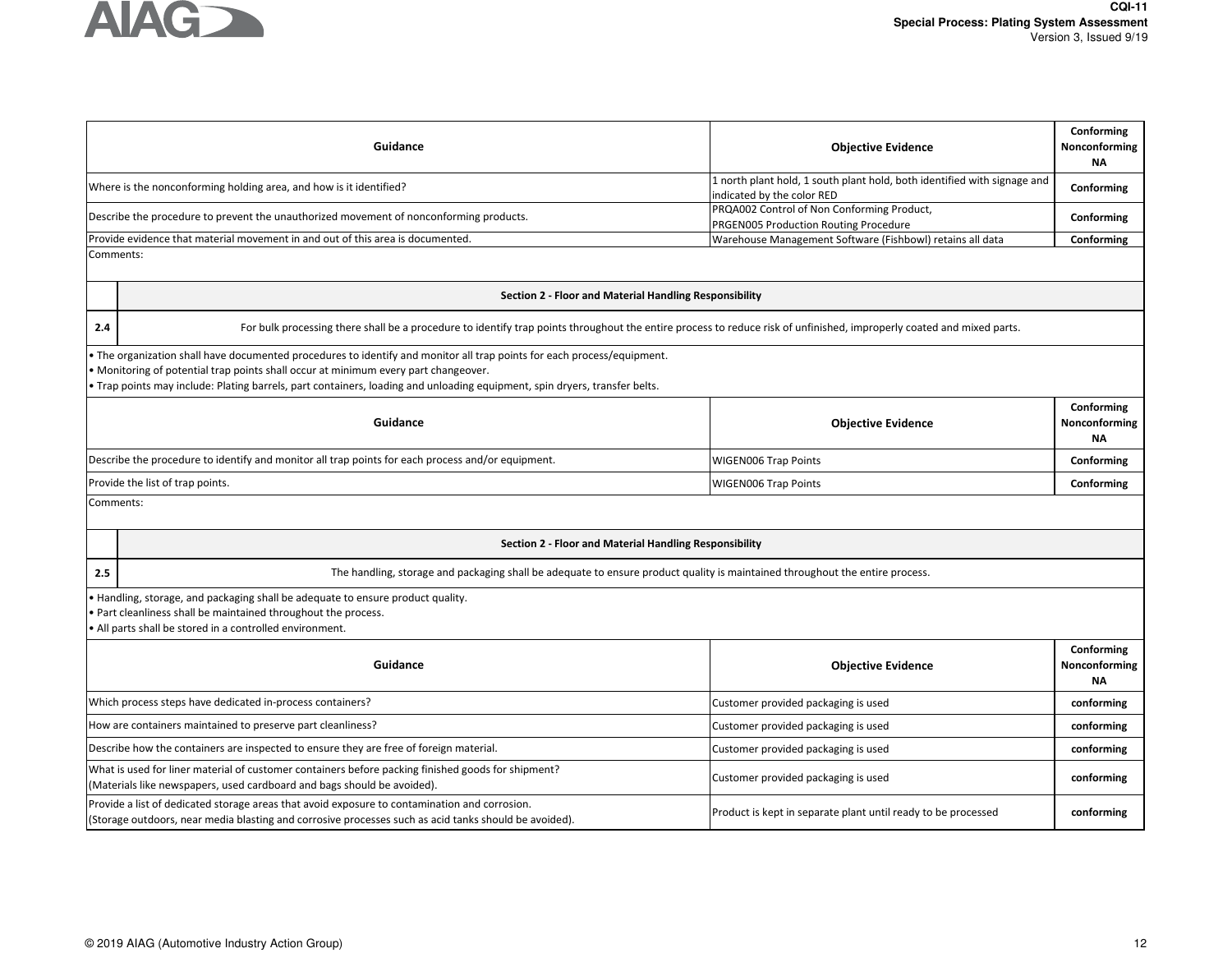

| Comments:                             |                                                                                                                                                                                                                                                                                                                                                                                                                                                                                                                                                                              |                                                                                                            |                                          |  |
|---------------------------------------|------------------------------------------------------------------------------------------------------------------------------------------------------------------------------------------------------------------------------------------------------------------------------------------------------------------------------------------------------------------------------------------------------------------------------------------------------------------------------------------------------------------------------------------------------------------------------|------------------------------------------------------------------------------------------------------------|------------------------------------------|--|
|                                       | Section 2 - Floor and Material Handling Responsibility                                                                                                                                                                                                                                                                                                                                                                                                                                                                                                                       |                                                                                                            |                                          |  |
| 2.6                                   | Each process step shall be documented and traceable.                                                                                                                                                                                                                                                                                                                                                                                                                                                                                                                         |                                                                                                            |                                          |  |
|                                       | How does the operator verify that all process steps have been completed in specified order and in within specified time limits?                                                                                                                                                                                                                                                                                                                                                                                                                                              |                                                                                                            |                                          |  |
|                                       | Conforming<br>Guidance<br><b>Objective Evidence</b><br>Nonconforming<br><b>NA</b>                                                                                                                                                                                                                                                                                                                                                                                                                                                                                            |                                                                                                            |                                          |  |
|                                       | Do you have a document (shop travelers, job sheet, etc.) that specifies all the processes for each part number/part family?                                                                                                                                                                                                                                                                                                                                                                                                                                                  | Routing tags, Load tags, and Master Tracker software data, FRGEN004<br>Special Parts Process Authorization | Conforming                               |  |
|                                       | Define the procedure that ensures that all processes have been completed in the specified order.                                                                                                                                                                                                                                                                                                                                                                                                                                                                             | Routing tags, Master Tracker software process controls                                                     | Conforming                               |  |
|                                       | Describe how time sensitive processes are completed in the specified time limits (e.g., hydrogen embrittlement baking).                                                                                                                                                                                                                                                                                                                                                                                                                                                      | Master Tracker process controls and user interface                                                         | Conforming                               |  |
|                                       | Provide documentation that this process has been followed.                                                                                                                                                                                                                                                                                                                                                                                                                                                                                                                   | Master Tracker software data is permenantly retained                                                       | Conforming                               |  |
| Comments:                             |                                                                                                                                                                                                                                                                                                                                                                                                                                                                                                                                                                              |                                                                                                            |                                          |  |
|                                       | Section 2 - Floor and Material Handling Responsibility                                                                                                                                                                                                                                                                                                                                                                                                                                                                                                                       |                                                                                                            |                                          |  |
| 2.7                                   | Part loading shall be specified, documented and controlled.                                                                                                                                                                                                                                                                                                                                                                                                                                                                                                                  |                                                                                                            |                                          |  |
|                                       | . Loading parameters shall be specified, documented and controlled.<br>. Examples include: parts per rack, part position and orientation, weight per barrel or masking.                                                                                                                                                                                                                                                                                                                                                                                                      |                                                                                                            |                                          |  |
| Guidance<br><b>Objective Evidence</b> |                                                                                                                                                                                                                                                                                                                                                                                                                                                                                                                                                                              | Conforming<br>Nonconforming<br><b>NA</b>                                                                   |                                          |  |
|                                       | Describe how the loading parameters are communicated to the operator.                                                                                                                                                                                                                                                                                                                                                                                                                                                                                                        | Routing tags, Work instructions, Master Tracker SW controls                                                | Conforming                               |  |
|                                       | Identify how the loading weight or rack quantity is recorded for each load or rack.                                                                                                                                                                                                                                                                                                                                                                                                                                                                                          | Routing tags, Work instructions, Master Tracker SW controls                                                | Conforming                               |  |
| Comments:                             |                                                                                                                                                                                                                                                                                                                                                                                                                                                                                                                                                                              |                                                                                                            |                                          |  |
|                                       | Section 2 - Floor and Material Handling Responsibility                                                                                                                                                                                                                                                                                                                                                                                                                                                                                                                       |                                                                                                            |                                          |  |
| 2.8                                   | There shall be a procedure for material handling, containment action and product segregation in the event of an unplanned process interruption.                                                                                                                                                                                                                                                                                                                                                                                                                              |                                                                                                            |                                          |  |
|                                       | Unplanned downtime greatly increases the risk of improper processing.<br>. Work instructions specifically addressing potential types of unplanned process interruptions shall be accessible to operators.<br>. Specific instructions shall address containment/reaction plans for each step of the process. Where processes are time critical, immediate actions are required. Examples include process steps exposing parts to: acidic<br>solutions, current, bake or curing processes.<br>. Evidence shall exist showing disposition and traceability of affected product. |                                                                                                            |                                          |  |
|                                       | Guidance                                                                                                                                                                                                                                                                                                                                                                                                                                                                                                                                                                     | <b>Objective Evidence</b>                                                                                  | Conforming<br>Nonconforming<br><b>NA</b> |  |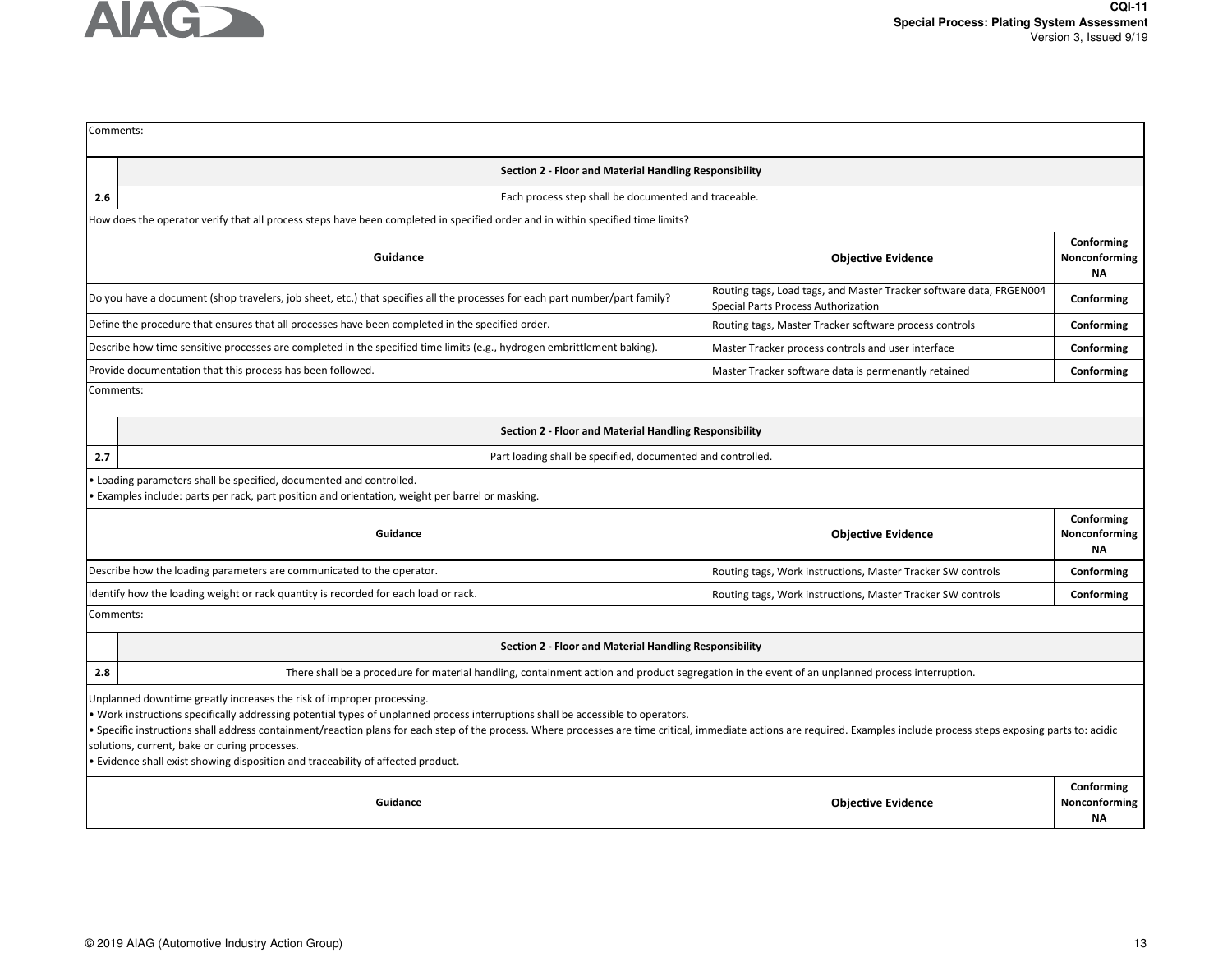

| What procedure is used to address each step of the process?                                                                                                     |                                                                                                                                                                                       | <b>WIHL007 Suspect Loads</b><br>PRQA002 Control of Non Conforming Product<br>FRHL001 Rework Process Tracking                 | Conforming                               |
|-----------------------------------------------------------------------------------------------------------------------------------------------------------------|---------------------------------------------------------------------------------------------------------------------------------------------------------------------------------------|------------------------------------------------------------------------------------------------------------------------------|------------------------------------------|
| Provide all work instructions that address unplanned process interruptions.                                                                                     |                                                                                                                                                                                       | WIHL007 Suspect Loads<br>PRQA002 Control of Non Conforming Product                                                           | Conforming                               |
|                                                                                                                                                                 | How is the affected product traced, dispositioned and documented?                                                                                                                     | WIHL007 Suspect Loads<br>PRQA002 Control of Non Conforming Product<br>FRHL001 Rework Process Tracking<br>Master Tracker data | Conforming                               |
| Comments:                                                                                                                                                       |                                                                                                                                                                                       |                                                                                                                              |                                          |
|                                                                                                                                                                 | Section 2 - Floor and Material Handling Responsibility                                                                                                                                |                                                                                                                              |                                          |
| 2.9                                                                                                                                                             | Plant cleanliness, environment, and working conditions shall be conducive to ensure product quality.                                                                                  |                                                                                                                              |                                          |
|                                                                                                                                                                 | Plant cleanliness, housekeeping, environmental, and working conditions shall be adequate to preserve product quality.<br>A housekeeping policy shall be clearly defined and executed. |                                                                                                                              |                                          |
|                                                                                                                                                                 | Guidance                                                                                                                                                                              | <b>Objective Evidence</b>                                                                                                    | Conforming<br>Nonconforming<br><b>NA</b> |
| Provide a copy of the housekeeping procedure.                                                                                                                   |                                                                                                                                                                                       | Employee handbook, WIWT011 O&MPlan NESHAP<br>Conforming                                                                      |                                          |
| Provide a copy of the procedure used to handle dropped or spilled parts.                                                                                        |                                                                                                                                                                                       | Customer specific requirements / Instructions                                                                                | Conforming                               |
| Describe what is done with loose parts found on the floor of the plant.                                                                                         |                                                                                                                                                                                       | Customer specific requirements / Instructions                                                                                | Conforming                               |
| Define the process used to review the facility for conditions that are detrimental to quality processing such as chemical spills and<br>inadequate ventilation. |                                                                                                                                                                                       | WIWT011 O&MPlan NESHAP                                                                                                       |                                          |
| Comments:                                                                                                                                                       |                                                                                                                                                                                       |                                                                                                                              |                                          |
|                                                                                                                                                                 | Section 2 - Floor and Material Handling Responsibility                                                                                                                                |                                                                                                                              |                                          |
| 2.10                                                                                                                                                            | Plant lighting shall be adequate in all inspection areas.                                                                                                                             |                                                                                                                              |                                          |
|                                                                                                                                                                 | Lighting in the part and/or process inspection areas must be adequate for the intended operation.                                                                                     |                                                                                                                              |                                          |
| Guidance                                                                                                                                                        |                                                                                                                                                                                       | <b>Objective Evidence</b>                                                                                                    | Conforming<br>Nonconforming<br>ΝA        |
|                                                                                                                                                                 | How do you ensure the lighting in the part and/or process inspection areas, including loading and unloading areas, is adequate for<br>the intended operation?                         | Engineered lighting distribution (plant project history)                                                                     | Conforming                               |
|                                                                                                                                                                 | For part inspection, how do you arrange the lighting to avoid spot lighting, glare, shadows and distracting reflections?                                                              | Engineered lighting distribution (plant project history)                                                                     | Conforming                               |
| Comments:                                                                                                                                                       |                                                                                                                                                                                       |                                                                                                                              |                                          |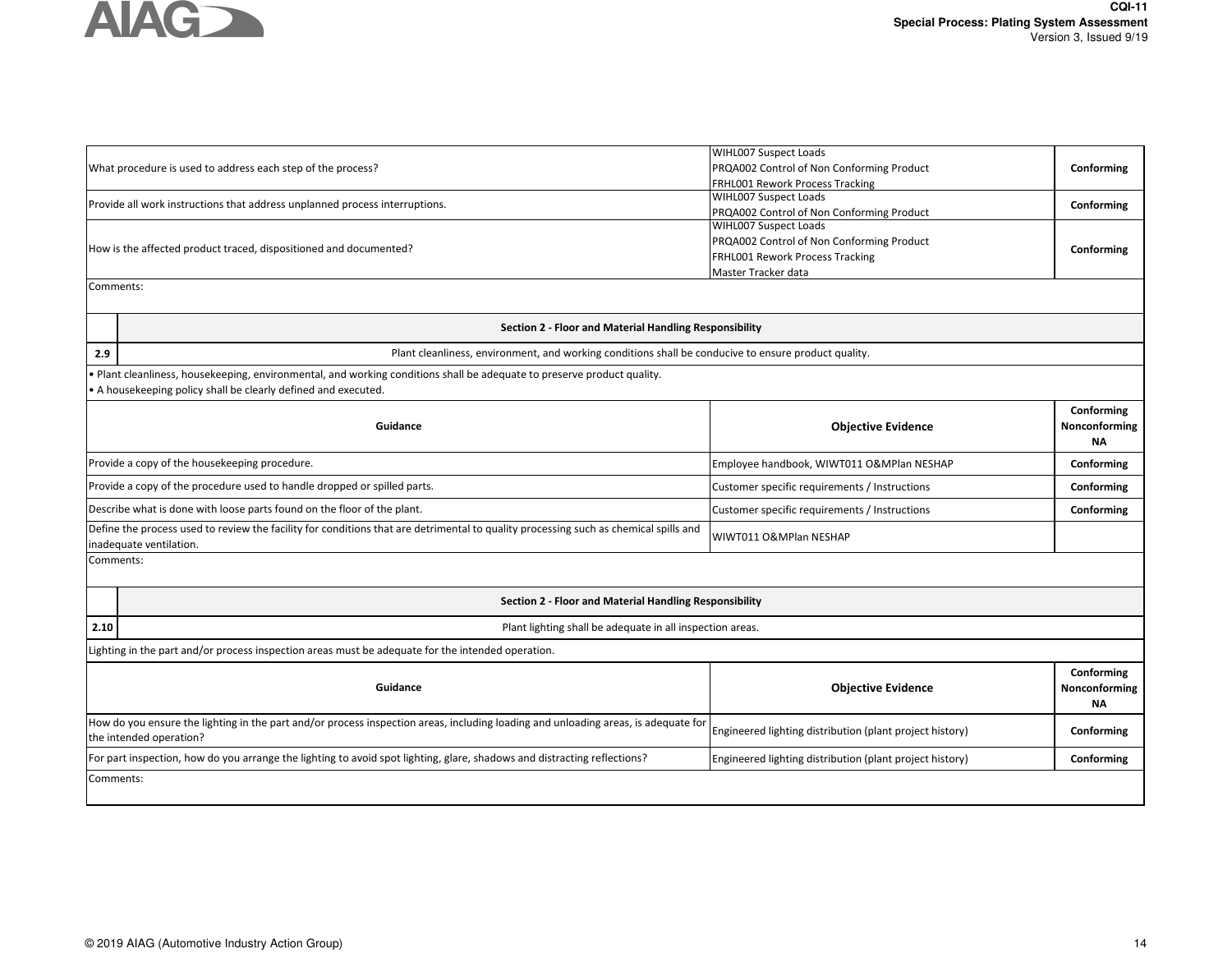

# **Section 3 - Pyrometry**

|          | Questions can be found in Process Tables A through I and shall be answered per these requirements.                                                                                                                                                                                                                                                                                             |
|----------|------------------------------------------------------------------------------------------------------------------------------------------------------------------------------------------------------------------------------------------------------------------------------------------------------------------------------------------------------------------------------------------------|
| P3.1     | <b>Thermocouples</b>                                                                                                                                                                                                                                                                                                                                                                           |
| P3.1.1   | Calibration of Thermocouples: Thermocouples shall be calibrated traceable to the National Institute of Standards and Technology (NIST) or other national standards laboratory prior to first use and<br>in the temperature range in which they will be employed. The calibration temperature test points shall be no further than 150ºC or 250ºF apart.                                        |
| P3.1.1.1 | Calibration certificates shall include the following detail: the actual test temperature reading, the nominal test temperature, the corresponding correction factor (or error/deviation value) for each<br>calibration temperature test point, the provider of the calibration data and their accreditation symbol (or equivalent) if not performed in-house, and the calibration method used. |
| P3.1.1.2 | External sources providing calibrations shall be accredited to ISO/IEC 17025 or other national equivalent. Internal sources providing calibrations shall do so in accordance with the intent of ISO/IEC<br>17025 or other national equivalent.                                                                                                                                                 |
| P3.1.1.3 | All thermocouples shall comply with Tables P3.1.1, P3.1.2 and P3.1.3 requirements. The time interval for the replacement of thermocouples shall commence with the date thermocouple is placed in<br>service.                                                                                                                                                                                   |
| P3.1.2   | Reuse of Thermocouples: The date that any thermocouple is placed in service shall be documented. The tracking of uses for non-expendable control, monitoring and recording thermocouples is not<br>required. See Tables P3.1.1, P3.1.2 and P3.1.3 for replacement and recalibration requirements.                                                                                              |

**P3.1.2.1**Damaged thermocouples shall not be used. Examples of a damaged thermocouple would include but are not limited to; insulation not intact, hot junction broken, evidence of corrosion, crimping, termination fitting or plug has become loose or sheath material has been scratched exposing mineral insulating material.

# **Table P3.1.1 Calibration and Replacement Requirements for Thermocouples Used for Control, Monitoring and Recording**

| <b>THERMOCOUPLE TYPE (1)</b>               | <b>SYSTEM TYPE</b>                                                                                                                                                 | <b>CALIBRATION /</b><br><b>REPLACEMENT</b><br><b>INTERVAL</b>              | <b>CALIBRATED</b><br><b>AGAINST</b> | <b>INITIAL</b><br><b>CALIBRATION</b><br><b>ACCURACY</b><br><b>REQUIRED</b>           |
|--------------------------------------------|--------------------------------------------------------------------------------------------------------------------------------------------------------------------|----------------------------------------------------------------------------|-------------------------------------|--------------------------------------------------------------------------------------|
| <b>Base Metal Types</b><br>(K, J, N, T)    | Hydrogen Embrittlement Relief, Electroless<br>Nickel Hardening and other Oven systems<br>with a process temperature control<br>tolerance<br>of 20°C (30°F) or less | Calibrate before first use.<br>Replace every two years (2,3)               | Primary or Secondary<br>Standard    | $± 1.1$ °C ( $± 2.0$ °F)<br>or<br>± 0.4% whichever is greater                        |
| <b>Base Metal Types</b><br>(K, J, N, T)    | Other Ovens                                                                                                                                                        | Calibrate before first use.<br>Replace every four years (2,3)              | Primary or Secondary<br>Standard    | $± 1.1$ °C ( $± 2.0$ °F)<br>or<br>± 0.4% whichever is greater                        |
| <b>Base Metal Types</b><br>(K, J, N, T)    | <b>Process Tanks</b>                                                                                                                                               | Calibrate before first use.<br>Replace every two years (2,3)               | Primary or Secondary<br>Standard    | $± 1.1$ <sup>o</sup> C (± 2.0 <sup>o</sup> F)<br>or<br>± 0.4% whichever is greater   |
| Noble Metal Types<br>(B,R,S, Platinum RTD) | All Ovens and Process Tanks                                                                                                                                        | Calibrate before first use.<br>Replace or recalibrate every four years (2) | Primary or Secondary<br>Standard    | $± 1.1$ <sup>o</sup> C (± 2.0 <sup>o</sup> F)<br>or<br>$±$ 0.4% whichever is greater |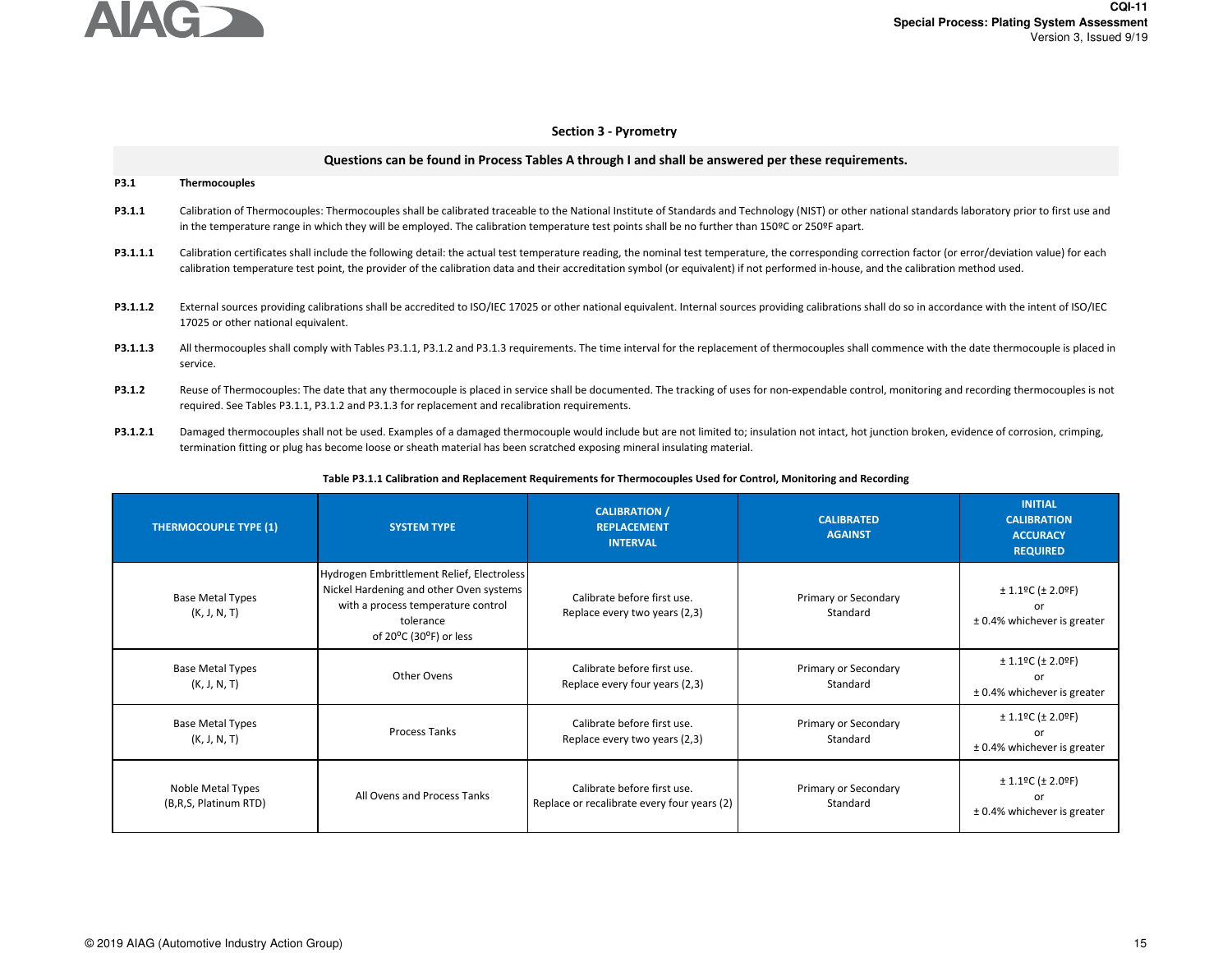

1. Non-Expendable

2. Thermocouples shall be replaced whenever needed, e.g., failed SAT or damaged thermocouple; however, thermocouples shall be replaced

minimally as stated above. Thermocouples may either be purchased calibrated or calibrated internally and shall meet requirements of P3.1.

3. Base metal thermocouples shall not be recalibrated.

# **Table P3.1.2 – Calibration and Replacement Requirements for Test Thermocouples Used for Temperature Uniformity Surveys (TUS) and**

| <b>System Accuracy Tests (SAT)</b> |                                         |                          |                                                               |                                     |                                                                                         |
|------------------------------------|-----------------------------------------|--------------------------|---------------------------------------------------------------|-------------------------------------|-----------------------------------------------------------------------------------------|
| <b>THERMOCOUPLE</b>                | <b>THERMOCOUPLE TYPE</b>                | <b>USE</b>               | <b>CALIBRATION /</b><br><b>REPLACEMENT</b><br><b>INTERVAL</b> | <b>CALIBRATED</b><br><b>AGAINST</b> | <b>CALIBRATION</b><br><b>ACCURACY</b><br><b>REQUIRED</b>                                |
| <b>Test Thermocouples</b>          | <b>Base Metal Types</b><br>(K, J, N, T) | <b>TUS</b><br><b>SAT</b> | As per Table P3.1.3 Recalibration<br>prohibited (1)           | Primary or Secondary<br>Standard    | $± 1.1$ <sup>o</sup> C ( $± 2.0$ <sup>o</sup> F)<br>or<br>$± 0.4%$ whichever is greater |

1. Base metal thermocouples shall not be recalibrated.

## **Table P3.1.3 – Allowable Number of Uses for Thermocouples in Specific Applications**

| <b>THERMOCOUPLE TYPE</b>                     | USE(1)                                                               | <b>OPERATING TEMPERATURE</b>                   | <b>MAXIMUM PERMITTED USES</b> |
|----------------------------------------------|----------------------------------------------------------------------|------------------------------------------------|-------------------------------|
| Expendable Base Metal<br>(K, J, N, T)        | Temperature Uniformity Surveys (TUS) / System Accuracy<br>Test (SAT) | ≤ 430ºC (800ºF)                                | 15(2)                         |
| Expendable Base Metal<br>(K, J, N, T)        | Control                                                              | ≤ 430ºC (800ºF)                                | 1(2)                          |
| <b>Expendable Base Metal</b><br>(K, J, N, T) | Monitor/Record/Load Sensing                                          | ≤ 430ºC (800ºF)                                | 30(2)                         |
| Non-expendable Base Metal<br>(K, J, N, T)    | Temperature Uniformity Surveys (TUS) / System Accuracy<br>Test (SAT) | $\leq 430$ <sup>o</sup> C (800 <sup>o</sup> F) | 2yrs maximum                  |
| Non-expendable Base Metal<br>(K, J, N, T)    | Load Sensing (part temperature)                                      | ≤ 430ºC (800ºF)                                | 6 months                      |

1. Thermocouples shall be dedicated to a specific, unalterable purpose (TUS, SAT, Load Sensing, Control, Monitoring or Recording). Thermocouples that have achieved their maximum permittednumber of uses for this assigned application shall not be repurposed for other CQI-11 compliance requirements.

2. Under no circumstance shall any expendable base metal thermocouple be used beyond six months from date of first use.

#### **P3.2Instrumentation**

**P3.2.1**General Instrumentation Requirements: Instrumentation shall be calibrated traceable to the National Institute of Standards and Technology (NIST) or other national standards laboratory.

**P3.2.1.1**External sources providing calibrations shall be accredited to ISO/IEC 17025 or other national equivalent. Internal sources providing calibrations shall do so in accordance with the intent of ISO/IEC 17025 or other national equivalent.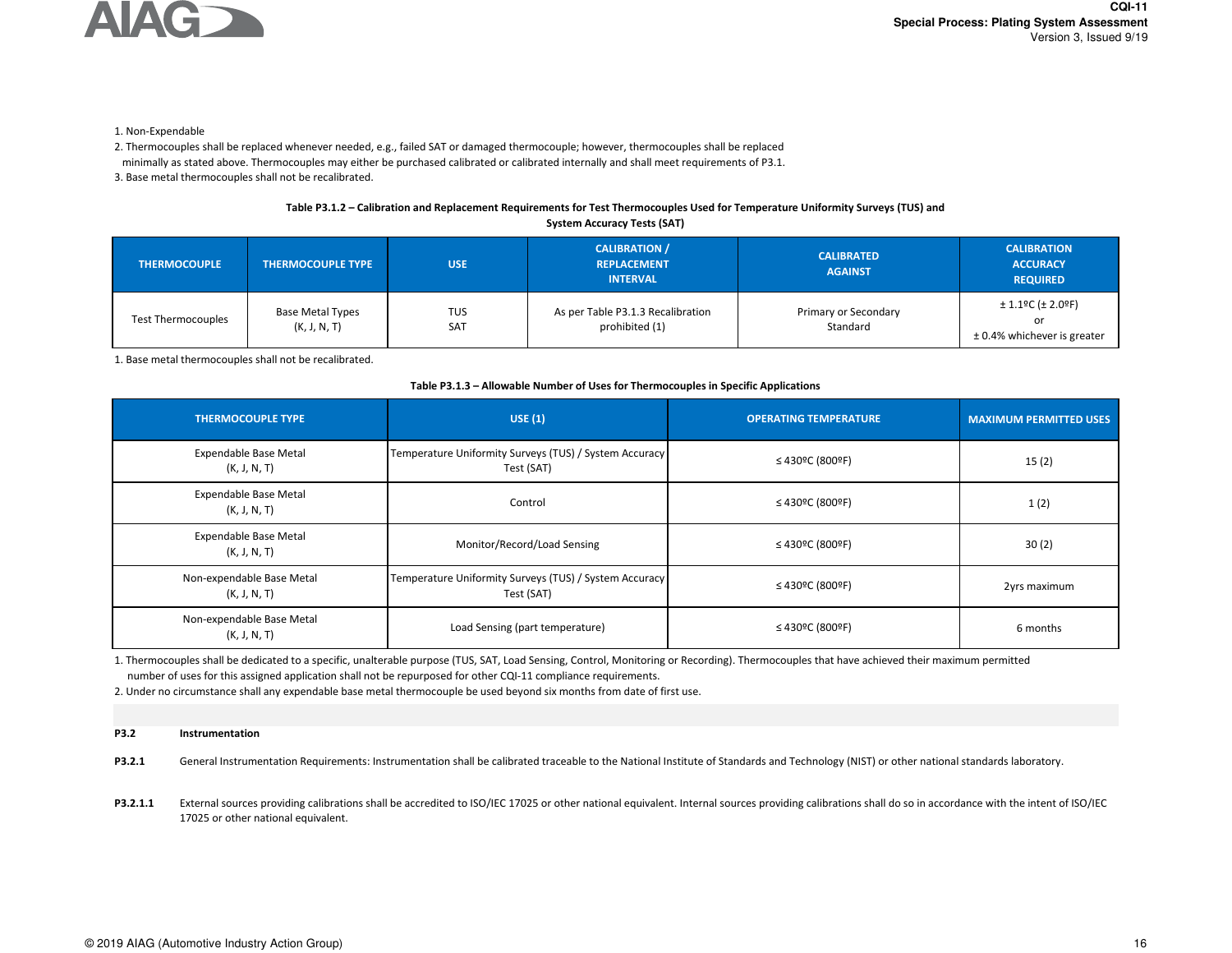

- **P3.2.1.2**Calibration frequencies and accuracies are specified in Instrumentation Table P3.2.1.
- **P3.2.1.3**The temperature for each oven control zone shall be recorded by a recording instrument. Recorder shall be operating during the entire time that product is in the oven. Process record shall be legible.
- **P3.2.1.4**Analog instrumentation shall not be allowed following three (3) years from release date of this document.
- **P3.2.2**Offsets: Although the use of offsets is generally discouraged, they are allowed to specifically correct for calibration errors, SAT errors or to center a TUS result.

Offset values applied are limited and shall not exceed 5°C or 10°F for the correction of instrument calibration error. An additional offset of 5°C or 10°F is allowed for the correction of an SAT error and another  $5^{\circ}$ C or  $10^{\circ}$ F of offset for the purpose of centering a TUS result.

When offsets are used a documented procedure shall exist which at a minimum describes each of the following:

- When the use of offset is permitted
- How manual (external) and electronic (internal) offsets are performed
- How the basis (calibration, SAT or TUS) for the offset is documented
- How offset is accounted for when performing calibrations
- How offset is considered when performing an SAT
- How to reintroduce any intentional offsets
- Who has the authority to approve the use of offsets
- How is this approval documented
- **P3.2.3**Calibration: Calibration of control, monitoring, and recording instruments shall be performed to the manufacturer's instructions or as described in P3.2.3.1.
- **P3.2.3.1**It is acceptable to perform calibrations on either a single point (measure) or multi-point (source) basis. The following requirements shall be met:
- P3.2.3.1.1 For the calibration of control, monitoring and recording instruments on oven systems and processing tanks that are in operation and running at typical operating temperatures, a single point calibration is acceptable.
- P3.2.3.1.2 Calibration of control, monitoring and recording instruments may be performed on a multi-point basis by sourcing a signal to the instrument representing the low, mid and high points of the range of the instrument.
- P3.2.3.1.3 Field Test Instruments used for the calibration of control, monitoring and recording instruments shall at a minimum meet the requirements specified in Table P3.2.1. Field Test Instrument calibration reports shall indicate correction factor or error data for each test point.
- **P3.2.3.2**For multi-channel instruments, a calibration shall be required for each channel in use.
- **P3.2.4**Calibration Records: Calibration status and results shall be reported as follows:
- **P3.2.4.1**A calibration label shall be affixed to the instrumentation device, or in the case of panel mounted control, monitoring or recording instrumentation, on the device or as near as practical to the device(s) to indicate the most recent successful calibration. The label(s) at a minimum shall include:
	- Date the calibration was performed
	- Due date of the next calibration
	- Technician who performed the calibration (initials are acceptable)
	- Serial number of instrument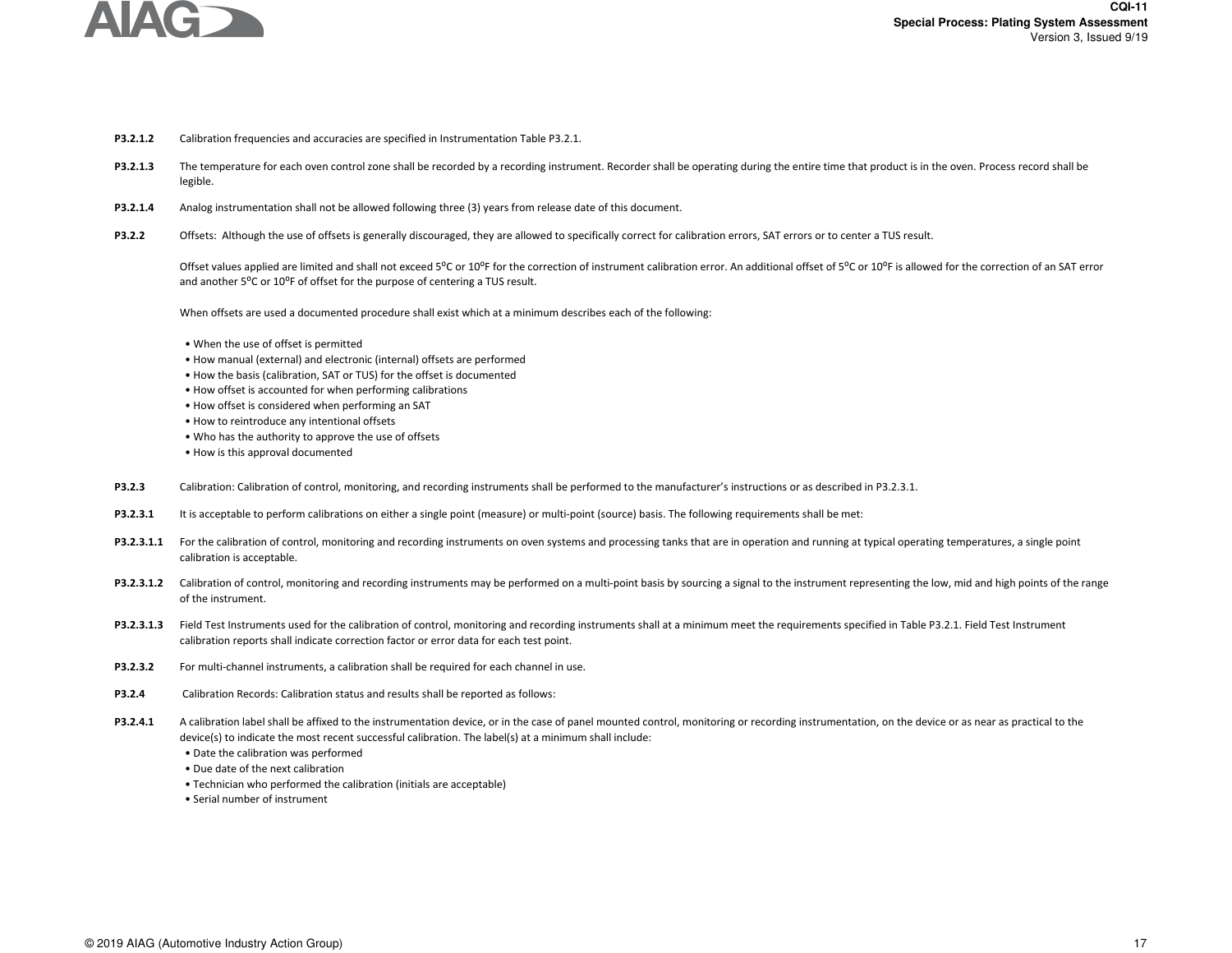

- **P3.2.4.2**Instrumentation calibration results shall be documented. The instrument calibration report or certificate shall include the following information:
	- Oven or unit identification number
	- • Make, model and serial number of instrument calibrated. PLC devices/modules not serialized require unique identification. Eachchannel/input calibrated shall be identified
	- Standard or test instrument used during calibration
	- Method of calibration
	- Ambient temperature and humidity
	- Required accuracy  $(+/-2\degree C; +/-4\degree F)$
	- As-Found/As-Left temperature values at each calibration point (if no adjustment is made then the final value will equal the As-Found value)
	- As-Found/As-Left offset/bias values (if no adjustment is made then the corrected offset/bias value will equal the As-Found value)
	- Basis for offset/bias values indicated and clearly defined (Calibration, SAT, or TUS)
	- Pass/Fail status
	- Any limitations or restrictions of the calibration
	- Date the calibration was performed
	- Due date of next calibration
	- Technician who performed the calibration
	- Signature of the technician who performed the calibration
	- Calibration company if not performed in-house
	- Accreditation symbol (or equivalent) if not performed in-house
	- Sign-off to include the name and title of person reviewing/approving calibration report

**P3.2.4.3**In the event of a failed calibration or out of tolerance condition, appropriate corrective actions shall be taken and documented.

# Table P3.2.1 – Instrument Calibration Requirements

| <b>INSTRUMENT</b>                               | <b>INSTRUMENT</b><br><b>TYPE</b>                                                                            | <b>MAXIMUM CALIBRATION</b><br><b>PERIOD</b><br>(MONTHS) | <b>CALIBRATED</b><br><b>AGAINST</b>                                    | <b>CALIBRATION</b><br><b>ACCURACY</b><br><b>REQUIRED</b> | <b>USE</b>                                                                                                                                              |
|-------------------------------------------------|-------------------------------------------------------------------------------------------------------------|---------------------------------------------------------|------------------------------------------------------------------------|----------------------------------------------------------|---------------------------------------------------------------------------------------------------------------------------------------------------------|
| Field Test<br>Instrument                        | Portable potentiometer or<br>digital instrument,<br>electronic data recorder or<br>data acquisition system. | 12                                                      | Primary or Secondary<br>standard                                       | $\pm$ 0.6ºC ( $\pm$ 1.0ºF) or<br>$± 0.1\%$ of reading    | Limited to controlling, monitoring, or recording instrument<br>calibration, performance of system accuracy tests and<br>temperature uniformity surveys. |
| Control, Monitoring or<br>Recording Instruments | Digital, Mechanical (analog),<br>Electro-mechanical or<br>Thermal element.                                  | 12                                                      | Field Test Instrument<br>(single-point or multi-point)<br>calibration) | $± 2.0$ ºC ( $± 4.0$ ºF)                                 | Limited to measuring, recording, and controlling the<br>temperature of thermal processing equipment.                                                    |

#### **P3.3System Accuracy Test (SAT)**

**P3.3.1**Oven control, monitoring and recording temperature systems (instrument, leadwire, and thermocouple/RTD) are verified by performing an SAT. This requirement includes load sensing thermocouples. The SAT shall be performed in accordance with Section P3.3.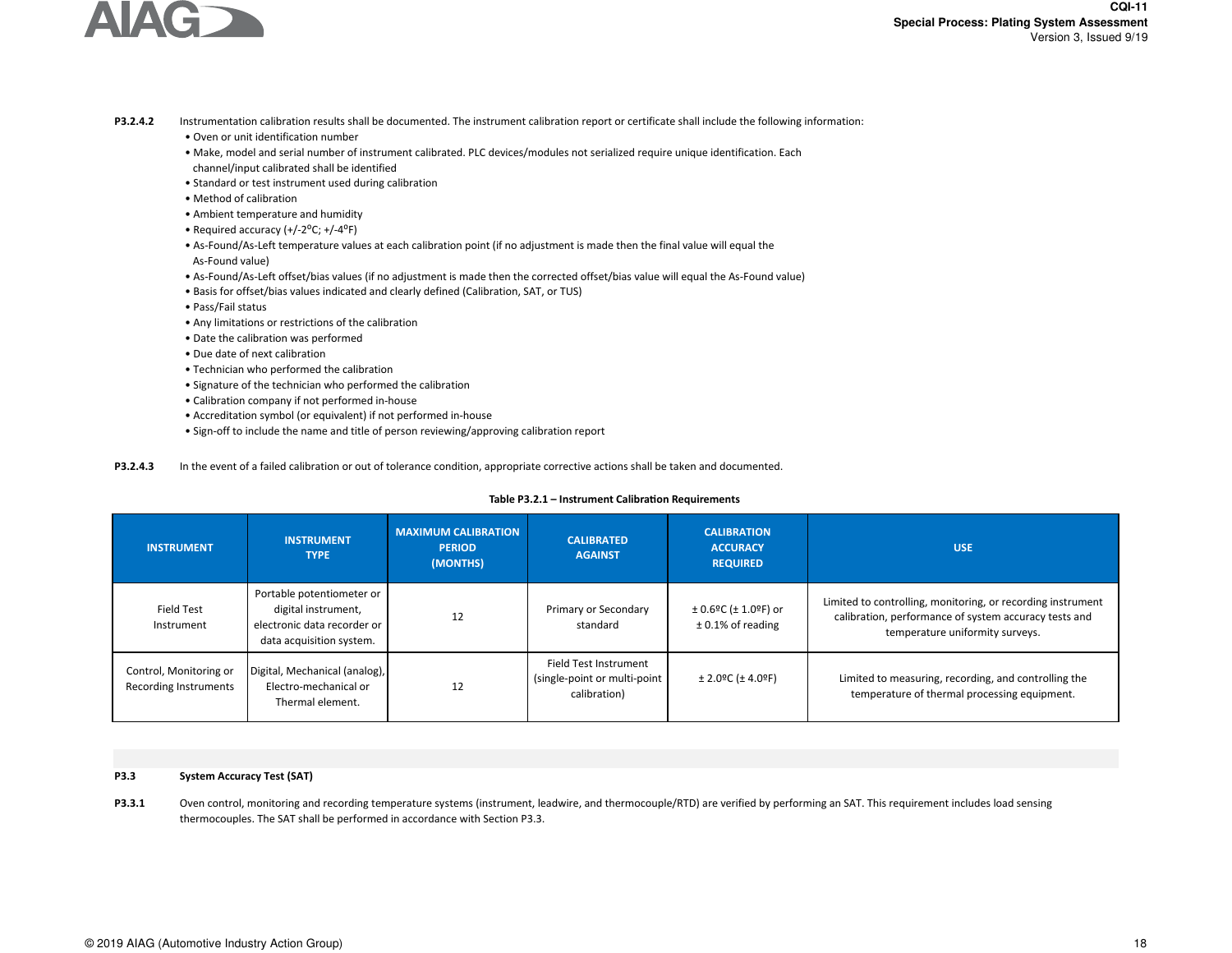

- **P3.3.1.1**The oven SAT frequency shall be every six months.
- **P3.3.1.2**Process tank control temperature systems (instrument, leadwire, and thermocouple/RTD) are verified by performing daily (or as otherwise prescribed) temperature checks as per the applicable process table.
- **P3.3.2**Oven SAT's and Process Tank daily temperature checks shall be performed using a test thermocouple conforming to the requirements of Thermocouple Table P3.1.2 coupled with a test instrument meeting the requirements of Instrumentation Table P3.2.1.
- **P3.3.3**A new oven SAT shall be performed after any maintenance that could affect the SAT accuracy, e.g., the replacement of the lead wire, the control thermocouple or the replacement of the control instrument.
- **P3.3.4**For oven systems the SAT shall be performed while the oven is operating at a typical operating temperature using Probe Method A as detailed in Section P3.3.4.1.
- **P3.3.4.1Probe Method A:**
- P3.3.4.1.1 Probe Method A is a check between the uncorrected reading of the oven control, monitoring and recording temperature system (instrument, leadwire, and thermocouple/RTD) and the corrected reading of a test temperature system (test instrument and test thermocouple). See Illustration P3.3.1.
- P3.3.4.1.2 The tip (measuring junction) of the test thermocouple shall be no further than 50 mm (2 inches) from the tip (measuring junction) of the oven control, monitoring and recording thermocouple/RTD.
- P3.3.4.1.3 The difference between the temperature indication of the oven control, monitoring and recording instrument connected to its respective thermocouple/RTD and the corrected temperature indication of the test thermocouple on a test instrument shall be within the following tolerances:

| <b>System</b> | <b>Maximum SAT Difference Allowed</b> |
|---------------|---------------------------------------|
| Ovens (all)   | $± 5.0$ ºC ( $± 10.0$ ºF)             |

After insertion of the test thermocouple, allow sufficient time to achieve equilibrium between the test thermocouple and the oven control, monitoring and recording instrument thermocouple/RTD.

P3.3.4.1.4 If the calculated SAT difference exceeds the values stated above, the appropriate corrective action shall be taken before commencing with additional processing. Oven control, monitoring or recording thermocouples/RTD's failing to meet the requirements shall be replaced.

A new SAT shall be conducted on the replacement thermocouple/RTD. Actions taken shall be documented.

Note: When using Probe Method A, any electronic offset value introduced into the control instrument for the purpose of centering a TUS result shall be included in the SAT difference calculations. See Illustration P3.3.1.

# **EXAMPLE of Probe Method "A"**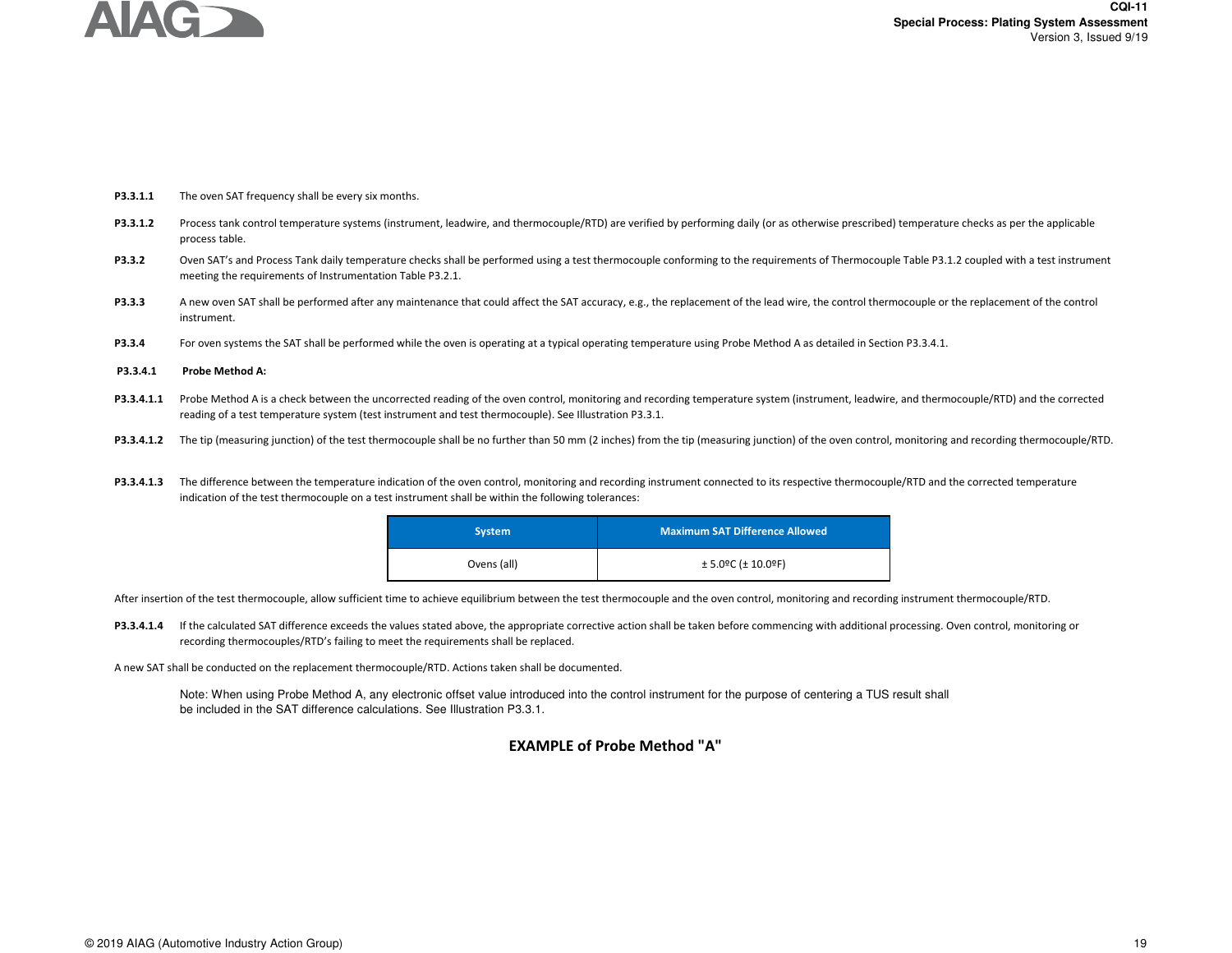



# **EXAMPLE of System Accuracy Test (SAT) Calculations - Probe Method A**

| <b>CONTROL</b><br><b>INSTRUMENT</b><br><b>TEMPERATURE</b><br>(A) | <b>CONTROLLER</b><br><b>TUS OFFSET</b><br>(B) | <b>ADJ. CONTROL</b><br><b>INSTRUMENT</b><br><b>TEMPERATURE</b><br>$(C)=(A)-(B)$ | <b>TEST</b><br><b>INSTRUMENT</b><br><b>TEMPERATURE</b><br>(D) | <b>TEST</b><br><b>THERMOCOUPLE</b><br><b>CORRECTION</b><br><b>FACTOR</b><br>(E) | <b>TEST</b><br><b>INSTRUMENT</b><br><b>CORRECTION</b><br><b>FACTOR</b><br>(F) | <b>TRUE TEST</b><br><b>TEMPERATURE</b><br>$(G)=(D)+(E)+(F)$ | <b>CALCULATED</b><br><b>SAT</b><br><b>DIFFERENCE</b><br>$(C) - (G)$ |
|------------------------------------------------------------------|-----------------------------------------------|---------------------------------------------------------------------------------|---------------------------------------------------------------|---------------------------------------------------------------------------------|-------------------------------------------------------------------------------|-------------------------------------------------------------|---------------------------------------------------------------------|
| $200^{\circ}$ C                                                  | 0°C                                           | $200^{\circ}$ C                                                                 | $201^{\circ}$ C                                               | $+0.3^{\circ}$ C                                                                | $+0.1^{\circ}$ C                                                              | $201.4$ °C                                                  | $-1.4^{\circ}$ C                                                    |
| (392°F)                                                          | $(0^{\circ}F)$                                | (392°F)                                                                         | (394°F)                                                       | (+ 0.5°F)                                                                       | $(+ 0.2^{\circ}F)$                                                            | $(394.7^{\circ}F)$                                          | $(-2.7^{\circ}F)$                                                   |

**Illustration P3.3.1**

**P3.3.5**Oven System Accuracy Test Records shall include the following: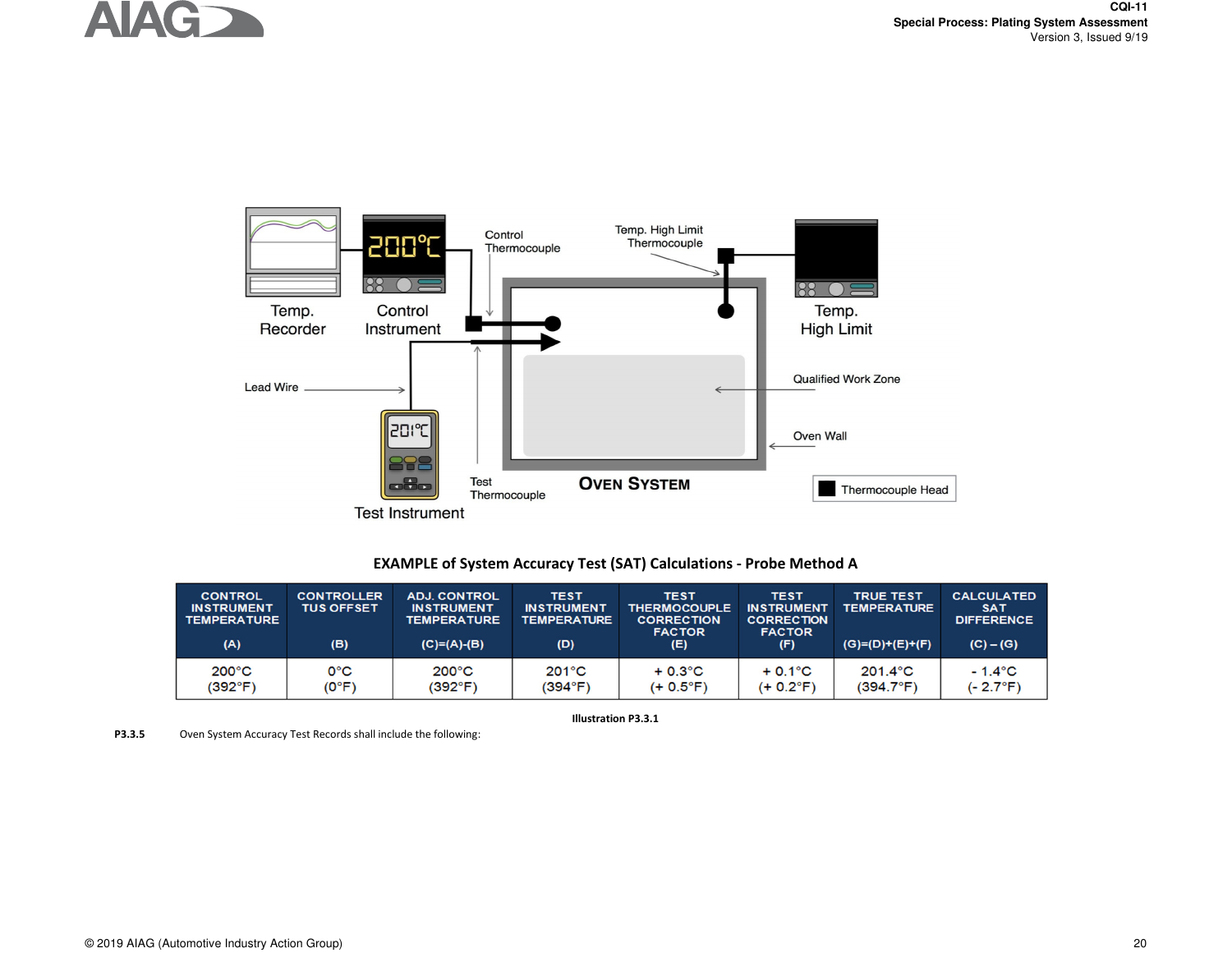

- Identification of the control, monitoring or recording thermocouple being tested
- Identification of the SAT test thermocouple
- Identification of the SAT test instrument
- Date and time of day of the test
- Observed control, monitoring or recording instrument reading
- Observed test instrument reading
- SAT test thermocouple and SAT test instrument correction factors
- Corrected SAT test instrument reading
- Calculated system accuracy test difference
- Pass/Fail status
- Identification of technician performing the test
- External calibration company if applicable
- Accreditation symbol (or equivalent) if not performed in-house
- Sign-off by plating organization to include the name and title of person reviewing and approving report

#### **P3.4Temperature Uniformity Surveys (TUS)**

- **P3.4.1**General TUS Requirements: Temperature uniformity characteristics, qualified work zones, and operating temperature ranges of curing ovens, electroless nickel hardening and hydrogen embrittlement relief ovens are verified by performing an annual TUS in accordance with the requirements of this section.
- **P3.4.1.1** TUS's shall be performed using independent test instrumentation meeting the requirements of Table P3.2.1 – Instrument Calibration Requirements and independent test thermocouples meeting the requirements of Table P3.1.2 – Thermocouples.

Compensation for known deviations in the test instrumentation shall be made by electronic or mathematical corrections.

**P3.4.1.2**Any oven modification or repair that could alter the temperature uniformity characteristics of the oven shall result in a temperature uniformity survey being performed prior to the oven system being used for processing.

Oven modifications are actions taken that change the oven from its original documented state. Following are examples of oven modifications that could alter the temperature uniformity characteristics of the oven and shall require an additional TUS:

- Increase in the maximum qualified operating temperature
- Decrease in the minimum qualified operating temperature
- Change in burner size, number, type or location
- Change in heating element number, type or location
- Changes to airflow (baffle positions, fan speed, fan quantity, etc.)
- Change of control sensor location
- Change of combustion pressure settings from original settings
- Temperature control scheme changes (proportional vs. high-low/on-off)
- Changes in temperature control tuning constants (PID)
- Work zone volume increase covering area not previously tested
- Work zone location change covering area not previously tested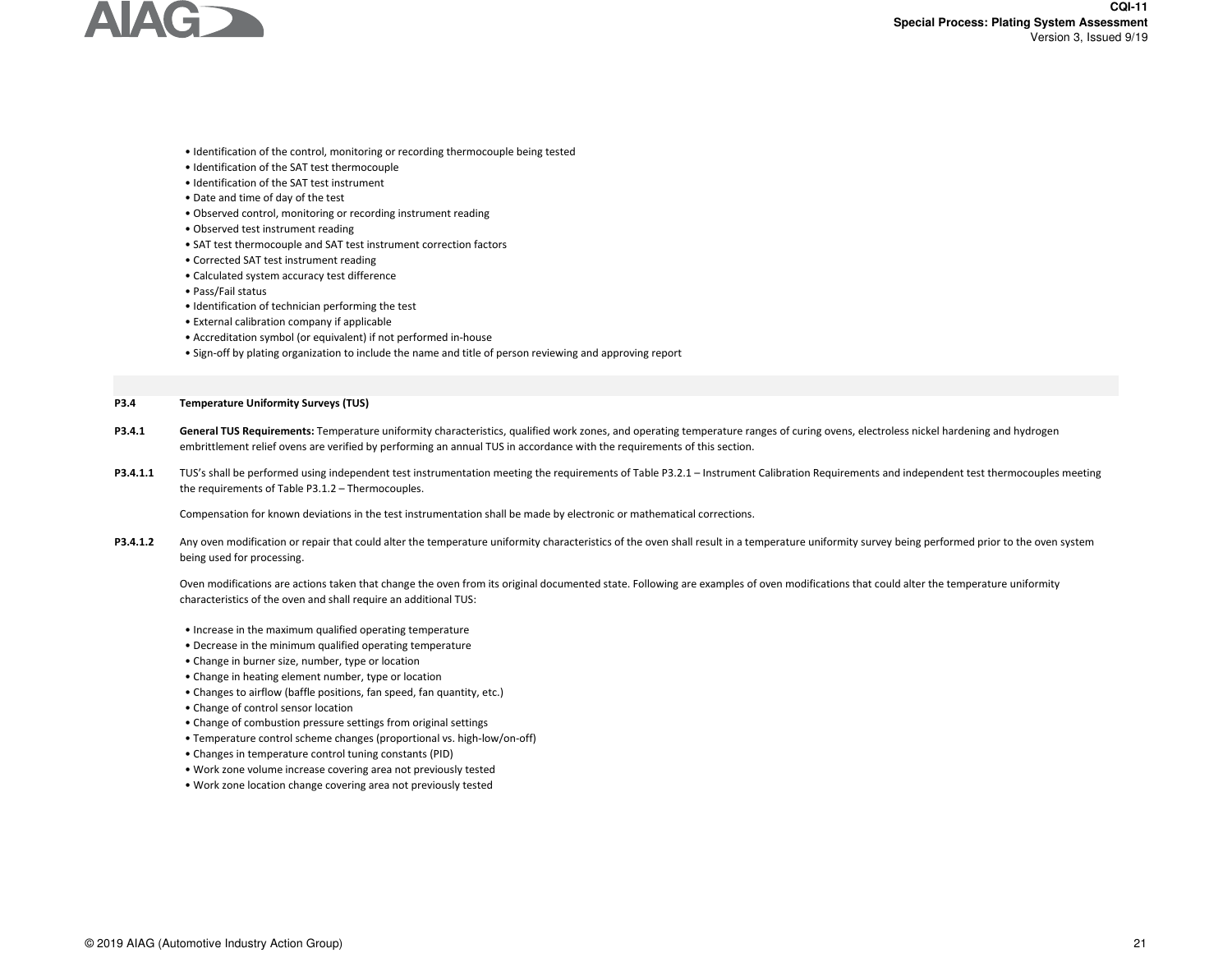

Oven repairs are maintenance actions that restore the oven to its original documented condition. If repairs are not expected to impact the temperature uniformity characteristics of the oven an additional TUS shall not be required. Following are examples of oven repairs that would not require an additional TUS:

- Replacing a burner with an identical burner
- Replacing a heating element with an identical heating element
- Replacing a control thermocouple without changing its documented location
- Replacing heating system components (gas regulator, valve, metering device, etc.) with identical components and settings
- Restoring original documented combustion pressure settings
- Restoring original documented control tuning constants (PID)
- Replacing a controller with an identical controller with the same tuning constants
- System accuracy test failures
- Repair of oven door seals
- **P3.4.1.3**All oven modifications or repairs shall be documented and include the determination made by the responsible authority within the organization as to whether these modifications or repairs could alter the temperature uniformity characteristics of the oven.
- **P3.4.1.4**TUS Test Temperatures: Only the maximum temperature of the oven operating temperature range is required to be tested.
- **P3.4.1.5**TUS Oven Parameters: When performing the temperature uniformity survey, the oven system parameters during the test shall replicate the oven system parameters during normal production. The preheating of the oven system is permissible if the oven is preheated in normal production.

The TUS shall be performed with a dense, full production load or simulated production load which shall represent the maximum permissible load rate for the oven during normal production. Part time to temperature shall meet the most stringent applicable customer or process specification.

#### **P3.4.2 Continuous and Semi-Continuous Ovens**

**P3.4.2.1**TUS Methods: Continuous and semi-continuous ovens shall be surveyed so that the volume defined as the qualified work zone is tested. TUS test sensors shall be arranged either three dimensionally (Volumetric Method) or in a plane (Plane Method).

#### **P3.4.2.2Number and Location of TUS Thermocouples**

P3.4.2.2.1 Volumetric Method: Shall be used with semi-continuous or pusher type ovens. See Table P3.4.1 for number of TUS thermocouples. See Figure P3.4.1 to determine appropriate location of the TUS thermocouples.

P3.4.2.2.2 Plane Method: Shall be used for continuous ovens where the product is continuously moving through the oven, e.g., belt/conveyor type ovens.

The plane method shall utilize (3) TUS thermocouples attached to or buried in the load; two of the TUS thermocouples shall be located within 50 mm (2 inches) of the work zone edges and one of the TUS thermocouples shall be located at the center.

#### **P3.4.3TUS Data Collection:**

- **P3.4.3.1**TUS test thermocouples shall be traversed through the entire oven at the maximum line speed used in production and representing all required test locations.
- **P3.4.3.2**All temperature data generated by the TUS test thermocouples and all temperature data recorded on the process record for oven zone temperature shall be recorded automatically at least every thirty seconds for the duration of the survey. Data collection shall begin when the TUS test thermocouples are loaded into the oven.

The process record for oven zone temperature shall be compared to the TUS data to ensure compliance to TUS requirements. Manual data collection is not allowed.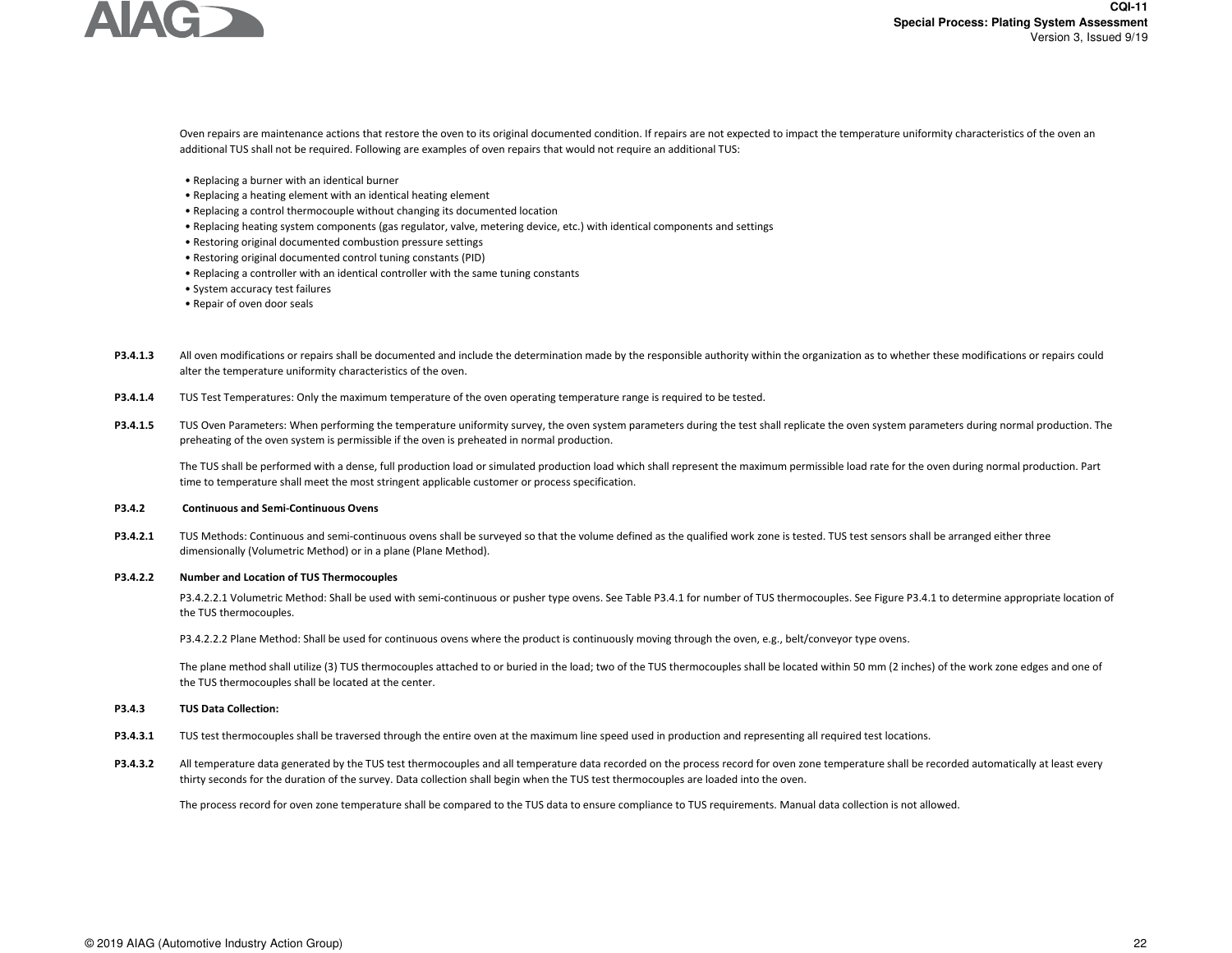

TUS data collected shall clearly show the time elapsed between parts entering the oven and achieving target part temperature. All TUS data collected shall clearly show the time at set temperature.

#### **P3.4.4Batch Ovens**

**P3.4.4.1**TUS Methods: Batch ovens shall be surveyed so that the volume defined as the qualified work zone is tested. TUS test thermocouples shall be arranged three dimensionally (Volumetric Method) and as required in Table P3.4.1 and Figure P3.4.1.

Batch ovens shall be loaded in a single, uninterrupted and continuous process. Incremental loading, and the subsequent need to open and close batch oven doors to accommodate this loading process, is not allowed.

#### **P3.4.4.2Number and Location of TUS Thermocouples**

P3.4.4.2.1 Volumetric Method: Shall be used with batch ovens. See Table P3.4.1 for number of TUS thermocouples. See Figure P3.4.1 for the location and placement of the TUS thermocouples.

For oven work zone volumes greater than 8.5m<sup>3</sup> (300ft3), the thermocouple locations shall be similar to the example in Figure P3.4.1 and the additional thermocouples shall be located to best represent the qualified work zone.

**P3.4.4.3**TUS Data Collection: Data collection shall begin when the TUS thermocouples are loaded into the oven.

> All temperature data generated by the TUS test thermocouples and all temperature data recorded on the process record for oven zone temperature shall be recorded automatically at least every thirty seconds for the duration of the survey.

The process record for oven zone temperature shall be compared to the TUS data to ensure compliance to TUS requirements. Manual data collection is not allowed.

- **P3.4.4.3.1**When the oven temperature control achieves set point temperature, displaying a normal control cycling around set point; the TUS test thermocouples have stabilized and the part time-totemperature requirement (if applicable) has been achieved, then the TUS data collection shall continue for an additional thirty minutes minimum.
- **P3.4.5**Permissible TUS Test Thermocouple Failures: A temporary condition such as a short or loose connection or other identifiable cause where normal temperature readout is restored shall not be considered a failed TUS test thermocouple.

#### **P3.4.6 TUS Pass/Fail Requirements:**

- **P3.4.6.1**A temperature uniformity survey shall be acceptable if all previous requirements are met including the following:
	- Readings of all TUS thermocouples and control thermocouples are within  $\pm 10^{\circ}C (\pm 20^{\circ}F)$  of the temperature controller set-point value or other more stringent customer specification, process sheet or technical data sheet.
	- The time required to achieve target part temperature did not exceed the time limit specified in customer specifications.
	- The required time at temperature was achieved (for continuous/semi-continuous ovens only).
	- The upper temperature tolerance was not exceeded at any time by any TUS thermocouple or temperature controller thermocouple.
	- The lower temperature tolerance was continuously maintained after reaching the beginning of the soak period.
- **P3.4.6.2**Reaction to TUS Failures: If the temperature uniformity results are not within the established limits, the cause of the deviation shall be determined and documented. The equipment shall not be used for additional processing until the cause has been corrected and the TUS has been performed successfully.
- **P3.4.7**TUS Report: The items listed below shall be included in the temperature uniformity survey report: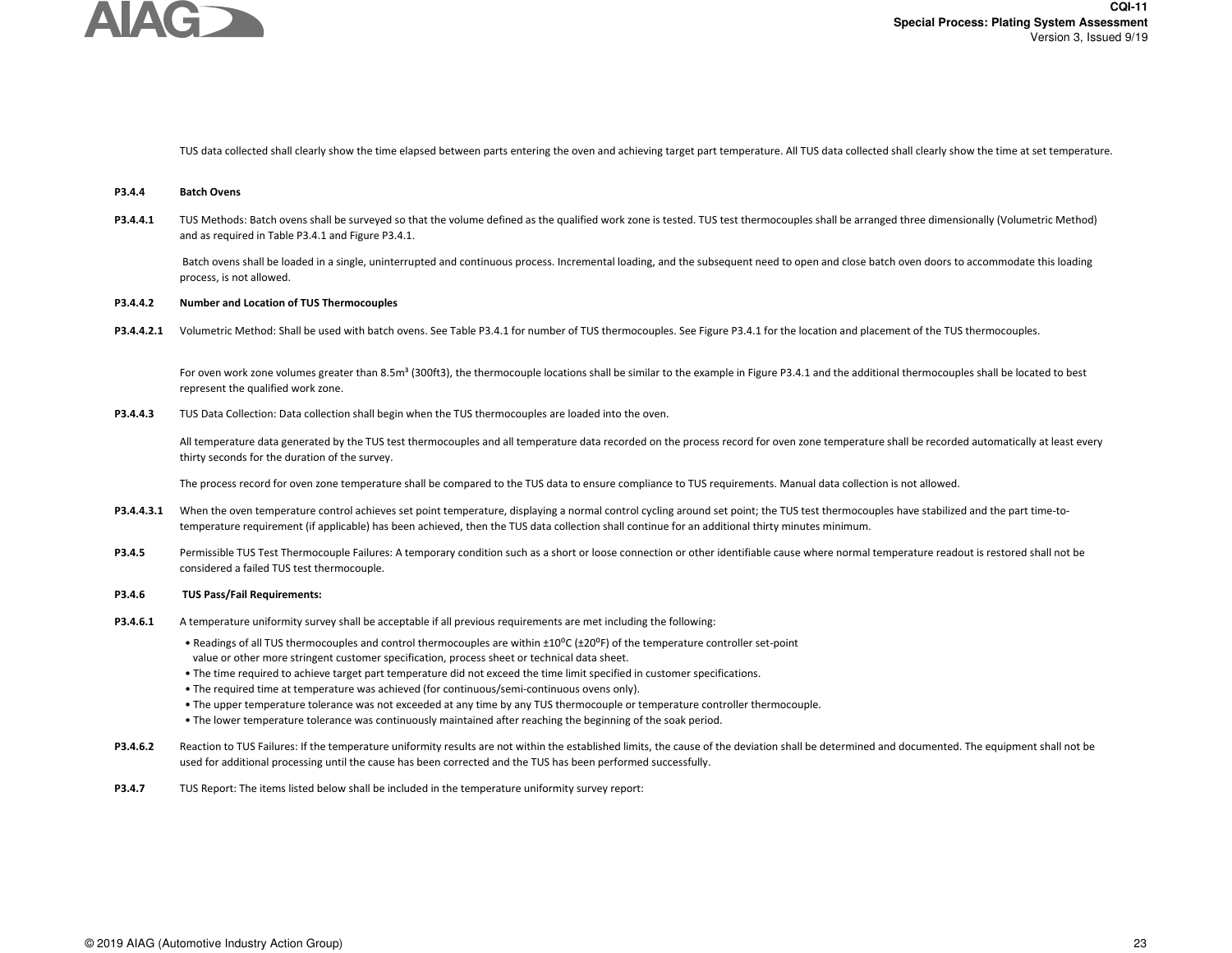

- Oven identification name or number.
- Method of TUS (whether volumetric or plane).
- Survey test temperature. (temperature controller set-point and required TUS tolerance indicated).
- TUS thermocouple quantity and location identification including a detailed diagram in three dimensional space, or detailed
- description of any load, rack or set-up.
- Photograph showing placement of thermocouples into the load.
- TUS thermocouple calibration report to include correction factors.
- Survey test instrument identification number.
- Survey test instrument calibration report to include calibration data and correction factors for each adjustable channel or input.
- Testing company identification (if not performed in-house).
- Accreditation symbol (or equivalent) if not performed in-house.
- Name & Signature of the technician performing the TUS.
- Survey start / stop time and start / stop date.
- Corrected readings of all TUS thermocouples at each survey temperature.
- Identify time-to-temperature for the test load.
- The data collection period or soak period.
- Control instrument tuning parameters, e.g., PID values.
- Time and temperature profile data for all TUS thermocouples and temperature control thermocouples for all zones tested. Controlthermocouple data shall be generated by the associated process recorder or process data acquisition system.
- Pass/Fail status (to include indication of the applicable standard or specification).
- Summary of final plus and minus readings at each test temperature.
- Sign-off by plating organization to include the name and title of person reviewing and approving report.

# **Table P3.4.1 - TUS Test Thermocouple (VOLUMETRIC METHOD)**

| Qualified Work Zone Volume (1,2) | $< 0.1$ m <sup>3</sup> (3ft <sup>3</sup> ) | 0.1 to 8.5 $m3$<br>$(3ft3 to 300ft3)$ |  |  |
|----------------------------------|--------------------------------------------|---------------------------------------|--|--|
| Number of Thermocouples (3)      | 5(4)                                       |                                       |  |  |

- Note 1. For oven volumes greater than 8.5 m<sup>3</sup> (300ft<sup>3</sup>), add at a minimum one thermocouple for each additional 3 m<sup>3</sup> (105 ft<sup>3</sup>). For example, for a 17.50  $m^3$  (620 ft<sup>3</sup>) oven, (12) TUS thermocouples shall be used at a minimum.
- Note 2. For bucket carriers often used in semi-continuous hydrogen embrittlement relief oven systems, (3) TUS thermocouples shall be used. Two of the TUS thermocouples shall be located within 50 mm (2 inches) of the work zone edges and one of the TUSthermocouples shall be located at the center.
- Note 3. TUS thermocouples shall be buried in the load to best represent the locations illustrated in Figure P3.4.1.
- Note 4. When (5) TUS thermocouples are required they shall be placed to represent the four corner positions and the center of a rectangular qualified work zone volume or 90° apart along the periphery and the center of a cylindrical qualified work zone volume.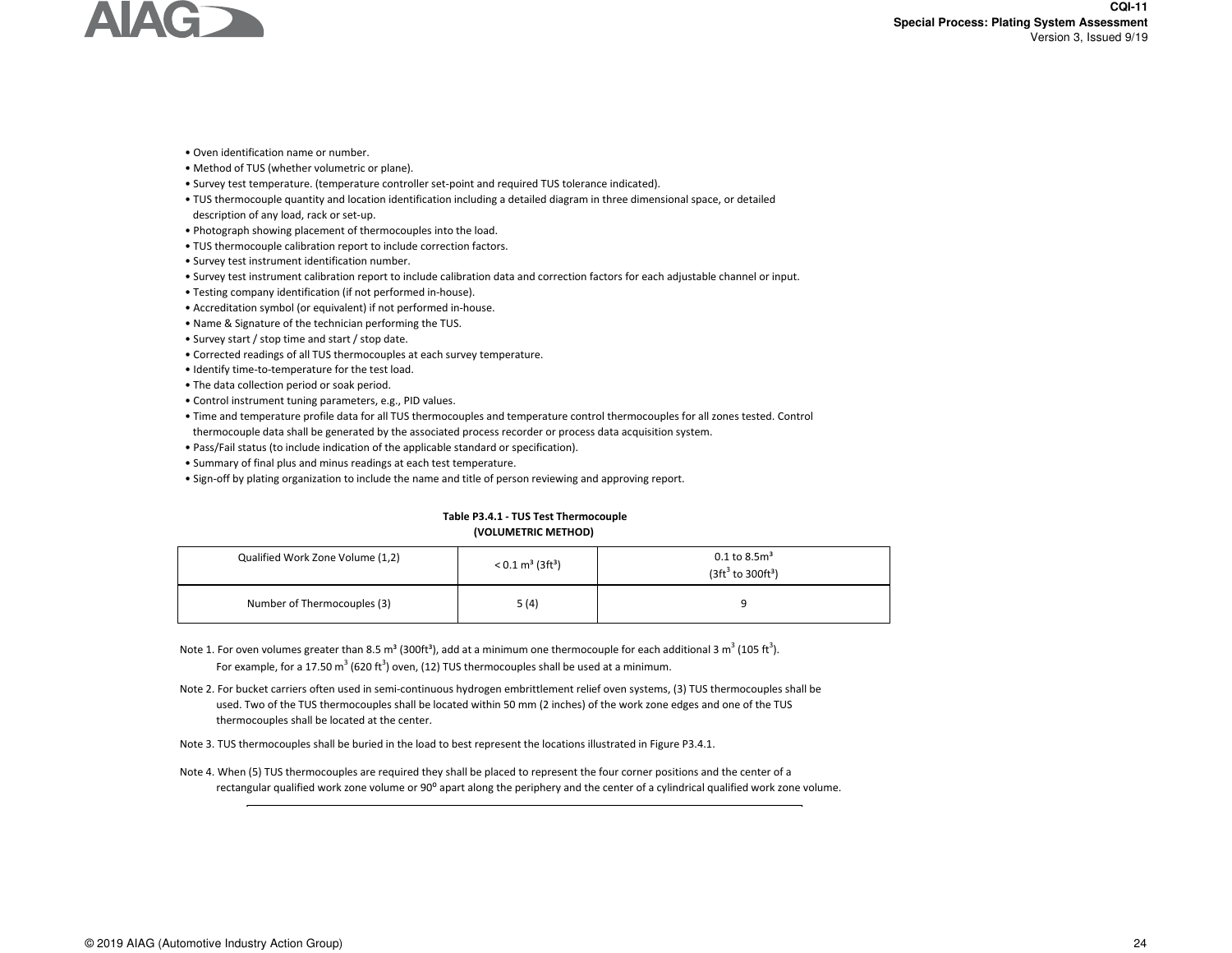



**Figure P3.4.1 - TUS Test Thermocouple Locations**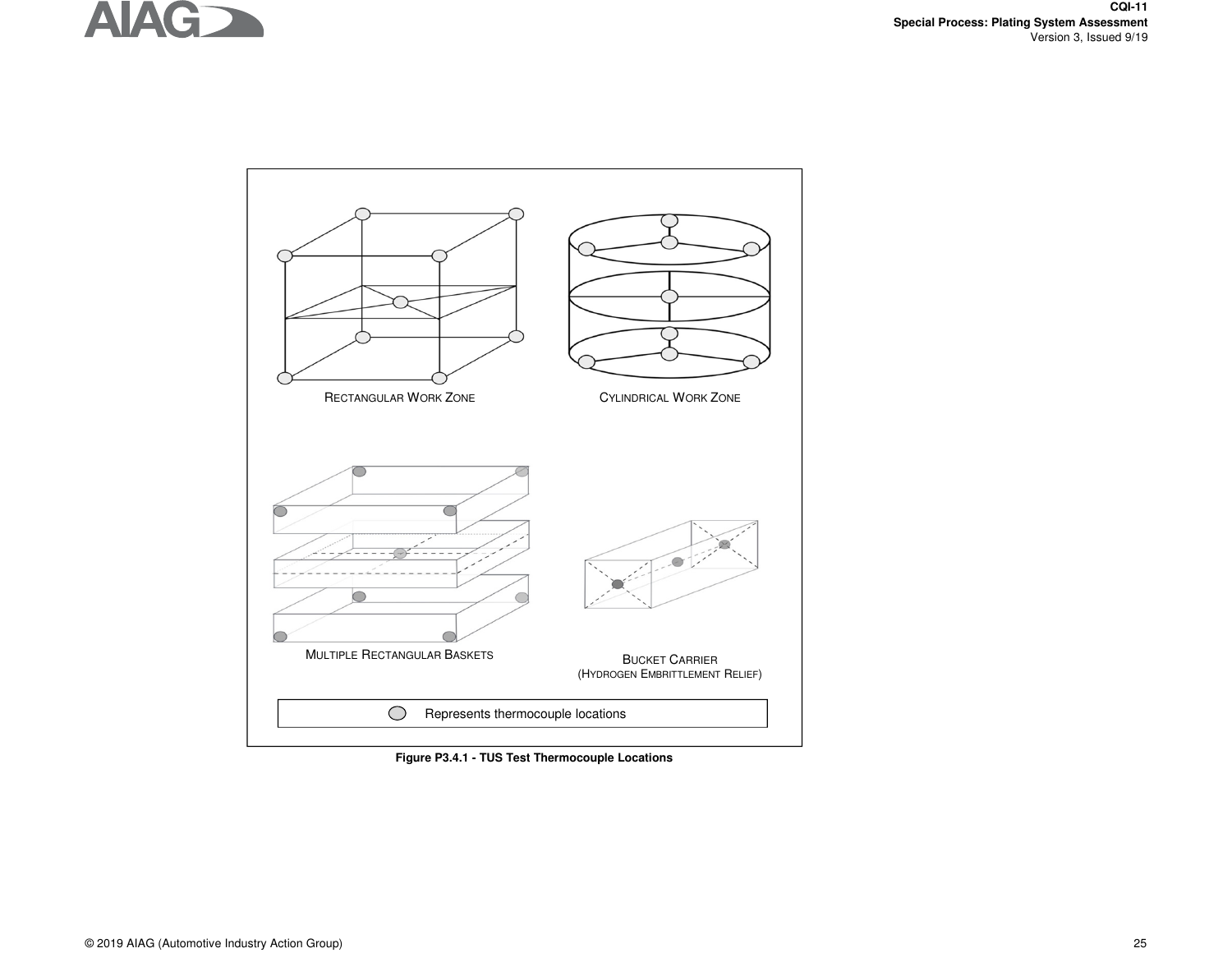

|                           | Section 4 - Plating System Assessment Job Audit - Finished Product Review                                                                                                                                                                 |                                                                                                                   |                                          |
|---------------------------|-------------------------------------------------------------------------------------------------------------------------------------------------------------------------------------------------------------------------------------------|-------------------------------------------------------------------------------------------------------------------|------------------------------------------|
|                           |                                                                                                                                                                                                                                           |                                                                                                                   |                                          |
|                           | <b>Job Identity:</b>                                                                                                                                                                                                                      |                                                                                                                   |                                          |
|                           | Customer:<br><b>Shop Order Number:</b>                                                                                                                                                                                                    |                                                                                                                   |                                          |
|                           | Part Number: 0141B                                                                                                                                                                                                                        |                                                                                                                   |                                          |
|                           | <b>Part Description: Control Shift Knob</b>                                                                                                                                                                                               |                                                                                                                   |                                          |
|                           | <b>Material Substrate: Zinc Die Cast</b>                                                                                                                                                                                                  |                                                                                                                   |                                          |
|                           | Plating Requirements: Copper 5um, Nickel 8um, Chrome 0.25um                                                                                                                                                                               |                                                                                                                   |                                          |
|                           | Specification Number and Revision: PS.50017, Rev. 03-OCT-2016; PS. 50044, Rev. 04-AUG-2016                                                                                                                                                |                                                                                                                   |                                          |
|                           |                                                                                                                                                                                                                                           |                                                                                                                   |                                          |
| Question<br><b>Number</b> | <b>Inspection Element</b>                                                                                                                                                                                                                 | <b>Identify Relevant Documents &amp; Actual Condition</b><br>(Provide Data or Values & Embed or Attach Documents) | Conforming<br>Nonconforming<br><b>NA</b> |
| 4.1                       | Attach evidence that the documentation for the specific part conforms<br>to the requirements including:<br>• Advanced quality planning process<br>• FMEA<br>• Process Control Plan                                                        | • Project Workbook (APQP)<br>· FMEA (up-to-date)<br>· Process Control Plan (up-to-date)                           | Conforming                               |
| 4.2                       | What customer specifications or requirements are used for this part?<br>• List the specification(s) and revision(s)                                                                                                                       | FCA PS.50017, PS.50044                                                                                            | Conforming                               |
| 4.3                       | Provide evidence of receiving inspection.                                                                                                                                                                                                 | Incoming Inspection Log                                                                                           | Conforming                               |
| 4.4                       | Provide the job traveler or attach a copy of this traveler showing:<br>• Customer name<br>• Lot number<br>• Weight/quantity<br>• Process instructions<br>• Inspection requirements                                                        | Routing Tag, Fishbowl information                                                                                 | Conforming                               |
| 4.5                       | If the lot is divided how is the traceability maintained throughout the<br>process?                                                                                                                                                       | Load IDs, Fishbowl information                                                                                    | Conforming                               |
| 4.6                       | Describe the method used to document each operation as being<br>completed. Is there a sign-off with time stamp, bar code or scan, etc.,<br>after each operation?                                                                          | MasterTracker software with barcode scanning and<br>tieme stamp at start and end of each process step             | Conforming                               |
| 4.7                       | Attach work instructions applicable to this part indicating proper<br>barrel/basket mesh size or perforation (hole size), load size, appropriate<br>rack configuration, appropriate part orientation on rack, etc.                        | Racking work instructions                                                                                         | Conforming                               |
| 4.8                       | Identify each process table pertaining to this job audit. Populate the<br>applicable process tables with the actual process results/conditions at<br>the time this part was processed (Columns H and I in Process Tables A<br>through H). | Process tables                                                                                                    | Conforming                               |
| 4.9                       | Were appropriate process steps on the job router/traveler signed off?<br>For electronic systems, a screen print is acceptable.                                                                                                            | MasterTracker software digital record                                                                             | Conforming                               |
| 4.10                      | Were all inspection steps, as documented in the control plan<br>performed?                                                                                                                                                                | MasterTracker software digital record                                                                             | Conforming                               |
| 4.11                      | Were steps/operations performed that were not documented in the<br>control plan?                                                                                                                                                          | MasterTracker software digital record                                                                             | Conforming                               |
| 4.12                      | If additional steps were performed, were they authorized?                                                                                                                                                                                 | N/A                                                                                                               | N/A                                      |
| 4.13                      | If the order was certified, did the certification accurately reflect the<br>process performed?                                                                                                                                            | <b>Plating Certification</b>                                                                                      | Conforming                               |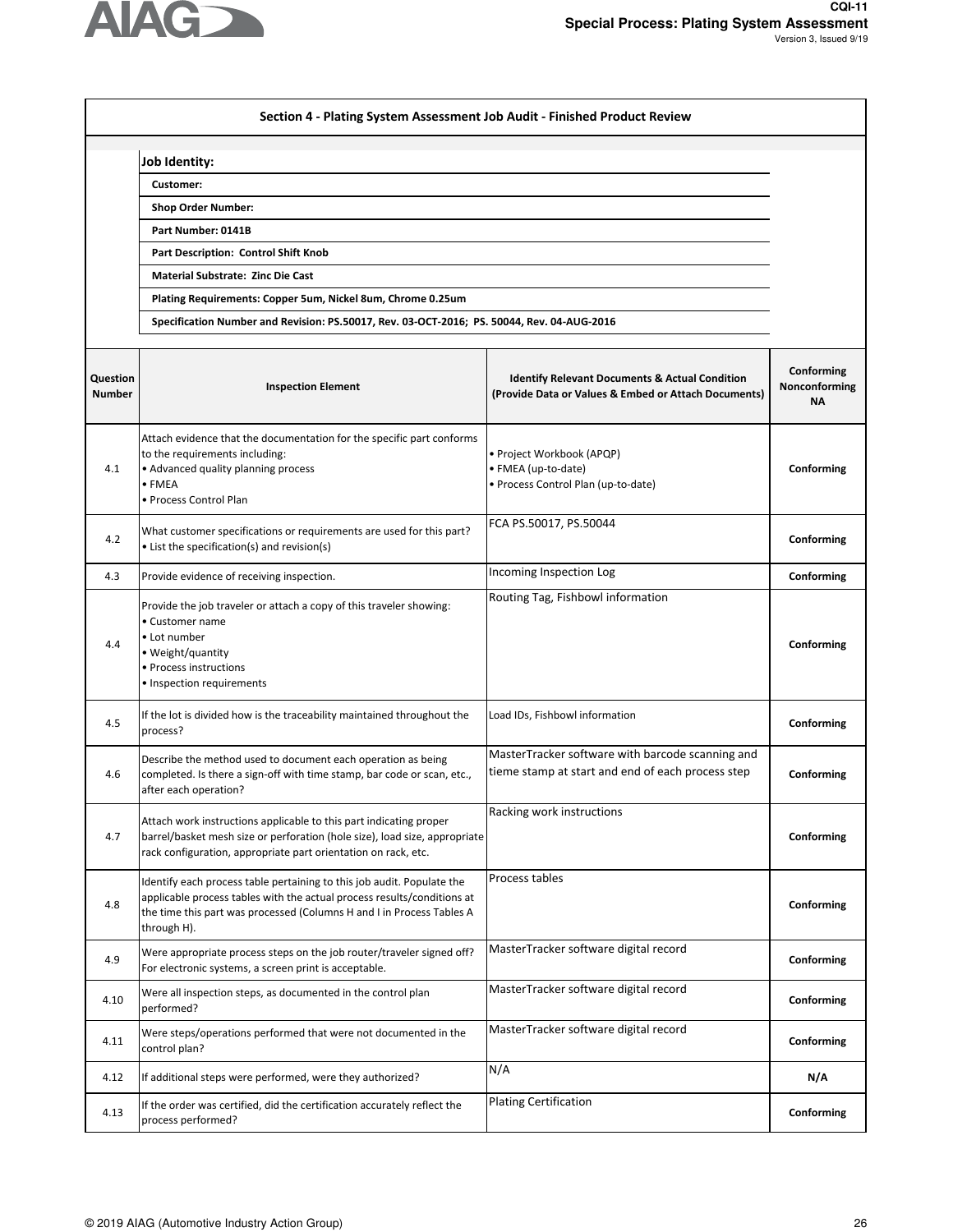

| Question<br><b>Number</b> | <b>Inspection Element</b>                                                                                                 | <b>Identify Relevant Documents &amp; Actual Condition</b><br>(Provide Data or Values & Embed or Attach Documents)                                               | Conforming<br>Nonconforming<br><b>NA</b> |
|---------------------------|---------------------------------------------------------------------------------------------------------------------------|-----------------------------------------------------------------------------------------------------------------------------------------------------------------|------------------------------------------|
| 4.14                      | Was the certification signed by an authorized individual?                                                                 | <b>Plating Certification</b>                                                                                                                                    | Conforming                               |
| 4.15                      | Are the parts and containers free of foreign objects or contamination?                                                    | <b>General Operational procedure</b>                                                                                                                            | Conforming                               |
| 4.16                      | Are packaging requirements identified?                                                                                    | APQP / Project Workbook, Packing instructions                                                                                                                   | Conforming                               |
| 4.17                      | Are parts packaged to prevent mixing or damage to parts (parts packed<br>over height of container)?                       | Packaging instructions                                                                                                                                          | Conforming                               |
| 4.18                      | Are storage condition sufficient to maintain part quality. e.g., parts are<br>stored indoors in a clean, dry environment. | <b>Warehouse and Production Plant</b>                                                                                                                           | Conforming                               |
| 4.19                      | Were the parts properly identified and/or labeled before shipping?                                                        | Labeling instructions                                                                                                                                           | Conforming                               |
| 4.20                      | For the finished part, list each test and inspection requirement per<br>customer specification.                           | Each part may have one or more requirements determined by the plating<br>specification. Parts must meet each requirement.<br>Add additional sections as needed. |                                          |
|                           | Below is an example of how to fill out sections in 4.20.x                                                                 | <b>Inspection Requirement</b>                                                                                                                                   | Conforming<br>Nonconforming<br>ΝA        |
|                           | <b>Test Description:</b>                                                                                                  | <b>Corrosion Resistance</b>                                                                                                                                     |                                          |
|                           | Test Method:                                                                                                              | ASTM B117                                                                                                                                                       |                                          |
| Example                   | Test frequency or quantity:                                                                                               | daily, 2 parts                                                                                                                                                  | Conforming                               |
| only                      | Test Requirement:                                                                                                         | 240 hrs. no white / 1000 hours no red                                                                                                                           |                                          |
|                           | Result:<br>Attach evidence:                                                                                               | White corrosion at 168 hours, no red<br>LAB Report 12                                                                                                           | Nonconforming                            |
|                           | Insert audit data below this line. Add additional sections as needed.                                                     |                                                                                                                                                                 |                                          |
|                           | <b>Test Description:</b>                                                                                                  | <b>Plating Thickness</b>                                                                                                                                        |                                          |
|                           | Test Method:                                                                                                              | ASTM 568                                                                                                                                                        |                                          |
| 4.20.1                    | Test frequency or quantity:                                                                                               | Yearly                                                                                                                                                          | Conforming                               |
|                           | Test Requirement:                                                                                                         | Copper 5 µm, Nickel 8 µm, Chrome 0.25 µm                                                                                                                        |                                          |
|                           | Result:<br>Attach evidence:                                                                                               | Copper 13.6 μm, Nickel 30.2 μm, Chrome 0.35 μm                                                                                                                  | Conforming                               |
|                           | <b>Test Description:</b>                                                                                                  | Resistance to Corrosion                                                                                                                                         |                                          |
|                           | Test Method:                                                                                                              | ASTM B368                                                                                                                                                       |                                          |
|                           | Test frequency or quantity:                                                                                               | Yearly                                                                                                                                                          | Conforming                               |
| 4.20.2                    | Test Requirement:                                                                                                         | No surface defects or corrosion on all significant<br>surfaces after 8 hours                                                                                    |                                          |
|                           | Result:<br>Attach evidence:                                                                                               | Pass. No surface defects or corrosion on significant<br>surfaces                                                                                                | Conforming                               |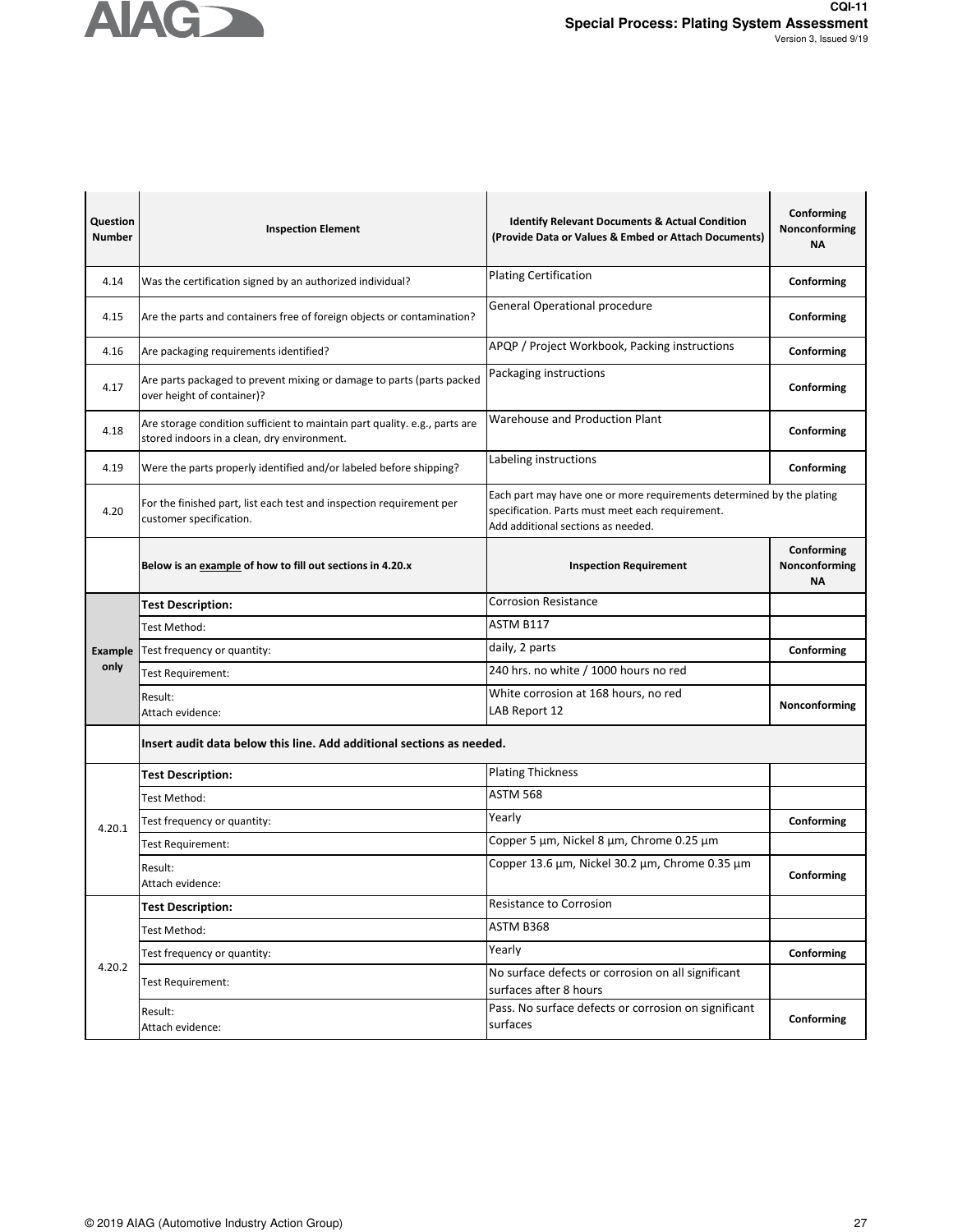

# **PROCESS TABLE A - Zinc & Zinc Alloy Plating**

**All requirements given below are subordinate to applicable customer/OEM specific requirements.** 

**The customer may have additional requirements, e.g., inspection testing, greater frequencies, etc. When performing the job audit, the auditor shall verify plater is conforming to customer requirements.**

\*If minimum requirements are not met, provide supporting records to justify actual conditions. To justify reduced monitoring frequencies, a minimum of 30 consecutive measurements (data points) at stated frequencies must be **If any data points at reduced monitoring frequencies are outside of control limits, then revert back to the frequencies stated under the minimum requirements.** 

**For multiple tanks that serve the same purpose copy and paste sections as needed.**

**Columns H and I are used for the Job Audit (Section 4).** 

**Regularly scheduled measurements (e.g., temperature, concentrations, pH) are to be entered in the appropriate row.**

**For sections that are not applicable mark NA in the Comments column.**

**Process Line Identification: N/A**

**Type of Line: Rack or Barrel**

|              | <b>Category/Process Steps</b>                                                                                                        | <b>Type of Control</b>                                                          |                         | <b>Monitoring Frequency</b>                                                                                                             |                         | Observation/<br><b>Job Audit Measurements</b><br><b>Comments</b> |       |                                                                         |
|--------------|--------------------------------------------------------------------------------------------------------------------------------------|---------------------------------------------------------------------------------|-------------------------|-----------------------------------------------------------------------------------------------------------------------------------------|-------------------------|------------------------------------------------------------------|-------|-------------------------------------------------------------------------|
| <b>ITEM#</b> |                                                                                                                                      | <b>Minimum Requirement</b>                                                      | <b>Actual Condition</b> | <b>Minimum Requirement</b>                                                                                                              | <b>Actual Condition</b> | Conformina<br>Nonconforming<br><b>NA</b>                         | Range | Actual<br><b>Measurements</b><br>supporting time of<br><b>Job Audit</b> |
| 1.0          | <b>Alkaline Cleaning</b>                                                                                                             |                                                                                 |                         |                                                                                                                                         |                         |                                                                  |       |                                                                         |
|              | <b>Type</b><br>Spray<br>Soak<br>Electro (anodic or cathodic)                                                                         |                                                                                 |                         |                                                                                                                                         |                         | <b>NA</b>                                                        |       |                                                                         |
|              | Size, volume:                                                                                                                        |                                                                                 |                         |                                                                                                                                         |                         | <b>NA</b>                                                        |       |                                                                         |
|              | <b>Chemical supplier:</b>                                                                                                            |                                                                                 |                         |                                                                                                                                         |                         | <b>NA</b>                                                        |       |                                                                         |
| A1.1         | Temperature (Thermocouple)                                                                                                           | Automatic<br>Max SAT difference allowed<br>+/- $5^{\circ}$ C (10 $^{\circ}$ F). |                         | Continuous monitoring by controller. Manually verify daily.                                                                             |                         | <b>NA</b>                                                        |       |                                                                         |
| A1.2         | Concentration                                                                                                                        | Manual                                                                          |                         | Once per day.                                                                                                                           |                         | <b>NA</b>                                                        |       |                                                                         |
| A1.3         | Time                                                                                                                                 | Automatic                                                                       |                         | After any program changes.                                                                                                              |                         | <b>NA</b>                                                        |       |                                                                         |
| A1.4         | Agitation (if applicable)                                                                                                            | Automatic                                                                       |                         | Once every 8 hours.                                                                                                                     |                         | <b>NA</b>                                                        |       |                                                                         |
| A1.5         | Amperage or Voltage Control (if applicable)                                                                                          | Automatic                                                                       |                         | Once every 8 hours*.                                                                                                                    |                         | <b>NA</b>                                                        |       |                                                                         |
| A1.6         | Solution Level<br>Parts, heaters, and transducers are completely submerged.                                                          | Automatic or Manual                                                             |                         | Continuous monitoring by controller. Manually verify daily for<br>automatic controls, every 8 hours for systems without<br>controllers. |                         | <b>NA</b>                                                        |       |                                                                         |
| A1.7         | <b>Impurity Content Check</b><br>Per chemical supplier recommendation such as:<br>acid split (oil contamination)<br>alkalinity ratio | Manual                                                                          |                         | Once per week*                                                                                                                          |                         | <b>NA</b>                                                        |       |                                                                         |
| A1.8         | Tank and solution maintenance schedule documented and<br>ollowed.                                                                    | Manual                                                                          |                         | Per preventive maintenance program.                                                                                                     |                         | <b>NA</b>                                                        |       |                                                                         |
| A1.9         | Ultrasonic (if applicable functionality check)                                                                                       | Manual                                                                          |                         | Once every 8 hours.                                                                                                                     |                         | <b>NA</b>                                                        |       |                                                                         |
| 2.0          | <b>Acid Pickling</b>                                                                                                                 |                                                                                 |                         |                                                                                                                                         |                         |                                                                  |       |                                                                         |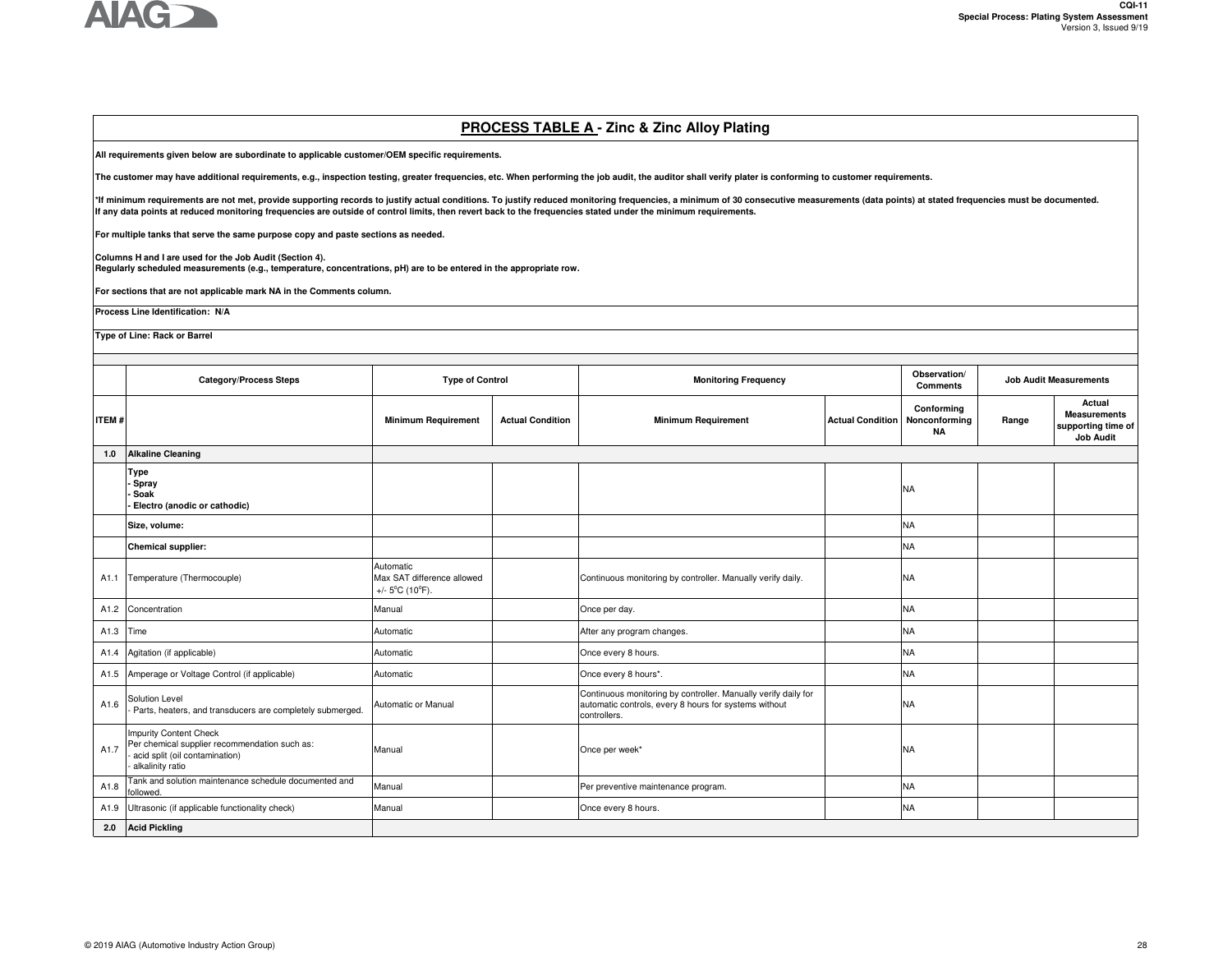

|              | <b>Category/Process Steps</b>                                                                                                | <b>Type of Control</b>                                                         |                         | <b>Monitoring Frequency</b>                                                                                                             |                         | Observation/<br><b>Comments</b>          | <b>Job Audit Measurements</b> |                                                                         |
|--------------|------------------------------------------------------------------------------------------------------------------------------|--------------------------------------------------------------------------------|-------------------------|-----------------------------------------------------------------------------------------------------------------------------------------|-------------------------|------------------------------------------|-------------------------------|-------------------------------------------------------------------------|
| <b>ITEM#</b> |                                                                                                                              | <b>Minimum Requirement</b>                                                     | <b>Actual Condition</b> | <b>Minimum Requirement</b>                                                                                                              | <b>Actual Condition</b> | Conforming<br>Nonconforming<br><b>NA</b> | Range                         | Actual<br><b>Measurements</b><br>supporting time of<br><b>Job Audit</b> |
|              | Type:                                                                                                                        |                                                                                |                         |                                                                                                                                         |                         | <b>NA</b>                                |                               |                                                                         |
|              | Size, volume:                                                                                                                |                                                                                |                         |                                                                                                                                         |                         | <b>NA</b>                                |                               |                                                                         |
|              | <b>Chemical supplier:</b>                                                                                                    |                                                                                |                         |                                                                                                                                         |                         | <b>NA</b>                                |                               |                                                                         |
| A2.1         | Temperature (Thermocouple) (if applicable)                                                                                   | Automatic<br>Max SAT difference allowed<br>+/- $3^{\circ}C$ ( $5^{\circ}F$ ).  |                         | Continuous monitoring by controller. Manually verify daily.                                                                             |                         | <b>NA</b>                                |                               |                                                                         |
| A2.2         | Concentration                                                                                                                | Manual                                                                         |                         | Once every 8 hours*                                                                                                                     |                         | <b>NA</b>                                |                               |                                                                         |
| A2.3         | Metallic impurity concentration. Obtain metallic impurity limits<br>from chemical supplier with required corrective actions. | Manual                                                                         |                         | Once per month.                                                                                                                         |                         | <b>NA</b>                                |                               |                                                                         |
| A2.4         | Time (Less than 10 Minutes or Customer Specific)                                                                             | Automatic                                                                      |                         | After any program changes.                                                                                                              |                         | <b>NA</b>                                |                               |                                                                         |
| A2.5         | Inhibitor                                                                                                                    | Manual                                                                         |                         | Per Control Plan.                                                                                                                       |                         | <b>NA</b>                                |                               |                                                                         |
| A2.6         | Solution Level                                                                                                               | Manual                                                                         |                         | Once every 8 hours.                                                                                                                     |                         | <b>NA</b>                                |                               |                                                                         |
| A2.7         | <b>Flowing Rinse</b>                                                                                                         | Automatic                                                                      |                         | Once every 8 hours.                                                                                                                     |                         | <b>NA</b>                                |                               |                                                                         |
| A2.8         | Tank and solution maintenance schedule documented and<br>followed.                                                           | Manual                                                                         |                         | Per preventive maintenance program.                                                                                                     |                         | <b>NA</b>                                |                               |                                                                         |
| 3.0          | <b>Acid Plating Bath</b>                                                                                                     |                                                                                |                         |                                                                                                                                         |                         |                                          |                               |                                                                         |
|              | Type:                                                                                                                        |                                                                                |                         |                                                                                                                                         |                         | <b>NA</b>                                |                               |                                                                         |
|              | Size, volume:                                                                                                                |                                                                                |                         |                                                                                                                                         |                         | <b>NA</b>                                |                               |                                                                         |
|              | <b>Chemical supplier:</b>                                                                                                    |                                                                                |                         |                                                                                                                                         |                         | <b>NA</b>                                |                               |                                                                         |
| A3.1         | Temperature (Thermocouple)                                                                                                   | Automatic<br>Max SAT difference allowed<br>+/- $3^{\circ}$ C ( $5^{\circ}$ F). |                         | Continuous monitoring by controller. Manually verify daily.                                                                             |                         | <b>NA</b>                                |                               |                                                                         |
| A3.2         | Time                                                                                                                         | Automatic                                                                      |                         | After any program changes.                                                                                                              |                         | <b>NA</b>                                |                               |                                                                         |
| A3.3         | Solution Level<br>Parts, heaters, and transducers are completely submerged.                                                  | Automatic or Manual                                                            |                         | Continuous monitoring by controller. Manually verify daily for<br>automatic controls, every 8 hours for systems without<br>controllers. |                         | <b>NA</b>                                |                               |                                                                         |
| A3.4         | Current/Voltage                                                                                                              | Automatic or Manual                                                            |                         | Once every 8 hours.                                                                                                                     |                         | <b>NA</b>                                |                               |                                                                         |
| A3.5         | Chloride Concentration                                                                                                       | Manual                                                                         |                         | Once per day.                                                                                                                           |                         | <b>NA</b>                                |                               |                                                                         |
| A3.6         | юH                                                                                                                           | Manual                                                                         |                         | Once every 8 hours.                                                                                                                     |                         | <b>NA</b>                                |                               |                                                                         |
| A3.7         | Plating Test Cell (Hull Cell)                                                                                                | Manual                                                                         |                         | Once per day.                                                                                                                           |                         | <b>NA</b>                                |                               |                                                                         |
| A3.8         | Plating Metal Concentration(s)                                                                                               | Manual                                                                         |                         | Once per day*.                                                                                                                          |                         | <b>NA</b>                                |                               |                                                                         |
| A3.9         | Alloying Element Concentration<br>(e.g., Ni, Co, Sn; if applicable)                                                          | Manual                                                                         |                         | Once per day.                                                                                                                           |                         | <b>NA</b>                                |                               |                                                                         |
| A3.10        | Metallic impurity concentration. Obtain metallic impurity limits<br>from chemical supplier with required corrective actions. | Manual                                                                         |                         | Once per month.                                                                                                                         |                         | <b>NA</b>                                |                               |                                                                         |
|              | A3.11 Buffer (Ammonia / Boric Acid/Acetate per TDS)                                                                          | Manual                                                                         |                         | Once per month.                                                                                                                         |                         | <b>NA</b>                                |                               |                                                                         |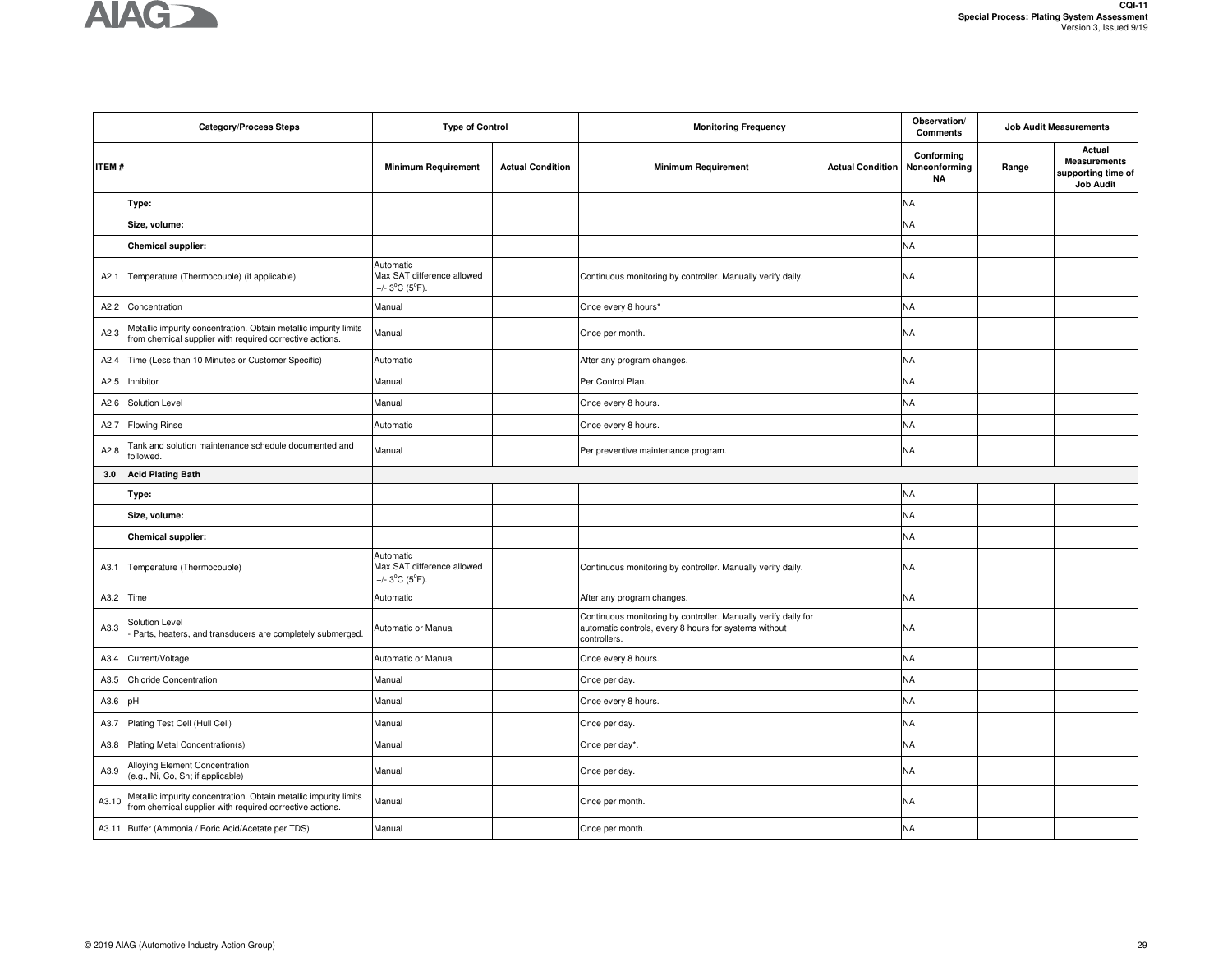

|              | <b>Category/Process Steps</b>                                                                                                | <b>Type of Control</b>                                                        |                         | <b>Monitoring Frequency</b>                                                                                                             |                         | Observation/<br><b>Comments</b>          |       | <b>Job Audit Measurements</b>                                           |
|--------------|------------------------------------------------------------------------------------------------------------------------------|-------------------------------------------------------------------------------|-------------------------|-----------------------------------------------------------------------------------------------------------------------------------------|-------------------------|------------------------------------------|-------|-------------------------------------------------------------------------|
| <b>ITEM#</b> |                                                                                                                              | <b>Minimum Requirement</b>                                                    | <b>Actual Condition</b> | <b>Minimum Requirement</b>                                                                                                              | <b>Actual Condition</b> | Conforming<br>Nonconforming<br><b>NA</b> | Range | Actual<br><b>Measurements</b><br>supporting time of<br><b>Job Audit</b> |
|              | A3.12 Filtration Pressure                                                                                                    | Continuous                                                                    |                         | Once every 8 hours.                                                                                                                     |                         | <b>NA</b>                                |       |                                                                         |
|              | A3.13 Agitation (Rack only - others optional)                                                                                | Continuous                                                                    |                         | Once every 8 hours.                                                                                                                     |                         | <b>NA</b>                                |       |                                                                         |
| A3.14        | Proprietary chemical additives concentration (e.g., wetter,<br>carrier, brightener)                                          | Manual                                                                        |                         | Once per month by Supplier.                                                                                                             |                         | <b>NA</b>                                |       |                                                                         |
|              | A3.15 Chemical feeders                                                                                                       | Automatic                                                                     |                         | Once per week.                                                                                                                          |                         | <b>NA</b>                                |       |                                                                         |
|              | A3.16 Fallen part removal                                                                                                    | Manual                                                                        |                         | As per preventive maintenance schedule.                                                                                                 |                         | <b>NA</b>                                |       |                                                                         |
| A3.17        | Tank and solution maintenance schedule documented and<br>followed.                                                           | Manual                                                                        |                         | Per preventive maintenance program.                                                                                                     |                         | <b>NA</b>                                |       |                                                                         |
| 4.0          | <b>Alkaline Plating Bath</b>                                                                                                 |                                                                               |                         |                                                                                                                                         |                         |                                          |       |                                                                         |
|              | Type:                                                                                                                        |                                                                               |                         |                                                                                                                                         |                         | <b>NA</b>                                |       |                                                                         |
|              | Size, volume:                                                                                                                |                                                                               |                         |                                                                                                                                         |                         | <b>NA</b>                                |       |                                                                         |
|              | <b>Chemical supplier:</b>                                                                                                    |                                                                               |                         |                                                                                                                                         |                         | <b>NA</b>                                |       |                                                                         |
| A4.1         | Temperature (Thermocouple)                                                                                                   | Automatic<br>Max SAT difference allowed<br>+/- $3^{\circ}C$ ( $5^{\circ}F$ ). |                         | Continuous monitoring by controller. Manually verify daily.                                                                             |                         | <b>NA</b>                                |       |                                                                         |
| A4.2         | Time                                                                                                                         | Automatic or Manual                                                           |                         | Automatic - After any program changes. Manual - every load.'                                                                            |                         | <b>NA</b>                                |       |                                                                         |
| A4.3         | Solution Level<br>Parts, heaters, and transducers are completely submerged.                                                  | Automatic or Manual                                                           |                         | Continuous monitoring by controller. Manually verify daily for<br>automatic controls, every 8 hours for systems without<br>controllers. |                         | NA                                       |       |                                                                         |
| A4.4         | Current/Voltage                                                                                                              | Automatic or Manual                                                           |                         | Once every 8 hours.                                                                                                                     |                         | <b>NA</b>                                |       |                                                                         |
| A4.5         | Plating Test Cell (Hull Cell)                                                                                                | Manual                                                                        |                         | Once per day.                                                                                                                           |                         | <b>NA</b>                                |       |                                                                         |
| A4.6         | Zinc Generator Tank (if applicable)<br>-Caustic Concentration<br>Zinc Concentration                                          | Automatic or Manual                                                           |                         | Once every 8 hours.                                                                                                                     |                         | <b>NA</b>                                |       |                                                                         |
| A4.7         | <b>Caustic Concentration</b>                                                                                                 | Manual                                                                        |                         | Once per day.                                                                                                                           |                         | <b>NA</b>                                |       |                                                                         |
| A4.8         | Zinc Concentration                                                                                                           | Manual                                                                        |                         | Once per day.                                                                                                                           |                         | <b>NA</b>                                |       |                                                                         |
| A4.9         | Alloying Element Concentration<br>(e.g., Fe, Ni, Co; if applicable)                                                          | Manual                                                                        |                         | Once per day.                                                                                                                           |                         | <b>NA</b>                                |       |                                                                         |
| A4.10        | Complexor Concentration (for alloy baths)                                                                                    | Manual                                                                        |                         | Once per month by Supplier.                                                                                                             |                         | <b>NA</b>                                |       |                                                                         |
| A4.11        | Metallic impurity concentration. Obtain metallic impurity limits<br>from chemical supplier with required corrective actions. | Manual                                                                        |                         | Once per month.                                                                                                                         |                         | NA                                       |       |                                                                         |
|              | A4.12 Carbonate (CO <sub>3</sub> ) concentration                                                                             | Manual                                                                        |                         | Once per month (Twice per month for alloy plating).                                                                                     |                         | <b>NA</b>                                |       |                                                                         |
| A4.13        | Proprietary chemical additives concentration<br>(e.g., carrier, brightener)                                                  | Manual                                                                        |                         | Once per month by Supplier.                                                                                                             |                         | <b>NA</b>                                |       |                                                                         |
|              | A4.14 Chemical feeders                                                                                                       | Automatic                                                                     |                         | Once per week.                                                                                                                          |                         | <b>NA</b>                                |       |                                                                         |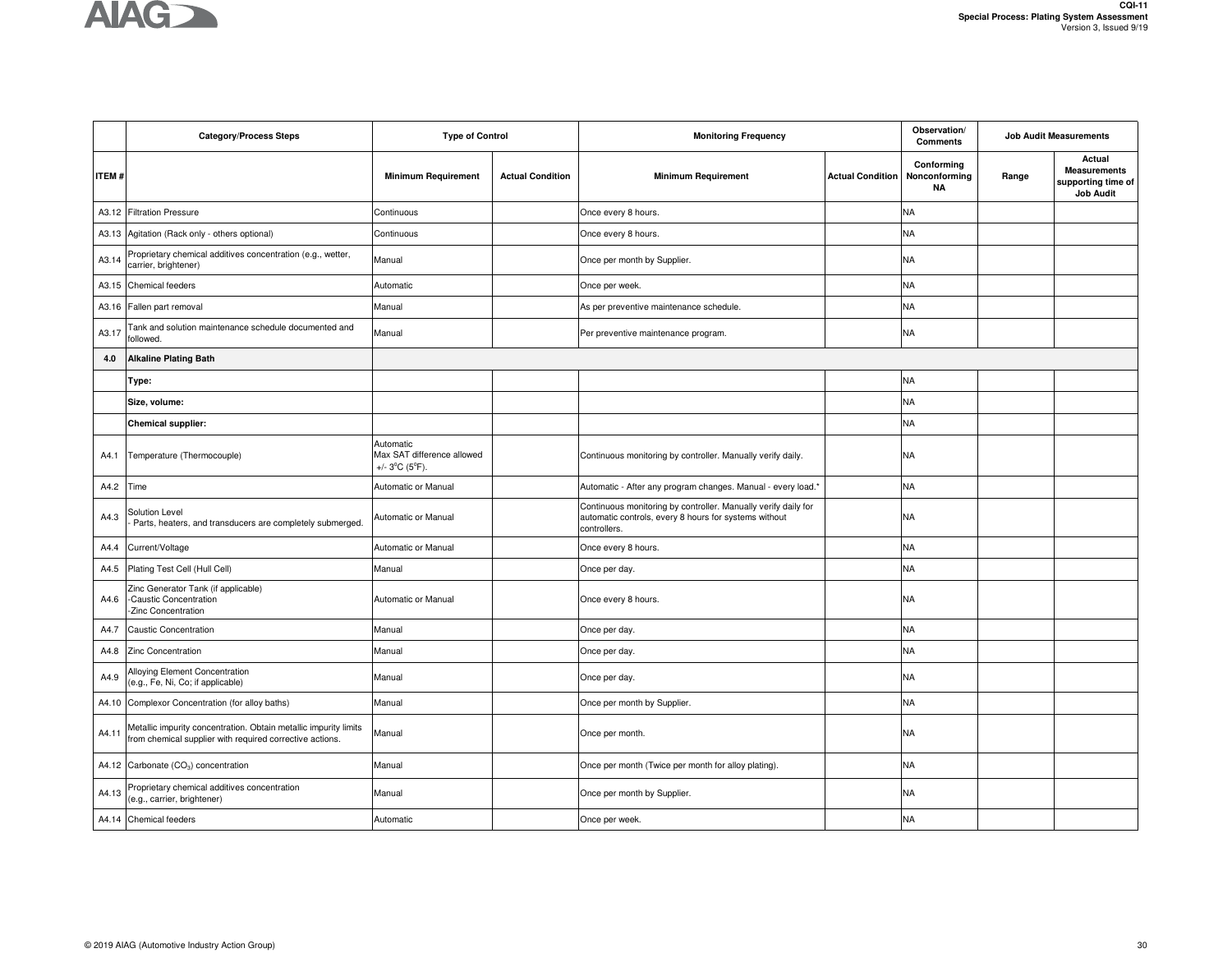

|              | <b>Category/Process Steps</b>                                                                                                                                                                               | <b>Type of Control</b>                                    |                         | <b>Monitoring Frequency</b>                                                                                                             |                         | Observation/<br><b>Job Audit Measurements</b><br><b>Comments</b> |       |                                                                         |
|--------------|-------------------------------------------------------------------------------------------------------------------------------------------------------------------------------------------------------------|-----------------------------------------------------------|-------------------------|-----------------------------------------------------------------------------------------------------------------------------------------|-------------------------|------------------------------------------------------------------|-------|-------------------------------------------------------------------------|
| <b>ITEM#</b> |                                                                                                                                                                                                             | <b>Minimum Requirement</b>                                | <b>Actual Condition</b> | <b>Minimum Requirement</b>                                                                                                              | <b>Actual Condition</b> | Conforming<br>Nonconforming<br><b>NA</b>                         | Range | Actual<br><b>Measurements</b><br>supporting time of<br><b>Job Audit</b> |
|              | A4.15 Agitation (Rack only - others optional)                                                                                                                                                               | Continuous                                                |                         | Once every 8 hours.                                                                                                                     |                         | <b>NA</b>                                                        |       |                                                                         |
|              | A4.16 Cathode Rod Agitation (if applicable)                                                                                                                                                                 | Automatic                                                 |                         | Once every 8 hours.                                                                                                                     |                         | <b>NA</b>                                                        |       |                                                                         |
| A4.17        | <b>Filtration Pressure</b>                                                                                                                                                                                  | Continuous                                                |                         | Once every 8 hours.                                                                                                                     |                         | <b>NA</b>                                                        |       |                                                                         |
|              | A4.18 Fallen part removal                                                                                                                                                                                   | Manual                                                    |                         | Rack: Once every 24 hours.<br>Barrel: Once per week and after any lost load.                                                            |                         | <b>NA</b>                                                        |       |                                                                         |
| A4.19        | Tank and solution maintenance schedule documented and<br>followed.                                                                                                                                          | Manual                                                    |                         | Per preventive maintenance program.                                                                                                     |                         | <b>NA</b>                                                        |       |                                                                         |
| 5.0          | Pre-bake acid treatment if baking is required (i.e., nitric,<br>sulfuric, chromate, etc.)                                                                                                                   |                                                           |                         |                                                                                                                                         |                         |                                                                  |       |                                                                         |
| A5.1         | pH/concentration                                                                                                                                                                                            | Manual                                                    |                         | Once every 8 hours.                                                                                                                     |                         | <b>NA</b>                                                        |       |                                                                         |
| A5.2         | Time                                                                                                                                                                                                        | Automatic                                                 |                         | After any program changes.                                                                                                              |                         | <b>NA</b>                                                        |       |                                                                         |
| A5.3         | Tank and solution maintenance schedule documented and<br>ollowed.                                                                                                                                           | Manual                                                    |                         | Per preventive maintenance program.                                                                                                     |                         | <b>NA</b>                                                        |       |                                                                         |
| 6.0          | Hydrogen Embrittlement Relief                                                                                                                                                                               |                                                           |                         |                                                                                                                                         |                         |                                                                  |       |                                                                         |
| A6.1         | Refer to PT Embrittlement Bake as required                                                                                                                                                                  |                                                           |                         |                                                                                                                                         |                         | <b>NA</b>                                                        |       |                                                                         |
| 7.0          | Acid Activation (i.e., nitric, sulfuric, etc.)                                                                                                                                                              |                                                           |                         |                                                                                                                                         |                         |                                                                  |       |                                                                         |
| A7.1         | pH/concentration                                                                                                                                                                                            | Manual                                                    |                         | Once every 8 hours.                                                                                                                     |                         | <b>NA</b>                                                        |       |                                                                         |
| A7.2         | Time                                                                                                                                                                                                        | Automatic'                                                |                         | After any program changes.                                                                                                              |                         | <b>NA</b>                                                        |       |                                                                         |
| A7.3         | Fallen part removal                                                                                                                                                                                         | Manual                                                    |                         | Once every 24 hours for rack line.                                                                                                      |                         | <b>NA</b>                                                        |       |                                                                         |
| A7.4         | Tank and solution maintenance schedule documented and<br>ollowed.                                                                                                                                           | Manual                                                    |                         | Per preventive maintenance program.                                                                                                     |                         | <b>NA</b>                                                        |       |                                                                         |
| 8.0          | Rinse (This section is to be repeated as necessary to document all individual rinse steps in the entire<br>process line. In cases of sequential rinses this section covers the final rinse of the sequence) |                                                           |                         |                                                                                                                                         |                         |                                                                  |       |                                                                         |
| A8.1         | Rinse Type - Identify in comment section<br>e.g., Flowing, Counter Flowing, Spray, Stagnant, Drag-in/out, NA<br>etc.                                                                                        |                                                           |                         | NA                                                                                                                                      |                         | <b>NA</b>                                                        |       |                                                                         |
| A8.2         | Water Type- Identify in comment section<br>e.g., Municipal, Deionized (DI), Reverse Osmosis (RO), etc.                                                                                                      | <b>NA</b>                                                 |                         | NA                                                                                                                                      |                         | <b>NA</b>                                                        |       |                                                                         |
| A8.3         | Agitation type - Identify in comment section (if applicable)<br>e.g., Mechanical (Describe), Air, Ultrasonic, etc.                                                                                          | <b>NA</b>                                                 |                         | NA                                                                                                                                      |                         | <b>NA</b>                                                        |       |                                                                         |
| A8.4         | Solution Level<br>Parts, heaters, and transducers are completely submerged.                                                                                                                                 | Automatic or Manual                                       |                         | Continuous monitoring by controller. Manually verify daily for<br>automatic controls, every 8 hours for systems without<br>controllers. |                         | NA                                                               |       |                                                                         |
| A8.5         | Temperature (Thermocouple) (if applicable)                                                                                                                                                                  | Automatic<br>Max SAT difference allowed<br>+/- 3ºC (5ºF). |                         | Once every 8 hours.                                                                                                                     |                         | NA                                                               |       |                                                                         |
| A8.6         | Rinse Quality - Identify in comment section<br>e.g., pH, Impurity Check, Conductivity                                                                                                                       | Manual                                                    |                         | Once every 8 hours.*                                                                                                                    |                         | NA                                                               |       |                                                                         |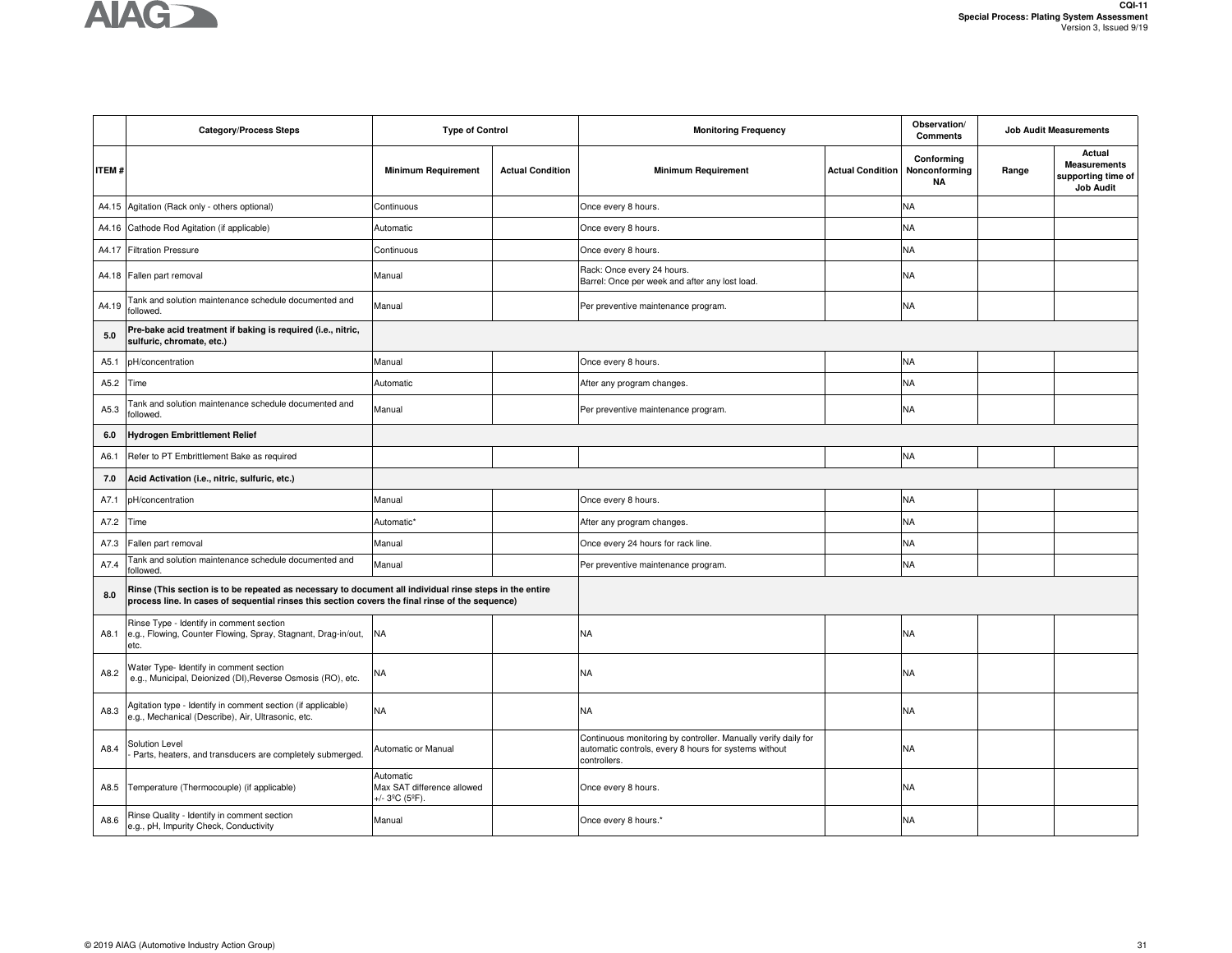# **AIAG**

|       | <b>Category/Process Steps</b>                                                    | <b>Type of Control</b>                                                         |                         | <b>Monitoring Frequency</b>                                                                                                             |                         | Observation/<br><b>Comments</b>          |       | <b>Job Audit Measurements</b>                                           |
|-------|----------------------------------------------------------------------------------|--------------------------------------------------------------------------------|-------------------------|-----------------------------------------------------------------------------------------------------------------------------------------|-------------------------|------------------------------------------|-------|-------------------------------------------------------------------------|
| ITEM# |                                                                                  | <b>Minimum Requirement</b>                                                     | <b>Actual Condition</b> | <b>Minimum Requirement</b>                                                                                                              | <b>Actual Condition</b> | Conforming<br>Nonconforming<br><b>NA</b> | Range | Actual<br><b>Measurements</b><br>supporting time of<br><b>Job Audit</b> |
| A8.7  | Flow rate (if applicable)                                                        | Manual                                                                         |                         | Once every 8 hours.                                                                                                                     |                         | ΝA                                       |       |                                                                         |
| A8.8  | Spray nozzle condition (if applicable)                                           | Manual                                                                         |                         | Once every 8 hours.                                                                                                                     |                         | NA                                       |       |                                                                         |
| A8.9  | Verify position of incoming water feed is near the bottom (if<br>mmersion tank). | Manual                                                                         |                         | Per preventive maintenance program.                                                                                                     |                         | <b>NA</b>                                |       |                                                                         |
| A8.10 | Tank and solution maintenance schedule documented and<br>followed.               | Manual                                                                         |                         | Per preventive maintenance program.                                                                                                     |                         | ΝA                                       |       |                                                                         |
| 9.0   | <b>Passivates</b>                                                                |                                                                                |                         |                                                                                                                                         |                         |                                          |       |                                                                         |
|       | Type:                                                                            |                                                                                |                         |                                                                                                                                         |                         | <b>NA</b>                                |       |                                                                         |
|       | Size, volume:                                                                    |                                                                                |                         |                                                                                                                                         |                         | ΝA                                       |       |                                                                         |
|       | <b>Chemical supplier:</b>                                                        |                                                                                |                         |                                                                                                                                         |                         | <b>NA</b>                                |       |                                                                         |
| A9.1  | Concentration                                                                    | Automatic or Manual                                                            |                         | Prior to production start-up.<br>If automatic control, once per day.<br>If manual, once every 8 hours.                                  |                         | <b>NA</b>                                |       |                                                                         |
| A9.2  | Temperature (Thermocouple)                                                       | Automatic<br>Max SAT difference allowed<br>+/- $1^{\circ}$ C (2 $^{\circ}$ F). |                         | Continuous monitoring by controller. Manually verify daily.                                                                             |                         | NA                                       |       |                                                                         |
| A9.3  | Time                                                                             | Automatic or Manual                                                            |                         | Automatic - After any program changes.<br>Manual - every load.*                                                                         |                         | <b>NA</b>                                |       |                                                                         |
| A9.4  | Solution Level<br>Parts, heaters, and transducers are completely submerged.      | Automatic or Manual                                                            |                         | Continuous monitoring by controller. Manually verify daily for<br>automatic controls, every 8 hours for systems without<br>controllers. |                         | <b>NA</b>                                |       |                                                                         |
| A9.5  | pH                                                                               | Automatic*                                                                     |                         | Prior to production start-up.<br>If automatic control, once per day.<br>If manual, once every 8 hours.                                  |                         | NA                                       |       |                                                                         |
| A9.6  | Agitation                                                                        | Automatic                                                                      |                         | Once every 8 hours.                                                                                                                     |                         | <b>NA</b>                                |       |                                                                         |
| A9.7  | Metallic Impurity level(s) (e.g., Fe, Zn)                                        | Manual                                                                         |                         | Once per week.                                                                                                                          |                         | <b>NA</b>                                |       |                                                                         |
| A9.8  | Filtration if applicable                                                         | Automatic                                                                      |                         | Once every 8 hours.                                                                                                                     |                         | NA                                       |       |                                                                         |
| A9.9  | Fallen part removal                                                              | Manual                                                                         |                         | Once every 24 hours for rack line.                                                                                                      |                         | <b>NA</b>                                |       |                                                                         |
| A9.10 | Tank and solution maintenance schedule documented and<br>followed.               | Manual                                                                         |                         | Per preventive maintenance program.                                                                                                     |                         | <b>NA</b>                                |       |                                                                         |
| 10.0  | Supplemental Treatments - Topcoats, Sealants and Friction Modifiers              |                                                                                |                         |                                                                                                                                         |                         |                                          |       |                                                                         |
|       | Type:                                                                            |                                                                                |                         |                                                                                                                                         |                         | <b>NA</b>                                |       |                                                                         |
|       | Size, volume:                                                                    |                                                                                |                         |                                                                                                                                         |                         | <b>NA</b>                                |       |                                                                         |
|       | <b>Chemical supplier:</b>                                                        |                                                                                |                         |                                                                                                                                         |                         | NA                                       |       |                                                                         |
|       | A10.1 Concentration                                                              | Manual                                                                         |                         | Prior to production start-up.<br>If automatic control, once per day.<br>If manual, once every 8 hours.                                  |                         | NA                                       |       |                                                                         |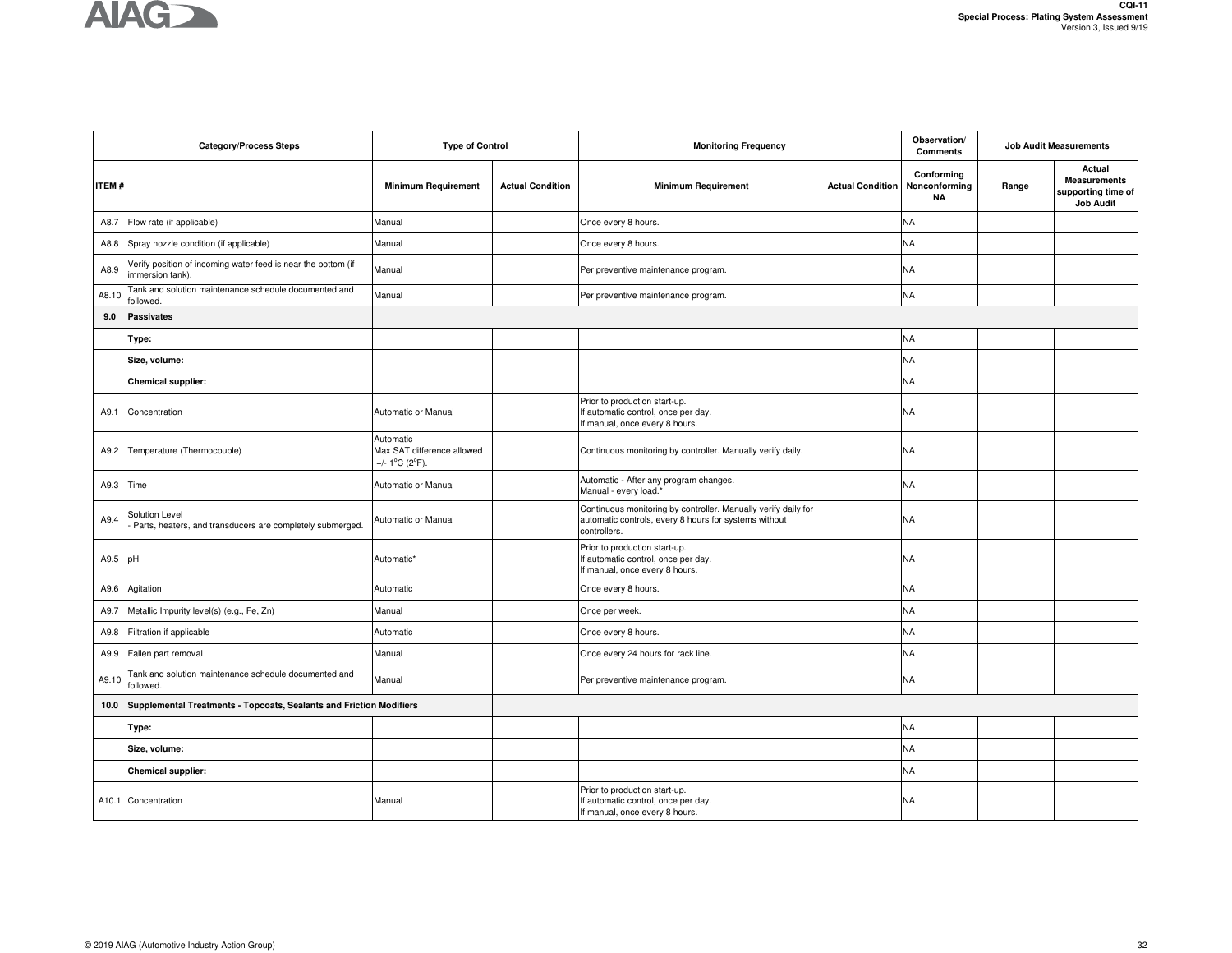

|              | <b>Category/Process Steps</b>                                                                                                                                                                                                                                                 | <b>Type of Control</b>                                                          |                                      | <b>Monitoring Frequency</b>                                                                                                             |                         | Observation/<br><b>Comments</b>          | <b>Job Audit Measurements</b>            |                                                                         |
|--------------|-------------------------------------------------------------------------------------------------------------------------------------------------------------------------------------------------------------------------------------------------------------------------------|---------------------------------------------------------------------------------|--------------------------------------|-----------------------------------------------------------------------------------------------------------------------------------------|-------------------------|------------------------------------------|------------------------------------------|-------------------------------------------------------------------------|
| <b>ITEM#</b> |                                                                                                                                                                                                                                                                               | <b>Minimum Requirement</b>                                                      | <b>Actual Condition</b>              | <b>Minimum Requirement</b>                                                                                                              | <b>Actual Condition</b> | Conforming<br>Nonconforming<br><b>NA</b> | Range                                    | Actual<br><b>Measurements</b><br>supporting time of<br><b>Job Audit</b> |
|              | A10.2 Temperature (Thermocouple) (if applicable)                                                                                                                                                                                                                              | Automatic<br>Max SAT difference allowed<br>+/- $1^{\circ}$ C (2 $^{\circ}$ F).  |                                      | Continuous monitoring by controller. Manually verify daily.                                                                             |                         | <b>NA</b>                                |                                          |                                                                         |
|              | A10.3 pH (if applicable)                                                                                                                                                                                                                                                      | Automatic or Manual                                                             |                                      | Prior to production start-up.<br>If automatic control, once per day.<br>If manual, once every 8 hours.                                  |                         | <b>NA</b>                                |                                          |                                                                         |
| A10.4 Time   |                                                                                                                                                                                                                                                                               | Automatic*                                                                      |                                      | After any program changes if automatic.                                                                                                 |                         | <b>NA</b>                                |                                          |                                                                         |
| A10.5        | <b>Solution Level</b><br>Parts, heaters, and transducers are completely submerged.                                                                                                                                                                                            | Automatic or Manual                                                             |                                      | Continuous monitoring by controller. Manually verify daily for<br>automatic controls, every 8 hours for systems without<br>controllers. |                         | <b>NA</b>                                |                                          |                                                                         |
|              | A10.6 Filtration Pressure (if applicable)                                                                                                                                                                                                                                     | Automatic                                                                       |                                      | Once every 8 hours.                                                                                                                     |                         | <b>NA</b>                                |                                          |                                                                         |
| A10.7        | Tank and solution maintenance schedule documented and<br>followed.                                                                                                                                                                                                            | Manual                                                                          |                                      | Per preventive maintenance program.                                                                                                     |                         | <b>NA</b>                                |                                          |                                                                         |
| 11.0         | <b>Drying</b>                                                                                                                                                                                                                                                                 |                                                                                 |                                      |                                                                                                                                         |                         |                                          |                                          |                                                                         |
|              | A11.1 Drying Time                                                                                                                                                                                                                                                             | Automatic                                                                       |                                      | Per Process Sheet and TDS.                                                                                                              |                         | <b>NA</b>                                |                                          |                                                                         |
|              | A11.2 Drying Temperature (Thermocouple)                                                                                                                                                                                                                                       | Automatic<br>Max SAT difference allowed<br>+/- $5^{\circ}$ C (10 $^{\circ}$ F). |                                      | Per Process Sheet and TDS.                                                                                                              |                         | <b>NA</b>                                |                                          |                                                                         |
| A11.3        | Verify operation of blowers and/or rotation of dryer.                                                                                                                                                                                                                         | Manual                                                                          |                                      | Once per 8 hours.                                                                                                                       |                         | <b>NA</b>                                |                                          |                                                                         |
| A11.4        | There is a procedure to ensure dryness of parts.                                                                                                                                                                                                                              | Manual                                                                          |                                      | Every container and rack.                                                                                                               |                         | <b>NA</b>                                |                                          |                                                                         |
| 12.0         | <b>Process Equipment</b>                                                                                                                                                                                                                                                      |                                                                                 |                                      |                                                                                                                                         |                         |                                          |                                          |                                                                         |
| A12.1        | Process equipment shall be verified and calibrated per Process Table I.<br>Calibrations shall be certified, posted and up to date.<br>A system shall be used to track calibration dates of equipment.<br>Complete the audit for these identified elements in Process Table I. |                                                                                 |                                      |                                                                                                                                         |                         |                                          |                                          |                                                                         |
|              | Guidance                                                                                                                                                                                                                                                                      |                                                                                 |                                      | <b>Objective Evidence / Comments</b>                                                                                                    |                         |                                          |                                          | Conforming<br>Nonconforming<br><b>NA</b>                                |
|              | What is the internal system used for conducting and managing calibration of all relevant equipment<br>identified in Table I?                                                                                                                                                  |                                                                                 |                                      |                                                                                                                                         |                         |                                          |                                          | <b>NA</b>                                                               |
|              | Provide the document that lists all relevant equipment identified in Process Table I.                                                                                                                                                                                         |                                                                                 |                                      |                                                                                                                                         |                         |                                          |                                          | <b>NA</b>                                                               |
|              | How do you ensure calibrations are up to date?                                                                                                                                                                                                                                |                                                                                 |                                      |                                                                                                                                         |                         |                                          |                                          | <b>NA</b>                                                               |
|              | How do you ensure new equipment has been added to the calibration list, and inactive equipment has<br>been removed?                                                                                                                                                           |                                                                                 |                                      |                                                                                                                                         |                         |                                          |                                          | <b>NA</b>                                                               |
|              | Are calibration labels present and up to date for listed equipment?                                                                                                                                                                                                           |                                                                                 |                                      |                                                                                                                                         |                         |                                          |                                          |                                                                         |
|              | What is the reaction plan to any failed verification?                                                                                                                                                                                                                         |                                                                                 |                                      |                                                                                                                                         |                         |                                          |                                          | <b>NA</b>                                                               |
| A12.2        | Barrels, baskets, and drive mechanism shall be maintained.<br>Verifications shall be performed against a certified standard and data recorded.                                                                                                                                |                                                                                 |                                      |                                                                                                                                         |                         |                                          |                                          |                                                                         |
|              | Guidance                                                                                                                                                                                                                                                                      |                                                                                 | <b>Objective Evidence / Comments</b> |                                                                                                                                         |                         |                                          | Conforming<br>Nonconforming<br><b>NA</b> |                                                                         |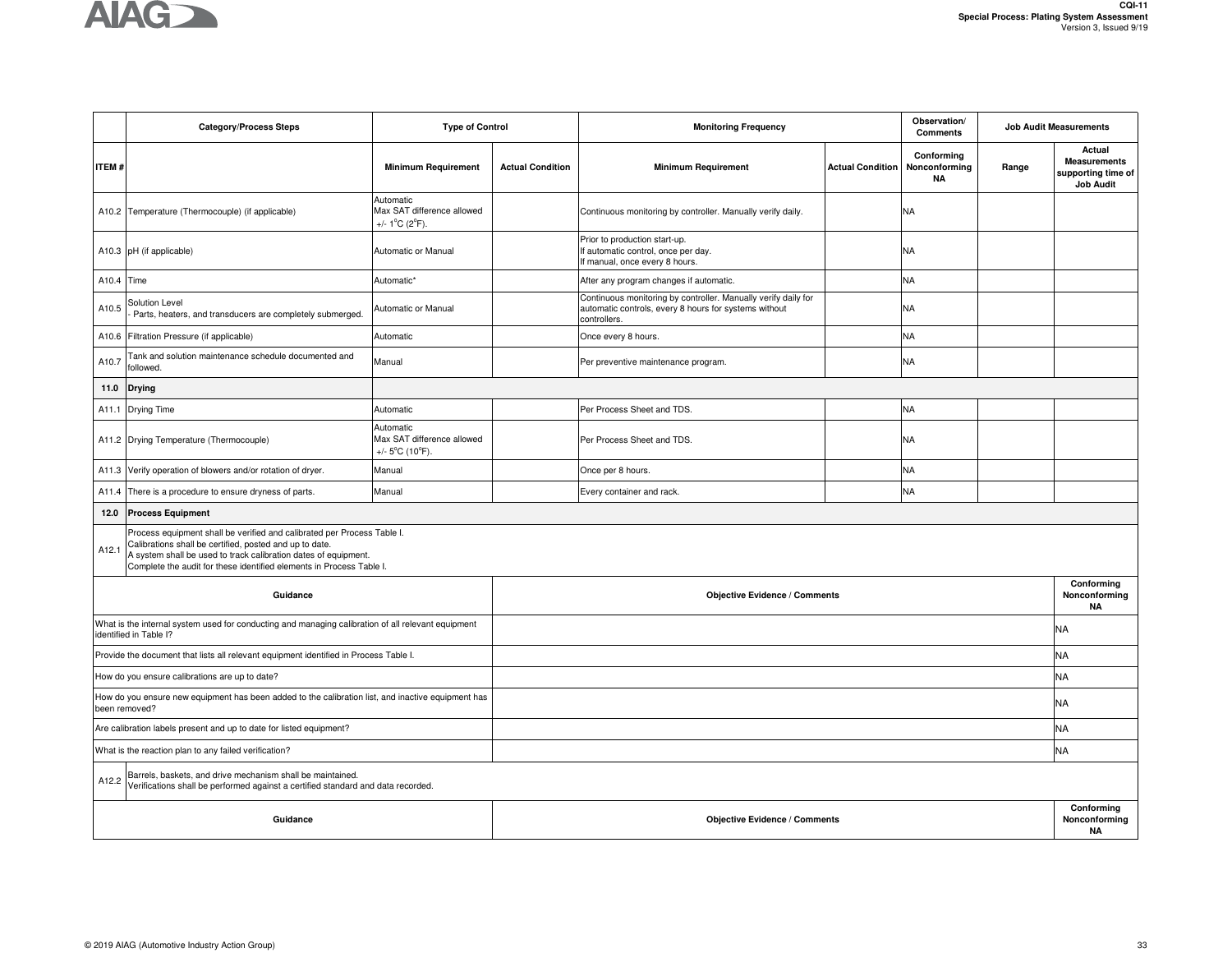

|                                                                                                                                                                                                                  | <b>Category/Process Steps</b>                                                                                                                                                                                            | <b>Type of Control</b>     |                         | <b>Monitoring Frequency</b>          |                         | Observation/<br><b>Comments</b>          |       | <b>Job Audit Measurements</b>                                           |  |  |
|------------------------------------------------------------------------------------------------------------------------------------------------------------------------------------------------------------------|--------------------------------------------------------------------------------------------------------------------------------------------------------------------------------------------------------------------------|----------------------------|-------------------------|--------------------------------------|-------------------------|------------------------------------------|-------|-------------------------------------------------------------------------|--|--|
| <b>ITEM#</b>                                                                                                                                                                                                     |                                                                                                                                                                                                                          | <b>Minimum Requirement</b> | <b>Actual Condition</b> | <b>Minimum Requirement</b>           | <b>Actual Condition</b> | Conforming<br>Nonconforming<br><b>NA</b> | Range | Actual<br><b>Measurements</b><br>supporting time of<br><b>Job Audit</b> |  |  |
|                                                                                                                                                                                                                  | How do you inspect for the integrity of the barrels, baskets, and drive mechanism?<br>(i.e., perforations, trap points, warpage, plugged holes, door gaps, other damage)<br>Where are the inspection results documented? |                            |                         |                                      |                         |                                          |       |                                                                         |  |  |
|                                                                                                                                                                                                                  | Describe your preventive maintenance program for barrels, baskets and drive mechanism.                                                                                                                                   |                            |                         |                                      |                         |                                          |       | <b>NA</b>                                                               |  |  |
|                                                                                                                                                                                                                  | How is each barrel and basket uniquely identified for tracking purposes?                                                                                                                                                 |                            |                         | <b>NA</b>                            |                         |                                          |       |                                                                         |  |  |
| A12.3                                                                                                                                                                                                            | Racks and fixtures shall be maintained.<br>Organization shall have preventive maintenance system that is documented and implemented.                                                                                     |                            |                         |                                      |                         |                                          |       |                                                                         |  |  |
| Guidance                                                                                                                                                                                                         |                                                                                                                                                                                                                          |                            |                         | <b>Objective Evidence / Comments</b> |                         |                                          |       | Conforming<br>Nonconforming<br>NA                                       |  |  |
| How do you inspect for the integrity of the racks and fixtures?<br>(i.e., broken electrical contacts, plating build up, plastisol rack coating and other damage)<br>Where are the inspection results documented? |                                                                                                                                                                                                                          |                            |                         |                                      |                         |                                          |       | NA                                                                      |  |  |
|                                                                                                                                                                                                                  | Describe your preventive maintenance program for racks and fixtures.                                                                                                                                                     |                            |                         |                                      |                         |                                          |       | <b>NA</b>                                                               |  |  |
|                                                                                                                                                                                                                  | How is each rack or fixture identified for tracking purposes?                                                                                                                                                            |                            |                         |                                      |                         |                                          |       | <b>NA</b>                                                               |  |  |
| Rectifiers shall be maintained.<br>A12.4<br>The Plater shall have a preventive maintenance system that is documented and implemented.                                                                            |                                                                                                                                                                                                                          |                            |                         |                                      |                         |                                          |       |                                                                         |  |  |
|                                                                                                                                                                                                                  | Guidance                                                                                                                                                                                                                 |                            |                         | <b>Objective Evidence / Comments</b> |                         |                                          |       |                                                                         |  |  |
|                                                                                                                                                                                                                  | Describe the preventive maintenance program for rectifiers used in production and in the laboratory<br>(i.e., voltage, amperage and ripple).                                                                             |                            |                         |                                      |                         |                                          |       | NA                                                                      |  |  |
|                                                                                                                                                                                                                  | Is the ripple reading within the maximum allowable limit recommended by the chemical supplier?                                                                                                                           |                            |                         |                                      |                         |                                          |       | NA                                                                      |  |  |
| A12.5                                                                                                                                                                                                            | All Anodes, Contacts and Bussing shall be maintained.<br>Organization shall have preventive maintenance system that is documented and implemented.                                                                       |                            |                         |                                      |                         |                                          |       |                                                                         |  |  |
|                                                                                                                                                                                                                  | Guidance                                                                                                                                                                                                                 |                            |                         | <b>Objective Evidence / Comments</b> |                         |                                          |       | Conforming<br>Nonconforming<br><b>NA</b>                                |  |  |
|                                                                                                                                                                                                                  | Describe the preventive maintenance program for anodes of all types including inert, consumable,<br>bags, baskets and auxiliary.                                                                                         |                            |                         |                                      |                         |                                          |       | ΝA                                                                      |  |  |
|                                                                                                                                                                                                                  | Describe the preventive maintenance program for contacts and electrical bussing including<br>cleanliness, high electrical resistance, electrical shorts.                                                                 |                            |                         |                                      |                         |                                          |       | NA                                                                      |  |  |
| A12.6                                                                                                                                                                                                            | All filters shall be maintained.<br>The organization shall have a preventive maintenance system that is documented and implemented.                                                                                      |                            |                         |                                      |                         |                                          |       |                                                                         |  |  |
|                                                                                                                                                                                                                  | Guidance                                                                                                                                                                                                                 |                            |                         | <b>Objective Evidence / Comments</b> |                         |                                          |       |                                                                         |  |  |
| and cartridge.                                                                                                                                                                                                   | Describe the preventive maintenance program for all plating solution filters to include plate, filter bag                                                                                                                |                            |                         |                                      |                         |                                          |       | NA                                                                      |  |  |
| and fans etc.                                                                                                                                                                                                    | Describe the preventive maintenance program for all air filters used on ovens, dryers, chillers, blowers                                                                                                                 |                            |                         |                                      |                         |                                          |       | <b>NA</b>                                                               |  |  |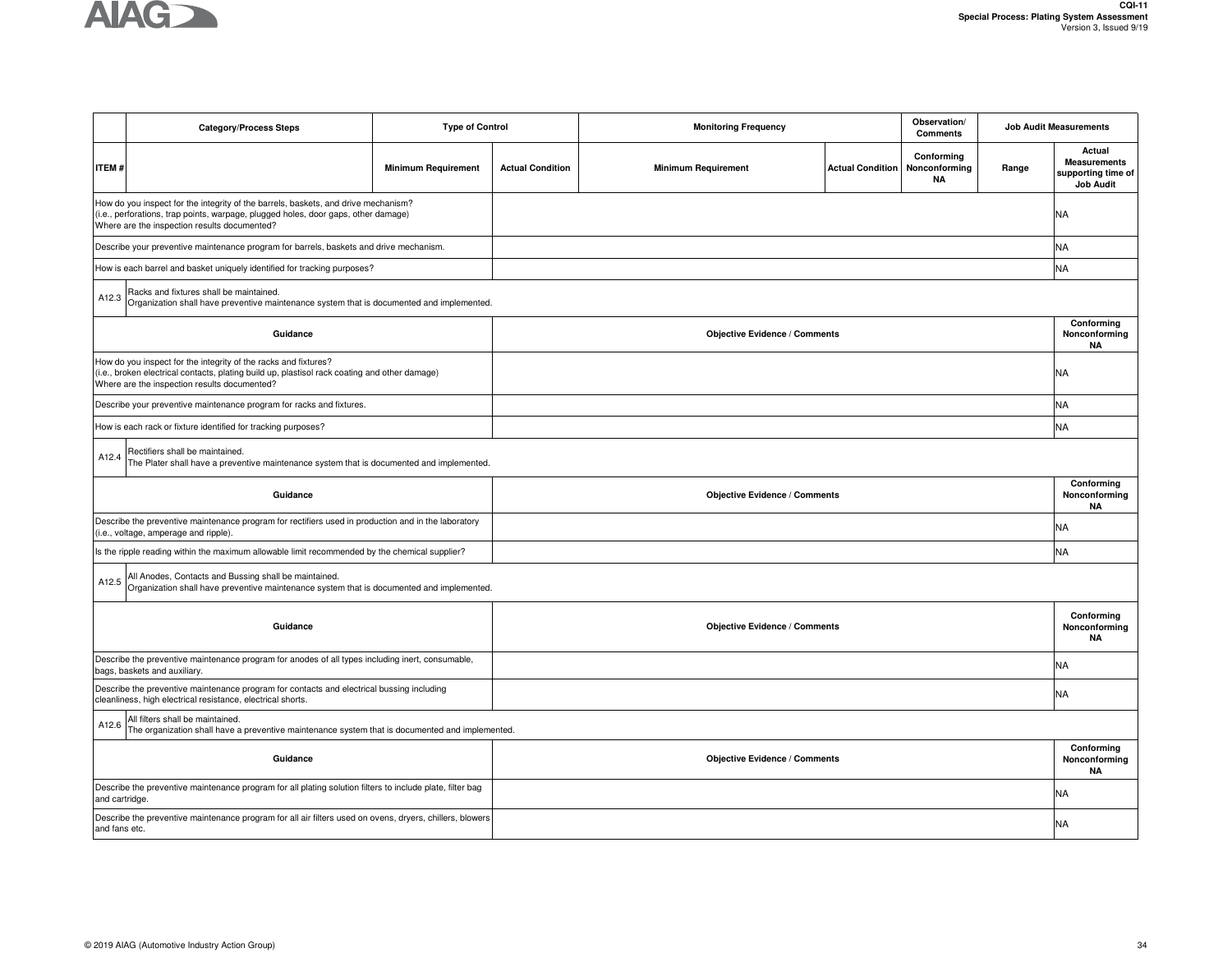

|                                                                                                                                                                                                                                                                                        | <b>Category/Process Steps</b>                                                                                                                                                                                                                                              | <b>Type of Control</b>     | Observation/<br><b>Monitoring Frequency</b><br><b>Comments</b> |                                      |                         | <b>Job Audit Measurements</b>            |       |                                                                         |  |
|----------------------------------------------------------------------------------------------------------------------------------------------------------------------------------------------------------------------------------------------------------------------------------------|----------------------------------------------------------------------------------------------------------------------------------------------------------------------------------------------------------------------------------------------------------------------------|----------------------------|----------------------------------------------------------------|--------------------------------------|-------------------------|------------------------------------------|-------|-------------------------------------------------------------------------|--|
| <b>ITEM#</b>                                                                                                                                                                                                                                                                           |                                                                                                                                                                                                                                                                            | <b>Minimum Requirement</b> | <b>Actual Condition</b>                                        | <b>Minimum Requirement</b>           | <b>Actual Condition</b> | Conforming<br>Nonconforming<br><b>NA</b> | Range | Actual<br><b>Measurements</b><br>supporting time of<br><b>Job Audit</b> |  |
| A12.7                                                                                                                                                                                                                                                                                  | All process and equipment alarms shall be tested on a quarterly basis at a minimum.<br>The organization shall have a preventive maintenance system that is documented and implemented.                                                                                     |                            |                                                                |                                      |                         |                                          |       |                                                                         |  |
|                                                                                                                                                                                                                                                                                        | Guidance                                                                                                                                                                                                                                                                   |                            |                                                                | <b>Objective Evidence / Comments</b> |                         |                                          |       | Conforming<br>Nonconforming<br><b>NA</b>                                |  |
|                                                                                                                                                                                                                                                                                        | Describe the preventive maintenance program where alarms are used for amperage, voltage, heating,<br>cooling, level control, air circulation and air agitation etc.                                                                                                        |                            |                                                                |                                      |                         |                                          |       |                                                                         |  |
|                                                                                                                                                                                                                                                                                        | Provide a list of all the alarms that are tested and the test frequency.                                                                                                                                                                                                   |                            |                                                                |                                      |                         |                                          |       | <b>NA</b>                                                               |  |
|                                                                                                                                                                                                                                                                                        | A12.8 All process equipment including the tanks have a maintenance schedule that is documented and followed.                                                                                                                                                               |                            |                                                                |                                      |                         |                                          |       |                                                                         |  |
|                                                                                                                                                                                                                                                                                        | Guidance                                                                                                                                                                                                                                                                   |                            |                                                                | <b>Objective Evidence / Comments</b> |                         |                                          |       | Conforming<br>Nonconforming<br>ΝA                                       |  |
| The preventive maintenance schedule should include a list of equipment that is in use with the<br>associated process.<br>(i.e., Tanks, liners pumps, plumbing, heaters, ventilation, coalescer, rectifier, heating, cooling, level<br>control, air circulation and air agitation etc.) |                                                                                                                                                                                                                                                                            |                            |                                                                |                                      |                         |                                          |       | <b>NA</b>                                                               |  |
|                                                                                                                                                                                                                                                                                        | Describe the method used to develop and document the maintenance schedule.<br>(i.e., printed, electronic)                                                                                                                                                                  |                            |                                                                |                                      |                         |                                          |       | <b>NA</b>                                                               |  |
|                                                                                                                                                                                                                                                                                        | Provide an example of a completed sign off record.                                                                                                                                                                                                                         |                            |                                                                |                                      |                         |                                          |       | <b>NA</b>                                                               |  |
|                                                                                                                                                                                                                                                                                        | 13.0 Test Equipment                                                                                                                                                                                                                                                        |                            |                                                                |                                      |                         |                                          |       |                                                                         |  |
| A13.1                                                                                                                                                                                                                                                                                  | Test Equipment shall be verified and calibrated per Process Table I.<br>Calibrations shall be certified, posted and up to date.<br>A system shall be used to track calibration dates of equipment.<br>Complete the audit for these identified elements in Process Table I. |                            |                                                                |                                      |                         |                                          |       |                                                                         |  |
|                                                                                                                                                                                                                                                                                        | Guidance                                                                                                                                                                                                                                                                   |                            |                                                                | <b>Objective Evidence / Comments</b> |                         |                                          |       | Conforming<br>Nonconforming<br><b>NA</b>                                |  |
| <b>Wet Analysis:</b>                                                                                                                                                                                                                                                                   | Before use, chemicals must be checked for shelf life and/or expiration date.                                                                                                                                                                                               |                            |                                                                |                                      |                         |                                          |       | NA                                                                      |  |
|                                                                                                                                                                                                                                                                                        | pH / Conductivity Meter                                                                                                                                                                                                                                                    |                            |                                                                |                                      |                         |                                          |       | <b>NA</b>                                                               |  |
|                                                                                                                                                                                                                                                                                        | pH / Conductivity Probes                                                                                                                                                                                                                                                   |                            |                                                                |                                      |                         |                                          |       | <b>NA</b>                                                               |  |
|                                                                                                                                                                                                                                                                                        | Ion Selective probes are optional.                                                                                                                                                                                                                                         |                            |                                                                |                                      |                         |                                          |       | <b>NA</b>                                                               |  |
|                                                                                                                                                                                                                                                                                        | Dedicated probes must be used for chromates / passivates.                                                                                                                                                                                                                  |                            |                                                                |                                      |                         |                                          |       | <b>NA</b>                                                               |  |
|                                                                                                                                                                                                                                                                                        | Laboratory Balance (Weight Scale) (Optional)                                                                                                                                                                                                                               |                            |                                                                |                                      |                         |                                          |       | <b>NA</b>                                                               |  |
|                                                                                                                                                                                                                                                                                        | Atomic Absorption (AA) or Inductively Coupled Plasma (ICP)                                                                                                                                                                                                                 |                            |                                                                |                                      |                         |                                          |       | <b>NA</b>                                                               |  |
|                                                                                                                                                                                                                                                                                        | X-Ray Fluorescence (XRF) - Optional for Zinc Plating, Required for Zinc Alloy Plating                                                                                                                                                                                      |                            |                                                                |                                      |                         |                                          |       |                                                                         |  |
| Lab Rectifier                                                                                                                                                                                                                                                                          |                                                                                                                                                                                                                                                                            |                            |                                                                |                                      |                         |                                          |       | <b>NA</b>                                                               |  |
| Hand held thermometer                                                                                                                                                                                                                                                                  |                                                                                                                                                                                                                                                                            |                            |                                                                |                                      |                         |                                          |       | <b>NA</b>                                                               |  |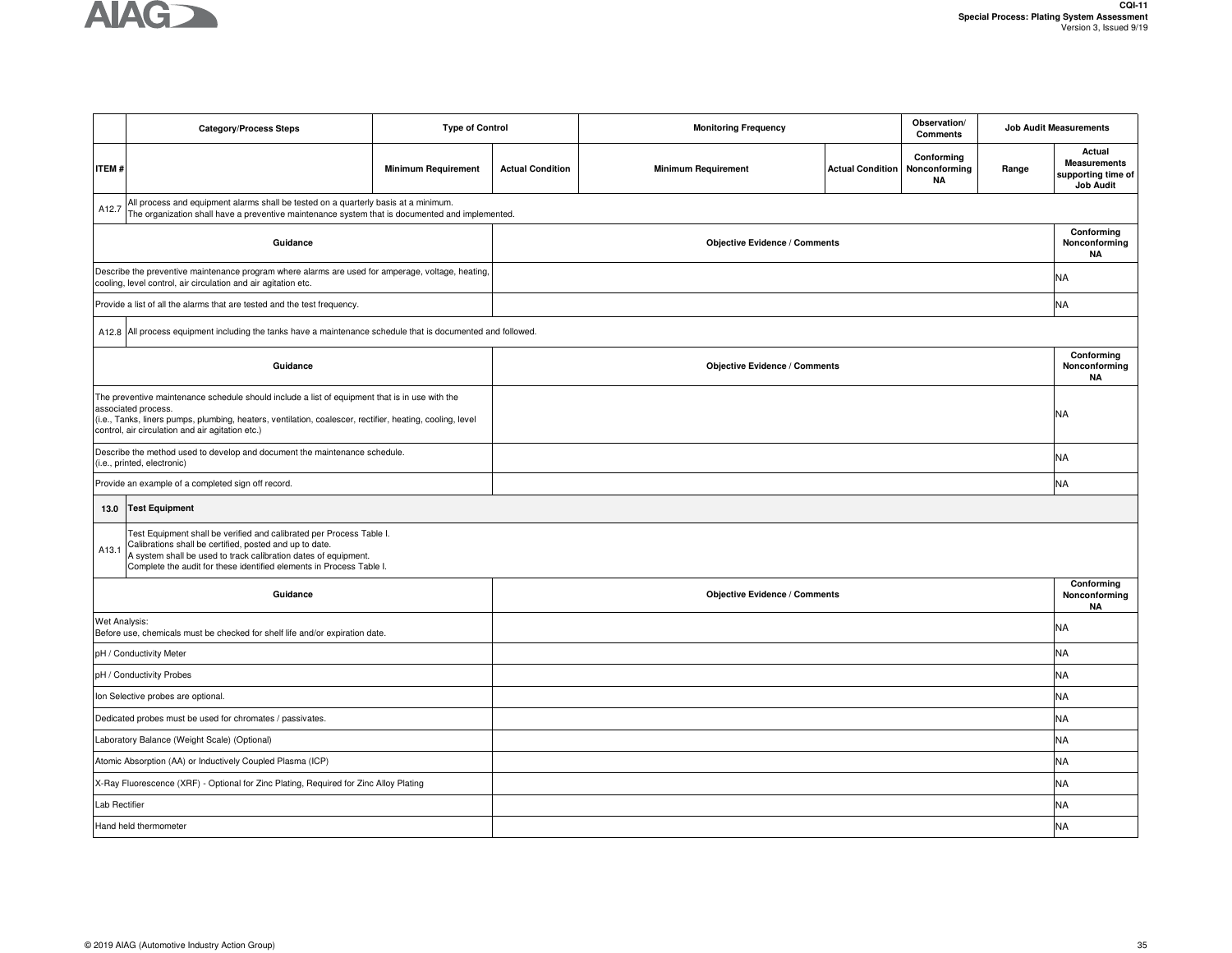

|                                                                      | <b>Category/Process Steps</b>                      | <b>Type of Control</b>     |                         | <b>Monitoring Frequency</b> |                                         | Observation/<br>Comments | <b>Job Audit Measurements</b> |                                                                         |
|----------------------------------------------------------------------|----------------------------------------------------|----------------------------|-------------------------|-----------------------------|-----------------------------------------|--------------------------|-------------------------------|-------------------------------------------------------------------------|
| <b>ITEM#</b>                                                         |                                                    | <b>Minimum Requirement</b> | <b>Actual Condition</b> | <b>Minimum Requirement</b>  | <b>Actual Condition   Nonconforming</b> | Conforming<br>ΝA         | Range                         | Actual<br><b>Measurements</b><br>supporting time of<br><b>Job Audit</b> |
| Pipettes - Before use, pipettes must be checked for broken tips      |                                                    |                            |                         |                             |                                         |                          |                               | <b>NA</b>                                                               |
| Salt Spray Cabinet                                                   |                                                    |                            |                         |                             |                                         |                          |                               | <b>INA</b>                                                              |
| <b>Thickness Tester</b>                                              |                                                    |                            |                         |                             |                                         |                          |                               | <b>INA</b>                                                              |
| Lab Oven                                                             |                                                    |                            |                         |                             |                                         |                          |                               | <b>NA</b>                                                               |
| Torque-tension/Friction Tester - Required for fastener plating only. |                                                    |                            |                         |                             |                                         |                          |                               | <b>NA</b>                                                               |
|                                                                      | Proceed to PT - H Embrittlement Bake (if required) |                            |                         |                             |                                         |                          |                               |                                                                         |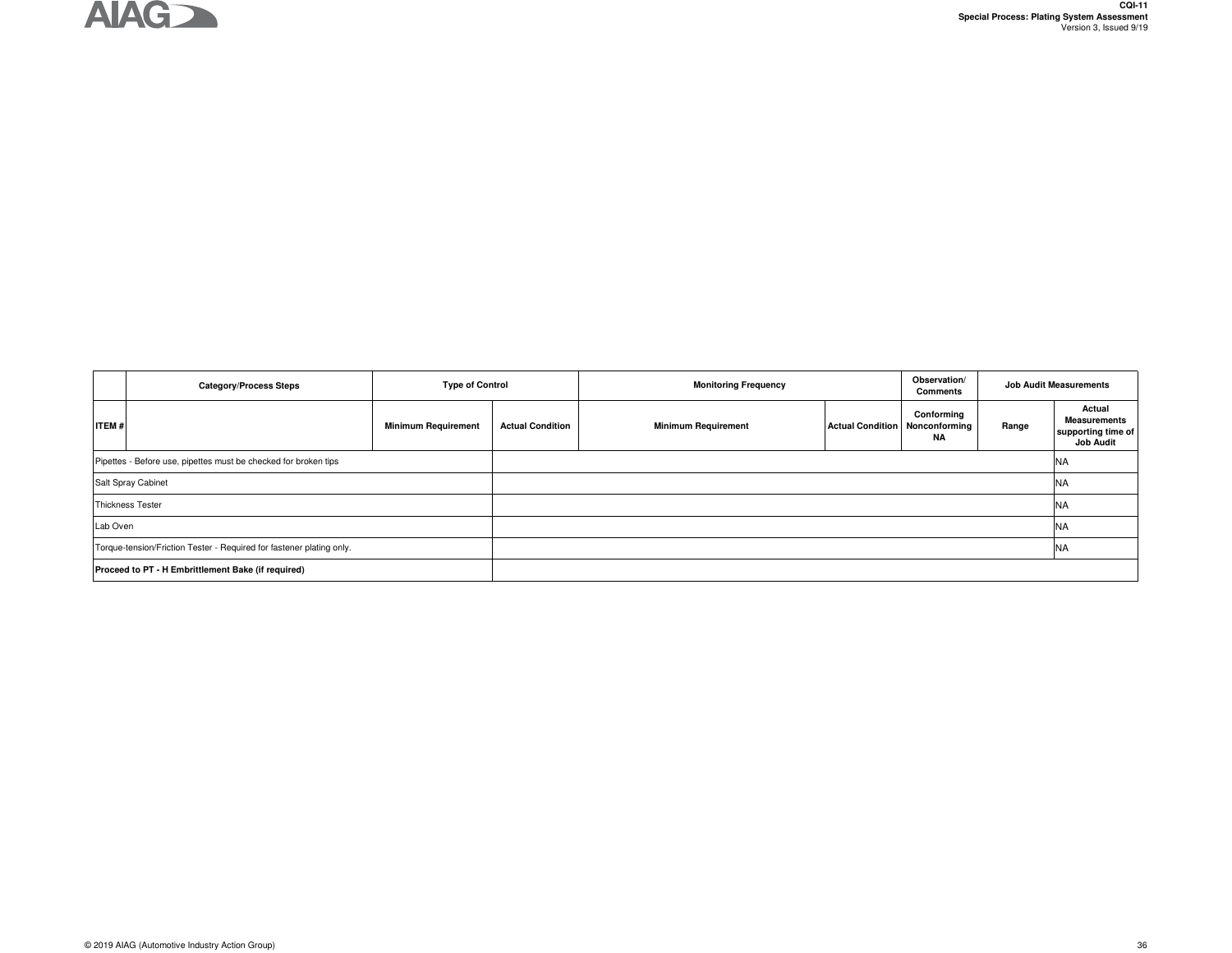

### **PROCESS TABLE B - Mechanical Plating**

**All requirements given below are subordinate to applicable customer/OEM specific requirements.** 

**The customer may have additional requirements, e.g., inspection testing, greater frequencies, etc. When performing the job audit, the auditor shall verify plater is conforming to customer requirements.**

\*If minimum requirements are not met, provide supporting records to justify actual conditions. To justify reduced monitoring frequencies, a minimum of 30 consecutive measurements (data points) at stated frequencies must be **If any data points at reduced monitoring frequencies are outside of control limits, then revert back to the frequencies stated under the minimum requirements.** 

**For multiple tanks that serve the same purpose copy and paste sections as needed.**

**Columns H and I are used for the Job Audit (Section 4).** 

**Regularly scheduled measurements (e.g., temperature, concentrations, pH) are to be entered in the appropriate row.**

**For sections that are not applicable mark NA in the Comments column.**

**Process Line Identification:**

**Process Barrel size:**

|                  | <b>Category/Process Steps</b>                                                                                                              | <b>Type of Control</b>                                                        |                         | <b>Monitoring Frequency</b>                                                                                                             |                         | Observation/<br><b>Comments</b>   |       | <b>Job Audit Measurements</b>                                           |  |  |
|------------------|--------------------------------------------------------------------------------------------------------------------------------------------|-------------------------------------------------------------------------------|-------------------------|-----------------------------------------------------------------------------------------------------------------------------------------|-------------------------|-----------------------------------|-------|-------------------------------------------------------------------------|--|--|
| <b>ITEM#</b>     |                                                                                                                                            | <b>Minimum Requirement</b>                                                    | <b>Actual Condition</b> | <b>Minimum Requirement</b>                                                                                                              | <b>Actual Condition</b> | Conformina<br>Nonconforming<br>NA | Range | Actual<br><b>Measurements</b><br>supporting time of<br><b>Job Audit</b> |  |  |
| 1.0              | Cleaning/Conditioning in Mechanical Plating Barrel                                                                                         |                                                                               |                         |                                                                                                                                         |                         |                                   |       |                                                                         |  |  |
|                  | Type:                                                                                                                                      |                                                                               |                         |                                                                                                                                         |                         | <b>NA</b>                         |       |                                                                         |  |  |
|                  | Size, volume:                                                                                                                              |                                                                               |                         |                                                                                                                                         |                         | <b>NA</b>                         |       |                                                                         |  |  |
|                  | Chemical supplier:                                                                                                                         |                                                                               |                         |                                                                                                                                         |                         | <b>NA</b>                         |       |                                                                         |  |  |
| B1.1             | Time                                                                                                                                       | Manual                                                                        |                         | Per load                                                                                                                                |                         | <b>NA</b>                         |       |                                                                         |  |  |
| B <sub>1.2</sub> | <b>Rotation Speed</b>                                                                                                                      | Manual                                                                        |                         | Per load                                                                                                                                |                         | <b>NA</b>                         |       |                                                                         |  |  |
| B <sub>1.3</sub> | Solution Level<br>Parts, heaters, and transducers are completely submerged.                                                                | Automatic or Manual                                                           |                         | Continuous monitoring by controller. Manually verify daily for<br>automatic controls, every 8 hours for systems without<br>controllers. |                         | <b>NA</b>                         |       |                                                                         |  |  |
| B1.4             | Load Size (weight and surface area)                                                                                                        | Manual                                                                        |                         | Per load                                                                                                                                |                         | <b>NA</b>                         |       |                                                                         |  |  |
| B <sub>1.5</sub> | <b>Water Volume</b>                                                                                                                        | Manual                                                                        |                         | Per load                                                                                                                                |                         | <b>NA</b>                         |       |                                                                         |  |  |
| B1.6             | Temperature (Thermocouple)                                                                                                                 | Automatic<br>Max SAT difference allowed<br>+/- $3^{\circ}C$ ( $5^{\circ}F$ ). |                         | Per load                                                                                                                                |                         | NA                                |       |                                                                         |  |  |
| <b>B1.7</b>      | Media Mix (Ratio)<br>Verification by operator the bead size and mix is correct.                                                            | Manual                                                                        |                         | Per load                                                                                                                                |                         | <b>NA</b>                         |       |                                                                         |  |  |
|                  | B1.8 Media (Load Volume)                                                                                                                   | Manual                                                                        |                         | Per load                                                                                                                                |                         | <b>NA</b>                         |       |                                                                         |  |  |
| B1.9             | Media Cleanliness (To Avoid Contamination)                                                                                                 | Manual                                                                        |                         | Once per week.                                                                                                                          |                         | NA                                |       |                                                                         |  |  |
|                  | B1.10 Surface Conditioner (Volume or weight)                                                                                               | Manual                                                                        |                         | Per load                                                                                                                                |                         | <b>NA</b>                         |       |                                                                         |  |  |
|                  | B1.11 Surface Conditioner (Time)                                                                                                           | Manual                                                                        |                         | Per load                                                                                                                                |                         | <b>NA</b>                         |       |                                                                         |  |  |
|                  | If off-line cleaning is not used, multiple cycles of surface<br>B1.12 conditioner shall be repeated, with appropriate decant<br>processes. | Manual                                                                        |                         | Per load                                                                                                                                |                         | <b>NA</b>                         |       |                                                                         |  |  |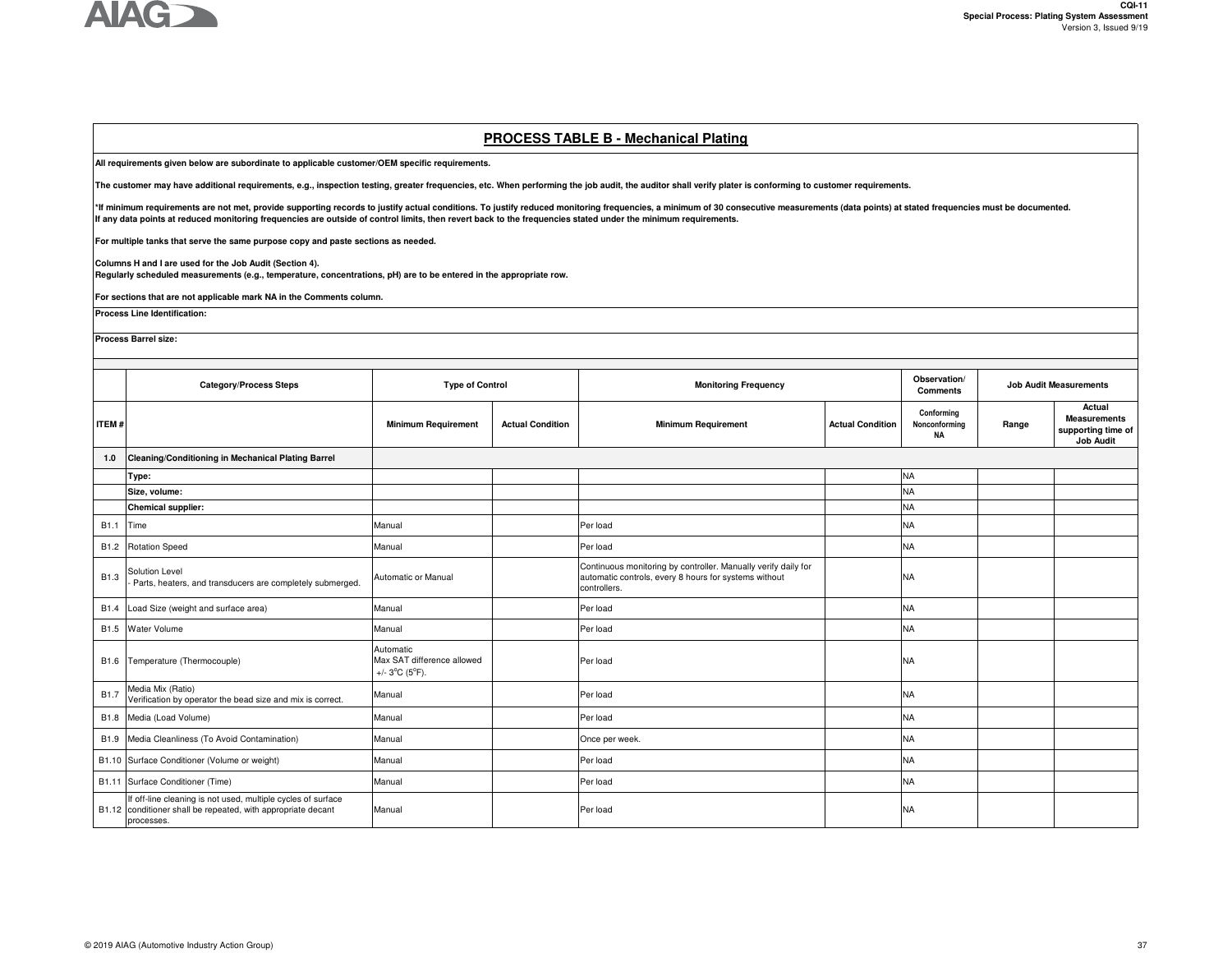| B1.13             | Tank and solution maintenance schedule documented and<br>followed.              | Manual                                                                         | Per preventive maintenance program.                                                                                                     | <b>NA</b> |  |
|-------------------|---------------------------------------------------------------------------------|--------------------------------------------------------------------------------|-----------------------------------------------------------------------------------------------------------------------------------------|-----------|--|
| 2.0               | <b>Mechanical Plating</b>                                                       |                                                                                |                                                                                                                                         |           |  |
|                   | Type:                                                                           |                                                                                |                                                                                                                                         | <b>NA</b> |  |
|                   | Size, volume:                                                                   |                                                                                |                                                                                                                                         | <b>NA</b> |  |
|                   | <b>Chemical supplier:</b>                                                       |                                                                                |                                                                                                                                         | <b>NA</b> |  |
| B <sub>2.1</sub>  | Water Volume                                                                    | Manual                                                                         | Per load                                                                                                                                | <b>NA</b> |  |
| B <sub>2.2</sub>  | Temperature (Thermocouple) (if applicable)                                      | Automatic<br>Max SAT difference allowed<br>+/- $3^{\circ}$ C ( $5^{\circ}$ F). | Per load                                                                                                                                | <b>NA</b> |  |
| B <sub>2.3</sub>  | Solution Level<br>Parts, heaters, and transducers are completely submerged.     | Automatic or Manual                                                            | Continuous monitoring by controller. Manually verify daily for<br>automatic controls, every 8 hours for systems without<br>controllers. | <b>NA</b> |  |
| B2.4              | Media Mix (Ratio)<br>Verification by operator the bead size and mix is correct. | Manual                                                                         | Per load                                                                                                                                | <b>NA</b> |  |
| B <sub>2.5</sub>  | Surface preparation (Volume or weight) - Cu Flash                               | Manual                                                                         | Per load                                                                                                                                | <b>NA</b> |  |
| B2.6              | Surface preparation (Time)                                                      | Manual                                                                         | Per load                                                                                                                                | <b>NA</b> |  |
| B <sub>2.7</sub>  | Surface condition (copper) visual inspection                                    | Manual                                                                         | Per load                                                                                                                                | <b>NA</b> |  |
| B <sub>2.8</sub>  | Promoter(s) (Weight)                                                            | Manual                                                                         | Per load                                                                                                                                | <b>NA</b> |  |
| B <sub>2.9</sub>  | Promoter (Time)                                                                 | Manual                                                                         | Per load                                                                                                                                | <b>NA</b> |  |
|                   | B2.10 Zinc Flash (Volume or weight)                                             | Manual                                                                         | Per load                                                                                                                                | <b>NA</b> |  |
|                   | B2.11 Zinc Slurry Concentration (when added as measured volume)                 | Manual                                                                         | Prior to the start of production and once per shift.                                                                                    | <b>NA</b> |  |
|                   | B2.12 Zinc Flash (Time)                                                         | Manual                                                                         | Per load                                                                                                                                | <b>NA</b> |  |
|                   | B2.13 Metal Addition (Volume or weight)                                         | Manual                                                                         | Per load                                                                                                                                | <b>NA</b> |  |
| B <sub>2.14</sub> | Metal Slurry Concentration Addition (when added as measured<br>volume)          | Manual                                                                         | Prior to the start of production and once per shift.                                                                                    | <b>NA</b> |  |
|                   | B2.15 Metal Addition (Number of Additions)                                      | Manual                                                                         | Per load                                                                                                                                | <b>NA</b> |  |
| B2.16             | pH adjustments<br>Confirm pH is being maintained                                | Manual                                                                         | Before each addition.                                                                                                                   | <b>NA</b> |  |
|                   | B2.17 Metal Thickness (Alloy, if applicable)                                    | Manual                                                                         | Per load                                                                                                                                | <b>NA</b> |  |
|                   | B2.18 Water Polish (time)                                                       | Manual                                                                         | Per load                                                                                                                                | <b>NA</b> |  |
|                   | B2.19 Part/Media Separation                                                     | Manual                                                                         | Per load                                                                                                                                | <b>NA</b> |  |
|                   | B2.20 Water Discharge to water treatment                                        | Manual                                                                         | Per load                                                                                                                                | <b>NA</b> |  |
| B <sub>2.21</sub> | Tank and solution maintenance schedule documented and<br>followed.              | Manual                                                                         | Per preventive maintenance program.                                                                                                     | <b>NA</b> |  |
| 3.0               | Passivates (Off line)                                                           |                                                                                |                                                                                                                                         |           |  |
|                   | Type:                                                                           |                                                                                |                                                                                                                                         |           |  |
|                   | Size, volume:                                                                   |                                                                                |                                                                                                                                         | <b>NA</b> |  |
|                   | <b>Chemical supplier:</b>                                                       |                                                                                |                                                                                                                                         | <b>NA</b> |  |
|                   | B3.1 Concentration                                                              | Automatic or Manual                                                            | Prior to production start-up.<br>If automatic control, once per day.<br>If manual, once every 8 hours.                                  | <b>NA</b> |  |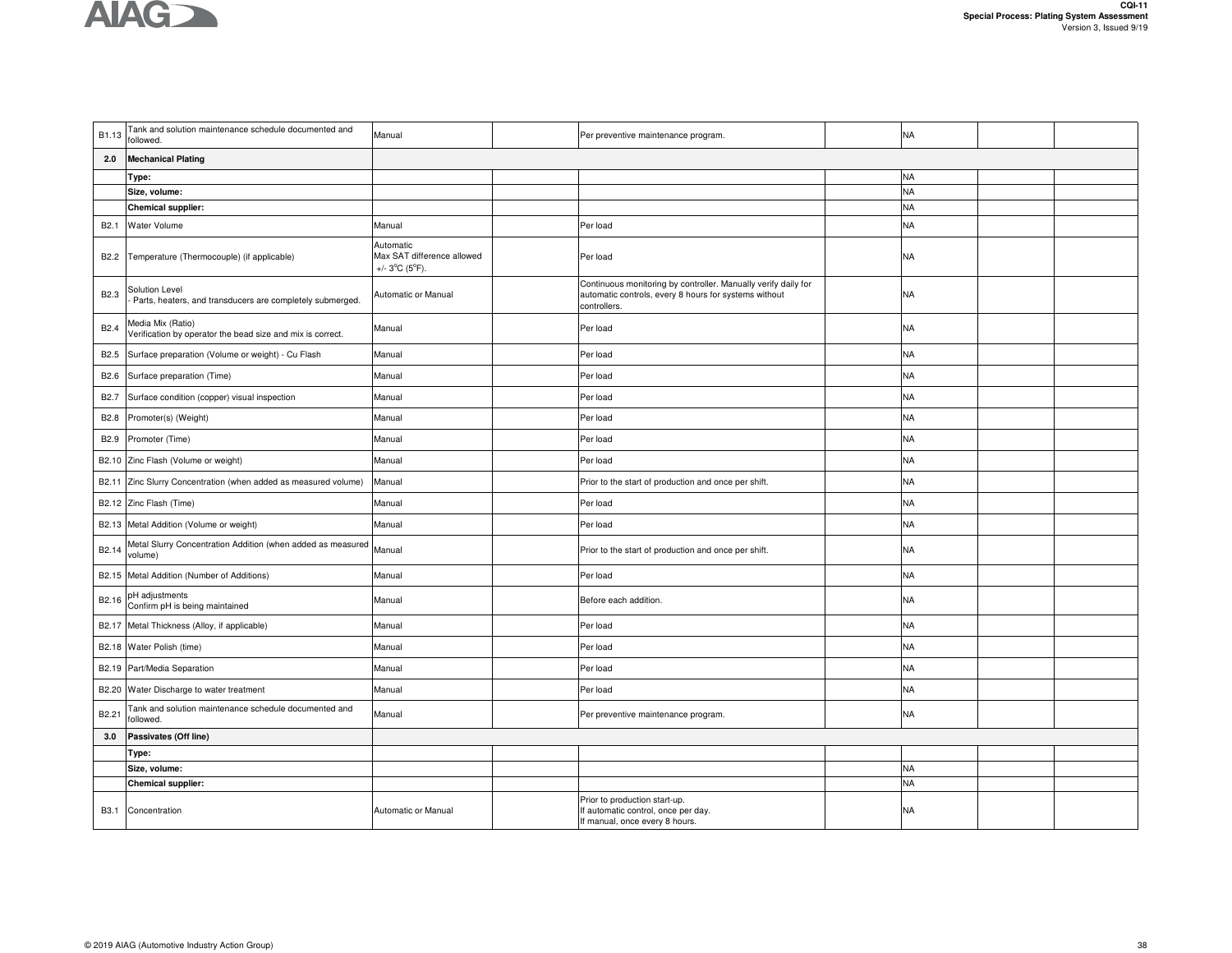|                  | B3.2 Temperature (Thermocouple)                                             | Automatic<br>Max SAT difference allowed<br>+/- $1^{\circ}$ C (2 $^{\circ}$ F).  | Automatic - Continuous monitoring by controller and manually<br>verify daily.<br>Manual - every load.*                                  | <b>NA</b> |  |
|------------------|-----------------------------------------------------------------------------|---------------------------------------------------------------------------------|-----------------------------------------------------------------------------------------------------------------------------------------|-----------|--|
|                  | B3.3 Time                                                                   | Automatic or Manual                                                             | Automatic - After any program changes.<br>Manual - every load.*                                                                         | <b>NA</b> |  |
| B <sub>3.4</sub> | Solution Level<br>Parts, heaters, and transducers are completely submerged. | Automatic or Manual                                                             | Continuous monitoring by controller. Manually verify daily for<br>automatic controls, every 8 hours for systems without<br>controllers. | <b>NA</b> |  |
| B3.5 pH          |                                                                             | <b>Automatic or Manual</b>                                                      | Prior to production start-up.<br>If automatic control, once per day.<br>If manual, once every 8 hours.                                  | <b>NA</b> |  |
| <b>B3.6</b>      | Agitation                                                                   | Automatic or Manual                                                             | Per load                                                                                                                                | <b>NA</b> |  |
| <b>B3.7</b>      | Metallic Impurity level(s) (e.g., Fe, Zn)                                   | Manual                                                                          | Once per week.                                                                                                                          | <b>NA</b> |  |
| <b>B3.8</b>      | Rinse                                                                       | Automatic or Manual                                                             | Once every 8 hours.                                                                                                                     | <b>NA</b> |  |
| B3.9             | Tank and solution maintenance schedule documented and<br>followed           | Manual                                                                          | Per preventive maintenance program.                                                                                                     | <b>NA</b> |  |
| 4.0              | Supplemental Treatments - Sealers and Torque Tension<br><b>Modifiers</b>    |                                                                                 |                                                                                                                                         |           |  |
|                  | Type:                                                                       |                                                                                 |                                                                                                                                         | <b>NA</b> |  |
|                  | Size, volume:                                                               |                                                                                 |                                                                                                                                         | <b>NA</b> |  |
|                  | <b>Chemical supplier:</b>                                                   |                                                                                 |                                                                                                                                         | <b>NA</b> |  |
| B4.1             | Concentration                                                               | Automatic or Manual                                                             | Prior to production start-up.<br>If automatic control, once per day.<br>If manual, once every 8 hours.                                  | <b>NA</b> |  |
|                  | B4.2 Temperature (Thermocouple)                                             | Automatic<br>Max SAT difference allowed<br>+/- $3^{\circ}C$ ( $5^{\circ}F$ ).   | Automatic - Continuous monitoring by controller and manually<br>verify daily.<br>Manual - every load.*                                  | <b>NA</b> |  |
|                  | B4.3 Time                                                                   | Automatic or Manual                                                             | Automatic - After any program changes.<br>Manual - every load.*                                                                         | <b>NA</b> |  |
| B4.4             | Solution Level<br>Parts, heaters, and transducers are completely submerged. | Automatic or Manual                                                             | Continuous monitoring by controller. Manually verify daily for<br>automatic controls, every 8 hours for systems without<br>controllers. | <b>NA</b> |  |
| B4.5 pH          |                                                                             | Automatic or Manual                                                             | Prior to production start-up.<br>If automatic control, once per day.<br>If manual, once every 8 hours.                                  | <b>NA</b> |  |
| B4.6             | Filtration (if applicable)                                                  | Automatic                                                                       | Once per day.                                                                                                                           | <b>NA</b> |  |
| B4.7             | Filtration Pressure (if applicable)                                         | Manual                                                                          | Once per day.                                                                                                                           | <b>NA</b> |  |
| B4.8             | Tank and solution maintenance schedule documented and<br>followed.          | Manual                                                                          | Per preventive maintenance program.                                                                                                     | <b>NA</b> |  |
| 5.0              | <b>Drying</b>                                                               |                                                                                 |                                                                                                                                         |           |  |
| B5.1             | Drying Time                                                                 | Automatic/Manual                                                                | Per Process Sheet and TDS.                                                                                                              | <b>NA</b> |  |
|                  | B5.2 Drying Temperature (Thermocouple)                                      | Automatic<br>Max SAT difference allowed<br>+/- $5^{\circ}$ C (10 $^{\circ}$ F). | Per Process Sheet and TDS.                                                                                                              | <b>NA</b> |  |
| <b>B5.3</b>      | Verify operation of blowers and/or rotation of dryer.                       | Manual                                                                          | Once every 8 hours.                                                                                                                     | <b>NA</b> |  |
| B5.4             | There is a procedure to ensure dryness of parts.                            | Manual                                                                          | Every container.                                                                                                                        | <b>NA</b> |  |
| 6.0              | <b>Process Equipment</b>                                                    |                                                                                 |                                                                                                                                         |           |  |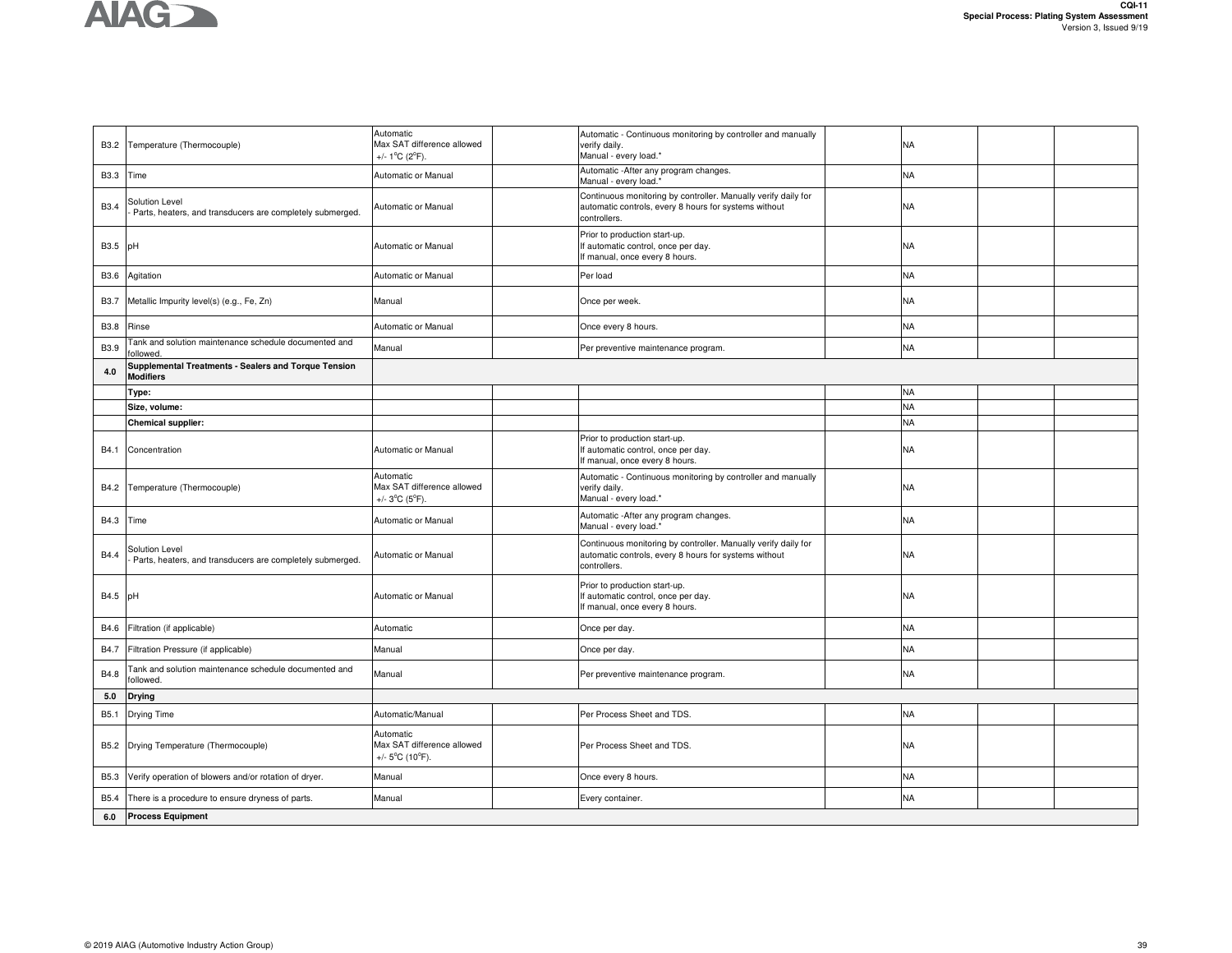

| B6.1                                                            | Process equipment shall be verified and calibrated per Process Table I.<br>Calibrations shall be certified, posted and up to date.<br>A system shall be used to track calibration dates of equipment.<br>Complete the audit for these identified elements in Process Table I. |                                      |                                          |
|-----------------------------------------------------------------|-------------------------------------------------------------------------------------------------------------------------------------------------------------------------------------------------------------------------------------------------------------------------------|--------------------------------------|------------------------------------------|
|                                                                 | Guidance                                                                                                                                                                                                                                                                      | <b>Objective Evidence / Comments</b> | Conforming<br>Nonconforming<br>ΝA        |
| identified in Process Table I?                                  | What is the internal system used for conducting and managing calibration of all relevant equipment                                                                                                                                                                            |                                      | <b>NA</b>                                |
|                                                                 | Provide the document that lists all relevant equipment identified in Process Table I.                                                                                                                                                                                         |                                      | <b>NA</b>                                |
| How do you ensure calibrations are up to date?                  |                                                                                                                                                                                                                                                                               |                                      | <b>NA</b>                                |
| been removed?                                                   | How do you ensure new equipment has been added to the calibration list, and inactive equipment has                                                                                                                                                                            |                                      | <b>NA</b>                                |
|                                                                 | Are calibration labels present and up to date for listed equipment?                                                                                                                                                                                                           |                                      | <b>NA</b>                                |
| What is the reaction plan to any failed verification?           |                                                                                                                                                                                                                                                                               |                                      | <b>NA</b>                                |
| B6.2                                                            | Barrels, baskets, and drive mechanism shall be maintained.<br>Organization shall have preventive maintenance system that is documented and implemented.                                                                                                                       |                                      |                                          |
|                                                                 | Guidance                                                                                                                                                                                                                                                                      | <b>Objective Evidence / Comments</b> | Conforming<br>Nonconforming<br><b>NA</b> |
| Where are the inspection results documented?                    | How do you inspect for the integrity of the barrels, baskets, and drive mechanism?<br>(i.e., perforations, trap points, warpage, plugged holes, door gaps, other damage)                                                                                                      |                                      | <b>NA</b>                                |
|                                                                 | Describe your preventive maintenance program for barrels, baskets and drive mechanism.                                                                                                                                                                                        |                                      | NA                                       |
|                                                                 | How is each barrel and basket uniquely identified for tracking purposes?                                                                                                                                                                                                      |                                      | <b>NA</b>                                |
| B6.3                                                            | All process and equipment alarms shall be tested on a quarterly basis at a minimum.<br>The organization shall have a preventive maintenance system that is documented and implemented.                                                                                        |                                      |                                          |
|                                                                 | Guidance                                                                                                                                                                                                                                                                      | <b>Objective Evidence / Comments</b> | Conforming<br>Nonconforming<br><b>NA</b> |
| cooling, level control, air circulation and air agitation etc.  | Describe the preventive maintenance program where alarms are used for amperage, voltage, heating,                                                                                                                                                                             |                                      | <b>NA</b>                                |
|                                                                 | Provide a list of all the alarms that are tested and the test frequency.                                                                                                                                                                                                      |                                      | <b>NA</b>                                |
| B6.4                                                            | All process equipment including the tanks have a maintenance schedule that is documented and followed.                                                                                                                                                                        |                                      |                                          |
|                                                                 | Guidance                                                                                                                                                                                                                                                                      | <b>Objective Evidence / Comments</b> | Conforming<br>Nonconforming<br><b>NA</b> |
| level control, air circulation and air agitation etc.           | The preventive maintenance schedule should include a list of equipment that is in use with the<br>associated process. There shall be a completion sign off record.<br>Examples: Tanks, liners pumps, plumbing, heaters, ventilation, coalescer, rectifier, heating, cooling,  |                                      | <b>NA</b>                                |
| <b>Test Equipment</b><br>7.0                                    |                                                                                                                                                                                                                                                                               |                                      |                                          |
| Calibrations shall be certified, posted and up to date.<br>B7.1 | Test Equipment shall be verified and calibrated per Process Table I.                                                                                                                                                                                                          |                                      |                                          |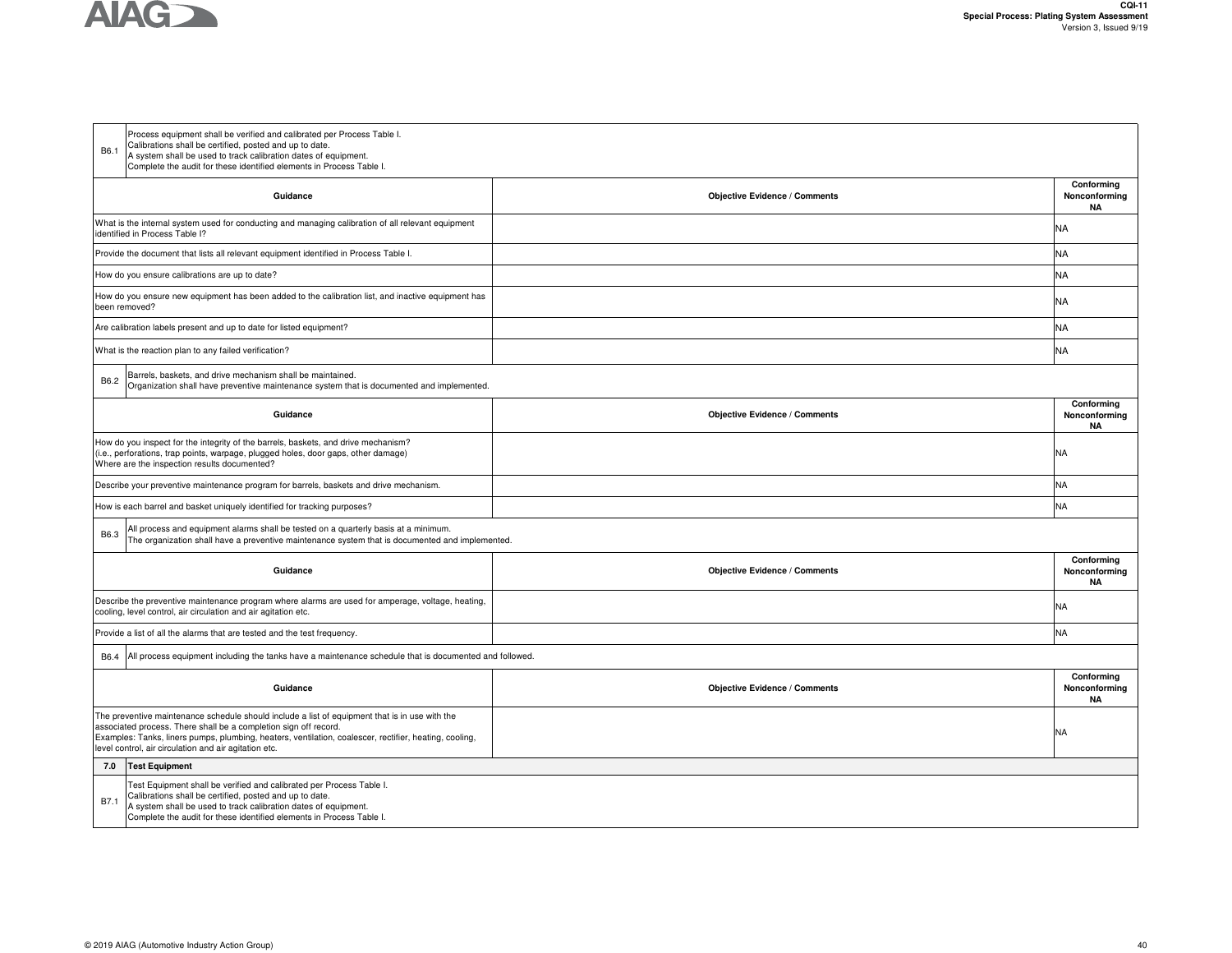

| Guidance                                                                                      | <b>Objective Evidence / Comments</b> | Conforming<br>Nonconforming<br>ΝA |
|-----------------------------------------------------------------------------------------------|--------------------------------------|-----------------------------------|
| Wet Analysis:<br>Before use, chemicals must be checked for shelf life and/or expiration date. |                                      | <b>NA</b>                         |
| pH / Conductivity Meter                                                                       |                                      | <b>NA</b>                         |
| pH / Conductivity Probes                                                                      |                                      | <b>NA</b>                         |
| Ion Selective probes are optional.                                                            |                                      | <b>NA</b>                         |
| Dedicated probes must be used for chromates / passivates.                                     |                                      | <b>NA</b>                         |
| Laboratory Balance (Weight Scale) (Optional)                                                  |                                      | <b>NA</b>                         |
| Atomic Absorption (AA) or Inductively Coupled Plasma (ICP) (Optional)                         |                                      | <b>NA</b>                         |
| Hand held thermometer                                                                         |                                      | <b>NA</b>                         |
| Pipettes - Before use, pipettes must be checked for broken tips                               |                                      | <b>NA</b>                         |
| Salt Spray Cabinet                                                                            |                                      | <b>NA</b>                         |
| <b>Thickness Tester</b>                                                                       |                                      | <b>NA</b>                         |
| Lab Oven (Optional)                                                                           |                                      | <b>NA</b>                         |
| Torque-tension/Friction Tester - Optional for fastener plating.                               |                                      | <b>NA</b>                         |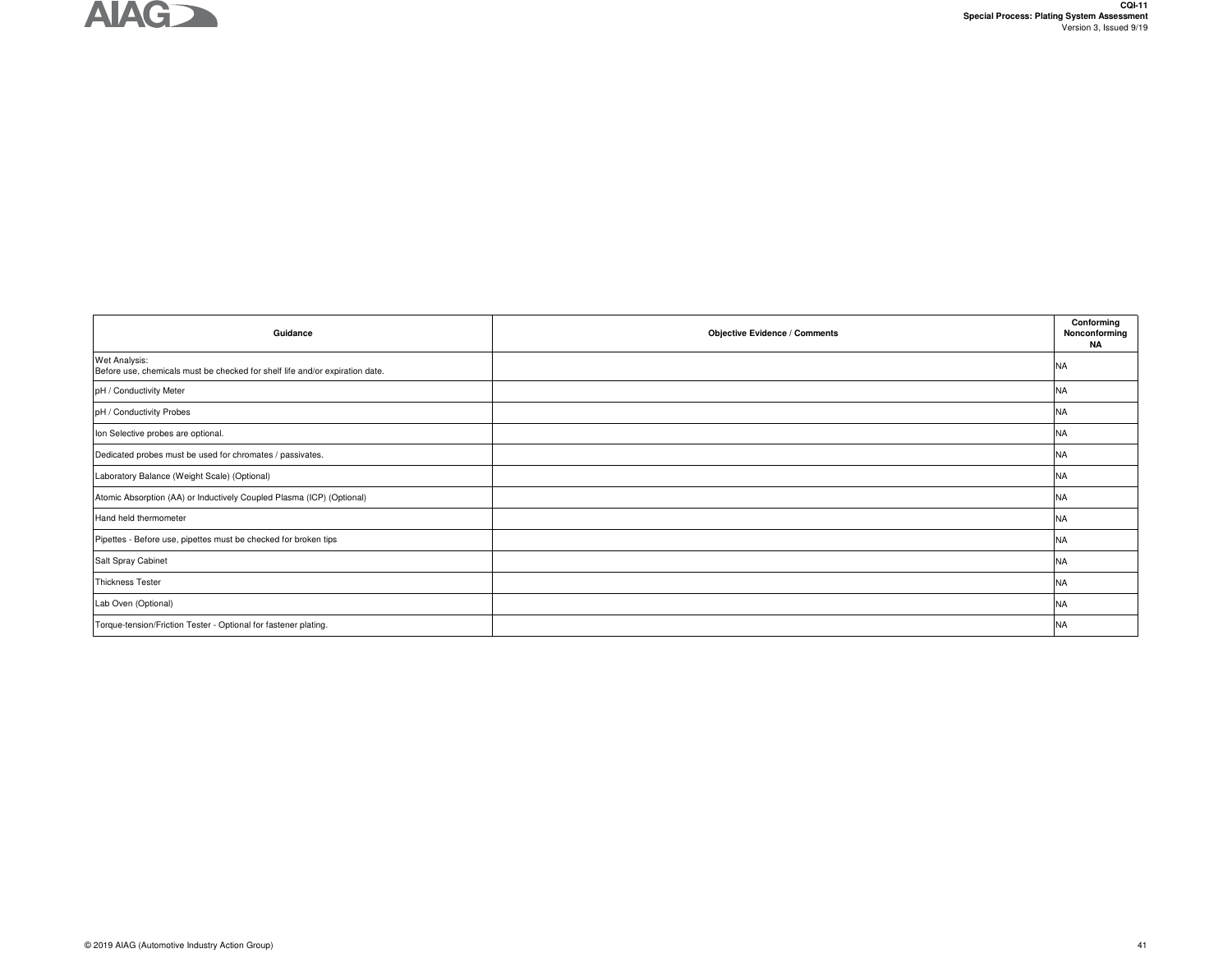

#### **PROCESS TABLE C - Decorative Plating of Metal Substrates**

**All requirements given below are subordinate to applicable customer/OEM specific requirements.** 

**The customer may have additional requirements, e.g., inspection testing, greater frequencies, etc. When performing the job audit, the auditor shall verify plater is conforming to customer requirements.**

\*If minimum requirements are not met, provide supporting records to justify actual conditions. To justify reduced monitoring frequencies, a minimum of 30 consecutive measurements (data points) at stated frequencies must be **If any data points at reduced monitoring frequencies are outside of control limits, then revert back to the frequencies stated under the minimum requirements.** 

**Columns H and I are used for the Job Audit (Section 4).** 

**Regularly scheduled measurements (e.g., temperature, concentrations, pH) are to be entered in the appropriate row.**

**For sections that are not applicable mark NA in the Comments column.** 

**Process Overview**

**Provide complete process flow sequence: For example: 1. Soak cleaner 2. Electrocleaner3. Rinse 4. Rinse5. Continue as required**

**Process Line Identification:** 

**Type of Line: Rack or Barrel/Hoist or Return Type Hoist Line**

|              | <b>Category/Process Steps</b>                             | <b>Type of Control</b>     |                         | <b>Monitoring Frequency</b> |                         | Observation/<br><b>Comments</b>   |                              | <b>Job Audit Measurements</b>                                 |
|--------------|-----------------------------------------------------------|----------------------------|-------------------------|-----------------------------|-------------------------|-----------------------------------|------------------------------|---------------------------------------------------------------|
| <b>ITEM#</b> |                                                           | <b>Minimum Requirement</b> | <b>Actual Condition</b> | <b>Minimum Requirement</b>  | <b>Actual Condition</b> | Conforming<br>Nonconforming<br>NA | Range                        | <b>Actual Measurements</b><br>supporting time of Job<br>Audit |
| $1.0$        | <b>Polishing and Buffing</b>                              |                            |                         |                             |                         |                                   |                              |                                                               |
|              | Type: (Manual or Automatic)                               |                            |                         |                             |                         |                                   | Both manual and<br>automatic |                                                               |
|              | Check which metals are applicable:                        |                            |                         |                             |                         |                                   |                              |                                                               |
| C1.1         | Steel:                                                    |                            |                         |                             |                         |                                   | Yes                          | Incoming inspection                                           |
| C1.2         | Stainless Steel:                                          |                            |                         |                             |                         |                                   | Yes                          | Incoming inspection                                           |
| C1.3         | Aluminum:                                                 |                            |                         |                             |                         |                                   | No                           | N/A                                                           |
| C1.4         | Zinc die cast:                                            |                            |                         |                             |                         |                                   | Yes                          | Incoming inspection                                           |
| C1.5         | Other (identify):                                         |                            |                         |                             |                         |                                   | <b>Brass</b>                 | Incoming inspection                                           |
| 3.0          | <b>Alkaline Cleaning</b>                                  |                            |                         |                             |                         |                                   |                              |                                                               |
|              | Type<br>- Spray<br>- Soak<br>Electro (anodic or cathodic) |                            |                         |                             | Soak & Electro          |                                   |                              |                                                               |
|              | Size, volume:                                             |                            |                         |                             |                         |                                   |                              |                                                               |
|              | <b>Chemical supplier:</b>                                 |                            |                         |                             |                         |                                   |                              |                                                               |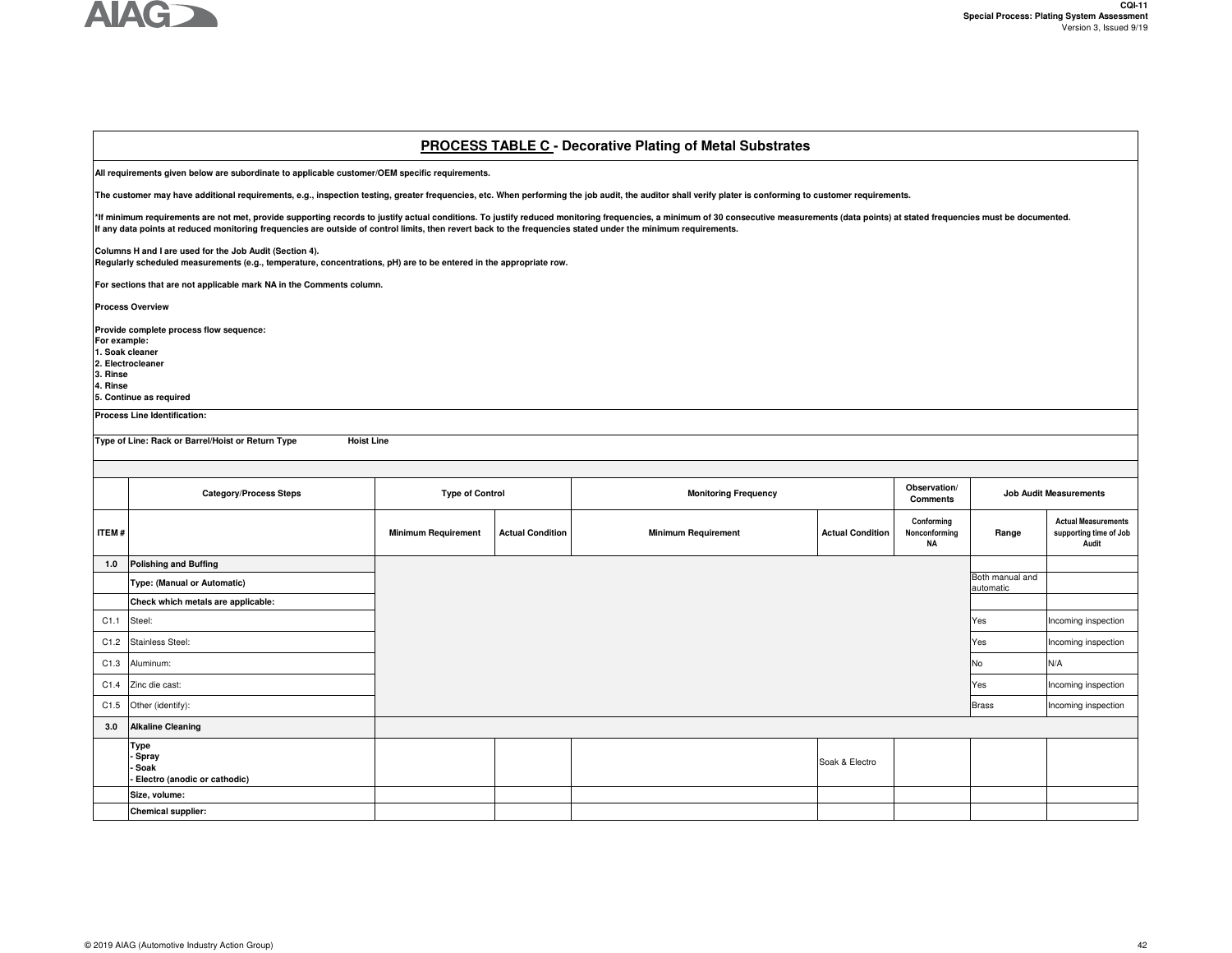

| C3.1             | Temperature (Thermocouple)                                                                                                            | Automatic<br>Max SAT difference allowed<br>+/- 5°C (10°F).                     | Continuous monitoring by controller. Manually verify daily.                                                                             | Continuous<br>monitoring by<br>controller.<br>Manually verified<br>on each<br>production shift. | Pass | See TrueChem                  | Pass |
|------------------|---------------------------------------------------------------------------------------------------------------------------------------|--------------------------------------------------------------------------------|-----------------------------------------------------------------------------------------------------------------------------------------|-------------------------------------------------------------------------------------------------|------|-------------------------------|------|
| C3.2             | Concentration                                                                                                                         | Manual                                                                         | Once per day.                                                                                                                           | Once per day                                                                                    | Pass | See TrueChem                  | Pass |
| C3.3             | Time                                                                                                                                  | Automatic                                                                      | After any program changes.                                                                                                              | After any recipe<br>change                                                                      | Pass | Min. time set in<br>software  | Pass |
| C3.4             | Agitation                                                                                                                             | Automatic                                                                      | Per process sheet.                                                                                                                      | Once per shift                                                                                  | Pass | See checklist                 | Pass |
| C3.5             | Amperage or Voltage Control- if applicable.                                                                                           | Automatic                                                                      | Once every 8 hours*.                                                                                                                    | Continuous<br>monitoring by<br>plating software                                                 | Pass | See OMS recipes               | Pass |
| C3.6             | Solution Level<br>Parts, heaters, and transducers are completely submerged.                                                           | Automatic or Manual                                                            | Continuous monitoring by controller. Manually verify daily for<br>automatic controls, every 8 hours for systems without<br>controllers. | Once per shift                                                                                  | Pass | Reviewed visual<br>indicators | Pass |
| C <sub>3.7</sub> | <b>Impurity Content Check</b><br>Per chemical supplier recommendation such as:<br>acid split (oil contamination)<br>alkalinity ratio. | Manual                                                                         | Once per week'                                                                                                                          | See chem supplier<br>TDS                                                                        | Pass | N/A                           | Pass |
| C3.8             | Ultrasonic (if applicable functionality check).                                                                                       | Manual                                                                         | Once every 8 hours.                                                                                                                     | N/A                                                                                             | Pass | N/A                           | Pass |
| C3.9             | Tank and solution maintenance schedule documented and<br>followed.                                                                    | Manual                                                                         | Per preventive maintenance program.                                                                                                     | TrueChem                                                                                        | Pass | See TrueChem<br>records       | Pass |
| 5.0              | Acid                                                                                                                                  |                                                                                |                                                                                                                                         |                                                                                                 |      |                               |      |
|                  | Type:                                                                                                                                 |                                                                                |                                                                                                                                         |                                                                                                 |      |                               |      |
|                  | Size, volume:                                                                                                                         |                                                                                |                                                                                                                                         |                                                                                                 |      |                               |      |
|                  | <b>Chemical supplier:</b>                                                                                                             |                                                                                |                                                                                                                                         |                                                                                                 |      |                               |      |
| C <sub>5.1</sub> | Temperature (Thermocouple) (if applicable)                                                                                            | Automatic<br>Max SAT difference allowed<br>+/- 3°C (5°F).                      | Continuous monitoring by controller. Manually verify daily.                                                                             | Operated at room<br>temperature                                                                 | Pass | See TrueChem                  | Pass |
| C5.2             | Concentration                                                                                                                         | Manual                                                                         | Once every 8 hours*.                                                                                                                    | Once per day                                                                                    | Pass | See TrueChem                  | Pass |
| C5.3             | Time (Per Specification)                                                                                                              | Automatic                                                                      | After any program changes.                                                                                                              | After any recipe<br>change.                                                                     | Pass | Min. time set in<br>software  | Pass |
| C5.4             | Solution Level<br>Parts, heaters, and transducers are completely submerged.                                                           | Automatic or Manual                                                            | Continuous monitoring by controller. Manually verify daily for<br>automatic controls, every 8 hours for systems without<br>controllers. | Once per shift                                                                                  | Pass | Reviewed visual<br>indicators | Pass |
| C5.5             | <b>Impurity Content Check</b><br>Per chemical supplier recommendation.                                                                | Manual                                                                         | Once per week*.                                                                                                                         | See chem supplier<br>TDS                                                                        | Pass | N/A                           | Pass |
| C5.6             | Tank and solution maintenance schedule documented and<br>followed.                                                                    | Manual                                                                         | Per preventive maintenance program.                                                                                                     | TrueChem                                                                                        | Pass | See TrueChem<br>records       | Pass |
| 6.0              | Electrolytic Strike, Immersion, or Electroless Deposits                                                                               |                                                                                |                                                                                                                                         |                                                                                                 |      |                               |      |
|                  | Type:                                                                                                                                 |                                                                                |                                                                                                                                         |                                                                                                 |      |                               |      |
|                  | Size, volume:                                                                                                                         |                                                                                |                                                                                                                                         |                                                                                                 |      |                               |      |
|                  | <b>Chemical supplier:</b>                                                                                                             |                                                                                |                                                                                                                                         | Continuous                                                                                      |      |                               |      |
| C6.1             | Temperature (Thermocouple)                                                                                                            | Automatic<br>Max SAT difference allowed<br>+/- $1^{\circ}$ C ( $2^{\circ}$ F). | Continuous monitoring by controller. Manually verify daily.                                                                             | monitoring by<br>controller.<br>Manually verified<br>on each<br>production shift.               | Pass | See TrueChem                  | Pass |
| C6.2             | pH (if applicable)                                                                                                                    | Manual                                                                         | Once every 8 hours*.                                                                                                                    | N/A                                                                                             |      | See TrueChem                  | Pass |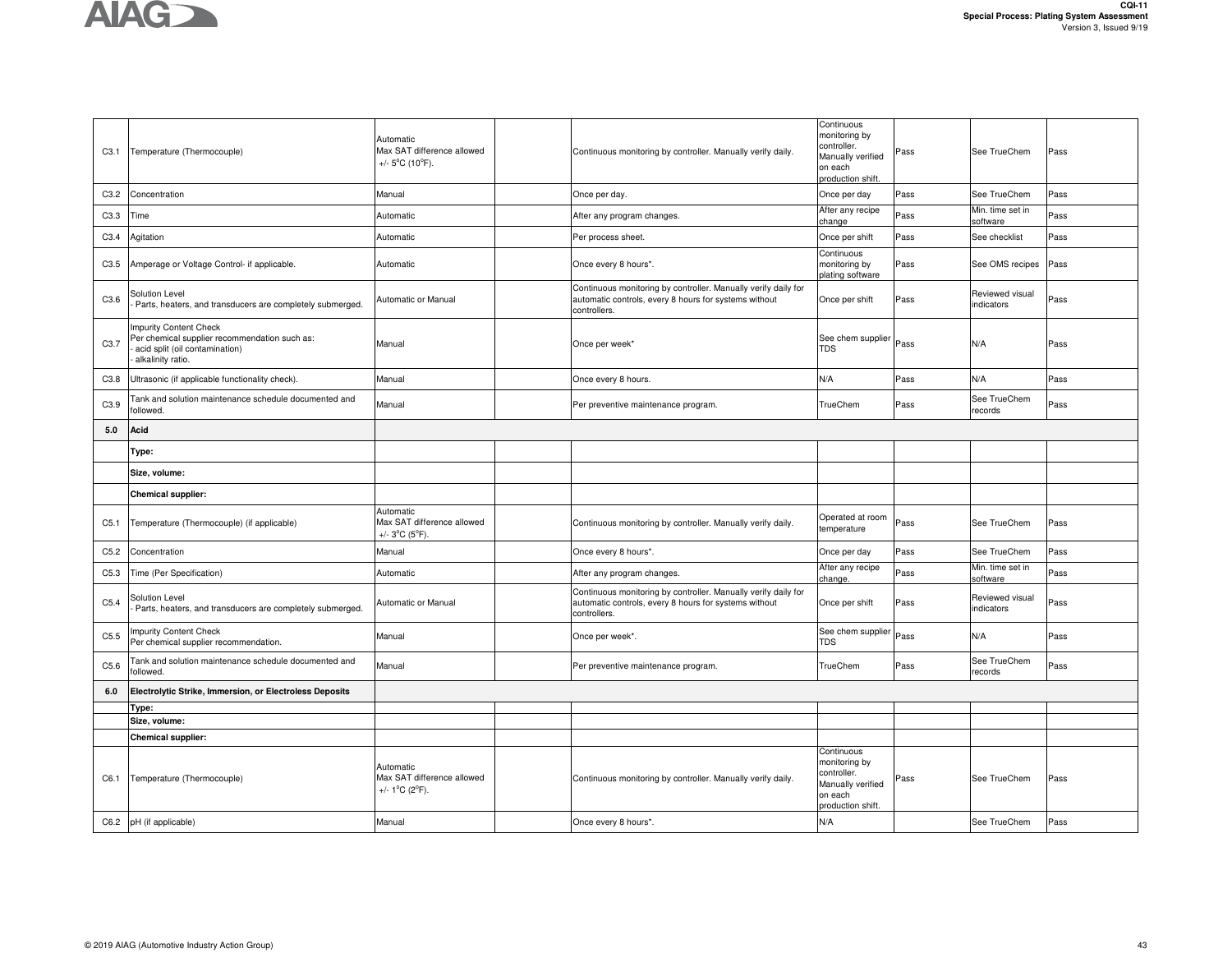| C6.3 | Concentration                                                               | Manual                                                                         | Once per day.                                                                                                                           | One per day                                                                                     | Pass | See TrueChem                  | Pass |
|------|-----------------------------------------------------------------------------|--------------------------------------------------------------------------------|-----------------------------------------------------------------------------------------------------------------------------------------|-------------------------------------------------------------------------------------------------|------|-------------------------------|------|
| C6.4 | Time                                                                        | Automatic                                                                      | After any program changes.                                                                                                              | After any recipe<br>change                                                                      | Pass | Min. time set in<br>software  | Pass |
| C6.5 | Agitation                                                                   | Automatic                                                                      | Per process sheet.                                                                                                                      | Once per shift                                                                                  | Pass | See checklist                 | Pass |
| C6.6 | Amperage or Voltage Control- if applicable                                  | Automatic                                                                      | Once every 8 hours*.                                                                                                                    | Continuous<br>monitoring by<br>plating software                                                 | Pass | See OMS recipes               | Pass |
| C6.7 | Solution Level<br>Parts, heaters, and transducers are completely submerged. | Automatic or Manual                                                            | Continuous monitoring by controller. Manually verify daily for<br>automatic controls, every 8 hours for systems without<br>controllers. | Once per shift                                                                                  | Pass | Reviewed visual<br>indicators | Pass |
| C6.8 | <b>Impurity Content Check</b><br>Per chemical supplier recommendation.      | Manual                                                                         | Once per week*.                                                                                                                         | Monthly                                                                                         | Pass | See TrueChem                  | Pass |
| C6.9 | Tank and solution maintenance schedule documented and<br>followed.          | Manual                                                                         | Per preventive maintenance program.                                                                                                     | TrueChem                                                                                        | Pass | See TrueChem<br>records       | Pass |
| 7.0  | Acid Copper (if applicable)                                                 |                                                                                |                                                                                                                                         |                                                                                                 |      |                               |      |
|      | Type:                                                                       |                                                                                |                                                                                                                                         |                                                                                                 |      |                               |      |
|      | Size, volume:                                                               |                                                                                |                                                                                                                                         |                                                                                                 |      |                               |      |
|      | <b>Chemical supplier:</b>                                                   |                                                                                |                                                                                                                                         |                                                                                                 |      |                               |      |
| C7.1 | Temperature (Thermocouple)                                                  | Automatic<br>Max SAT difference allowed<br>+/- $3^{\circ}$ C ( $5^{\circ}$ F). | Continuous monitoring by controller. Manually verify daily.                                                                             | Continuous<br>monitoring by<br>controller.<br>Manually verified<br>on each<br>production shift. | Pass | See TrueChem                  | Pass |
| C7.2 | Concentration(s)                                                            | Manual                                                                         | Once per day*.                                                                                                                          | Once per day                                                                                    | Pass | See TrueChem                  | Pass |
| C7.3 | Time                                                                        | Automatic                                                                      | After any program changes.                                                                                                              | After any recipe<br>change                                                                      | Pass | Min. time set in<br>software  | Pass |
| C7.4 | Agitation                                                                   | Automatic                                                                      | Per process sheet.                                                                                                                      | Once per shift                                                                                  | Pass | See checklist                 | Pass |
| C7.5 | Current/Voltage                                                             | Automatic or Manual                                                            | Once every 8 hours.                                                                                                                     | Continuous<br>monitoring by<br>plating software                                                 | Pass | See OMS recipes               | Pass |
| C7.6 | Solution Level<br>Parts, heaters, and transducers are completely submerged. | Automatic or Manual                                                            | Continuous monitoring by controller. Manually verify daily for<br>automatic controls, every 8 hours for systems without<br>controllers. | Once per shift                                                                                  | Pass | Reviewed visual<br>indicators | Pass |
| C7.7 | Filtration                                                                  | Continuous                                                                     | Once every 8 hours.                                                                                                                     | Once per shift                                                                                  | Pass | See checklist                 | Pass |
| C7.8 | Tank and solution maintenance schedule documented and<br>followed.          | Manual                                                                         | Per preventive maintenance program.                                                                                                     | TrueChem                                                                                        | Pass | See TrueChem<br>records       | Pass |
| 8.0  | <b>Copper Activation</b>                                                    |                                                                                |                                                                                                                                         |                                                                                                 |      |                               |      |
| C8.1 | Temperature (Thermocouple)                                                  | Automatic<br>Max SAT difference allowed<br>+/- $3^{\circ}$ C ( $5^{\circ}$ F). | Continuous monitoring by controller. Manually verify daily.                                                                             | Room temperature Pass                                                                           |      | See TrueChem                  | Pass |
| C8.2 | Concentration(s)                                                            | Manual                                                                         | Once per day*.                                                                                                                          | Daily                                                                                           | Pass | TrueChem                      | Pass |
| C8.3 | Time                                                                        | Automatic                                                                      | After any program changes.                                                                                                              | After any recipe<br>change                                                                      | Pass | Min. time set in<br>software  | Pass |
| C8.4 | Solution Level<br>Parts, heaters, and transducers are completely submerged. | Automatic or Manual                                                            | Continuous monitoring by controller. Manually verify daily for<br>automatic controls, every 8 hours for systems without<br>controllers. | Once per shift                                                                                  | Pass | Reviewed visual<br>indicators | Pass |
| C8.5 | Agitation                                                                   | Automatic                                                                      | Per process sheet.                                                                                                                      | Once per shift                                                                                  | Pass | See checklist                 | Pass |
| C8.6 | Tank and solution maintenance schedule documented and<br>followed.          | Manual                                                                         | Per preventive maintenance program.                                                                                                     | TrueChem                                                                                        | Pass | See TrueChem<br>records       | Pass |
|      |                                                                             |                                                                                |                                                                                                                                         |                                                                                                 |      |                               |      |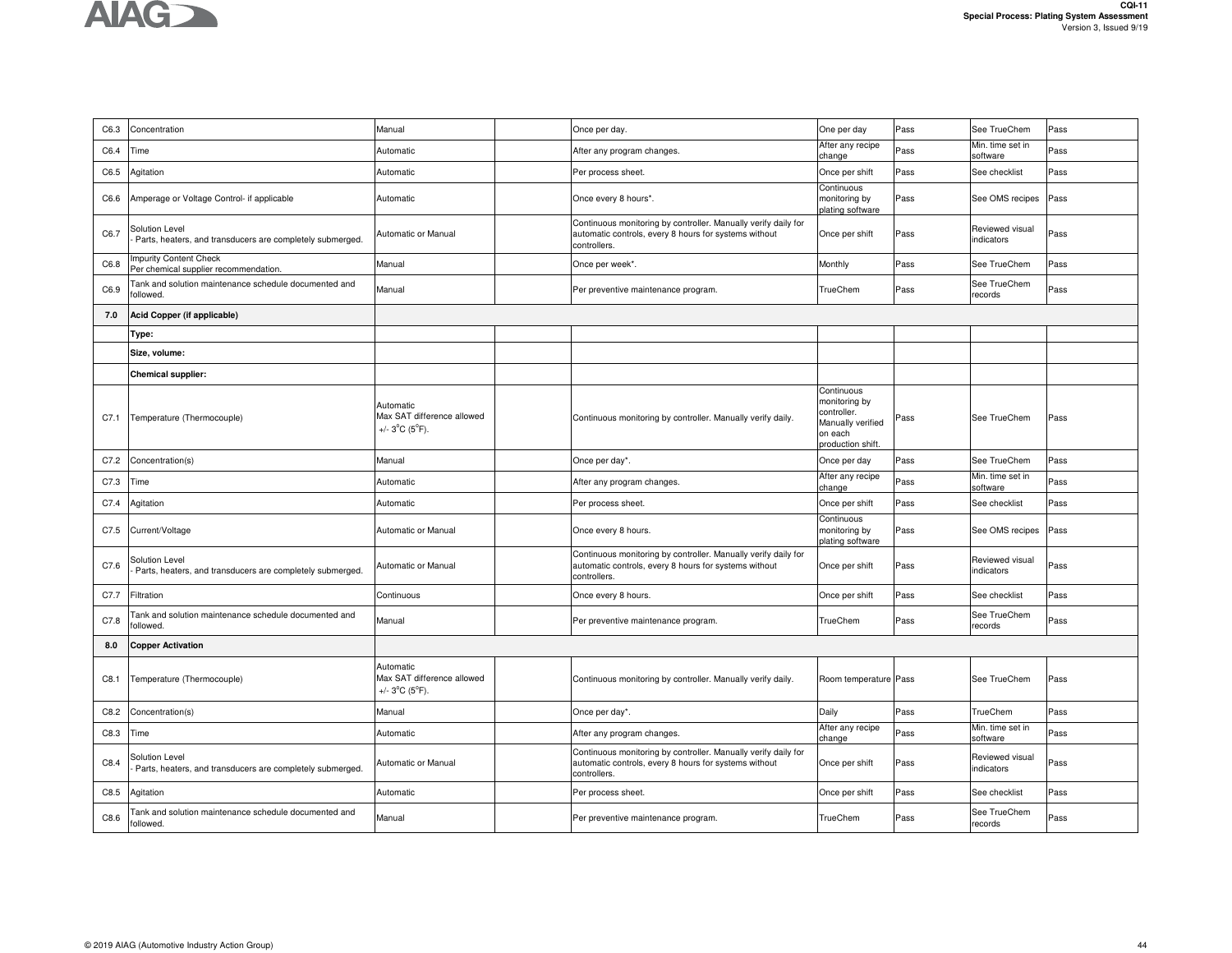

| 9.0   | Semi-Bright Nickel                                                                                                           |                                                                                |                                                                                                                                         |                                                                                                 |      |                               |      |
|-------|------------------------------------------------------------------------------------------------------------------------------|--------------------------------------------------------------------------------|-----------------------------------------------------------------------------------------------------------------------------------------|-------------------------------------------------------------------------------------------------|------|-------------------------------|------|
|       | Type:                                                                                                                        |                                                                                |                                                                                                                                         |                                                                                                 |      |                               |      |
|       | Size, volume:                                                                                                                |                                                                                |                                                                                                                                         |                                                                                                 |      |                               |      |
|       | <b>Chemical supplier:</b>                                                                                                    |                                                                                |                                                                                                                                         |                                                                                                 |      |                               |      |
| C9.1  | Temperature (Thermocouple)                                                                                                   | Automatic<br>Max SAT difference allowed<br>+/- $3^{\circ}$ C ( $5^{\circ}$ F). | Continuous monitoring by controller. Manually verify daily.                                                                             | Continuous<br>monitoring by<br>controller.<br>Manually verified<br>on each<br>production shift. | Pass | See TrueChem                  | Pass |
| C9.2  | Concentration(s)                                                                                                             | Manual                                                                         | Once per day*                                                                                                                           | Once per day                                                                                    | Pass | See TrueChem                  | Pass |
| C9.3  | Time                                                                                                                         | Automatic                                                                      | After any program changes.                                                                                                              | After any recipe<br>change                                                                      | Pass | Min. time set in<br>software  | Pass |
| C9.4  | Agitation                                                                                                                    | Automatic                                                                      | Per process sheet.                                                                                                                      | Once per shift                                                                                  | Pass | See checklist                 | Pass |
| C9.5  | Current/Voltage                                                                                                              | Automatic or Manual                                                            | Once every 8 hours.                                                                                                                     | Continuous<br>monitoring by<br>plating software                                                 | Pass | See OMS recipes               | Pass |
| C9.6  | Solution Level<br>Parts, heaters, and transducers are completely submerged.                                                  | Automatic or Manual                                                            | Continuous monitoring by controller. Manually verify daily for<br>automatic controls, every 8 hours for systems without<br>controllers. | Once per shift                                                                                  | Pass | Reviewed visual<br>indicators | Pass |
| C9.7  | pH                                                                                                                           | Manual                                                                         | Once every 8 hours.                                                                                                                     | Once per shift                                                                                  | Pass | See TrueChem                  | Pass |
| C9.8  | Impurity Content Check<br>Per chemical supplier recommendation e.g., Total Organic<br>Contamination, metallic contamination. | Manual                                                                         | Once per month.                                                                                                                         | Once per month                                                                                  | Pass | See TrueChem<br>records       | Pass |
| C9.9  | Ductility test                                                                                                               | Manual                                                                         | Once per month.                                                                                                                         | Once per month                                                                                  | Pass | See TrueChem                  | Pass |
| C9.10 | Sulfur Concentration (as deposited).                                                                                         | Manual                                                                         | Once per month.                                                                                                                         | Once per month                                                                                  | Pass | See TrueChem                  | Pass |
| C9.11 | Filtration                                                                                                                   | Continuous                                                                     | Once every 8 hours.                                                                                                                     | Once per shift                                                                                  | Pass | See checklist                 | Pass |
| C9.12 | Tank and solution maintenance schedule documented and<br>followed.                                                           | Manual                                                                         | Per preventive maintenance program.                                                                                                     | TrueChem                                                                                        | Pass | See TrueChem                  | Pass |
| 10.0  | <b>High Activity Nickel (if applicable)</b>                                                                                  |                                                                                |                                                                                                                                         |                                                                                                 |      |                               |      |
|       | Type:                                                                                                                        |                                                                                |                                                                                                                                         |                                                                                                 |      |                               |      |
|       | Size, volume:                                                                                                                |                                                                                |                                                                                                                                         |                                                                                                 |      |                               |      |
|       | <b>Chemical supplier:</b>                                                                                                    |                                                                                |                                                                                                                                         |                                                                                                 |      |                               |      |
| C10.1 | Temperature (Thermocouple)                                                                                                   | Automatic<br>Max SAT difference allowed<br>+/- $3^{\circ}C$ ( $5^{\circ}F$ ).  | Continuous monitoring by controller. Manually verify daily.                                                                             | Continuous<br>monitoring by<br>controller.<br>Manually verified<br>daily.                       | Pass | See TrueChem                  | Pass |
| C10.2 | Concentration(s)                                                                                                             | Manual                                                                         | Once per day*.                                                                                                                          | Once per day                                                                                    | Pass | See TrueChem                  | Pass |
| C10.3 | Time                                                                                                                         | Automatic                                                                      | After any program changes.                                                                                                              | After any recipe<br>change                                                                      | Pass | Min. time set in<br>software  | Pass |
| C10.4 | Agitation                                                                                                                    | Automatic                                                                      | Per process sheet.                                                                                                                      | Once per shift                                                                                  | Pass | See checklist                 | Pass |
|       | C10.5 Current/Voltage                                                                                                        | Automatic or Manual                                                            | Once every 8 hours.                                                                                                                     | Continuous<br>monitoring by<br>plating software                                                 | Pass | See OMS recipes               | Pass |
| C10.6 | Solution Level<br>Parts, heaters, and transducers are completely submerged.                                                  | Automatic or Manual                                                            | Continuous monitoring by controller. Manually verify daily for<br>automatic controls, every 8 hours for systems without<br>controllers. | Once per shift                                                                                  | Pass | Reviewed visual<br>indicators | Pass |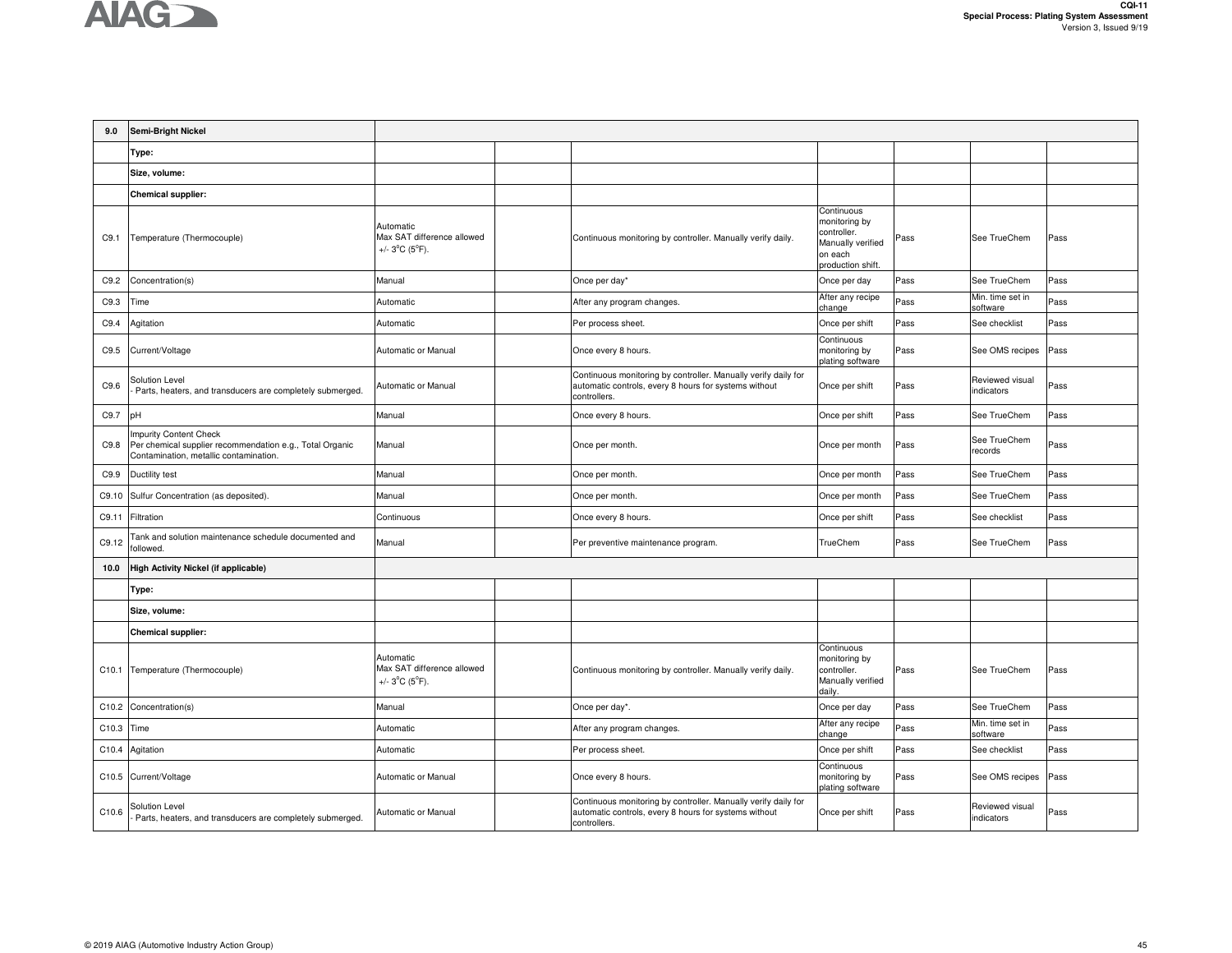| C10.7 pH |                                                                                                                                     | Manual                                                                         | Once every 8 hours.                                                                                                                     | Once per shift                                                            | Pass | See TrueChem                  | Pass |
|----------|-------------------------------------------------------------------------------------------------------------------------------------|--------------------------------------------------------------------------------|-----------------------------------------------------------------------------------------------------------------------------------------|---------------------------------------------------------------------------|------|-------------------------------|------|
| C10.8    | <b>Impurity Content Check</b><br>Per chemical supplier recommendation e.g., Total Organic<br>Contamination, metallic contamination. | Manual                                                                         | Once per month.                                                                                                                         | Once per month                                                            | Pass | See TrueChem<br>records       | Pass |
| C10.9    | Filtration                                                                                                                          | Continuous                                                                     | Once every 8 hours.                                                                                                                     | Once per shift                                                            | Pass | See checklist                 | Pass |
| C10.10   | Tank and solution maintenance schedule documented and<br>followed.                                                                  | Manual                                                                         | Per preventive maintenance program.                                                                                                     | TrueChem                                                                  | Pass | See TrueChem                  | Pass |
| 11.0     | <b>Bright Nickel</b>                                                                                                                |                                                                                |                                                                                                                                         |                                                                           |      |                               |      |
|          | Type:                                                                                                                               |                                                                                |                                                                                                                                         |                                                                           |      |                               |      |
|          | Size, volume:                                                                                                                       |                                                                                |                                                                                                                                         |                                                                           |      |                               |      |
|          | <b>Chemical supplier:</b>                                                                                                           |                                                                                |                                                                                                                                         |                                                                           |      |                               |      |
|          | C11.1 Temperature (Thermocouple)                                                                                                    | Automatic<br>Max SAT difference allowed<br>+/- $3^{\circ}C$ ( $5^{\circ}F$ ).  | Continuous monitoring by controller. Manually verify daily.                                                                             | Continuous<br>monitoring by<br>controller.<br>Manually verified<br>dailv. | Pass | See TrueChem                  | Pass |
| C11.2    | Concentration(s)                                                                                                                    | Manual                                                                         | Once per day*.                                                                                                                          | Once per day                                                              | Pass | See TrueChem                  | Pass |
| C11.3    | Time                                                                                                                                | Automatic                                                                      | After any program changes.                                                                                                              | After any recipe<br>changes                                               | Pass | Min. time set in<br>software  | Pass |
| C11.4    | Agitation                                                                                                                           | Automatic                                                                      | Per process sheet.                                                                                                                      | Once per shift                                                            | Pass | See checklist                 | Pass |
|          | C11.5 Current/Voltage                                                                                                               | Automatic or Manual                                                            | Once every 8 hours.                                                                                                                     | Continuous<br>monitoring by<br>plating software                           | Pass | See OMS recipes               | Pass |
| C11.6    | Solution Level<br>Parts, heaters, and transducers are completely submerged.                                                         | Automatic or Manual                                                            | Continuous monitoring by controller. Manually verify daily for<br>automatic controls, every 8 hours for systems without<br>controllers. | Once per shift                                                            | Pass | Reviewed visual<br>indicators | Pass |
| C11.7    | pH                                                                                                                                  | Manual                                                                         | Once every 8 hours.                                                                                                                     | Once per shift                                                            | Pass | See TrueChem                  | Pass |
|          | C11.8 Ductility test                                                                                                                | Manual                                                                         | Once per month.                                                                                                                         | Once per month                                                            | Pass | See TrueChem                  | Pass |
| C11.9    | Impurity Content Check<br>Per chemical supplier recommendation e.g., Total Organic<br>Contamination, metallic contamination.        | Manual                                                                         | Once per month.                                                                                                                         | Once per month                                                            | Pass | See TrueChem<br>records       | Pass |
|          | C11.10 Filtration                                                                                                                   | Continuous                                                                     | Once every 8 hours.                                                                                                                     | Once per shift                                                            | Pass | See checklist                 | Pass |
| C11.11   | Tank and solution maintenance schedule documented and<br>followed.                                                                  | Manual                                                                         | Per preventive maintenance program.                                                                                                     | TrueChem                                                                  | Pass | See TrueChem                  | Pass |
| 12.0     | Satin/Specialty Nickel (if applicable)                                                                                              |                                                                                |                                                                                                                                         |                                                                           |      |                               |      |
|          | Type:                                                                                                                               |                                                                                |                                                                                                                                         |                                                                           |      |                               |      |
|          | Size, volume:                                                                                                                       |                                                                                |                                                                                                                                         |                                                                           |      |                               |      |
|          | <b>Chemical supplier:</b>                                                                                                           |                                                                                |                                                                                                                                         |                                                                           |      |                               |      |
| C12.1    | Process Type - Identify in comment section<br>e.g., Batch or Continuous (for Satin nickel).                                         |                                                                                |                                                                                                                                         | Continuous                                                                | Pass | See gloss records<br>sheet    | Pass |
|          | C12.2 Temperature (Thermocouple)                                                                                                    | Automatic<br>Max SAT difference allowed<br>+/- $3^{\circ}$ C ( $5^{\circ}$ F). | Once every 8 hours.                                                                                                                     | Continuous<br>monitoring by<br>controller.<br>Manually verified<br>daily. | Pass | See TrueChem                  | Pass |
|          | C12.3 Concentration(s)                                                                                                              | Manual                                                                         | Per chemical supplier recommendation.                                                                                                   | Once per day                                                              | Pass | See TrueChem                  | Pass |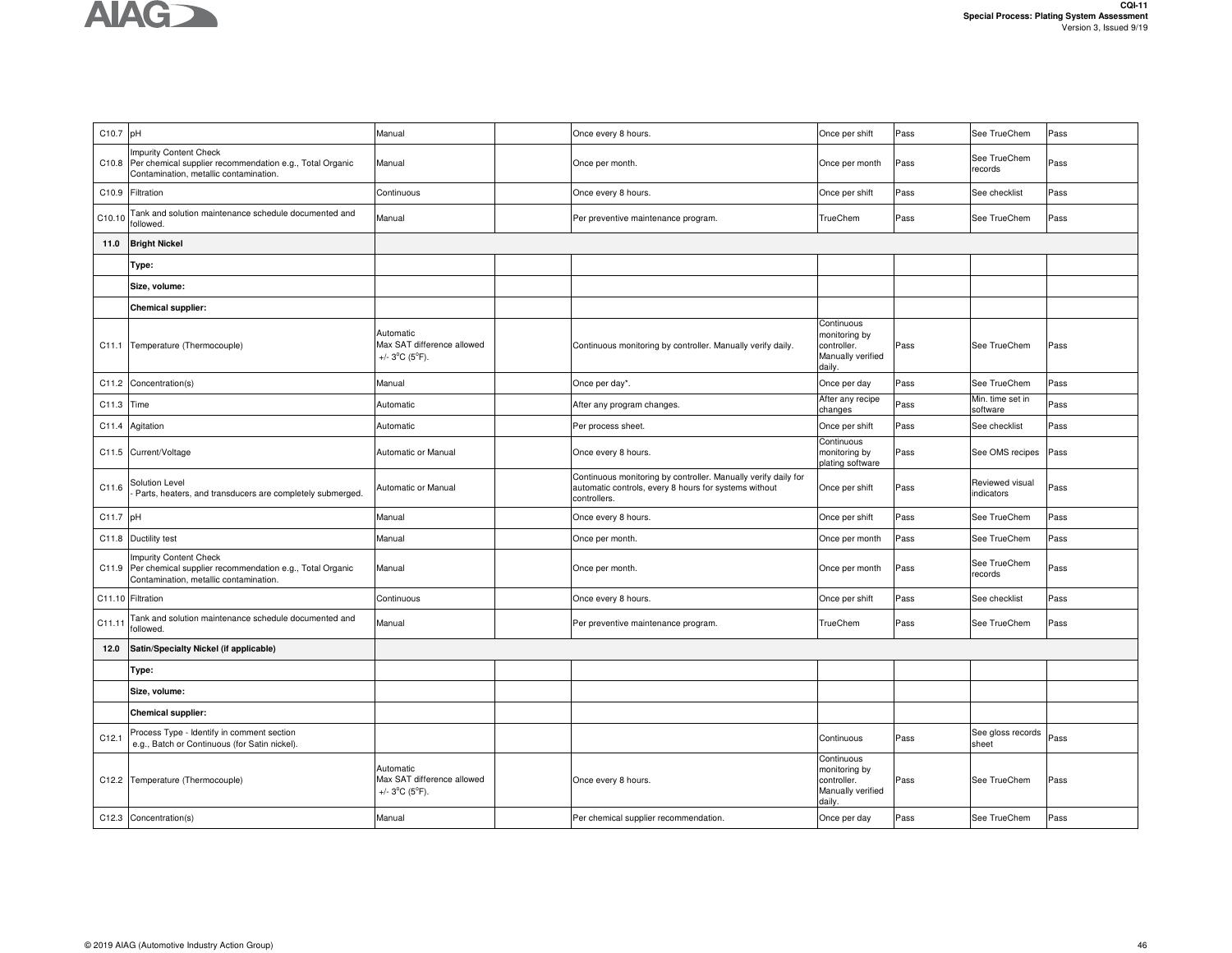

| After any recipe<br>Min. time set in<br>Pass<br>C12.5<br>Time<br>Automatic<br>After any program changes.<br>Pass<br>changes<br>software<br>See checklist<br>Automatic<br>Once every 8 hours.<br>Once per shift<br>Pass<br>C12.6<br>Agitation<br><sup>o</sup> ass<br>Continuous<br>Current/Voltage<br>Once every 8 hours.<br>monitoring by<br>See OMS recipes<br>C12.7<br>Automatic<br>Pass<br>Pass<br>plating software<br>Continuous monitoring by controller. Manually verify daily for<br>Solution Level<br>Reviewed visual<br>C12.8<br>Automatic or Manual<br>automatic controls, every 8 hours for systems without<br>Once per shift<br>Pass<br><sup>2</sup> ass<br>indicators<br>Parts, heaters, and transducers are completely submerged.<br>controllers.<br>C12.9<br>pH<br>Manual<br>Once every 8 hours.<br>Pass<br>See TrueChem<br>Pass<br>Once per shift<br>Impurity Content Check<br>See TrueChem<br>C12.10 Per chemical supplier recommendation e.g., Total Organic<br>Manual<br>Once per month<br>Pass<br>Once per month<br>Pass<br>records<br>Contamination, metallic contamination.<br>Tank and solution maintenance schedule documented and<br>Manual<br>TrueChem<br>C12.11<br>Per preventive maintenance program.<br>Pass<br>See TrueChem<br>Pass<br>followed.<br>13.0<br>Microporous Nickel/Nobel Nickel (if applicable)<br>Type:<br>Size, volume:<br><b>Chemical supplier:</b><br>Continuous<br>Automatic<br>monitoring by<br>Max SAT difference allowed<br>Temperature (Thermocouple)<br>Continuous monitoring by controller. Manually verify daily.<br>controller.<br>Pass<br>See TrueChem<br>C13.1<br>Pass<br>Manually verified<br>+/- $3^{\circ}C$ ( $5^{\circ}F$ ).<br>daily.<br>C13.2<br>Manual<br>Once per day*.<br>Once per week<br>Pass<br>See TrueChem<br>Pass<br>Concentration(s)<br><b>Impurity Content Check</b><br>See TrueChem<br>Per chemical supplier recommendation e.g., Total Organic<br>C13.3<br>Manual<br>Once per month.<br>Pass<br>Once per month<br>Pass<br>records<br>Contamination, metallic contamination.<br>Manual<br>Daily<br>C13.4<br>Solids/Pore Count (For Microporous)<br>Once per day*.<br>Pass<br>TrueChem<br>Pass<br>Filter out and recharge solids (For Microporous)<br>Pass<br>See TrueChem<br>C13.5<br>Manual<br>Once per week.<br>Once per week<br>Pass<br>Organic contamination removal (For Microporous)<br>Manual<br>Pass<br>See TrueChem<br>Pass<br>C13.6<br>Once per week*<br>Once per week<br>After any recipe<br>Min. time set in<br>C13.7<br>Time<br>Automatic<br>After any program changes.<br>Pass<br>ass<br>change<br>software<br>See checklist<br>Automatic<br>Per process sheet.<br>Once per shift<br>Pass<br>Pass<br>C13.8<br>Agitation<br>Continuous<br>Current/Voltage<br>C13.9<br>Automatic or Manual<br>Once every 8 hours.<br>monitoring by<br>Pass<br>See OMS recipes<br>Pass<br>plating software<br>Continuous monitoring by controller. Manually verify daily for<br>Reviewed visual<br>Solution Level<br>automatic controls, every 8 hours for systems without<br>C13.10<br>Automatic or Manual<br>Once per shift<br>Pass<br><sup>2</sup> ass<br>Parts, heaters, and transducers are completely submerged.<br>indicators<br>controllers.<br>C13.11 pH<br>Manual<br>Once every 8 hours.<br>Once per shift<br>Pass<br>See TrueChem<br><sup>o</sup> ass<br>C13.12 STEP Test (of final product)<br>Manual<br>Pass<br>See QA STEP log<br>Once per day*.<br>Once per day<br>Pass<br>Tank and solution maintenance schedule documented and<br>C13.13<br>Manual<br>TrueChem<br>Pass<br>See TrueChem<br>Per preventive maintenance program.<br><sup>2</sup> ass<br>followed.<br><b>Hexavalent Chromium</b><br>14.0<br>Type: | C12.4 | Appearance verification per OEM Master Standard or OEM<br>Certified Production part. | Manual | Once every 4 hours. | Every production<br>load | Pass | See gloss records<br>sheet | Pass |
|-------------------------------------------------------------------------------------------------------------------------------------------------------------------------------------------------------------------------------------------------------------------------------------------------------------------------------------------------------------------------------------------------------------------------------------------------------------------------------------------------------------------------------------------------------------------------------------------------------------------------------------------------------------------------------------------------------------------------------------------------------------------------------------------------------------------------------------------------------------------------------------------------------------------------------------------------------------------------------------------------------------------------------------------------------------------------------------------------------------------------------------------------------------------------------------------------------------------------------------------------------------------------------------------------------------------------------------------------------------------------------------------------------------------------------------------------------------------------------------------------------------------------------------------------------------------------------------------------------------------------------------------------------------------------------------------------------------------------------------------------------------------------------------------------------------------------------------------------------------------------------------------------------------------------------------------------------------------------------------------------------------------------------------------------------------------------------------------------------------------------------------------------------------------------------------------------------------------------------------------------------------------------------------------------------------------------------------------------------------------------------------------------------------------------------------------------------------------------------------------------------------------------------------------------------------------------------------------------------------------------------------------------------------------------------------------------------------------------------------------------------------------------------------------------------------------------------------------------------------------------------------------------------------------------------------------------------------------------------------------------------------------------------------------------------------------------------------------------------------------------------------------------------------------------------------------------------------------------------------------------------------------------------------------------------------------------------------------------------------------------------------------------------------------------------------------------------------------------------------------------------------------------------------------------------------------------------------------------------------------------------------------------------------------------------------------------------|-------|--------------------------------------------------------------------------------------|--------|---------------------|--------------------------|------|----------------------------|------|
|                                                                                                                                                                                                                                                                                                                                                                                                                                                                                                                                                                                                                                                                                                                                                                                                                                                                                                                                                                                                                                                                                                                                                                                                                                                                                                                                                                                                                                                                                                                                                                                                                                                                                                                                                                                                                                                                                                                                                                                                                                                                                                                                                                                                                                                                                                                                                                                                                                                                                                                                                                                                                                                                                                                                                                                                                                                                                                                                                                                                                                                                                                                                                                                                                                                                                                                                                                                                                                                                                                                                                                                                                                                                                                       |       |                                                                                      |        |                     |                          |      |                            |      |
|                                                                                                                                                                                                                                                                                                                                                                                                                                                                                                                                                                                                                                                                                                                                                                                                                                                                                                                                                                                                                                                                                                                                                                                                                                                                                                                                                                                                                                                                                                                                                                                                                                                                                                                                                                                                                                                                                                                                                                                                                                                                                                                                                                                                                                                                                                                                                                                                                                                                                                                                                                                                                                                                                                                                                                                                                                                                                                                                                                                                                                                                                                                                                                                                                                                                                                                                                                                                                                                                                                                                                                                                                                                                                                       |       |                                                                                      |        |                     |                          |      |                            |      |
|                                                                                                                                                                                                                                                                                                                                                                                                                                                                                                                                                                                                                                                                                                                                                                                                                                                                                                                                                                                                                                                                                                                                                                                                                                                                                                                                                                                                                                                                                                                                                                                                                                                                                                                                                                                                                                                                                                                                                                                                                                                                                                                                                                                                                                                                                                                                                                                                                                                                                                                                                                                                                                                                                                                                                                                                                                                                                                                                                                                                                                                                                                                                                                                                                                                                                                                                                                                                                                                                                                                                                                                                                                                                                                       |       |                                                                                      |        |                     |                          |      |                            |      |
|                                                                                                                                                                                                                                                                                                                                                                                                                                                                                                                                                                                                                                                                                                                                                                                                                                                                                                                                                                                                                                                                                                                                                                                                                                                                                                                                                                                                                                                                                                                                                                                                                                                                                                                                                                                                                                                                                                                                                                                                                                                                                                                                                                                                                                                                                                                                                                                                                                                                                                                                                                                                                                                                                                                                                                                                                                                                                                                                                                                                                                                                                                                                                                                                                                                                                                                                                                                                                                                                                                                                                                                                                                                                                                       |       |                                                                                      |        |                     |                          |      |                            |      |
|                                                                                                                                                                                                                                                                                                                                                                                                                                                                                                                                                                                                                                                                                                                                                                                                                                                                                                                                                                                                                                                                                                                                                                                                                                                                                                                                                                                                                                                                                                                                                                                                                                                                                                                                                                                                                                                                                                                                                                                                                                                                                                                                                                                                                                                                                                                                                                                                                                                                                                                                                                                                                                                                                                                                                                                                                                                                                                                                                                                                                                                                                                                                                                                                                                                                                                                                                                                                                                                                                                                                                                                                                                                                                                       |       |                                                                                      |        |                     |                          |      |                            |      |
|                                                                                                                                                                                                                                                                                                                                                                                                                                                                                                                                                                                                                                                                                                                                                                                                                                                                                                                                                                                                                                                                                                                                                                                                                                                                                                                                                                                                                                                                                                                                                                                                                                                                                                                                                                                                                                                                                                                                                                                                                                                                                                                                                                                                                                                                                                                                                                                                                                                                                                                                                                                                                                                                                                                                                                                                                                                                                                                                                                                                                                                                                                                                                                                                                                                                                                                                                                                                                                                                                                                                                                                                                                                                                                       |       |                                                                                      |        |                     |                          |      |                            |      |
|                                                                                                                                                                                                                                                                                                                                                                                                                                                                                                                                                                                                                                                                                                                                                                                                                                                                                                                                                                                                                                                                                                                                                                                                                                                                                                                                                                                                                                                                                                                                                                                                                                                                                                                                                                                                                                                                                                                                                                                                                                                                                                                                                                                                                                                                                                                                                                                                                                                                                                                                                                                                                                                                                                                                                                                                                                                                                                                                                                                                                                                                                                                                                                                                                                                                                                                                                                                                                                                                                                                                                                                                                                                                                                       |       |                                                                                      |        |                     |                          |      |                            |      |
|                                                                                                                                                                                                                                                                                                                                                                                                                                                                                                                                                                                                                                                                                                                                                                                                                                                                                                                                                                                                                                                                                                                                                                                                                                                                                                                                                                                                                                                                                                                                                                                                                                                                                                                                                                                                                                                                                                                                                                                                                                                                                                                                                                                                                                                                                                                                                                                                                                                                                                                                                                                                                                                                                                                                                                                                                                                                                                                                                                                                                                                                                                                                                                                                                                                                                                                                                                                                                                                                                                                                                                                                                                                                                                       |       |                                                                                      |        |                     |                          |      |                            |      |
|                                                                                                                                                                                                                                                                                                                                                                                                                                                                                                                                                                                                                                                                                                                                                                                                                                                                                                                                                                                                                                                                                                                                                                                                                                                                                                                                                                                                                                                                                                                                                                                                                                                                                                                                                                                                                                                                                                                                                                                                                                                                                                                                                                                                                                                                                                                                                                                                                                                                                                                                                                                                                                                                                                                                                                                                                                                                                                                                                                                                                                                                                                                                                                                                                                                                                                                                                                                                                                                                                                                                                                                                                                                                                                       |       |                                                                                      |        |                     |                          |      |                            |      |
|                                                                                                                                                                                                                                                                                                                                                                                                                                                                                                                                                                                                                                                                                                                                                                                                                                                                                                                                                                                                                                                                                                                                                                                                                                                                                                                                                                                                                                                                                                                                                                                                                                                                                                                                                                                                                                                                                                                                                                                                                                                                                                                                                                                                                                                                                                                                                                                                                                                                                                                                                                                                                                                                                                                                                                                                                                                                                                                                                                                                                                                                                                                                                                                                                                                                                                                                                                                                                                                                                                                                                                                                                                                                                                       |       |                                                                                      |        |                     |                          |      |                            |      |
|                                                                                                                                                                                                                                                                                                                                                                                                                                                                                                                                                                                                                                                                                                                                                                                                                                                                                                                                                                                                                                                                                                                                                                                                                                                                                                                                                                                                                                                                                                                                                                                                                                                                                                                                                                                                                                                                                                                                                                                                                                                                                                                                                                                                                                                                                                                                                                                                                                                                                                                                                                                                                                                                                                                                                                                                                                                                                                                                                                                                                                                                                                                                                                                                                                                                                                                                                                                                                                                                                                                                                                                                                                                                                                       |       |                                                                                      |        |                     |                          |      |                            |      |
|                                                                                                                                                                                                                                                                                                                                                                                                                                                                                                                                                                                                                                                                                                                                                                                                                                                                                                                                                                                                                                                                                                                                                                                                                                                                                                                                                                                                                                                                                                                                                                                                                                                                                                                                                                                                                                                                                                                                                                                                                                                                                                                                                                                                                                                                                                                                                                                                                                                                                                                                                                                                                                                                                                                                                                                                                                                                                                                                                                                                                                                                                                                                                                                                                                                                                                                                                                                                                                                                                                                                                                                                                                                                                                       |       |                                                                                      |        |                     |                          |      |                            |      |
|                                                                                                                                                                                                                                                                                                                                                                                                                                                                                                                                                                                                                                                                                                                                                                                                                                                                                                                                                                                                                                                                                                                                                                                                                                                                                                                                                                                                                                                                                                                                                                                                                                                                                                                                                                                                                                                                                                                                                                                                                                                                                                                                                                                                                                                                                                                                                                                                                                                                                                                                                                                                                                                                                                                                                                                                                                                                                                                                                                                                                                                                                                                                                                                                                                                                                                                                                                                                                                                                                                                                                                                                                                                                                                       |       |                                                                                      |        |                     |                          |      |                            |      |
|                                                                                                                                                                                                                                                                                                                                                                                                                                                                                                                                                                                                                                                                                                                                                                                                                                                                                                                                                                                                                                                                                                                                                                                                                                                                                                                                                                                                                                                                                                                                                                                                                                                                                                                                                                                                                                                                                                                                                                                                                                                                                                                                                                                                                                                                                                                                                                                                                                                                                                                                                                                                                                                                                                                                                                                                                                                                                                                                                                                                                                                                                                                                                                                                                                                                                                                                                                                                                                                                                                                                                                                                                                                                                                       |       |                                                                                      |        |                     |                          |      |                            |      |
|                                                                                                                                                                                                                                                                                                                                                                                                                                                                                                                                                                                                                                                                                                                                                                                                                                                                                                                                                                                                                                                                                                                                                                                                                                                                                                                                                                                                                                                                                                                                                                                                                                                                                                                                                                                                                                                                                                                                                                                                                                                                                                                                                                                                                                                                                                                                                                                                                                                                                                                                                                                                                                                                                                                                                                                                                                                                                                                                                                                                                                                                                                                                                                                                                                                                                                                                                                                                                                                                                                                                                                                                                                                                                                       |       |                                                                                      |        |                     |                          |      |                            |      |
|                                                                                                                                                                                                                                                                                                                                                                                                                                                                                                                                                                                                                                                                                                                                                                                                                                                                                                                                                                                                                                                                                                                                                                                                                                                                                                                                                                                                                                                                                                                                                                                                                                                                                                                                                                                                                                                                                                                                                                                                                                                                                                                                                                                                                                                                                                                                                                                                                                                                                                                                                                                                                                                                                                                                                                                                                                                                                                                                                                                                                                                                                                                                                                                                                                                                                                                                                                                                                                                                                                                                                                                                                                                                                                       |       |                                                                                      |        |                     |                          |      |                            |      |
|                                                                                                                                                                                                                                                                                                                                                                                                                                                                                                                                                                                                                                                                                                                                                                                                                                                                                                                                                                                                                                                                                                                                                                                                                                                                                                                                                                                                                                                                                                                                                                                                                                                                                                                                                                                                                                                                                                                                                                                                                                                                                                                                                                                                                                                                                                                                                                                                                                                                                                                                                                                                                                                                                                                                                                                                                                                                                                                                                                                                                                                                                                                                                                                                                                                                                                                                                                                                                                                                                                                                                                                                                                                                                                       |       |                                                                                      |        |                     |                          |      |                            |      |
|                                                                                                                                                                                                                                                                                                                                                                                                                                                                                                                                                                                                                                                                                                                                                                                                                                                                                                                                                                                                                                                                                                                                                                                                                                                                                                                                                                                                                                                                                                                                                                                                                                                                                                                                                                                                                                                                                                                                                                                                                                                                                                                                                                                                                                                                                                                                                                                                                                                                                                                                                                                                                                                                                                                                                                                                                                                                                                                                                                                                                                                                                                                                                                                                                                                                                                                                                                                                                                                                                                                                                                                                                                                                                                       |       |                                                                                      |        |                     |                          |      |                            |      |
|                                                                                                                                                                                                                                                                                                                                                                                                                                                                                                                                                                                                                                                                                                                                                                                                                                                                                                                                                                                                                                                                                                                                                                                                                                                                                                                                                                                                                                                                                                                                                                                                                                                                                                                                                                                                                                                                                                                                                                                                                                                                                                                                                                                                                                                                                                                                                                                                                                                                                                                                                                                                                                                                                                                                                                                                                                                                                                                                                                                                                                                                                                                                                                                                                                                                                                                                                                                                                                                                                                                                                                                                                                                                                                       |       |                                                                                      |        |                     |                          |      |                            |      |
|                                                                                                                                                                                                                                                                                                                                                                                                                                                                                                                                                                                                                                                                                                                                                                                                                                                                                                                                                                                                                                                                                                                                                                                                                                                                                                                                                                                                                                                                                                                                                                                                                                                                                                                                                                                                                                                                                                                                                                                                                                                                                                                                                                                                                                                                                                                                                                                                                                                                                                                                                                                                                                                                                                                                                                                                                                                                                                                                                                                                                                                                                                                                                                                                                                                                                                                                                                                                                                                                                                                                                                                                                                                                                                       |       |                                                                                      |        |                     |                          |      |                            |      |
|                                                                                                                                                                                                                                                                                                                                                                                                                                                                                                                                                                                                                                                                                                                                                                                                                                                                                                                                                                                                                                                                                                                                                                                                                                                                                                                                                                                                                                                                                                                                                                                                                                                                                                                                                                                                                                                                                                                                                                                                                                                                                                                                                                                                                                                                                                                                                                                                                                                                                                                                                                                                                                                                                                                                                                                                                                                                                                                                                                                                                                                                                                                                                                                                                                                                                                                                                                                                                                                                                                                                                                                                                                                                                                       |       |                                                                                      |        |                     |                          |      |                            |      |
|                                                                                                                                                                                                                                                                                                                                                                                                                                                                                                                                                                                                                                                                                                                                                                                                                                                                                                                                                                                                                                                                                                                                                                                                                                                                                                                                                                                                                                                                                                                                                                                                                                                                                                                                                                                                                                                                                                                                                                                                                                                                                                                                                                                                                                                                                                                                                                                                                                                                                                                                                                                                                                                                                                                                                                                                                                                                                                                                                                                                                                                                                                                                                                                                                                                                                                                                                                                                                                                                                                                                                                                                                                                                                                       |       |                                                                                      |        |                     |                          |      |                            |      |
|                                                                                                                                                                                                                                                                                                                                                                                                                                                                                                                                                                                                                                                                                                                                                                                                                                                                                                                                                                                                                                                                                                                                                                                                                                                                                                                                                                                                                                                                                                                                                                                                                                                                                                                                                                                                                                                                                                                                                                                                                                                                                                                                                                                                                                                                                                                                                                                                                                                                                                                                                                                                                                                                                                                                                                                                                                                                                                                                                                                                                                                                                                                                                                                                                                                                                                                                                                                                                                                                                                                                                                                                                                                                                                       |       |                                                                                      |        |                     |                          |      |                            |      |
|                                                                                                                                                                                                                                                                                                                                                                                                                                                                                                                                                                                                                                                                                                                                                                                                                                                                                                                                                                                                                                                                                                                                                                                                                                                                                                                                                                                                                                                                                                                                                                                                                                                                                                                                                                                                                                                                                                                                                                                                                                                                                                                                                                                                                                                                                                                                                                                                                                                                                                                                                                                                                                                                                                                                                                                                                                                                                                                                                                                                                                                                                                                                                                                                                                                                                                                                                                                                                                                                                                                                                                                                                                                                                                       |       |                                                                                      |        |                     |                          |      |                            |      |
|                                                                                                                                                                                                                                                                                                                                                                                                                                                                                                                                                                                                                                                                                                                                                                                                                                                                                                                                                                                                                                                                                                                                                                                                                                                                                                                                                                                                                                                                                                                                                                                                                                                                                                                                                                                                                                                                                                                                                                                                                                                                                                                                                                                                                                                                                                                                                                                                                                                                                                                                                                                                                                                                                                                                                                                                                                                                                                                                                                                                                                                                                                                                                                                                                                                                                                                                                                                                                                                                                                                                                                                                                                                                                                       |       |                                                                                      |        |                     |                          |      |                            |      |
|                                                                                                                                                                                                                                                                                                                                                                                                                                                                                                                                                                                                                                                                                                                                                                                                                                                                                                                                                                                                                                                                                                                                                                                                                                                                                                                                                                                                                                                                                                                                                                                                                                                                                                                                                                                                                                                                                                                                                                                                                                                                                                                                                                                                                                                                                                                                                                                                                                                                                                                                                                                                                                                                                                                                                                                                                                                                                                                                                                                                                                                                                                                                                                                                                                                                                                                                                                                                                                                                                                                                                                                                                                                                                                       |       |                                                                                      |        |                     |                          |      |                            |      |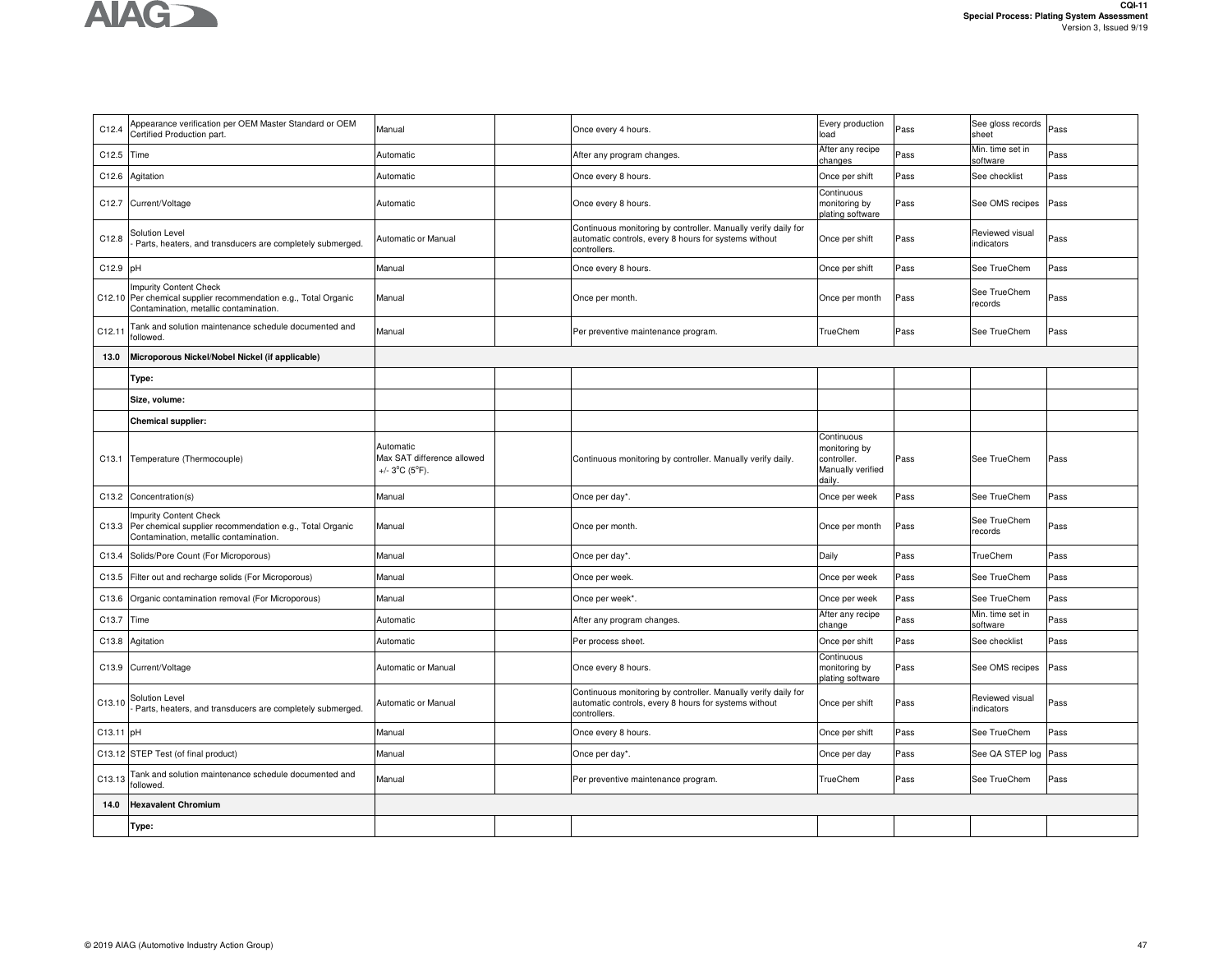

|                   | Size, volume:                                                                                          |                                                                                |                                                                                                                                         |                                                                           |      |                                  |      |
|-------------------|--------------------------------------------------------------------------------------------------------|--------------------------------------------------------------------------------|-----------------------------------------------------------------------------------------------------------------------------------------|---------------------------------------------------------------------------|------|----------------------------------|------|
|                   | <b>Chemical supplier:</b>                                                                              |                                                                                |                                                                                                                                         |                                                                           |      |                                  |      |
| C14.1             | Temperature (Thermocouple)                                                                             | Automatic<br>Max SAT difference allowed<br>+/- $1^{\circ}$ C ( $2^{\circ}$ F). | Continuous monitoring by controller. Manually verify daily.                                                                             | Continuous<br>monitoring by<br>controller.<br>Manually verified<br>dailv. | Pass | See TrueChem                     | Pass |
| C14.2             | Concentration(s)                                                                                       | Manual                                                                         | Once every 4 hours*                                                                                                                     | Once per day                                                              | Pass | See TrueChem<br>all in spec      | Pass |
| C14.3             | Time                                                                                                   | Automatic                                                                      | After any program changes.                                                                                                              | After any recipe<br>change                                                | Pass | Min. time set in<br>software     | Pass |
| C14.4             | Agitation (if applicable)                                                                              | Automatic                                                                      | Once every 8 hours.                                                                                                                     | Once per shift                                                            | Pass | See checklist                    | Pass |
| C14.5             | Current/Voltage                                                                                        | Automatic or Manual                                                            | Once every 8 hours.                                                                                                                     | Continuous<br>monitoring by<br>plating software                           | Pass | See OMS recipes                  | Pass |
| C14.6             | Solution Level<br>Parts, heaters, and transducers are completely submerged.                            | Automatic or Manual                                                            | Continuous monitoring by controller. Manually verify daily for<br>automatic controls, every 8 hours for systems without<br>controllers. | Once per shift                                                            | Pass | Reviewed visual<br>indicators    | Pass |
| C14.7             | <b>Impurity Content Check</b><br>Per chemical supplier recommendation e.g., metallic<br>contamination. | Manual                                                                         | Once per month.                                                                                                                         | Once per month                                                            | Pass | See TrueChem<br>records          | Pass |
| C14.8             | Tank and solution maintenance schedule documented and<br>followed.                                     | Manual                                                                         | Per preventive maintenance program.                                                                                                     | TrueChem                                                                  | Pass | See TrueChem                     | Pass |
| 15.0              | <b>Trivalent Chromium</b>                                                                              |                                                                                |                                                                                                                                         |                                                                           |      |                                  |      |
|                   | Type:                                                                                                  |                                                                                |                                                                                                                                         |                                                                           |      |                                  |      |
|                   | Size, volume:                                                                                          |                                                                                |                                                                                                                                         |                                                                           |      |                                  |      |
|                   | <b>Chemical supplier:</b>                                                                              |                                                                                |                                                                                                                                         |                                                                           |      |                                  |      |
| C15.1             | Temperature (Thermocouple)                                                                             | Automatic<br>Max SAT difference allowed<br>+/- $1^{\circ}$ C ( $2^{\circ}$ F). | Continuous monitoring by controller. Manually verify daily.                                                                             | Continuous<br>monitoring by<br>controller.<br>Manually verified<br>daily. | Pass | See TrueChem                     | Pass |
| C <sub>15.2</sub> | Concentration(s)                                                                                       | Manual                                                                         | Once every 4 hours*.                                                                                                                    | Once per week                                                             | Pass | See TrueChem -<br>all in spec    | Pass |
| C <sub>15.3</sub> | Time                                                                                                   | Automatic                                                                      | After any program changes.                                                                                                              | After any recipe<br>change                                                | Pass | Min. time set in<br>software     | Pass |
| C15.4             | Agitation (if applicable)                                                                              | Automatic                                                                      | Once every 8 hours.                                                                                                                     | Once per shift                                                            | Pass | See checklist                    | Pass |
| C <sub>15.5</sub> | Current/Voltage                                                                                        | Automatic or Manual                                                            | Once every 8 hours.                                                                                                                     | Continuous<br>monitoring by<br>plating software                           | Pass | See OMS recipes                  | Pass |
| C15.6             | Solution Level<br>Parts, heaters, and transducers are completely submerged.                            | Automatic or Manual                                                            | Continuous monitoring by controller. Manually verify daily for<br>automatic controls, every 8 hours for systems without<br>controllers. | Once per shift                                                            | Pass | Reviewed visual<br>indicators    | Pass |
| C <sub>15.7</sub> | <b>Impurity Content Check</b><br>Per chemical supplier recommendation<br>e.g., Metallic contamination. | Manual                                                                         | Once per week*.                                                                                                                         | Once per month                                                            | Pass | See TrueChem<br>records          | Pass |
| C15.8             | Appearance verification per OEM Master Standard or OEM<br>Certified Production part.                   | Manual                                                                         | Once every 8 hours.                                                                                                                     | Each load                                                                 | Pass | See appearance<br>review records | Pass |
| C15.9             | Tank and solution maintenance schedule documented and<br>followed.                                     | Manual                                                                         | Per preventive maintenance program.                                                                                                     | TrueChem                                                                  | Pass | See TrueChem                     | Pass |
| 16.0              | Chromium Post Treatment (if applicable)                                                                |                                                                                |                                                                                                                                         |                                                                           |      |                                  |      |
|                   | Type:                                                                                                  |                                                                                |                                                                                                                                         |                                                                           |      |                                  |      |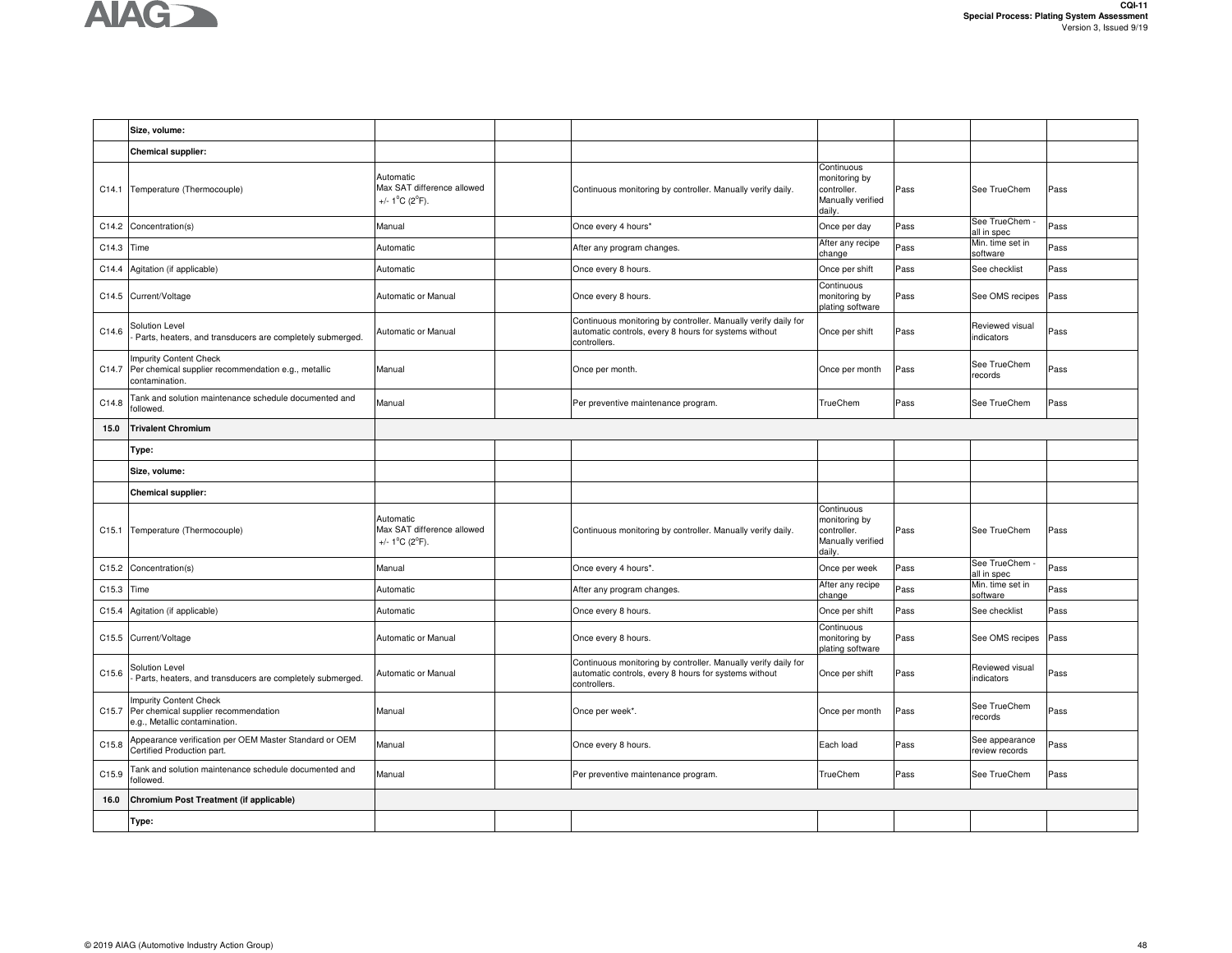

|        | Size, volume:                                                                                                                                                                                               |                                                                                 |                                                                                                                                         |                                                                     |      |                                         |      |
|--------|-------------------------------------------------------------------------------------------------------------------------------------------------------------------------------------------------------------|---------------------------------------------------------------------------------|-----------------------------------------------------------------------------------------------------------------------------------------|---------------------------------------------------------------------|------|-----------------------------------------|------|
|        | Chemical supplier:                                                                                                                                                                                          |                                                                                 |                                                                                                                                         |                                                                     |      |                                         |      |
| C16.1  | Temperature (Thermocouple)                                                                                                                                                                                  | Automatic<br>Max SAT difference allowed<br>+/- $3^{\circ}C$ ( $5^{\circ}F$ ).   | Once every 8 hours.                                                                                                                     | Once per shift                                                      | Pass | See TrueChem                            | Pass |
| C16.2  | Concentration(s)                                                                                                                                                                                            | Manual                                                                          | Once per week*.                                                                                                                         | once per day                                                        | Pass | See TrueChem                            | Pass |
| C16.3  | Time                                                                                                                                                                                                        | Automatic                                                                       | After any program changes.                                                                                                              | After any recipe<br>change                                          | Pass | Min. time set in<br>software            | Pass |
| C16.4  | Agitation (if applicable)                                                                                                                                                                                   | Automatic                                                                       | Once every 8 hours.                                                                                                                     | Once per shift                                                      | Pass | See checklist                           | Pass |
|        | C16.5 Current/Voltage (if applicable)                                                                                                                                                                       | Automatic                                                                       | Once every 8 hours.                                                                                                                     | Continuous<br>monitoring by<br>plating software                     | Pass | See OMS recipes                         | Pass |
| C16.6  | Solution Level<br>Parts, heaters, and transducers are completely submerged.                                                                                                                                 | Automatic or Manual                                                             | Continuous monitoring by controller. Manually verify daily for<br>automatic controls, every 8 hours for systems without<br>controllers. | Once per shift                                                      | Pass | Reviewed visual<br>indicators           | Pass |
| C16.7  | <b>Impurity Content Check</b><br>Per chemical supplier recommendation.                                                                                                                                      | Manual                                                                          | Once per week*.                                                                                                                         | Once per month                                                      | Pass | See TrueChem<br>records                 | Pass |
| C16.8  | Tank and solution maintenance schedule documented and<br>followed.                                                                                                                                          | Manual                                                                          | Per preventive maintenance program.                                                                                                     | TrueChem                                                            | Pass | See TrueChem                            | Pass |
| 17.0   | Rinse (This section is to be repeated as necessary to document all individual rinse steps in the entire<br>process line. In cases of sequential rinses this section covers the final rinse of the sequence) |                                                                                 |                                                                                                                                         |                                                                     |      |                                         |      |
|        | Rinse Type - Identify in comment section<br>C17.1 e.g., Flowing, Counter Flowing, Spray, Stagnant, Drag-in/out,<br>etc.                                                                                     | <b>NA</b>                                                                       | <b>NA</b>                                                                                                                               | All flowing and<br>counterflow except<br>1st spray rinse in<br>line |      |                                         |      |
| C17.2  | Water Type- Identify in comment section<br>e.g., Municipal, Deionized (DI), Reverse Osmosis (RO), etc.                                                                                                      | NA                                                                              | <b>NA</b>                                                                                                                               | Municiple, soft,<br>and RO                                          |      |                                         |      |
| C17.3  | Agitation type - Identify in comment section (if applicable)<br>e.g., Mechanical (Describe), Air, Ultrasonic, etc.                                                                                          | <b>NA</b>                                                                       | <b>NA</b>                                                                                                                               | Air agitation,<br>where applicable                                  |      |                                         |      |
| C17.4  | Solution Level<br>Parts, heaters, and transducers are completely submerged.                                                                                                                                 | Automatic or Manual                                                             | Continuous monitoring by controller. Manually verify daily for<br>automatic controls, every 8 hours for systems without<br>controllers. | Once per shift                                                      | Pass | Reviewed visual<br>indicators           | Pass |
|        | C17.5 Temperature (Thermocouple) (if applicable)                                                                                                                                                            | Automatic<br>Max SAT difference allowed<br>+/- 5°C (10°F).                      | Once every 8 hours.                                                                                                                     | Once per shift                                                      | Pass | See TrueChem                            | Pass |
| C17.6  | Rinse Quality - Identify in comment section<br>e.g., pH, Impurity Check, Conductivity.                                                                                                                      | Manual                                                                          | Once every 8 hours.'                                                                                                                    | Once per shift                                                      | Pass | See TrueChem                            | Pass |
| C17.7  | Flow rate (if applicable).                                                                                                                                                                                  | Manual                                                                          | Once every 8 hours.                                                                                                                     | Once per shift                                                      | Pass | See gauges                              | Pass |
| C17.8  | Spray nozzle condition (if applicable).                                                                                                                                                                     | Manual                                                                          | Once every 8 hours.                                                                                                                     | Oncer per shift                                                     | Pass | See checklist                           | Pass |
| C17.9  | Verify position of incoming water feed is near the bottom (if<br>immersion tank).                                                                                                                           | Manual                                                                          | Per preventive maintenance program.                                                                                                     | At install or tank<br>modification                                  | Pass | See maint.<br><b>Training materials</b> | Pass |
| C17.10 | Tank and solution maintenance schedule documented and<br>followed.                                                                                                                                          | Manual                                                                          | Per preventive maintenance program.                                                                                                     | TrueChem                                                            | Pass | See TrueChem                            | Pass |
| 18.0   | <b>Drying</b>                                                                                                                                                                                               |                                                                                 |                                                                                                                                         |                                                                     |      |                                         |      |
|        | C18.1 Drying Time                                                                                                                                                                                           | Automatic                                                                       | Per Process Sheet and TDS.                                                                                                              | Continuous<br>monitoring by<br>plating software                     | Pass | See OMS recipes                         | Pass |
|        | C18.2 Drying Temperature (Thermocouple)                                                                                                                                                                     | Automatic<br>Max SAT difference allowed<br>+/- $5^{\circ}$ C (10 $^{\circ}$ F). | Per Process Sheet and TDS.                                                                                                              | Automatic                                                           | Pass | See checklist                           | Pass |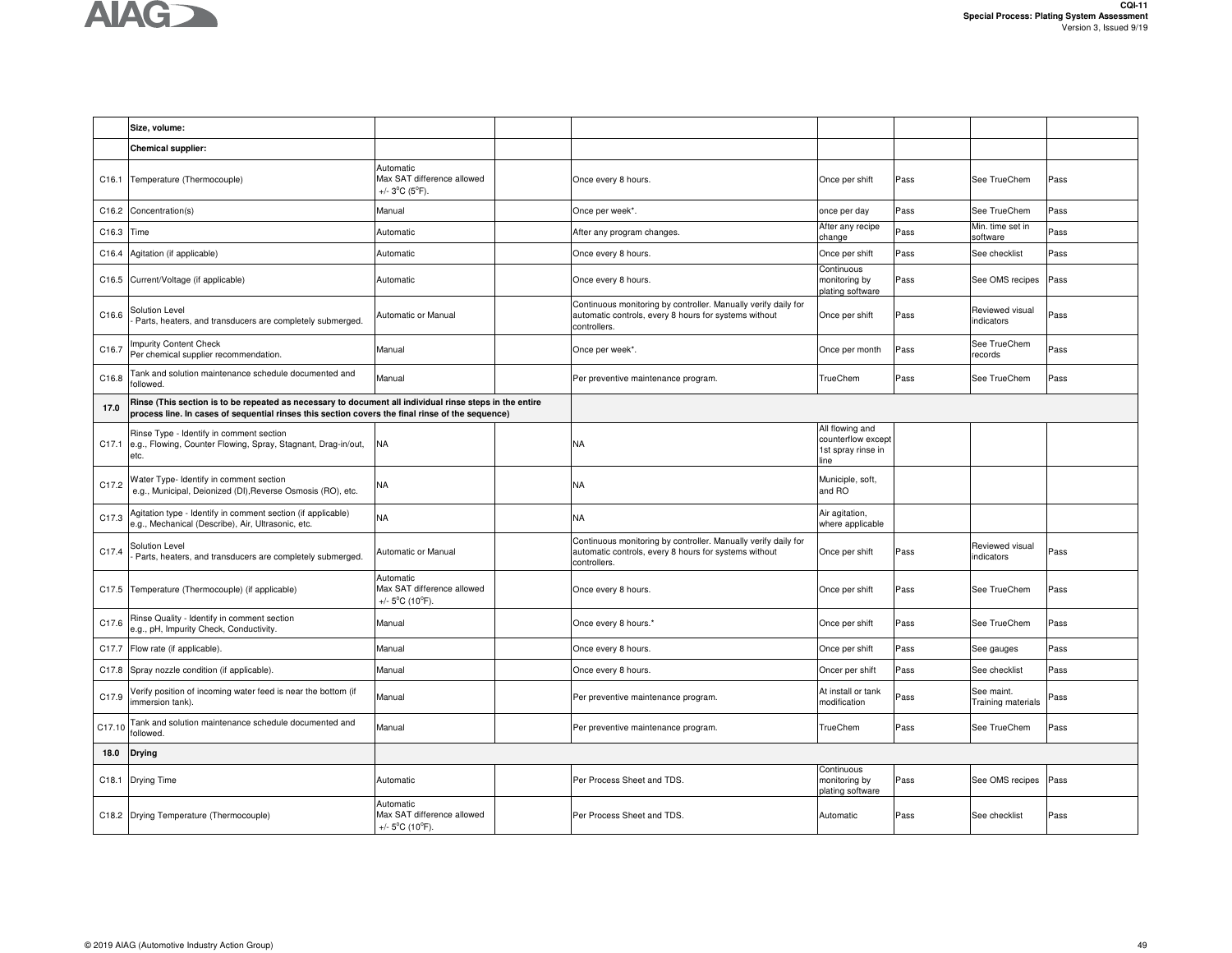

|                                                                                                                                                                                                                                                                                        | C18.3 Verify operation of blowers and/or rotation of dryer.                                                                                                                                                              | Manual |                                | Once per 8 hours.                                                                                                                                                                                                                                                                       | Once per shift                                  | Pass | See checklist                | Pass                                     |  |  |  |
|----------------------------------------------------------------------------------------------------------------------------------------------------------------------------------------------------------------------------------------------------------------------------------------|--------------------------------------------------------------------------------------------------------------------------------------------------------------------------------------------------------------------------|--------|--------------------------------|-----------------------------------------------------------------------------------------------------------------------------------------------------------------------------------------------------------------------------------------------------------------------------------------|-------------------------------------------------|------|------------------------------|------------------------------------------|--|--|--|
| C18.4                                                                                                                                                                                                                                                                                  | There is a procedure to ensure dryness of parts.                                                                                                                                                                         | Manual |                                | Every container and rack.                                                                                                                                                                                                                                                               | Visual review of<br>each load @ Pre-<br>inspect | Pass | See pre-inspect<br>checklist | Pass                                     |  |  |  |
| 19.0                                                                                                                                                                                                                                                                                   | <b>Process Equipment</b>                                                                                                                                                                                                 |        |                                |                                                                                                                                                                                                                                                                                         |                                                 |      |                              |                                          |  |  |  |
| Process equipment shall be verified and calibrated per Process Table I.<br>Calibrations shall be certified, posted and up to date.<br>C19.1<br>A system shall be used to track calibration dates of equipment.<br>Complete the audit for these identified elements in Process Table I. |                                                                                                                                                                                                                          |        |                                |                                                                                                                                                                                                                                                                                         |                                                 |      |                              |                                          |  |  |  |
|                                                                                                                                                                                                                                                                                        | Guidance                                                                                                                                                                                                                 |        |                                | <b>Objective Evidence / Comments</b>                                                                                                                                                                                                                                                    |                                                 |      |                              | Conforming<br>Nonconforming<br>ΝA        |  |  |  |
|                                                                                                                                                                                                                                                                                        | What is the internal system used for conducting and managing calibration of all relevant equipment<br>identified in Process Table I?                                                                                     |        | Digital calibration log        |                                                                                                                                                                                                                                                                                         |                                                 |      |                              | Conforming                               |  |  |  |
|                                                                                                                                                                                                                                                                                        | Provide the document that lists all relevant equipment identified in Process Table I.                                                                                                                                    |        | Digital calibration log        |                                                                                                                                                                                                                                                                                         |                                                 |      |                              | Conforming                               |  |  |  |
|                                                                                                                                                                                                                                                                                        | How do you ensure calibrations are up to date?                                                                                                                                                                           |        | Yearly schedule with reminders |                                                                                                                                                                                                                                                                                         |                                                 |      |                              | Conforming                               |  |  |  |
|                                                                                                                                                                                                                                                                                        | How do you ensure new equipment has been added to the calibration list, and inactive equipment has<br>been removed?                                                                                                      |        |                                | QA Team responsible for Gage Log management                                                                                                                                                                                                                                             |                                                 |      |                              | Conforming                               |  |  |  |
|                                                                                                                                                                                                                                                                                        | Are calibration labels present and up to date for listed equipment?                                                                                                                                                      |        | Yes                            |                                                                                                                                                                                                                                                                                         |                                                 |      |                              | Conforming                               |  |  |  |
|                                                                                                                                                                                                                                                                                        | What is the reaction plan to any failed verification?                                                                                                                                                                    |        |                                | Re-verification, re-calibration if necessary                                                                                                                                                                                                                                            |                                                 |      |                              | Conforming                               |  |  |  |
| C19.2                                                                                                                                                                                                                                                                                  | Barrels, baskets, and drive mechanism shall be maintained.<br>Verifications shall be performed against a certified standard and data recorded.                                                                           |        |                                |                                                                                                                                                                                                                                                                                         |                                                 |      |                              |                                          |  |  |  |
| Conforming<br>Guidance<br><b>Objective Evidence / Comments</b><br>Nonconforming<br><b>NA</b>                                                                                                                                                                                           |                                                                                                                                                                                                                          |        |                                |                                                                                                                                                                                                                                                                                         |                                                 |      |                              |                                          |  |  |  |
|                                                                                                                                                                                                                                                                                        |                                                                                                                                                                                                                          |        |                                | All barrel and drive mechanism maintenance is tracked thru our work order database. All maintenance findings and inspection notes are<br>updated in the work order comments by the tech performing the work. All barrels are test run on the line before being put back into production |                                                 |      |                              |                                          |  |  |  |
|                                                                                                                                                                                                                                                                                        | How do you inspect for the integrity of the barrels, baskets, and drive mechanism?<br>(i.e., perforations, trap points, warpage, plugged holes, door gaps, other damage)<br>Where are the inspection results documented? |        |                                |                                                                                                                                                                                                                                                                                         |                                                 |      |                              | Conforming                               |  |  |  |
|                                                                                                                                                                                                                                                                                        | Describe your preventive maintenance program for barrels, baskets and drive mechanism.                                                                                                                                   |        | every barrel                   | Operators inspect and report equipment integrity as needed via standard work order process, proper operation is reviewed on every run of                                                                                                                                                |                                                 |      |                              | Conforming                               |  |  |  |
|                                                                                                                                                                                                                                                                                        | How is each barrel and basket uniquely identified for tracking purposes?                                                                                                                                                 |        |                                | Number labels on the sides of barrels. These are referenced in TrueChem and maintenance records                                                                                                                                                                                         |                                                 |      |                              | Conforming                               |  |  |  |
| C19.3                                                                                                                                                                                                                                                                                  | Racks and fixtures shall be maintained.<br>Organization shall have preventive maintenance system that is documented and implemented.                                                                                     |        |                                |                                                                                                                                                                                                                                                                                         |                                                 |      |                              |                                          |  |  |  |
|                                                                                                                                                                                                                                                                                        | Guidance                                                                                                                                                                                                                 |        |                                | <b>Objective Evidence / Comments</b>                                                                                                                                                                                                                                                    |                                                 |      |                              | Conforming<br>Nonconforming<br><b>NA</b> |  |  |  |
|                                                                                                                                                                                                                                                                                        | How do you inspect for the integrity of the racks and fixtures?<br>(i.e., broken electrical contacts, plating build up, plastisol rack coating and other damage)<br>Where are the inspection results documented?         |        |                                | Inspected and documented at pre-inspect, a tooling repair database is used for all internal tooling maintenance performed.                                                                                                                                                              |                                                 |      |                              | Conforming                               |  |  |  |
|                                                                                                                                                                                                                                                                                        | Describe your preventive maintenance program for racks and fixtures.                                                                                                                                                     |        | maintenance performed          | Managed by MasterTracker software, which allows only preset number of uses before maintenance. A tooling repair database used to track                                                                                                                                                  |                                                 |      |                              | Conforming                               |  |  |  |
|                                                                                                                                                                                                                                                                                        | How is each rack or fixture identified for tracking purposes?                                                                                                                                                            |        | ID at the top of each rack     |                                                                                                                                                                                                                                                                                         |                                                 |      |                              | Conforming                               |  |  |  |
| C19.4                                                                                                                                                                                                                                                                                  | Rectifiers shall be maintained.<br>The Plater shall have a preventive maintenance system that is documented and implemented.                                                                                             |        |                                |                                                                                                                                                                                                                                                                                         |                                                 |      |                              |                                          |  |  |  |
|                                                                                                                                                                                                                                                                                        | Guidance                                                                                                                                                                                                                 |        |                                | <b>Objective Evidence / Comments</b>                                                                                                                                                                                                                                                    |                                                 |      |                              | Conforming<br>Nonconforming<br><b>NA</b> |  |  |  |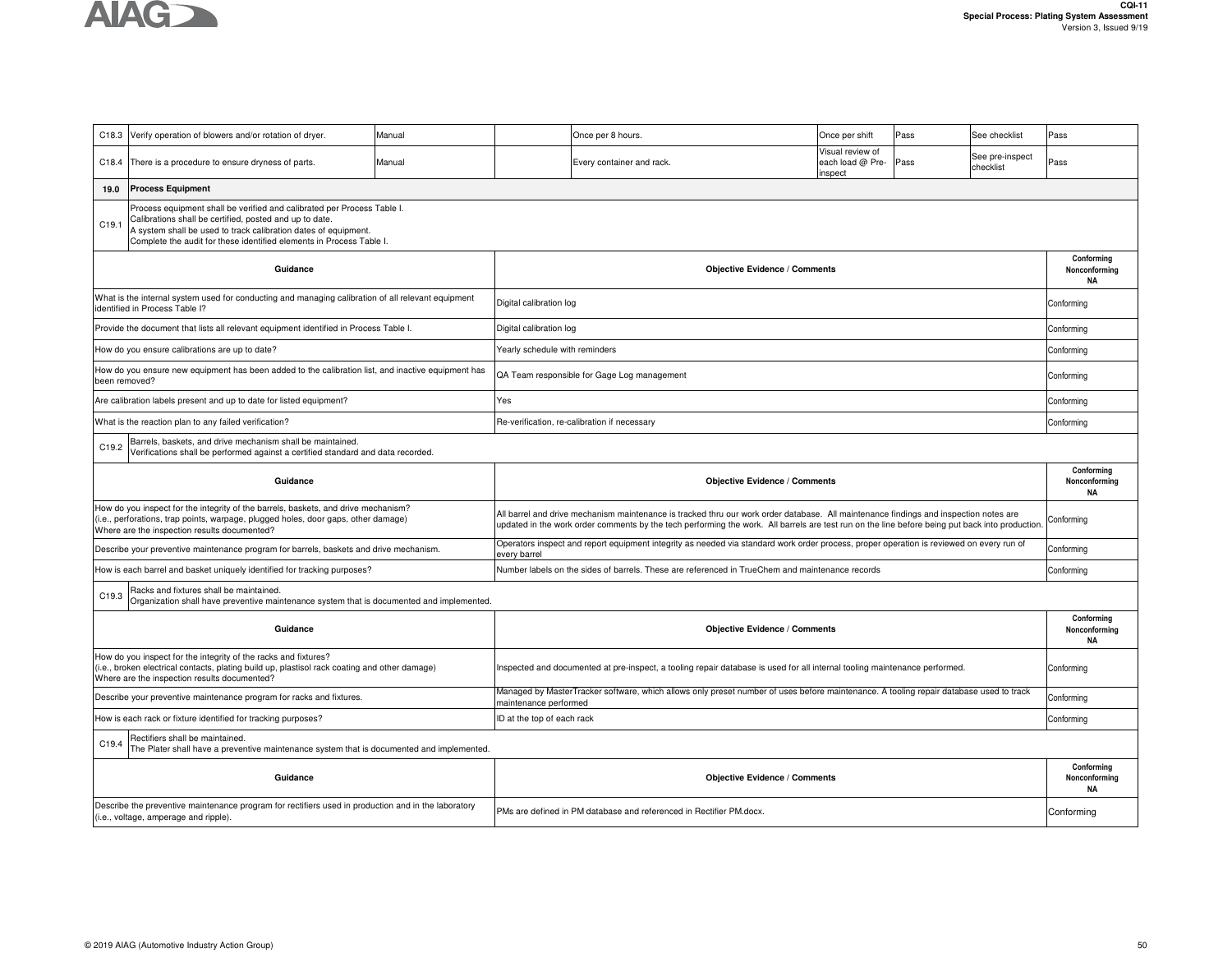

|                   | Is the ripple reading within the maximum allowable limit recommended by the chemical supplier?                                                                                                                                                                                         | Yes                                                                                                                                                                                                                           | Conforming                               |
|-------------------|----------------------------------------------------------------------------------------------------------------------------------------------------------------------------------------------------------------------------------------------------------------------------------------|-------------------------------------------------------------------------------------------------------------------------------------------------------------------------------------------------------------------------------|------------------------------------------|
| C19.5             | All Anodes, Contacts and Bussing shall be maintained.<br>Organization shall have preventive maintenance system that is documented and implemented.                                                                                                                                     |                                                                                                                                                                                                                               |                                          |
|                   | Guidance                                                                                                                                                                                                                                                                               | <b>Objective Evidence / Comments</b>                                                                                                                                                                                          | Conformina<br>Nonconforming<br><b>NA</b> |
|                   | Describe the preventive maintenance program for anodes of all types including inert, consumable,<br>bags, baskets and auxiliary.                                                                                                                                                       | TrueChem schedule drives maintenance for soluble anodes and bags. Insoluble anodes and baskets are inspected during pump out and<br>replaced / repaired if damaged or worn beyond our specified tolerances.                   | Conforming                               |
|                   | Describe the preventive maintenance program for contacts and electrical bussing including cleanliness<br>high electrical resistance, electrical shorts.                                                                                                                                | Running loads in current control will elevate the voltage to keep the current where needed. Upon approaching the maximum voltage the<br>rectifier will alarm and the rectifier / bussing will be evaluated                    | Conforming                               |
| C <sub>19.6</sub> | All filters shall be maintained.<br>The organization shall have a preventive maintenance system that is documented and implemented.                                                                                                                                                    |                                                                                                                                                                                                                               |                                          |
|                   | Guidance                                                                                                                                                                                                                                                                               | <b>Objective Evidence / Comments</b>                                                                                                                                                                                          | Conforming<br>Nonconforming<br><b>NA</b> |
| and cartridge.    | Describe the preventive maintenance program for all plating solution filters to include plate, filter bag                                                                                                                                                                              | TrueChem schedule drives filter maintenance including carbon additions, filter paper changes, tube or cartidge replacement, acid leeching of<br>filter plates, etc.                                                           | Conforming                               |
| and fans etc.     | Describe the preventive maintenance program for all air filters used on ovens, dryers, chillers, blowers                                                                                                                                                                               | PM system in place for Air fliter replacement of equipment                                                                                                                                                                    | Conforming                               |
| C <sub>19.7</sub> | All process and equipment alarms shall be tested on a quarterly basis at a minimum.<br>The organization shall have a preventive maintenance system that is documented and implemented.                                                                                                 |                                                                                                                                                                                                                               |                                          |
|                   | Guidance                                                                                                                                                                                                                                                                               | <b>Objective Evidence / Comments</b>                                                                                                                                                                                          | Conforming<br>Nonconforming<br><b>NA</b> |
|                   | Describe the preventive maintenance program where alarms are used for amperage, voltage, heating,<br>cooling, level control, air circulation and air agitation etc.                                                                                                                    | Alarms happen when errors occur on the automation that runs the plating line, The error is corrected and the alarm is silenced by the plating<br>staff. The errors are reviewed weekly and mainttnance schedules are adjusted | Conforming                               |
|                   | Provide a list of all the alarms that are tested and the test frequency.                                                                                                                                                                                                               | Each switch status is tested everytime a hoist moves, incorrect switch status triggers the event alarms                                                                                                                       | Conforming                               |
| C19.8             | All process equipment including the tanks have a maintenance schedule that is documented and followed.                                                                                                                                                                                 |                                                                                                                                                                                                                               |                                          |
|                   | Guidance                                                                                                                                                                                                                                                                               | <b>Objective Evidence / Comments</b>                                                                                                                                                                                          | Conforming<br>Nonconforming<br>ΝA        |
|                   | The preventive maintenance schedule should include a list of equipment that is in use with the<br>associated process.<br>(i.e., Tanks, liners pumps, plumbing, heaters, ventilation, coalescer, rectifier, heating, cooling, level<br>control, air circulation and air agitation etc.) | Maintenance schedule is split between the TrueChem system and the maintenance preventative maintenance system, depending on what the<br>item is.                                                                              | Conforming                               |
|                   | Describe the method used to develop and document the maintenance schedule.<br>(i.e., printed, electronic)                                                                                                                                                                              | Electronic                                                                                                                                                                                                                    | Conforming                               |
|                   | Provide an example of a completed sign off record.                                                                                                                                                                                                                                     | See TrueChem records or digital preventative maintenance records                                                                                                                                                              | Conforming                               |
| 20.0              | <b>Test Equipment</b>                                                                                                                                                                                                                                                                  |                                                                                                                                                                                                                               |                                          |
| C <sub>20.1</sub> | Test Equipment shall be verified and calibrated per Process Table I.<br>Calibrations shall be certified, posted and up to date.<br>A system shall be used to track calibration dates of equipment.<br>Complete the audit for these identified elements in Process Table I.             |                                                                                                                                                                                                                               |                                          |
|                   | Guidance                                                                                                                                                                                                                                                                               | <b>Objective Evidence / Comments</b>                                                                                                                                                                                          | Conforming<br>Nonconforming<br><b>NA</b> |
| Wet Analysis:     | Before use, chemicals must be checked for shelf life and/or expiration date.                                                                                                                                                                                                           | Chemical expiration log - up-to-date and nothing expired currently.                                                                                                                                                           | Conforming                               |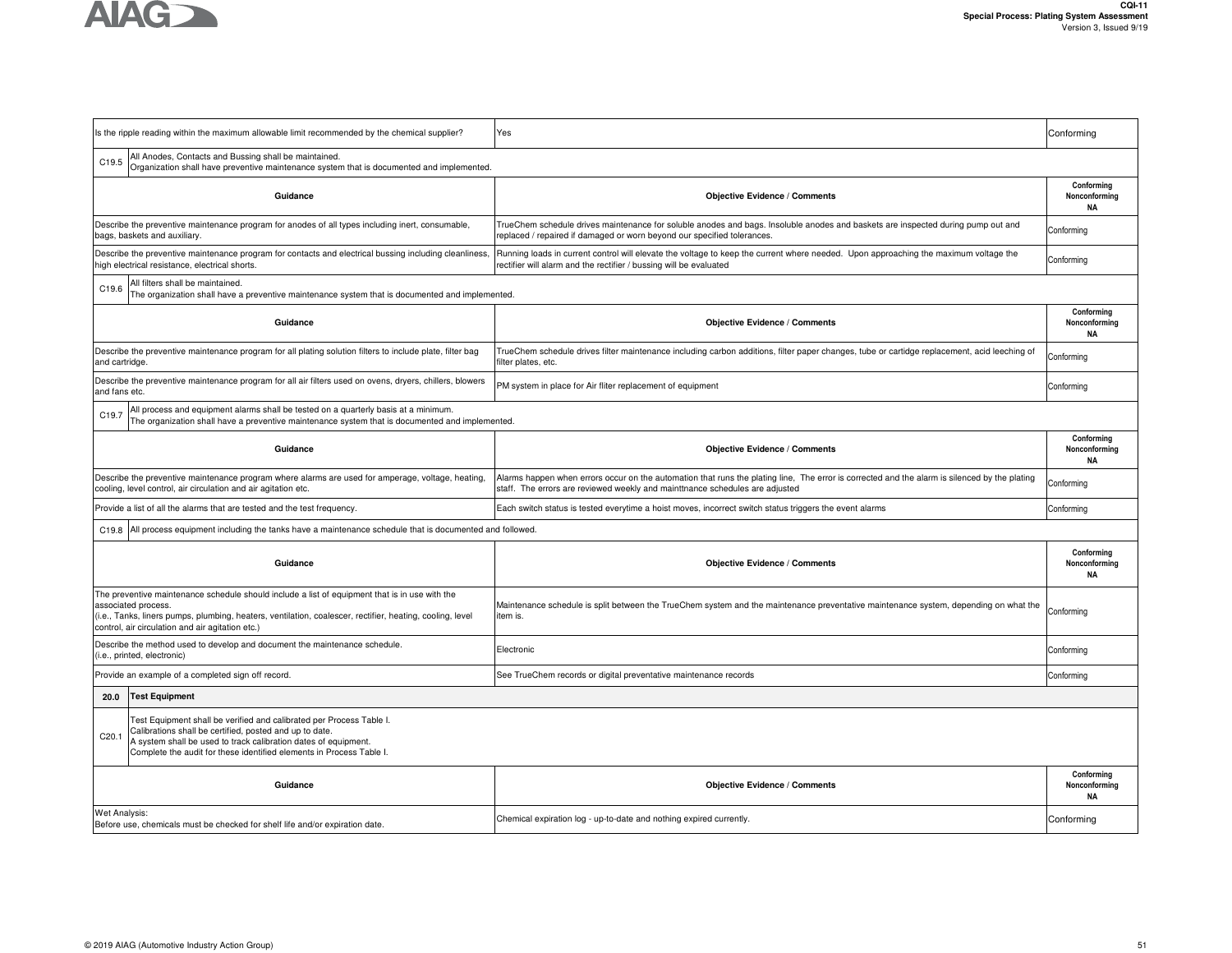

| pH / Conductivity Meter                                                 | Not required per manufacturer. Probe calibration only                                 | Conforming |
|-------------------------------------------------------------------------|---------------------------------------------------------------------------------------|------------|
| pH / Conductivity Probes                                                | Logged digitally on pH meter itself                                                   | Conforming |
| Solution compatible probes must be used.                                | Probes are designed for plating solutions                                             | Conforming |
| Laboratory Balance (Weight Scale) (Optional)                            | Last calibrated 11/18/21                                                              | Conforming |
| Atomic Absorption (AA) or Inductively Coupled Plasma (ICP)              | Calibrated before each use. Unit will not display ppm results without new calibration | Conforming |
| X-Ray Fluorescence (XRF) (Optional)                                     | Last Calibrated 10/11/21                                                              | Conforming |
| Lab Rectifier                                                           | Last Calibrated 5/27/22                                                               | Conforming |
| Hand held thermometer                                                   | Disposed of annually. Log of date in service held by quality lab                      | Conforming |
| Pipettes - Before use, pipettes must be checked for broken tips         | Checked all pipette tips - none broken                                                | Conforming |
| <b>CASS Cabinet</b>                                                     | Last Calibrated 11/3/21                                                               | Conforming |
| <b>Thickness Tester</b>                                                 | Last Calibrated 10/11/21                                                              | Conforming |
| Lab Oven                                                                | Last Calibrated 5/20/22                                                               | Conforming |
| Microscope (Min 100X) with calibrated grid reticle for Pore/Crack Count | Last Calibrated 11/19/21                                                              | Conforming |
| Freezer                                                                 | N/A                                                                                   | N/A        |
| Spectrophotometer                                                       | N/A                                                                                   | N/A        |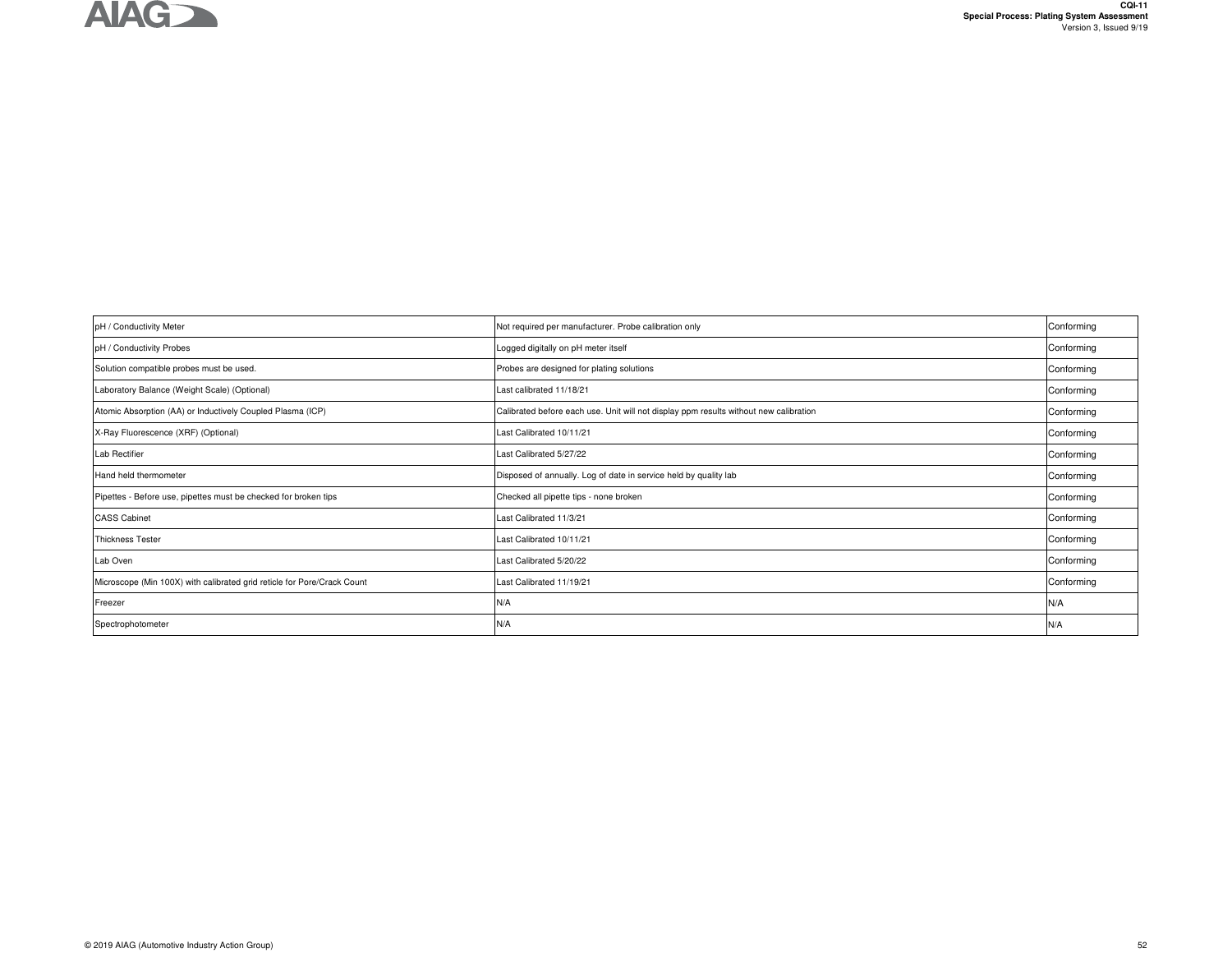

### **PROCESS TABLE D - Decorative Plating of Plastic Substrates**

**All requirements given below are subordinate to applicable customer/OEM specific requirements.** 

**The customer may have additional requirements, e.g., inspection testing, greater frequencies, etc. When performing the job audit, the auditor shall verify plater is conforming to customer requirements.**

\*If minimum requirements are not met, provide supporting records to justify actual conditions. To justify reduced monitoring frequencies, a minimum of 30 consecutive measurements (data points) at stated frequencies must be **If any data points at reduced monitoring frequencies are outside of control limits, then revert back to the frequencies stated under the minimum requirements.** 

**Columns H and I are used for the Job Audit (Section 4).** 

**Regularly scheduled measurements (e.g., temperature, concentrations, pH) are to be entered in the appropriate row.**

**For sections that are not applicable mark NA in the Comments column.** 

**Process Overview**

**Provide complete process flow sequence:** 

**For example: 1. Cleaning and Pre-Etch (If Applicable)2. Etch 3. Rinse 4. Rinse5. Neutralizer**

**6. Continue as required**

**Process Line Identification:**

**Type of Line: Rack or Barrel/Hoist or Return Type**

|                  | <b>Category/Process Steps</b>                                               | <b>Type of Control</b>                                                          |                         | <b>Monitoring Frequency</b>                                                                                                             |                     |                                   |       | <b>Job Audit Measurements</b>                                 |
|------------------|-----------------------------------------------------------------------------|---------------------------------------------------------------------------------|-------------------------|-----------------------------------------------------------------------------------------------------------------------------------------|---------------------|-----------------------------------|-------|---------------------------------------------------------------|
| <b>ITEM#</b>     |                                                                             | <b>Minimum Requirement</b>                                                      | <b>Actual Condition</b> | <b>Minimum Requirement</b>                                                                                                              | Actual<br>Condition | Conforming<br>Nonconforming<br>NA | Range | <b>Actual Measurements</b><br>supporting time of Job<br>Audit |
| $1.0$            | Cleaning and Pre-Etch (If Applicable)                                       |                                                                                 |                         |                                                                                                                                         |                     |                                   |       |                                                               |
|                  | Type:                                                                       |                                                                                 |                         |                                                                                                                                         |                     | <b>NA</b>                         |       |                                                               |
|                  | Size, volume:                                                               |                                                                                 |                         |                                                                                                                                         |                     | <b>NA</b>                         |       |                                                               |
|                  | <b>Chemical supplier:</b>                                                   |                                                                                 |                         |                                                                                                                                         |                     | <b>NA</b>                         |       |                                                               |
| D1.1             | Temperature (Thermocouple)                                                  | Automatic<br>Max SAT difference allowed<br>+/- $5^{\circ}$ C (10 $^{\circ}$ F). |                         | Continuous monitoring by controller. Manually verify once<br>every 4 hours.                                                             |                     | <b>NA</b>                         |       |                                                               |
|                  | D1.2 Concentration                                                          | Manual                                                                          |                         | Once every 8 hours*.                                                                                                                    |                     | <b>NA</b>                         |       |                                                               |
|                  | D1.3 Time                                                                   | Automatic                                                                       |                         | After any program changes.                                                                                                              |                     | <b>NA</b>                         |       |                                                               |
|                  | D1.4 Agitation                                                              | Automatic                                                                       |                         | Per process sheet.                                                                                                                      |                     | <b>NA</b>                         |       |                                                               |
| D <sub>1.5</sub> | Solution Level<br>Parts, heaters, and transducers are completely submerged. | Automatic or Manual                                                             |                         | Continuous monitoring by controller. Manually verify daily for<br>automatic controls, every 8 hours for systems without<br>controllers. |                     | NA                                |       |                                                               |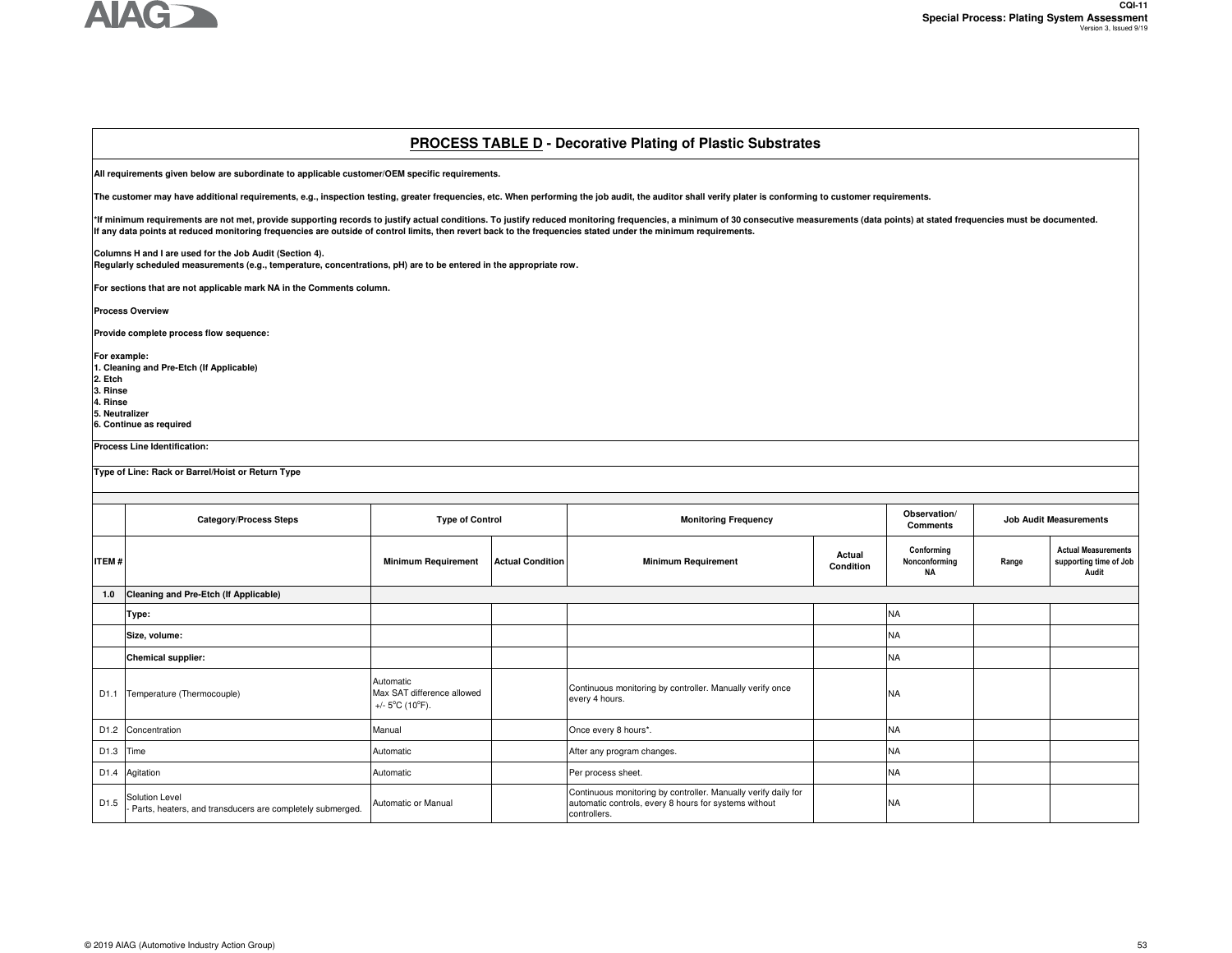

| D1.6             | Solution and tank clean out schedule is documented and<br>followed<br>Desludging, new make-up frequency, etc.                                                                      | Manual                                                                        | Per preventive maintenance program.                                                                                                     | NA        |  |
|------------------|------------------------------------------------------------------------------------------------------------------------------------------------------------------------------------|-------------------------------------------------------------------------------|-----------------------------------------------------------------------------------------------------------------------------------------|-----------|--|
| D1.7             | Tank and solution maintenance schedule documented and<br>followed.                                                                                                                 | Manual                                                                        | Per preventive maintenance program.                                                                                                     | NA        |  |
| 2.0              | Etch                                                                                                                                                                               |                                                                               |                                                                                                                                         |           |  |
|                  | Type:                                                                                                                                                                              |                                                                               |                                                                                                                                         | <b>NA</b> |  |
|                  | Size, volume:                                                                                                                                                                      |                                                                               |                                                                                                                                         | NA        |  |
|                  | <b>Chemical supplier:</b>                                                                                                                                                          |                                                                               |                                                                                                                                         | <b>NA</b> |  |
|                  | D2.1 Temperature (Thermocouple)                                                                                                                                                    | Automatic<br>Max SAT difference allowed<br>$+/- 3$ °C (5°F).                  | Continuous monitoring by controller. Manually verify once<br>every 4 hours.                                                             | NA        |  |
| D <sub>2.2</sub> | Concentration                                                                                                                                                                      | Manual                                                                        | Once every 8 hours*.                                                                                                                    | NA        |  |
| D <sub>2.3</sub> | Verify operation of the Trivalent chromium regeneration<br>system (Porous Pot, Membrane, Reoxidation) such as<br>amperage, voltage, and solution flow per Process Control<br>Plan. | Manual                                                                        | Once every 8 hours.                                                                                                                     | NA        |  |
| D <sub>2.4</sub> | Impurity Content Check (Trivalent Chromium)<br>Per chemical supplier recommendation.                                                                                               | Manual                                                                        | Once per week*.                                                                                                                         | NA        |  |
| D <sub>2.5</sub> | Time                                                                                                                                                                               | Automatic                                                                     | After any program changes.                                                                                                              | NA        |  |
| D <sub>2.6</sub> | Agitation                                                                                                                                                                          | Automatic                                                                     | Per process sheet.                                                                                                                      | NA        |  |
| D <sub>2.7</sub> | Solution Level<br>Parts, heaters, and transducers are completely submerged.                                                                                                        | Automatic or Manual                                                           | Continuous monitoring by controller. Manually verify daily for<br>automatic controls, every 8 hours for systems without<br>controllers. | NA        |  |
| D <sub>2.8</sub> | Tank and solution maintenance schedule documented and<br>followed.                                                                                                                 | Manual                                                                        | Per preventive maintenance program.                                                                                                     | NA        |  |
| 3.0              | Neutralizer                                                                                                                                                                        |                                                                               |                                                                                                                                         |           |  |
|                  | Type:                                                                                                                                                                              |                                                                               |                                                                                                                                         | <b>NA</b> |  |
|                  | Size, volume:                                                                                                                                                                      |                                                                               |                                                                                                                                         | <b>NA</b> |  |
|                  | <b>Chemical supplier:</b>                                                                                                                                                          |                                                                               |                                                                                                                                         | NA        |  |
|                  | D3.1 Temperature (Thermocouple)                                                                                                                                                    | Automatic<br>Max SAT difference allowed<br>+/- $3^{\circ}C$ ( $5^{\circ}F$ ). | Continuous monitoring by controller. Manually verify daily.                                                                             | NA        |  |
| D3.2             | Concentration                                                                                                                                                                      | Manual                                                                        | Once every 8 hours*.                                                                                                                    | NA        |  |
| D3.3 Time        |                                                                                                                                                                                    | Automatic                                                                     | After any program changes.                                                                                                              | NA        |  |
| D3.4             | Agitation                                                                                                                                                                          | Automatic                                                                     | Per process sheet.                                                                                                                      | NA        |  |
| D3.5             | Solution Level<br>Parts, heaters, and transducers are completely submerged.                                                                                                        | Automatic or Manual                                                           | Continuous monitoring by controller. Manually verify daily for<br>automatic controls, every 8 hours for systems without<br>controllers. | <b>NA</b> |  |
| D3.6             | Tank and solution maintenance schedule documented and<br>followed.                                                                                                                 | Manual                                                                        | Per preventive maintenance program.                                                                                                     | NA        |  |
|                  |                                                                                                                                                                                    |                                                                               |                                                                                                                                         |           |  |
| 4.0              | Activator                                                                                                                                                                          |                                                                               |                                                                                                                                         |           |  |
|                  | Type:                                                                                                                                                                              |                                                                               |                                                                                                                                         | NA        |  |
|                  | Size, volume:                                                                                                                                                                      |                                                                               |                                                                                                                                         | <b>NA</b> |  |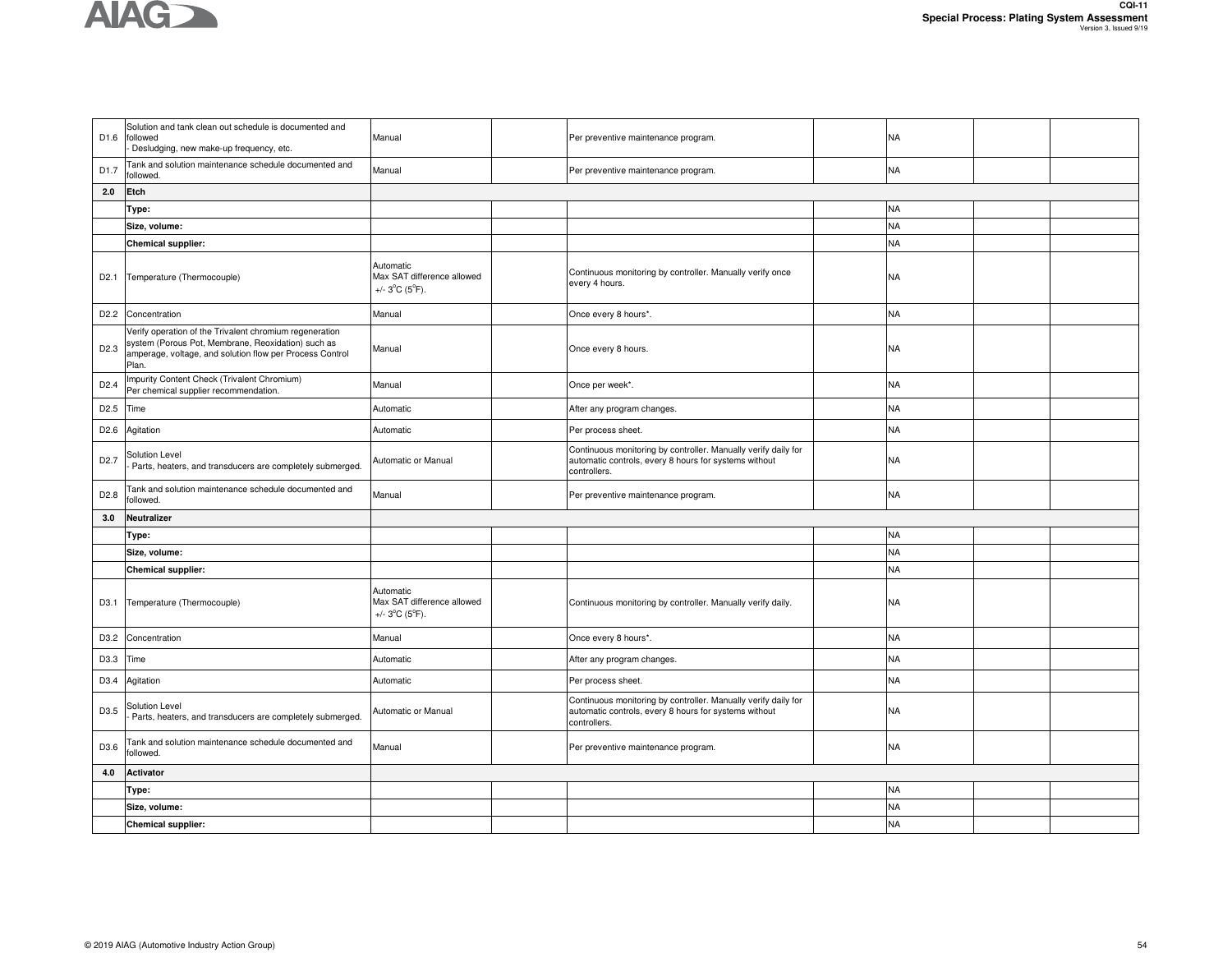

|                  | D4.1 Temperature (Thermocouple)                                             | Automatic<br>Max SAT difference allowed<br>+/- $3^{\circ}$ C ( $5^{\circ}$ F). | Continuous monitoring by controller. Manually verify once<br>every 4 hours.                                                             | NA        |  |
|------------------|-----------------------------------------------------------------------------|--------------------------------------------------------------------------------|-----------------------------------------------------------------------------------------------------------------------------------------|-----------|--|
| D4.2             | Concentration                                                               | Manual                                                                         | Once every 4 hours*.                                                                                                                    | <b>NA</b> |  |
| D4.3             | Time                                                                        | Automatic                                                                      | After any program changes.                                                                                                              | <b>NA</b> |  |
| D4.4             | Agitation (if applicable)                                                   | Automatic                                                                      | Per process sheet.                                                                                                                      | <b>NA</b> |  |
| D4.5             | Solution Level<br>Parts, heaters, and transducers are completely submerged. | Automatic or Manual                                                            | Continuous monitoring by controller. Manually verify daily for<br>automatic controls, every 8 hours for systems without<br>controllers. | <b>NA</b> |  |
| D4.6             | Tank and solution maintenance schedule documented and<br>ollowed.           | Manual                                                                         | Per preventive maintenance program.                                                                                                     | <b>NA</b> |  |
| 5.0              | Conductor (if applicable for direct metallization)                          |                                                                                |                                                                                                                                         |           |  |
|                  | Type:                                                                       |                                                                                |                                                                                                                                         | <b>NA</b> |  |
|                  | Size, volume:                                                               |                                                                                |                                                                                                                                         | <b>NA</b> |  |
|                  | <b>Chemical supplier:</b>                                                   |                                                                                |                                                                                                                                         | <b>NA</b> |  |
| D5.1             | Temperature (Thermocouple)                                                  | Automatic<br>Max SAT difference allowed<br>+/- $3^{\circ}$ C ( $5^{\circ}$ F). | Continuous monitoring by controller. Manually verify once<br>every 4 hours.                                                             | NA        |  |
| D5.2             | Concentration                                                               | Manual                                                                         | Once every 8 hours*.                                                                                                                    | <b>NA</b> |  |
| D5.3             | Time                                                                        | Automatic                                                                      | After any program changes.                                                                                                              | <b>NA</b> |  |
| D5.4             | Agitation                                                                   | Automatic                                                                      | Per process sheet.                                                                                                                      | <b>NA</b> |  |
| D <sub>5.5</sub> | Solution Level<br>Parts, heaters, and transducers are completely submerged. | Automatic or Manual                                                            | Continuous monitoring by controller. Manually verify daily for<br>automatic controls, every 8 hours for systems without<br>controllers. | <b>NA</b> |  |
| D5.6             | Tank and solution maintenance schedule documented and<br>ollowed.           | Manual                                                                         | Per preventive maintenance program                                                                                                      | <b>NA</b> |  |
| 6.0              | Accelerator                                                                 |                                                                                |                                                                                                                                         |           |  |
|                  | Type:                                                                       |                                                                                |                                                                                                                                         | <b>NA</b> |  |
|                  | Size, volume:                                                               |                                                                                |                                                                                                                                         | <b>NA</b> |  |
|                  | <b>Chemical supplier:</b>                                                   |                                                                                |                                                                                                                                         | <b>NA</b> |  |
| D6.1             | Temperature (Thermocouple)                                                  | Automatic<br>Max SAT difference allowed<br>+/- $3^{\circ}$ C ( $5^{\circ}$ F). | Continuous monitoring by controller. Manually verify once<br>every 4 hours.                                                             | <b>NA</b> |  |
| D6.2             | Concentration                                                               | Manual                                                                         | Once every 8 hours*                                                                                                                     | <b>NA</b> |  |
| D6.3             | Time                                                                        | Automatic                                                                      | After any program changes.                                                                                                              | <b>NA</b> |  |
| D6.4             | Agitation                                                                   | Automatic                                                                      | Per process sheet.                                                                                                                      | <b>NA</b> |  |
| D6.5             | Solution Level<br>Parts, heaters, and transducers are completely submerged. | Automatic or Manual                                                            | Continuous monitoring by controller. Manually verify daily for<br>automatic controls, every 8 hours for systems without<br>controllers. | <b>NA</b> |  |
| D6.6             | Tank and solution maintenance schedule documented and<br>ollowed.           | Manual                                                                         | Per preventive maintenance program.                                                                                                     | <b>NA</b> |  |
| 7.0              | Electroless Plating (if applicable)                                         |                                                                                |                                                                                                                                         |           |  |
|                  | Type:                                                                       |                                                                                |                                                                                                                                         | <b>NA</b> |  |
|                  | Size, volume:                                                               |                                                                                |                                                                                                                                         | <b>NA</b> |  |
|                  | Chemical supplier:                                                          |                                                                                |                                                                                                                                         | <b>NA</b> |  |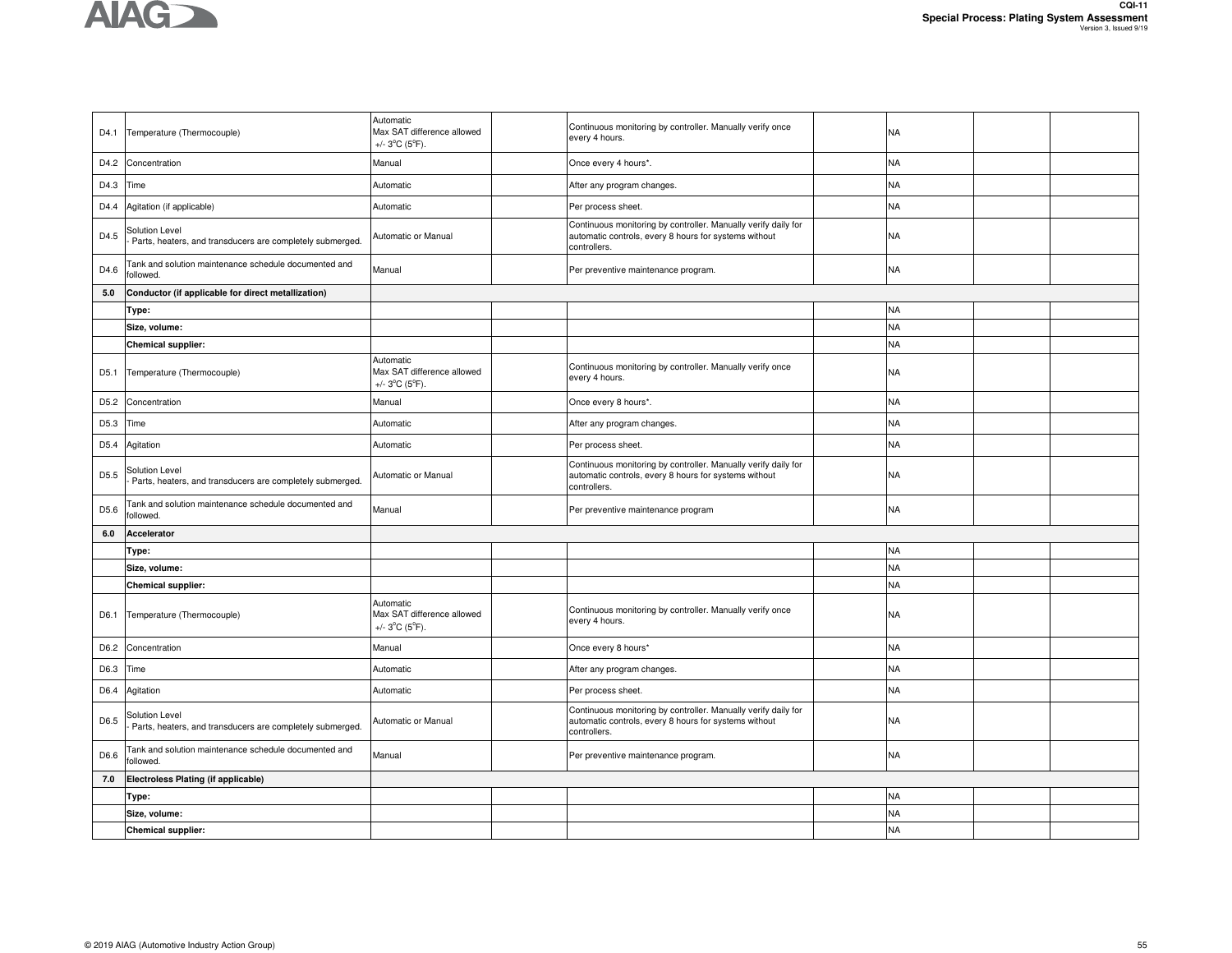

|      | D7.1 Temperature (Thermocouple)                                             | Automatic<br>Max SAT difference allowed<br>+/- $1^{\circ}$ C (2 $^{\circ}$ F). | Continuous monitoring by controller. Manually verify once<br>every 4 hours.                                                             | <b>NA</b> |  |
|------|-----------------------------------------------------------------------------|--------------------------------------------------------------------------------|-----------------------------------------------------------------------------------------------------------------------------------------|-----------|--|
|      | D7.2 Concentration                                                          | Manual                                                                         | Once every 4 hours.                                                                                                                     | <b>NA</b> |  |
| D7.3 | pH (if applicable)                                                          | Manual                                                                         | Once every 4 hours.                                                                                                                     | <b>NA</b> |  |
| D7.4 | Time                                                                        | Automatic                                                                      | After any program changes.                                                                                                              | <b>NA</b> |  |
| D7.5 | Agitation                                                                   | Automatic                                                                      | Per process sheet.                                                                                                                      | <b>NA</b> |  |
| D7.6 | Solution Level<br>Parts, heaters, and transducers are completely submerged. | Automatic or Manual                                                            | Continuous monitoring by controller. Manually verify daily for<br>automatic controls, every 8 hours for systems without<br>controllers. | <b>NA</b> |  |
| D7.7 | Tank and solution maintenance schedule documented and<br>followed.          | Manual                                                                         | Per preventive maintenance program.                                                                                                     | <b>NA</b> |  |
| 8.0  | <b>Activation</b>                                                           |                                                                                |                                                                                                                                         |           |  |
|      | Type:                                                                       |                                                                                |                                                                                                                                         | <b>NA</b> |  |
|      | Size, volume:                                                               |                                                                                |                                                                                                                                         | <b>NA</b> |  |
|      | Chemical supplier:                                                          |                                                                                |                                                                                                                                         | <b>NA</b> |  |
| D8.1 | Concentration                                                               | Manual                                                                         | Once every 8 hours*                                                                                                                     | <b>NA</b> |  |
| D8.2 | Time                                                                        | Automatic                                                                      | After any program changes.                                                                                                              | <b>NA</b> |  |
| D8.3 | Solution Level<br>Parts, heaters, and transducers are completely submerged. | Automatic or Manual                                                            | Continuous monitoring by controller. Manually verify daily for<br>automatic controls, every 8 hours for systems without<br>controllers. | NA        |  |
| D8.4 | Tank and solution maintenance schedule documented and<br>ollowed.           | Manual                                                                         | Per preventive maintenance program.                                                                                                     | <b>NA</b> |  |
|      |                                                                             |                                                                                |                                                                                                                                         |           |  |
| 9.0  | mmersion Plate (if applicable)                                              |                                                                                |                                                                                                                                         |           |  |
|      | Type:                                                                       |                                                                                |                                                                                                                                         | <b>NA</b> |  |
|      | Size, volume:                                                               |                                                                                |                                                                                                                                         | <b>NA</b> |  |
|      | <b>Chemical supplier:</b>                                                   |                                                                                |                                                                                                                                         | <b>NA</b> |  |
| D9.1 | Temperature (Thermocouple)                                                  | Automatic<br>Max SAT difference allowed<br>+/- $3^{\circ}C$ (5 $^{\circ}F$ ).  | Continuous monitoring by controller. Manually verify once<br>every 4 hours.                                                             | NA        |  |
| D9.2 | Concentration                                                               | Manual                                                                         | Once every 4 hours                                                                                                                      | <b>NA</b> |  |
| D9.3 | Time                                                                        | Automatic                                                                      | After any program changes.                                                                                                              | <b>NA</b> |  |
| D9.4 | Agitation                                                                   | Automatic                                                                      | Per process sheet.                                                                                                                      | <b>NA</b> |  |
| D9.5 | Solution Level<br>Parts, heaters, and transducers are completely submerged. | Automatic or Manual                                                            | Continuous monitoring by controller. Manually verify daily for<br>automatic controls, every 8 hours for systems without<br>controllers. | <b>NA</b> |  |
| D9.6 | Tank and solution maintenance schedule documented and<br>ollowed.           | Manual                                                                         | Per preventive maintenance program.                                                                                                     | NA        |  |
| 10.0 | Electrolytic Plating - Strike (if applicable)                               |                                                                                |                                                                                                                                         |           |  |
|      | Type:                                                                       |                                                                                |                                                                                                                                         | <b>NA</b> |  |
|      | Size, volume:                                                               |                                                                                |                                                                                                                                         | <b>NA</b> |  |
|      | Chemical supplier:                                                          |                                                                                |                                                                                                                                         | <b>NA</b> |  |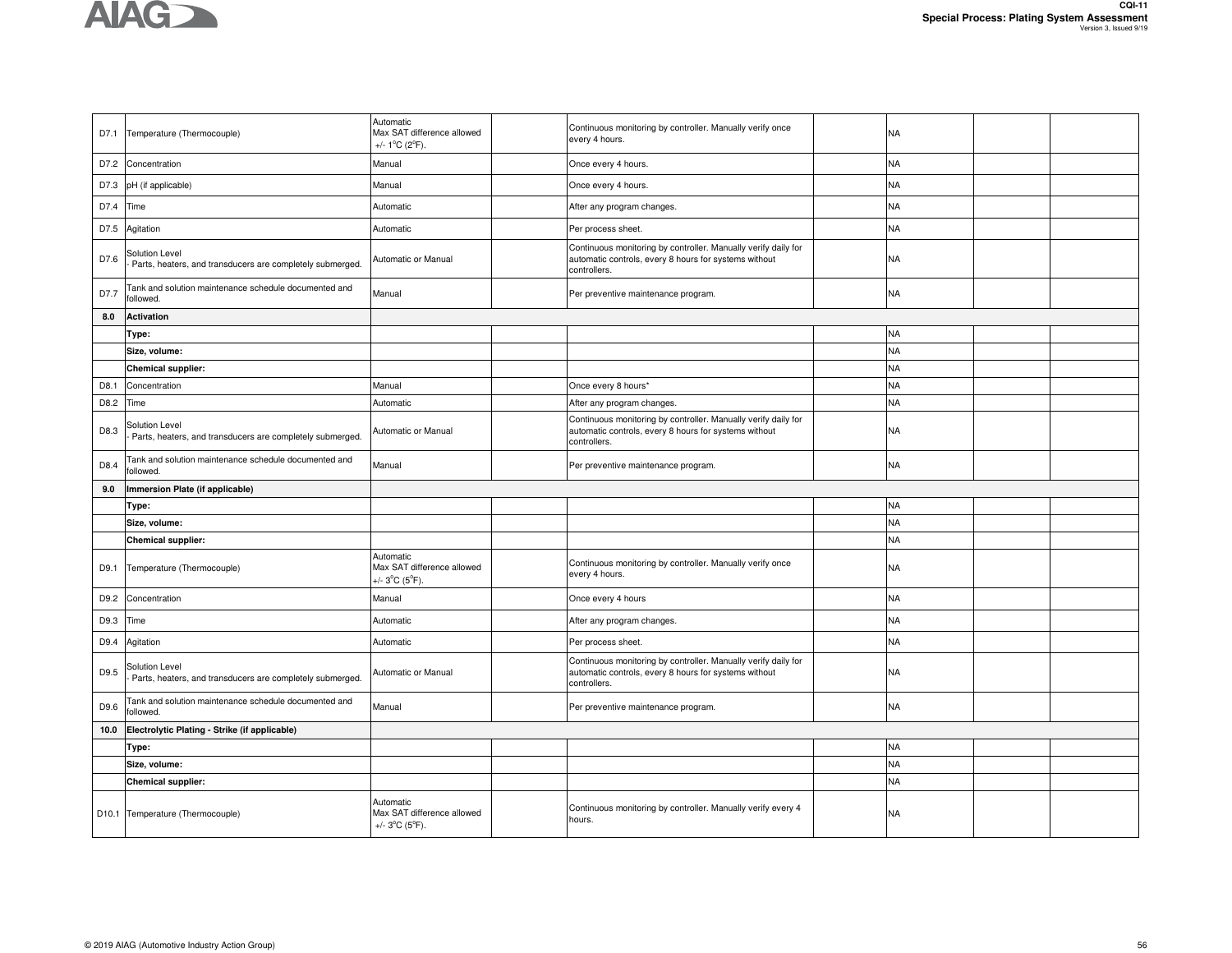

|            | D10.2 Concentration                                                         | Manual                                                                         | Once per day.                                                                                                                           | <b>NA</b> |  |
|------------|-----------------------------------------------------------------------------|--------------------------------------------------------------------------------|-----------------------------------------------------------------------------------------------------------------------------------------|-----------|--|
|            | D10.3 pH (if applicable)                                                    | Manual                                                                         | Once every 8 hours*.                                                                                                                    | <b>NA</b> |  |
| D10.4      | Current/Voltage                                                             | Automatic or Manual                                                            | Once every 8 hours.                                                                                                                     | <b>NA</b> |  |
| D10.5 Time |                                                                             | Automatic                                                                      | After any program changes.                                                                                                              | <b>NA</b> |  |
|            | D10.6 Agitation                                                             | Automatic                                                                      | Per process sheet.                                                                                                                      | <b>NA</b> |  |
| D10.7      | Solution Level<br>Parts, heaters, and transducers are completely submerged. | Automatic or Manual                                                            | Continuous monitoring by controller. Manually verify daily for<br>automatic controls, every 8 hours for systems without<br>controllers. | <b>NA</b> |  |
| D10.8      | Tank and solution maintenance schedule documented and<br>followed.          | Manual                                                                         | Per preventive maintenance program.                                                                                                     | <b>NA</b> |  |
| 11.0       | Acid Copper (if applicable)                                                 |                                                                                |                                                                                                                                         |           |  |
|            | Type:                                                                       |                                                                                |                                                                                                                                         | <b>NA</b> |  |
|            | Size, volume:                                                               |                                                                                |                                                                                                                                         | <b>NA</b> |  |
|            | <b>Chemical supplier:</b>                                                   |                                                                                |                                                                                                                                         | <b>NA</b> |  |
|            | D11.1 Temperature (Thermocouple)                                            | Automatic<br>Max SAT difference allowed<br>+/- $3^{\circ}$ C ( $5^{\circ}$ F). | Continuous monitoring by controller. Manually verify daily.                                                                             | <b>NA</b> |  |
|            | D11.2 Concentration(s)                                                      | Manual                                                                         | Once per day*.                                                                                                                          | <b>NA</b> |  |
| D11.3 Time |                                                                             | Automatic                                                                      | After any program changes.                                                                                                              | <b>NA</b> |  |
|            | D11.4 Agitation                                                             | Automatic                                                                      | Per process sheet.                                                                                                                      | <b>NA</b> |  |
|            | D11.5 Current/Voltage                                                       | Automatic or Manual                                                            | Once every 8 hours.                                                                                                                     | <b>NA</b> |  |
| D11.6      | Solution Level<br>Parts, heaters, and transducers are completely submerged. | Automatic or Manual                                                            | Continuous monitoring by controller. Manually verify daily for<br>automatic controls, every 8 hours for systems without<br>controllers. | <b>NA</b> |  |
|            | D11.7 Filtration                                                            | Continuous                                                                     | Once every 8 hours.                                                                                                                     | <b>NA</b> |  |
| D11.8      | Tank and solution maintenance schedule documented and<br>followed.          | Manual                                                                         | Per preventive maintenance program.                                                                                                     | <b>NA</b> |  |
| 12.0       | <b>Copper Activation</b>                                                    |                                                                                |                                                                                                                                         |           |  |
|            | D12.1 Temperature (Thermocouple)                                            | Automatic<br>Max SAT difference allowed<br>+/- $3^{\circ}$ C ( $5^{\circ}$ F). | Continuous monitoring by controller. Manually verify daily.                                                                             | NA        |  |
| D12.2      | Concentration(s)                                                            | Manual                                                                         | Once per day*.                                                                                                                          | <b>NA</b> |  |
| D12.3      | Time                                                                        | Automatic                                                                      | After any program changes.                                                                                                              | <b>NA</b> |  |
| D12.4      | Solution Level<br>Parts, heaters, and transducers are completely submerged. | Automatic or Manual                                                            | Continuous monitoring by controller. Manually verify daily for<br>automatic controls, every 8 hours for systems without<br>controllers. | <b>NA</b> |  |
|            | D12.5 Agitation                                                             | Automatic                                                                      | Per process sheet.                                                                                                                      | <b>NA</b> |  |
| D12.6      | Tank and solution maintenance schedule documented and<br>ollowed.           | Manual                                                                         | Per preventive maintenance program.                                                                                                     | <b>NA</b> |  |
| 13.0       | <b>Semi-Bright Nickel</b>                                                   |                                                                                |                                                                                                                                         |           |  |
|            | Type:                                                                       |                                                                                |                                                                                                                                         | <b>NA</b> |  |
|            | Size, volume:                                                               |                                                                                |                                                                                                                                         | <b>NA</b> |  |
|            | <b>Chemical supplier:</b>                                                   |                                                                                |                                                                                                                                         | <b>NA</b> |  |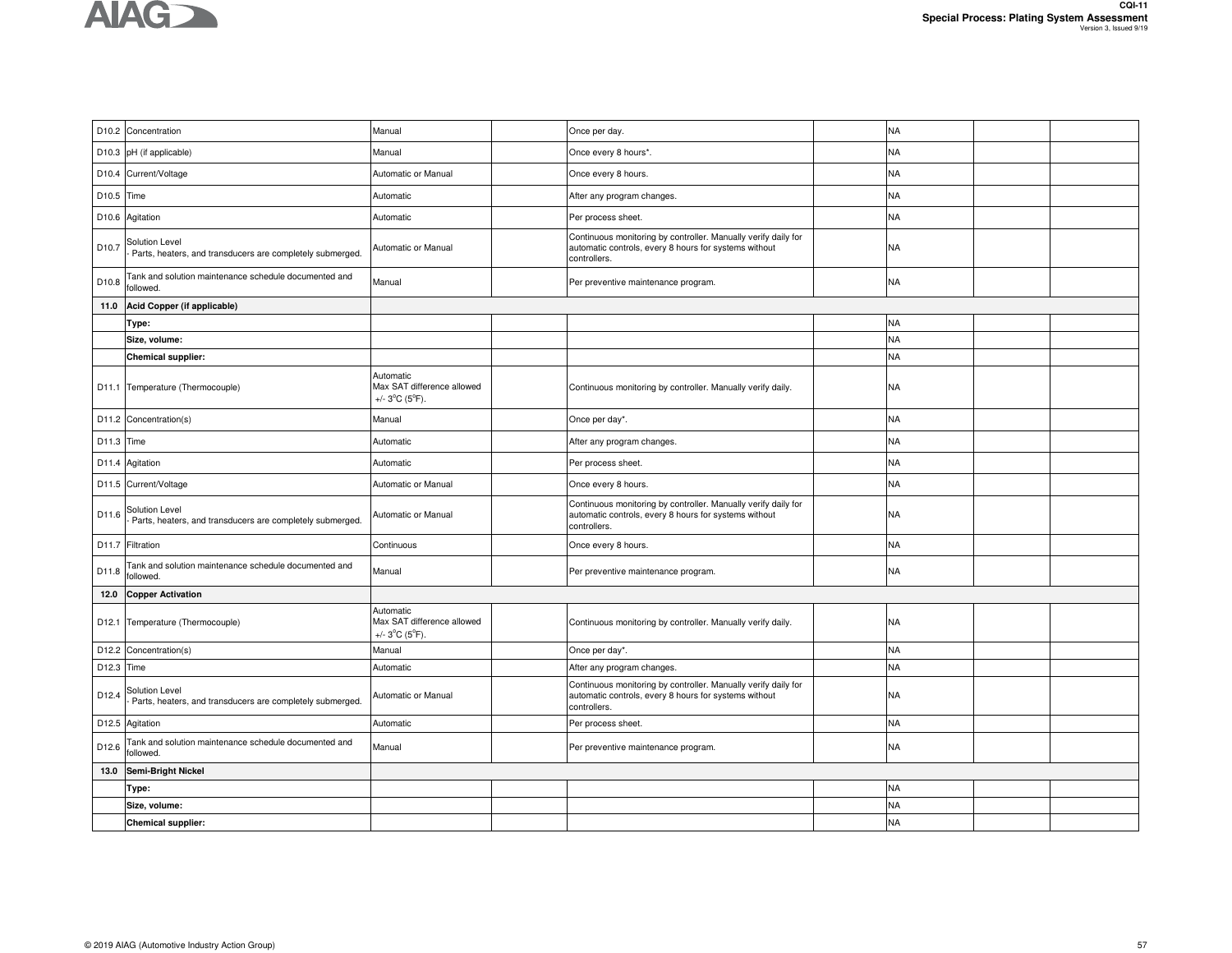

|            | D13.1 Temperature (Thermocouple)                                                                                                          | Automatic<br>Max SAT difference allowed<br>+/- $3^{\circ}$ C (5 $^{\circ}$ F). | Continuous monitoring by controller. Manually verify daily.                                                                             | NA        |  |
|------------|-------------------------------------------------------------------------------------------------------------------------------------------|--------------------------------------------------------------------------------|-----------------------------------------------------------------------------------------------------------------------------------------|-----------|--|
|            | D13.2 Concentration(s)                                                                                                                    | Manual                                                                         | Once per day*                                                                                                                           | <b>NA</b> |  |
| D13.3 Time |                                                                                                                                           | Automatic                                                                      | After any program changes.                                                                                                              | <b>NA</b> |  |
|            | D13.4 Agitation                                                                                                                           | Automatic                                                                      | Per process sheet.                                                                                                                      | <b>NA</b> |  |
|            | D13.5 Current/Voltage                                                                                                                     | Automatic or Manual                                                            | Once every 8 hours.                                                                                                                     | <b>NA</b> |  |
| D13.6      | Solution Level<br>Parts, heaters, and transducers are completely submerged.                                                               | Automatic or Manual                                                            | Continuous monitoring by controller. Manually verify daily for<br>automatic controls, every 8 hours for systems without<br>controllers. | <b>NA</b> |  |
| D13.7 pH   |                                                                                                                                           | Manual                                                                         | Once every 8 hours.                                                                                                                     | <b>NA</b> |  |
|            | <b>Impurity Content Check</b><br>D13.8 Per chemical supplier recommendation e.g., Total Organic<br>Contamination, metallic contamination. | Manual                                                                         | Once per month.                                                                                                                         | NA        |  |
|            | D13.9 Ductility test                                                                                                                      | Manual                                                                         | Once per month.                                                                                                                         | <b>NA</b> |  |
|            | D13.10 Sulfur Concentration (as deposited)                                                                                                | Manual                                                                         | Once per month.                                                                                                                         | <b>NA</b> |  |
|            | D13.11 Filtration                                                                                                                         | Continuous                                                                     | Once every 8 hours.                                                                                                                     | <b>NA</b> |  |
| D13.12     | Tank and solution maintenance schedule documented and<br>followed.                                                                        | Manual                                                                         | Per preventive maintenance program.                                                                                                     | <b>NA</b> |  |
| 14.0       | High Activity Nickel (if applicable)                                                                                                      |                                                                                |                                                                                                                                         |           |  |
|            | Type:                                                                                                                                     |                                                                                |                                                                                                                                         | <b>NA</b> |  |
|            | Size, volume:                                                                                                                             |                                                                                |                                                                                                                                         | <b>NA</b> |  |
|            | <b>Chemical supplier:</b>                                                                                                                 |                                                                                |                                                                                                                                         | <b>NA</b> |  |
|            | D14.1 Temperature (Thermocouple)                                                                                                          | Automatic<br>Max SAT difference allowed<br>+/- $3^{\circ}$ C (5 $^{\circ}$ F). | Continuous monitoring by controller. Manually verify daily.                                                                             | <b>NA</b> |  |
|            | D14.2 Concentration(s)                                                                                                                    | Manual                                                                         | Once per day*.                                                                                                                          | <b>NA</b> |  |
| D14.3      | Time                                                                                                                                      | Automatic                                                                      | After any program changes.                                                                                                              | <b>NA</b> |  |
| D14.4      | Agitation                                                                                                                                 | Automatic                                                                      | Per process sheet.                                                                                                                      | <b>NA</b> |  |
| D14.5      | Current/Voltage                                                                                                                           | Automatic or Manual                                                            | Once every 8 hours.                                                                                                                     | <b>NA</b> |  |
| D14.6      | Solution Level<br>Parts, heaters, and transducers are completely submerged.                                                               | Automatic or Manual                                                            | Continuous monitoring by controller. Manually verify daily for<br>automatic controls, every 8 hours for systems without<br>controllers. | <b>NA</b> |  |
| D14.7 pH   |                                                                                                                                           | Manual                                                                         | Once every 8 hours.                                                                                                                     | <b>NA</b> |  |
|            | mpurity Content Check<br>D14.8 Per chemical supplier recommendation e.g., Total Organic<br>Contamination, metallic contamination.         | Manual                                                                         | Once per month.                                                                                                                         | NA        |  |
|            | D14.9 Filtration                                                                                                                          | Continuous                                                                     | Once every 8 hours.                                                                                                                     | <b>NA</b> |  |
| D14.10     | Tank and solution maintenance schedule documented and<br>followed.                                                                        | Manual                                                                         | Per preventive maintenance program.                                                                                                     | <b>NA</b> |  |
| 15.0       | <b>Bright Nickel</b>                                                                                                                      |                                                                                |                                                                                                                                         |           |  |
|            | Type:                                                                                                                                     |                                                                                |                                                                                                                                         | <b>NA</b> |  |
|            | Size, volume:                                                                                                                             |                                                                                |                                                                                                                                         | <b>NA</b> |  |
|            | <b>Chemical supplier:</b>                                                                                                                 |                                                                                |                                                                                                                                         | <b>NA</b> |  |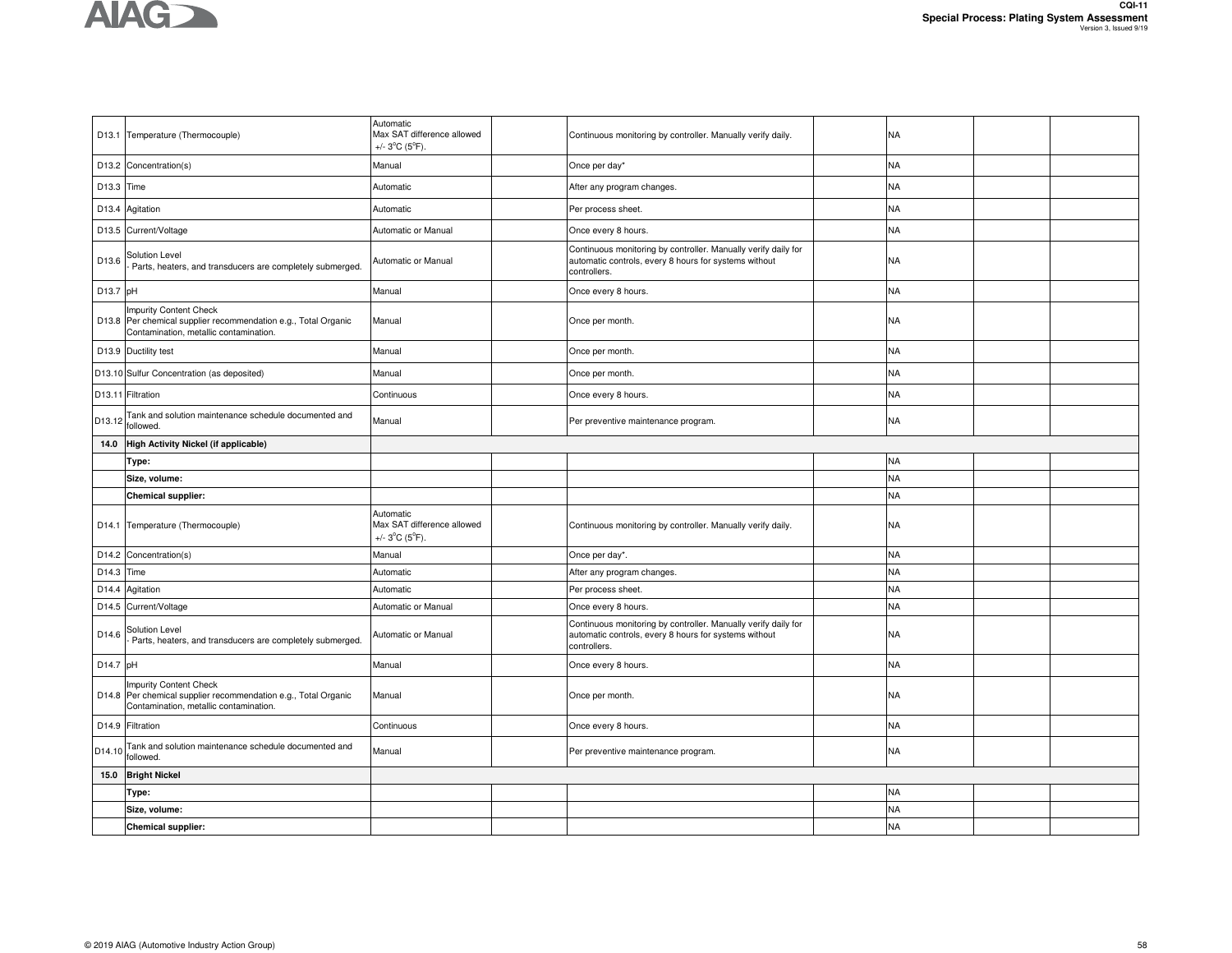|                   | D15.1 Temperature (Thermocouple)                                                                                                           | Automatic<br>Max SAT difference allowed<br>+/- $3^{\circ}$ C ( $5^{\circ}$ F). | Continuous monitoring by controller. Manually verify daily.                                                                             | NA        |  |
|-------------------|--------------------------------------------------------------------------------------------------------------------------------------------|--------------------------------------------------------------------------------|-----------------------------------------------------------------------------------------------------------------------------------------|-----------|--|
| D15.2             | Concentration(s)                                                                                                                           | Manual                                                                         | Once per day*.                                                                                                                          | <b>NA</b> |  |
| D15.3             | Time                                                                                                                                       | Automatic                                                                      | After any program changes.                                                                                                              | <b>NA</b> |  |
| D <sub>15.4</sub> | Agitation                                                                                                                                  | Automatic                                                                      | Per process sheet.                                                                                                                      | <b>NA</b> |  |
| D15.5             | Current/Voltage                                                                                                                            | Automatic or Manual                                                            | Once every 8 hours.                                                                                                                     | <b>NA</b> |  |
| D15.6             | Solution Level<br>Parts, heaters, and transducers are completely submerged.                                                                | Automatic or Manual                                                            | Continuous monitoring by controller. Manually verify daily for<br>automatic controls, every 8 hours for systems without<br>controllers. | <b>NA</b> |  |
| D15.7 pH          |                                                                                                                                            | Manual                                                                         | Once every 8 hours.                                                                                                                     | <b>NA</b> |  |
|                   | D15.8 Ductility test                                                                                                                       | Manual                                                                         | Once per month.                                                                                                                         | <b>NA</b> |  |
|                   | <b>Impurity Content Check</b><br>D15.9 Per chemical supplier recommendation e.g., Total Organic<br>Contamination, metallic contamination.  | Manual                                                                         | Once per month.                                                                                                                         | <b>NA</b> |  |
|                   | D15.10 Filtration                                                                                                                          | Continuous                                                                     | Once every 8 hours.                                                                                                                     | <b>NA</b> |  |
| D15.11            | Tank and solution maintenance schedule documented and<br>followed.                                                                         | Manual                                                                         | Per preventive maintenance program.                                                                                                     | <b>NA</b> |  |
| 16.0              | Satin/Specialty Nickel (if applicable)                                                                                                     |                                                                                |                                                                                                                                         |           |  |
|                   | Type:                                                                                                                                      |                                                                                |                                                                                                                                         | <b>NA</b> |  |
|                   | Size, volume:                                                                                                                              |                                                                                |                                                                                                                                         | <b>NA</b> |  |
|                   | <b>Chemical supplier:</b>                                                                                                                  |                                                                                |                                                                                                                                         | <b>NA</b> |  |
| D <sub>16.1</sub> | Process Type - Identify in comment section<br>e.g., Batch or Continuous (for Satin Nickel)                                                 |                                                                                |                                                                                                                                         | <b>NA</b> |  |
|                   | D16.2 Temperature (Thermocouple)                                                                                                           | Automatic<br>Max SAT difference allowed<br>+/- $3^{\circ}$ C ( $5^{\circ}$ F). | Once every 8 hours.                                                                                                                     | NA        |  |
| D16.3             | Concentration(s)                                                                                                                           | Manual                                                                         | Per chemical supplier recommendation.                                                                                                   | <b>NA</b> |  |
| D <sub>16.4</sub> | Appearance verification per OEM Master Standard or OEM<br>Certified Production part.                                                       | Manual                                                                         | Once every 4 hours.                                                                                                                     | <b>NA</b> |  |
| D16.5             | Time                                                                                                                                       | Automatic                                                                      | After any program changes.                                                                                                              | <b>NA</b> |  |
| D16.6             | Agitation                                                                                                                                  | Automatic                                                                      | Once every 8 hours.                                                                                                                     | <b>NA</b> |  |
| D16.7             | Current/Voltage                                                                                                                            | Automatic                                                                      | Once every 8 hours.                                                                                                                     | <b>NA</b> |  |
| D16.8             | Solution Level<br>Parts, heaters, and transducers are completely submerged.                                                                | Automatic or Manual                                                            | Continuous monitoring by controller. Manually verify daily for<br>automatic controls, every 8 hours for systems without<br>controllers. | NA        |  |
| D16.9 pH          |                                                                                                                                            | Manual                                                                         | Once every 8 hours.                                                                                                                     | <b>NA</b> |  |
|                   | <b>Impurity Content Check</b><br>D16.10 Per chemical supplier recommendation e.g., Total Organic<br>Contamination, metallic contamination. | Manual                                                                         | Once per month.                                                                                                                         | NA        |  |
| D16.11            | Tank and solution maintenance schedule documented and<br>followed.                                                                         | Manual                                                                         | Per preventive maintenance program.                                                                                                     | <b>NA</b> |  |
| 17.0              | Microporous Nickel/Nobel Nickel (if applicable)                                                                                            |                                                                                |                                                                                                                                         |           |  |
|                   | Type:                                                                                                                                      |                                                                                |                                                                                                                                         | <b>NA</b> |  |
|                   | Size, volume:                                                                                                                              |                                                                                |                                                                                                                                         | <b>NA</b> |  |
|                   | <b>Chemical supplier:</b>                                                                                                                  |                                                                                |                                                                                                                                         | <b>NA</b> |  |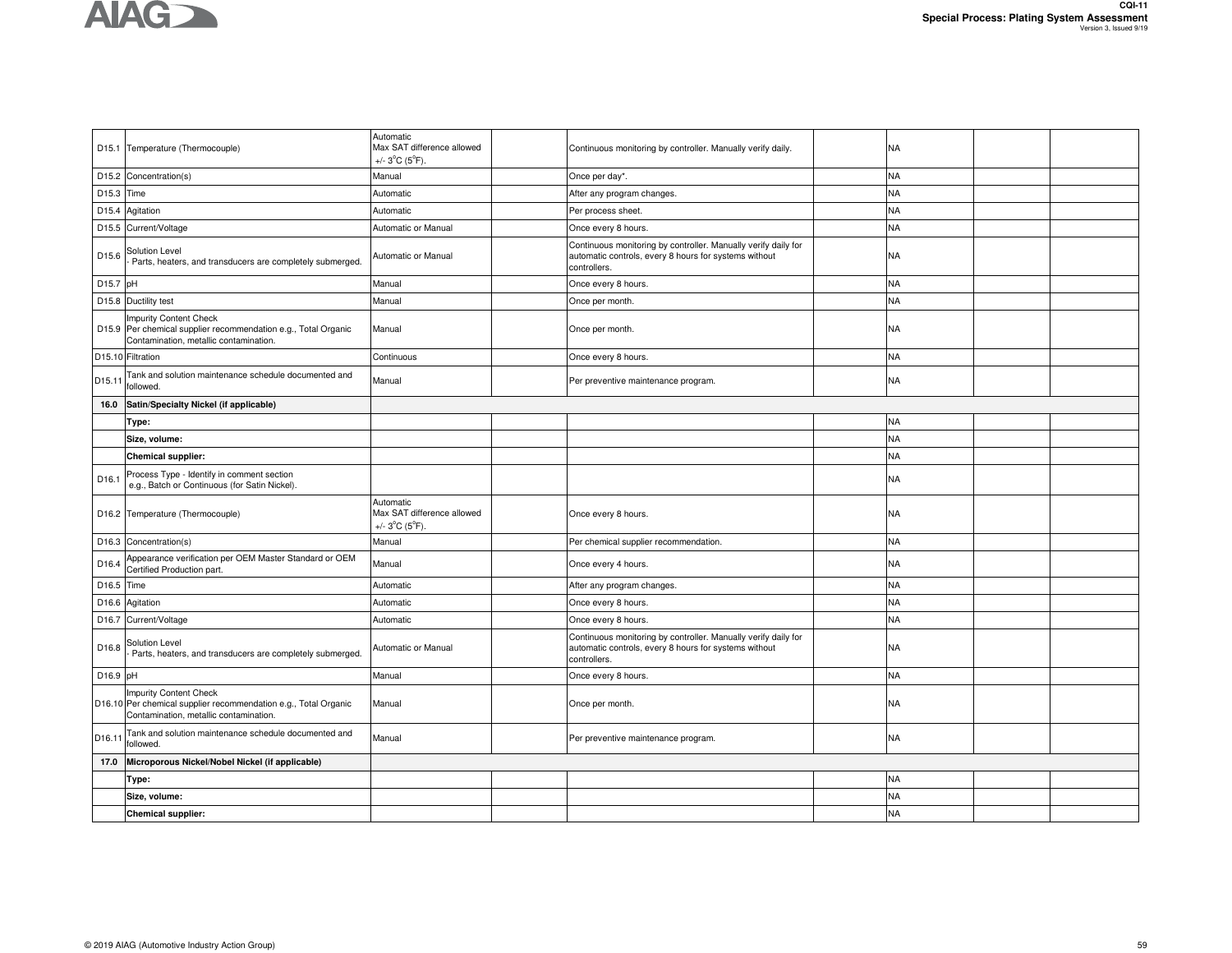

|            | D17.1 Temperature (Thermocouple)                                                                                                          | Automatic.<br>Max SAT difference allowed<br>+/- $3^{\circ}$ C ( $5^{\circ}$ F). | Continuous monitoring by controller. Manually verify daily.                                                                             | NA        |  |
|------------|-------------------------------------------------------------------------------------------------------------------------------------------|---------------------------------------------------------------------------------|-----------------------------------------------------------------------------------------------------------------------------------------|-----------|--|
|            | D17.2 Concentration(s)                                                                                                                    | Manual                                                                          | Once per day*.                                                                                                                          | <b>NA</b> |  |
|            | <b>Impurity Content Check</b><br>D17.3 Per chemical supplier recommendation e.g., Total Organic<br>Contamination, metallic contamination. | Manual                                                                          | Once per month.                                                                                                                         | NA        |  |
|            | D17.4 Solids/Pore Count (For Microporous)                                                                                                 | Manual                                                                          | Once per day*                                                                                                                           | <b>NA</b> |  |
| D17.5      | Filter out and recharge solids (For Microporous)                                                                                          | Manual                                                                          | Once per week.                                                                                                                          | <b>NA</b> |  |
|            | D17.6 Organic contamination removal (For Microporous)                                                                                     | Manual                                                                          | Once per week*.                                                                                                                         | <b>NA</b> |  |
| D17.7      | Time                                                                                                                                      | Automatic                                                                       | After any program changes.                                                                                                              | <b>NA</b> |  |
|            | D17.8 Agitation                                                                                                                           | Automatic                                                                       | Per process sheet.                                                                                                                      | <b>NA</b> |  |
|            | D17.9 Current/Voltage                                                                                                                     | Automatic or Manual                                                             | Once every 8 hours.                                                                                                                     | NA        |  |
| D17.10     | Solution Level<br>Parts, heaters, and transducers are completely submerged.                                                               | Automatic or Manual                                                             | Continuous monitoring by controller. Manually verify daily for<br>automatic controls, every 8 hours for systems without<br>controllers. | NA        |  |
| D17.11 pH  |                                                                                                                                           | Manual                                                                          | Once every 8 hours.                                                                                                                     | NA        |  |
|            | D17.12 STEP Test (of final product)                                                                                                       | Manual                                                                          | Once per day*.                                                                                                                          | NA        |  |
| D17.13     | Tank and solution maintenance schedule documented and<br>followed.                                                                        | Manual                                                                          | Per preventive maintenance program.                                                                                                     | <b>NA</b> |  |
| 18.0       | <b>Hexavalent Chromium</b>                                                                                                                |                                                                                 |                                                                                                                                         |           |  |
|            | Type:                                                                                                                                     |                                                                                 |                                                                                                                                         | NA        |  |
|            | Size, volume:                                                                                                                             |                                                                                 |                                                                                                                                         | <b>NA</b> |  |
|            | Chemical supplier:                                                                                                                        |                                                                                 |                                                                                                                                         | <b>NA</b> |  |
|            | D18.1 Temperature (Thermocouple)                                                                                                          | Automatic<br>Max SAT difference allowed<br>+/- $1^{\circ}$ C (2 $^{\circ}$ F).  | Continuous monitoring by controller. Manually verify daily.                                                                             | NA        |  |
|            | D18.2 Concentration(s)                                                                                                                    | Manual                                                                          | Once every 4 hours*                                                                                                                     | <b>NA</b> |  |
| D18.3 Time |                                                                                                                                           | Automatic                                                                       | After any program changes                                                                                                               | <b>NA</b> |  |
| D18.4      | Agitation (if applicable)                                                                                                                 | Automatic                                                                       | Once every 8 hours.                                                                                                                     | <b>NA</b> |  |
|            | D18.5 Current/Voltage                                                                                                                     | Automatic or Manual                                                             | Once every 8 hours.                                                                                                                     | <b>NA</b> |  |
| D18.6      | Solution Level<br>Parts, heaters, and transducers are completely submerged.                                                               | Automatic or Manual                                                             | Continuous monitoring by controller. Manually verify daily for<br>automatic controls, every 8 hours for systems without<br>controllers. | NA        |  |
|            | <b>Impurity Content Check</b><br>D18.7 Per chemical supplier recommendation e.g., metallic<br>contamination.                              | Manual                                                                          | Once per month.                                                                                                                         | NA        |  |
| D18.8      | Tank and solution maintenance schedule documented and<br>ollowed.                                                                         | Manual                                                                          | Per preventive maintenance program.                                                                                                     | <b>NA</b> |  |
| 19.0       | <b>Trivalent Chromium</b>                                                                                                                 |                                                                                 |                                                                                                                                         |           |  |
|            | Type:                                                                                                                                     |                                                                                 |                                                                                                                                         | NA        |  |
|            | Size, volume:                                                                                                                             |                                                                                 |                                                                                                                                         | <b>NA</b> |  |
|            | <b>Chemical supplier:</b>                                                                                                                 |                                                                                 |                                                                                                                                         | <b>NA</b> |  |
|            | D19.1 Temperature (Thermocouple)                                                                                                          | Automatic<br>Max SAT difference allowed<br>+/- $1^{\circ}$ C (2 $^{\circ}$ F).  | Continuous monitoring by controller. Manually verify daily.                                                                             | NA        |  |
|            | D19.2 Concentration(s)                                                                                                                    | Manual                                                                          | Once every 4 hours*.                                                                                                                    | <b>NA</b> |  |
| D19.3 Time |                                                                                                                                           | Automatic                                                                       | After any program changes.                                                                                                              | <b>NA</b> |  |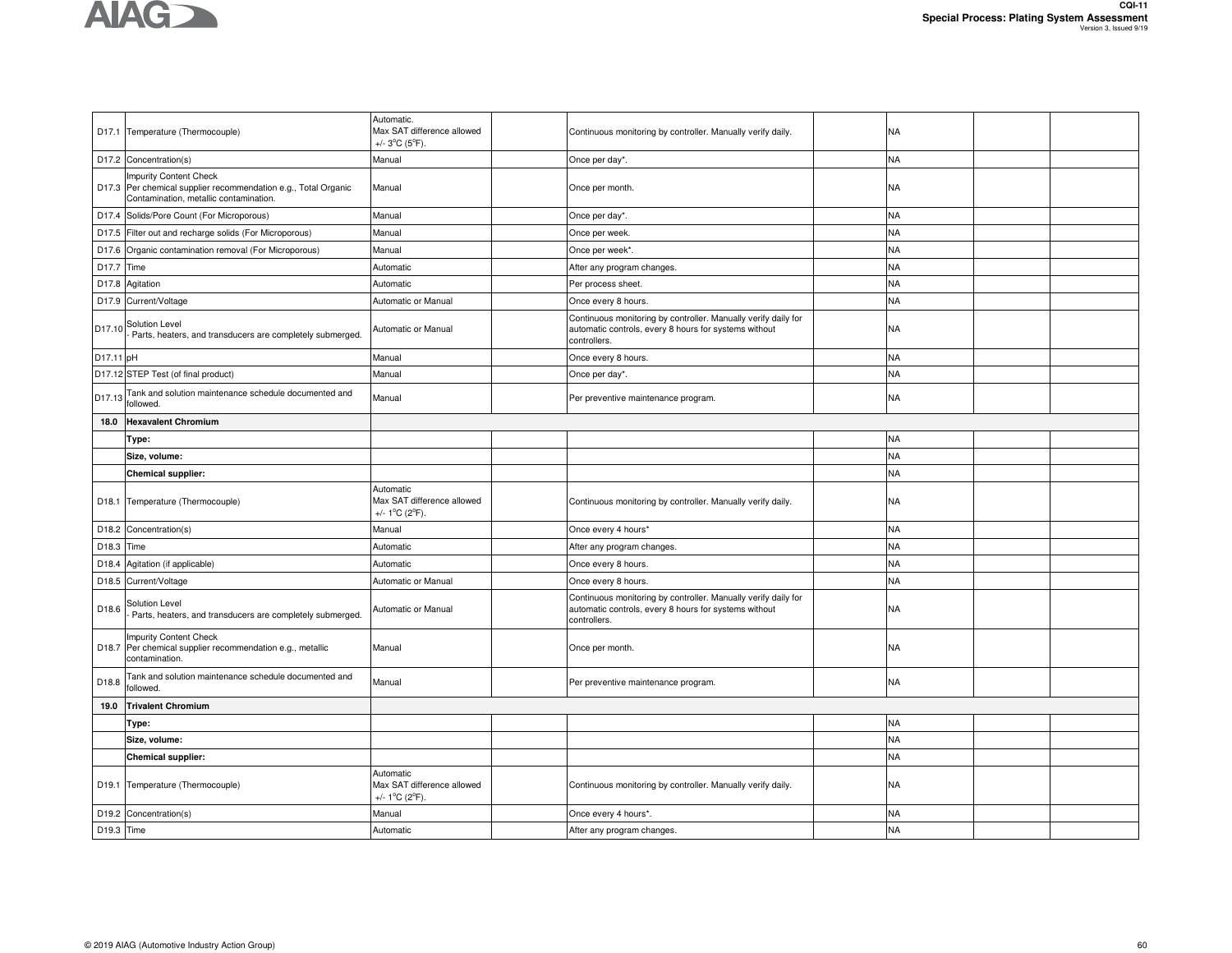

|                   | D19.4 Agitation (if applicable)                                                                                                                                                                             | Automatic                                                                       | Once every 8 hours.                                                                                                                     |  | <b>NA</b> |  |  |  |
|-------------------|-------------------------------------------------------------------------------------------------------------------------------------------------------------------------------------------------------------|---------------------------------------------------------------------------------|-----------------------------------------------------------------------------------------------------------------------------------------|--|-----------|--|--|--|
|                   | D19.5 Current/Voltage                                                                                                                                                                                       | Automatic or Manual                                                             | Once every 8 hours.                                                                                                                     |  | NA        |  |  |  |
| D19.6             | Solution Level<br>Parts, heaters, and transducers are completely submerged.                                                                                                                                 | Automatic or Manual                                                             | Continuous monitoring by controller. Manually verify daily for<br>automatic controls, every 8 hours for systems without<br>controllers. |  | NA        |  |  |  |
|                   | <b>Impurity Content Check</b><br>D19.7 Per chemical supplier recommendation<br>e.g., Metallic contamination.                                                                                                | Manual                                                                          | Once per week*.                                                                                                                         |  | NA        |  |  |  |
| D19.8             | Appearance verification per OEM Master Standard or OEM<br>Certified Production part.                                                                                                                        | Manual                                                                          | Once every 8 hours.                                                                                                                     |  | NA        |  |  |  |
| D19.9             | Tank and solution maintenance schedule documented and<br>followed.                                                                                                                                          | Manual                                                                          | Per preventive maintenance program.                                                                                                     |  | NA        |  |  |  |
| 20.0              | Chromium Post Treatment (if applicable)                                                                                                                                                                     |                                                                                 |                                                                                                                                         |  |           |  |  |  |
|                   | Type:                                                                                                                                                                                                       |                                                                                 |                                                                                                                                         |  | <b>NA</b> |  |  |  |
|                   | Size, volume:                                                                                                                                                                                               |                                                                                 |                                                                                                                                         |  | <b>NA</b> |  |  |  |
|                   | Chemical supplier:                                                                                                                                                                                          |                                                                                 |                                                                                                                                         |  | <b>NA</b> |  |  |  |
|                   | D20.1 Temperature (Thermocouple)                                                                                                                                                                            | Automatic.<br>Max SAT difference allowed<br>+/- $3^{\circ}$ C (5 $^{\circ}$ F). | Once every 8 hours.                                                                                                                     |  | NA        |  |  |  |
|                   | D20.2 Concentration(s)                                                                                                                                                                                      | Manual                                                                          | Once per week*.                                                                                                                         |  | <b>NA</b> |  |  |  |
| D20.3 Time        |                                                                                                                                                                                                             | Automatic                                                                       | After any program changes.                                                                                                              |  | <b>NA</b> |  |  |  |
| D <sub>20.4</sub> | Agitation (if applicable)                                                                                                                                                                                   | Automatic                                                                       | Once every 8 hours.                                                                                                                     |  | NA        |  |  |  |
|                   | D20.5 Current/Voltage (if applicable)                                                                                                                                                                       | Automatic                                                                       | Once every 8 hours.                                                                                                                     |  | <b>NA</b> |  |  |  |
| D20.6             | Solution Level<br>Parts, heaters, and transducers are completely submerged.                                                                                                                                 | Automatic or Manual                                                             | Continuous monitoring by controller. Manually verify daily for<br>automatic controls, every 8 hours for systems without<br>controllers. |  | NA        |  |  |  |
| D <sub>20.7</sub> | mpurity Content Check<br>Per chemical supplier recommendation.                                                                                                                                              | Manual                                                                          | Once per week*.                                                                                                                         |  | NA        |  |  |  |
| D20.8             | Tank and solution maintenance schedule documented and<br>followed.                                                                                                                                          | Manual                                                                          | Per preventive maintenance program.                                                                                                     |  | <b>NA</b> |  |  |  |
| 21.0              | Rinse (This section is to be repeated as necessary to document all individual rinse steps in the entire<br>process line. In cases of sequential rinses this section covers the final rinse of the sequence) |                                                                                 |                                                                                                                                         |  |           |  |  |  |
|                   | Rinse Type - Identify in comment section<br>D21.1 e.g., Flowing, Counter Flowing, Spray, Stagnant, Drag-in/out,<br>etc.                                                                                     | <b>NA</b>                                                                       | <b>NA</b>                                                                                                                               |  | NA        |  |  |  |
| D21.2             | <b>Nater Type- Identify in comment section</b><br>e.g., Municipal, Deionized (DI), Reverse Osmosis (RO), etc.                                                                                               | <b>NA</b>                                                                       | <b>NA</b>                                                                                                                               |  | NA        |  |  |  |
| D21.3             | Agitation type - Identify in comment section (if applicable)<br>e.g., Mechanical (Describe), Air, Ultrasonic, etc.                                                                                          | <b>NA</b>                                                                       | <b>NA</b>                                                                                                                               |  | NA        |  |  |  |
| D <sub>21.4</sub> | Solution Level<br>Parts, heaters, and transducers are completely submerged.                                                                                                                                 | Automatic or Manual                                                             | Continuous monitoring by controller. Manually verify daily for<br>automatic controls, every 8 hours for systems without<br>controllers. |  | NA        |  |  |  |
|                   | D21.5 Temperature (Thermocouple). (if applicable)                                                                                                                                                           | Automatic                                                                       | Once every 8 hours.                                                                                                                     |  | <b>NA</b> |  |  |  |
| D21.6             | Rinse Quality - Identify in comment section<br>e.g., pH, Impurity Check, Conductivity.                                                                                                                      | Manual                                                                          | Once every 8 hours.'                                                                                                                    |  | NA        |  |  |  |
|                   | D21.7 Flow rate (if applicable)                                                                                                                                                                             | Manual                                                                          | Once every 8 hours.                                                                                                                     |  | <b>NA</b> |  |  |  |
|                   | D21.8 Spray nozzle condition (if applicable)                                                                                                                                                                | Manual                                                                          | Once every 8 hours.                                                                                                                     |  | <b>NA</b> |  |  |  |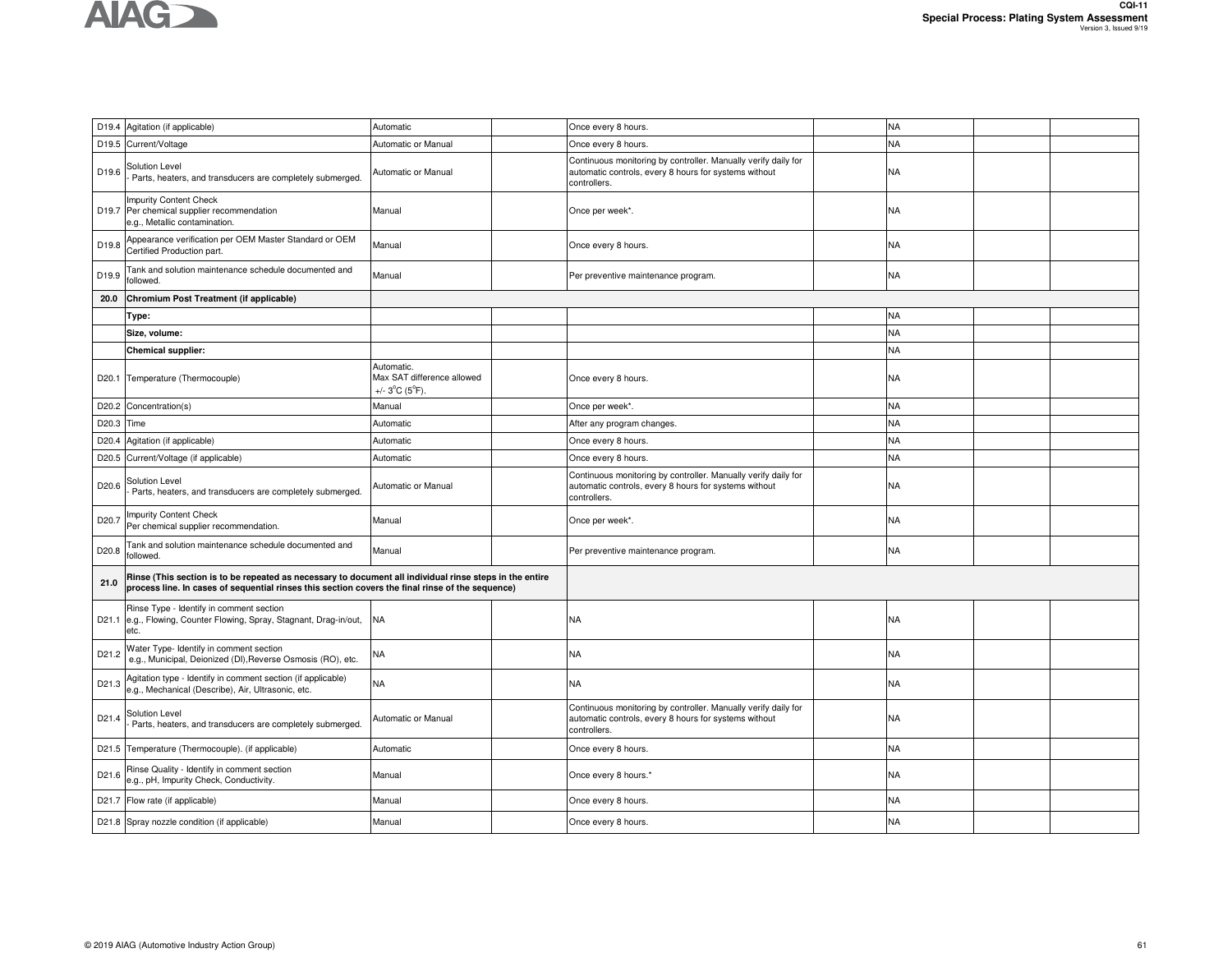

| D21.9                                                                                                                                                                                                                                                                                  | Verify position of incoming water feed is near the bottom (if<br>immersion tank).                                                                                                                                | Manual                                                                          |                                      | Per preventive maintenance program.  |  | NA        |  |                                          |
|----------------------------------------------------------------------------------------------------------------------------------------------------------------------------------------------------------------------------------------------------------------------------------------|------------------------------------------------------------------------------------------------------------------------------------------------------------------------------------------------------------------|---------------------------------------------------------------------------------|--------------------------------------|--------------------------------------|--|-----------|--|------------------------------------------|
| D21.10                                                                                                                                                                                                                                                                                 | Tank and solution maintenance schedule documented and<br>followed.                                                                                                                                               | Manual                                                                          |                                      | Per preventive maintenance program.  |  | NA        |  |                                          |
| 22.0                                                                                                                                                                                                                                                                                   | <b>Drying</b>                                                                                                                                                                                                    |                                                                                 |                                      |                                      |  |           |  |                                          |
| D22.1                                                                                                                                                                                                                                                                                  | Drying Time                                                                                                                                                                                                      | Automatic                                                                       |                                      | Per Process Sheet and TDS.           |  | <b>NA</b> |  |                                          |
|                                                                                                                                                                                                                                                                                        | D22.2 Drying Temperature (Thermocouple)                                                                                                                                                                          | Automatic<br>Max SAT difference allowed<br>+/- $5^{\circ}$ C (10 $^{\circ}$ F). |                                      | Per Process Sheet and TDS.           |  | NA        |  |                                          |
| D22.3                                                                                                                                                                                                                                                                                  | Verify operation of blowers and/or rotation of dryer.                                                                                                                                                            | Manual                                                                          |                                      | Once per 8 hours.                    |  | <b>NA</b> |  |                                          |
| D22.4                                                                                                                                                                                                                                                                                  | There is a procedure to ensure dryness of parts.                                                                                                                                                                 | Manual                                                                          |                                      | Every container and rack.            |  | <b>NA</b> |  |                                          |
| 23.0                                                                                                                                                                                                                                                                                   | <b>Process Equipment</b>                                                                                                                                                                                         |                                                                                 |                                      |                                      |  |           |  |                                          |
| Process equipment shall be verified and calibrated per Process Table I.<br>Calibrations shall be certified, posted and up to date.<br>D23.1<br>A system shall be used to track calibration dates of equipment.<br>Complete the audit for these identified elements in Process Table I. |                                                                                                                                                                                                                  |                                                                                 |                                      |                                      |  |           |  |                                          |
|                                                                                                                                                                                                                                                                                        | Guidance                                                                                                                                                                                                         |                                                                                 |                                      | <b>Objective Evidence / Comments</b> |  |           |  | Conforming<br>Nonconforming<br><b>NA</b> |
|                                                                                                                                                                                                                                                                                        | What is the internal system used for conducting and managing calibration of all relevant equipment<br>identified in Process Table I?                                                                             |                                                                                 |                                      |                                      |  |           |  | ΝA                                       |
|                                                                                                                                                                                                                                                                                        | Provide the document that lists all relevant equipment identified in Process Table I.                                                                                                                            |                                                                                 |                                      |                                      |  |           |  | <b>NA</b>                                |
|                                                                                                                                                                                                                                                                                        | How do you ensure calibrations are up to date?                                                                                                                                                                   |                                                                                 |                                      |                                      |  |           |  | NΑ                                       |
|                                                                                                                                                                                                                                                                                        | How do you ensure new equipment has been added to the calibration list, and inactive equipment has<br>been removed?                                                                                              |                                                                                 |                                      |                                      |  |           |  | ΝA                                       |
|                                                                                                                                                                                                                                                                                        | Are calibration labels present and up to date for listed equipment?                                                                                                                                              |                                                                                 |                                      |                                      |  |           |  | NA                                       |
|                                                                                                                                                                                                                                                                                        | What is the reaction plan to any failed verification?                                                                                                                                                            |                                                                                 |                                      |                                      |  |           |  | <b>NA</b>                                |
| D23.2                                                                                                                                                                                                                                                                                  | Racks and fixtures shall be maintained.<br>Organization shall have preventive maintenance system that is documented and implemented.                                                                             |                                                                                 |                                      |                                      |  |           |  |                                          |
|                                                                                                                                                                                                                                                                                        | Guidance                                                                                                                                                                                                         |                                                                                 | <b>Objective Evidence / Comments</b> |                                      |  |           |  | Conforming<br>Nonconforming<br><b>NA</b> |
|                                                                                                                                                                                                                                                                                        | How do you inspect for the integrity of the racks and fixtures?<br>(i.e., broken electrical contacts, plating build up, plastisol rack coating and other damage)<br>Where are the inspection results documented? |                                                                                 |                                      |                                      |  |           |  | NA                                       |
|                                                                                                                                                                                                                                                                                        | Describe your preventive maintenance program for racks and fixtures.                                                                                                                                             |                                                                                 |                                      |                                      |  |           |  | <b>NA</b>                                |
|                                                                                                                                                                                                                                                                                        | How is each rack or fixture identified for tracking purposes?                                                                                                                                                    |                                                                                 |                                      |                                      |  |           |  | NA                                       |
| D23.3                                                                                                                                                                                                                                                                                  | Rectifiers shall be maintained.<br>The Plater shall have a preventive maintenance system that is documented and implemented.                                                                                     |                                                                                 |                                      |                                      |  |           |  |                                          |
|                                                                                                                                                                                                                                                                                        | Guidance                                                                                                                                                                                                         |                                                                                 | <b>Objective Evidence / Comments</b> |                                      |  |           |  | Conforming<br>Nonconforming<br><b>NA</b> |
|                                                                                                                                                                                                                                                                                        | Describe the preventive maintenance program for rectifiers used in production and in the laboratory<br>(i.e., voltage, amperage and ripple).                                                                     |                                                                                 |                                      |                                      |  |           |  | NA                                       |
|                                                                                                                                                                                                                                                                                        | Is the ripple reading within the maximum allowable limit recommended by the chemical supplier?                                                                                                                   |                                                                                 |                                      |                                      |  |           |  | <b>NA</b>                                |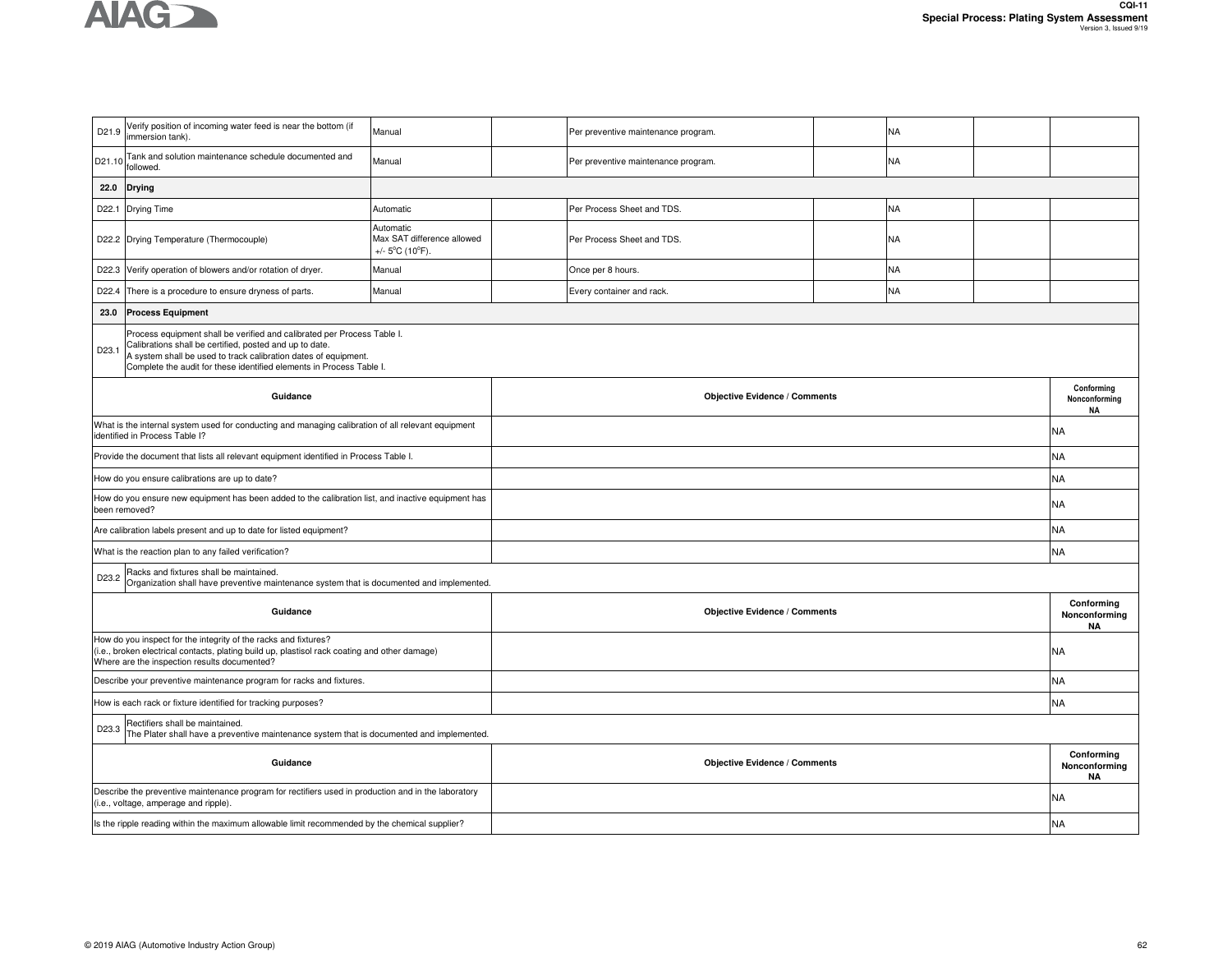

| D23.4         | All Anodes, Contacts and Bussing shall be maintained.<br>Organization shall have preventive maintenance system that is documented and implemented.                                                                                                                                     |                                      |                                          |  |  |  |  |  |  |
|---------------|----------------------------------------------------------------------------------------------------------------------------------------------------------------------------------------------------------------------------------------------------------------------------------------|--------------------------------------|------------------------------------------|--|--|--|--|--|--|
|               | Guidance                                                                                                                                                                                                                                                                               | <b>Objective Evidence / Comments</b> | Conforming<br>Nonconforming<br><b>NA</b> |  |  |  |  |  |  |
|               | Describe the preventive maintenance program for anodes of all types including inert, consumable,<br>bags, baskets and auxiliary.                                                                                                                                                       |                                      | NA                                       |  |  |  |  |  |  |
|               | Describe the preventive maintenance program for contacts and electrical bussing including<br>cleanliness, high electrical resistance, electrical shorts                                                                                                                                |                                      | NA                                       |  |  |  |  |  |  |
| D23.5         | All filters shall be maintained.<br>The organization shall have a preventive maintenance system that is documented and implemented.                                                                                                                                                    |                                      |                                          |  |  |  |  |  |  |
|               | Guidance                                                                                                                                                                                                                                                                               | <b>Objective Evidence / Comments</b> | Conforming<br>Nonconforming<br><b>NA</b> |  |  |  |  |  |  |
| and cartridge | Describe the preventive maintenance program for all plating solution filters to include plate, filter bag                                                                                                                                                                              |                                      | NA                                       |  |  |  |  |  |  |
| and fans etc. | Describe the preventive maintenance program for all air filters used on ovens, dryers, chillers, blowers                                                                                                                                                                               |                                      | NA                                       |  |  |  |  |  |  |
| D23.6         | All process and equipment alarms shall be tested on a quarterly basis at a minimum.<br>The organization shall have a preventive maintenance system that is documented and implemented.                                                                                                 |                                      |                                          |  |  |  |  |  |  |
|               | Guidance                                                                                                                                                                                                                                                                               | <b>Objective Evidence / Comments</b> | Conforming<br>Nonconforming<br><b>NA</b> |  |  |  |  |  |  |
|               | Describe the preventive maintenance program where alarms are used for amperage, voltage, heating,<br>cooling, level control, air circulation and air agitation etc.                                                                                                                    |                                      | NA                                       |  |  |  |  |  |  |
|               | Provide a list of all the alarms that are tested and the test frequency.                                                                                                                                                                                                               |                                      | <b>NA</b>                                |  |  |  |  |  |  |
|               | D23.7 All process equipment including the tanks have a maintenance schedule that is documented and followed.                                                                                                                                                                           |                                      |                                          |  |  |  |  |  |  |
|               | Guidance                                                                                                                                                                                                                                                                               | <b>Objective Evidence / Comments</b> | Conforming<br>Nonconforming<br><b>NA</b> |  |  |  |  |  |  |
|               | The preventive maintenance schedule should include a list of equipment that is in use with the<br>associated process.<br>(i.e., Tanks, liners pumps, plumbing, heaters, ventilation, coalescer, rectifier, heating, cooling, level<br>control, air circulation and air agitation etc.) |                                      | NA                                       |  |  |  |  |  |  |
|               | Describe the method used to develop and document the maintenance schedule.<br>(i.e., printed, electronic)                                                                                                                                                                              |                                      | N٨                                       |  |  |  |  |  |  |
|               | Provide an example of a completed sign off record.                                                                                                                                                                                                                                     |                                      | NA                                       |  |  |  |  |  |  |
| 24.0          | <b>Test Equipment</b>                                                                                                                                                                                                                                                                  |                                      |                                          |  |  |  |  |  |  |
| D24.1         | Test Equipment shall be verified and calibrated per Process Table I.<br>Calibrations shall be certified, posted and up to date.<br>A system shall be used to track calibration dates of equipment.<br>Complete the audit for these identified elements in Process Table I.             |                                      |                                          |  |  |  |  |  |  |
|               | Guidance                                                                                                                                                                                                                                                                               | <b>Objective Evidence / Comments</b> | Conforming<br>Nonconforming<br><b>NA</b> |  |  |  |  |  |  |
| Wet Analysis: | Before use, chemicals must be checked for shelf life and/or expiration date.                                                                                                                                                                                                           |                                      | NA                                       |  |  |  |  |  |  |
|               | pH / Conductivity Meter                                                                                                                                                                                                                                                                |                                      | <b>NA</b>                                |  |  |  |  |  |  |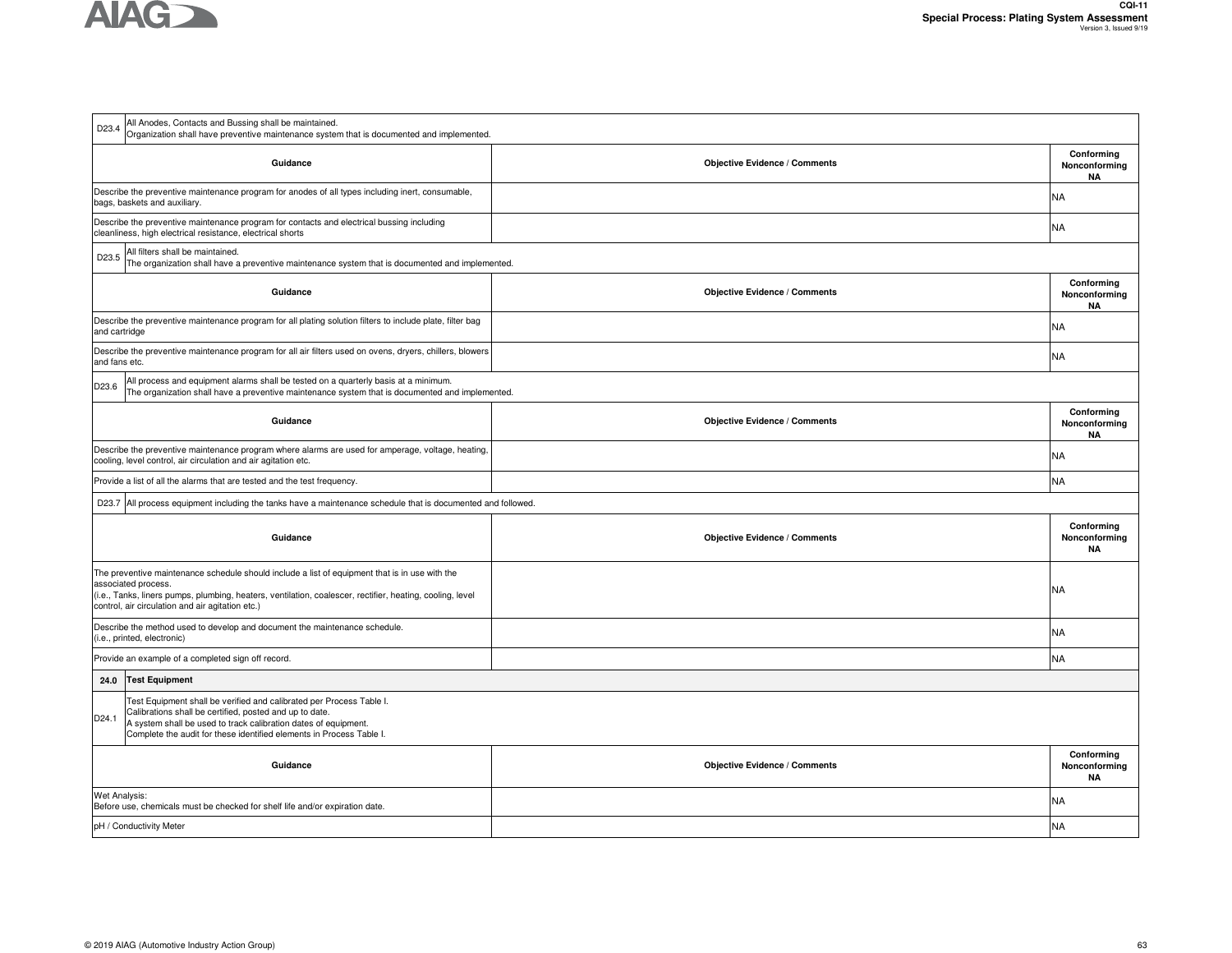

 $\mathbf{r}$ 

| pH / Conductivity Probes                                                | <b>NA</b> |
|-------------------------------------------------------------------------|-----------|
| Solution compatible probes must be used.                                | <b>NA</b> |
| Laboratory Balance (Weight Scale) (Optional)                            | <b>NA</b> |
| Atomic Absorption (AA) or Inductively Coupled Plasma (ICP)              | <b>NA</b> |
| X-Ray Fluorescence (XRF) (Optional)                                     | <b>NA</b> |
| Lab Rectifier                                                           | NA        |
| Hand held thermometer                                                   | <b>NA</b> |
| Pipettes - Before use, pipettes must be checked for broken tips         | <b>NA</b> |
| <b>CASS Cabinet</b>                                                     | <b>NA</b> |
| <b>Thickness Tester</b>                                                 | <b>NA</b> |
| Lab Oven                                                                | <b>NA</b> |
| Microscope (Min 100X) with calibrated grid reticle for Pore/Crack Count | <b>NA</b> |
| Freezer                                                                 | <b>NA</b> |
| Spectrophotometer                                                       | <b>NA</b> |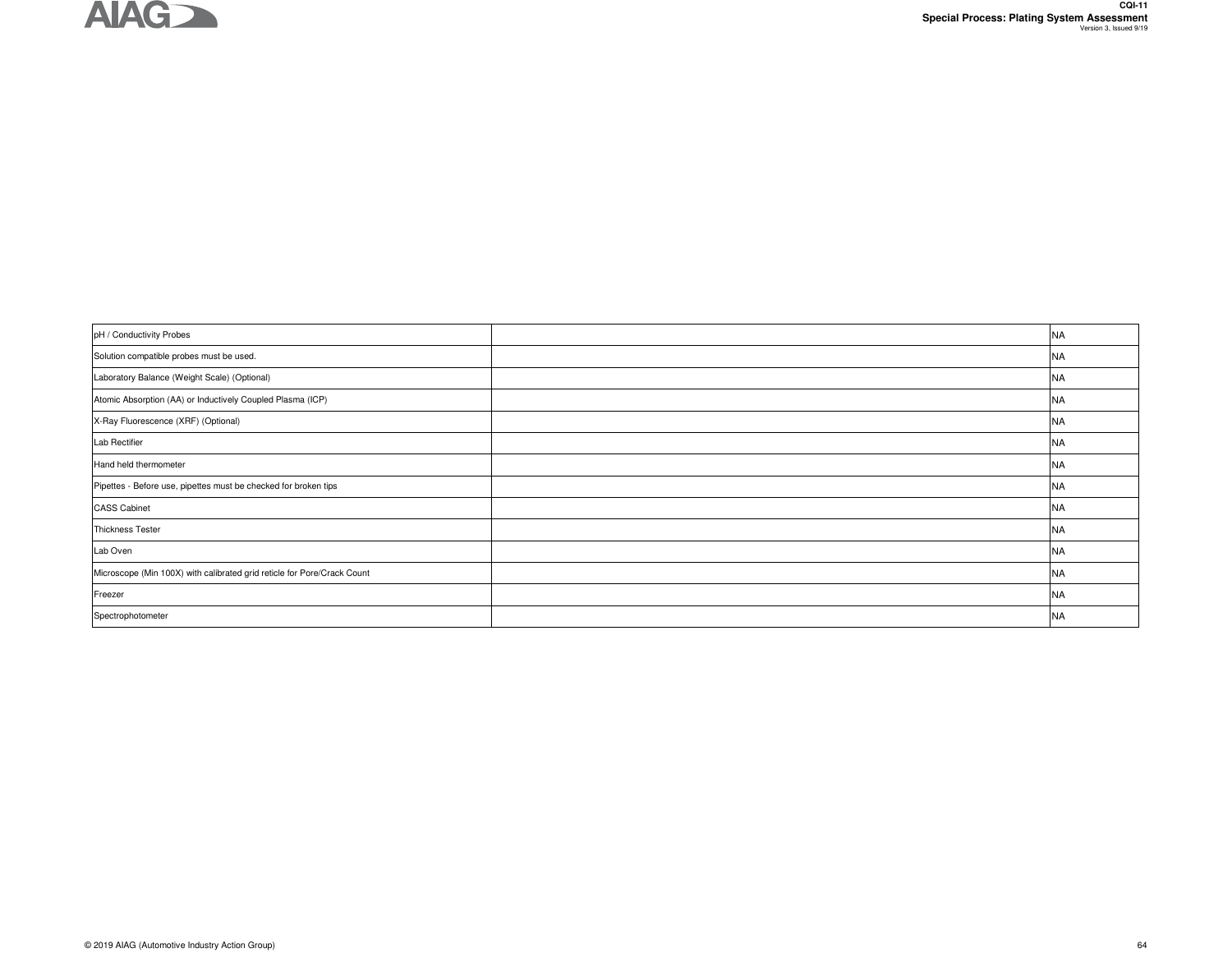

#### **PROCESS TABLE E - Electropolish and Chrome Flash**

**All requirements given below are subordinate to applicable customer/OEM specific requirements.** 

**The customer may have additional requirements, e.g., inspection testing, greater frequencies, etc. When performing the job audit, the auditor shall verify plater is conforming to customer requirements.**

\*If minimum requirements are not met, provide supporting records to justify actual conditions. To justify reduced monitoring frequencies, a minimum of 30 consecutive measurements (data points) at stated frequencies must be **If any data points at reduced monitoring frequencies are outside of control limits, then revert back to the frequencies stated under the minimum requirements.** 

Process Table E is designed to cover multiple types of decorative Electropolish and Chrome Flash on Stainless Steel processes. Included are sections for each basic category/process step. The assessor is responsible to iden step/tank in the Process Overview section below. In addition, the assessor must copy and insert the corresponding audit detail section into the table below to create a full representation of every step of the process being

**Columns H and I are used for the Job Audit (Section 4).** 

**Regularly scheduled measurements (e.g., temperature, concentrations, pH) are to be entered in the appropriate row.**

**For sections that are not applicable mark NA in the Comments column.** 

**Process Overview**

**Provide complete process flow sequence:** 

**For example:** 

**1. Electropolish**

**2. Rinse**

**3. Chromium Plate**

**4. (Continue as required)**

**Process Line Identification:**

|              | <b>Category/Process Steps</b>                                                   | <b>Type of Control</b>                                                          |                         | <b>Monitoring Frequency</b>                                 |                     | Observation/<br><b>Comments</b>   |           | <b>Job Audit Measurements</b>                                 |  |
|--------------|---------------------------------------------------------------------------------|---------------------------------------------------------------------------------|-------------------------|-------------------------------------------------------------|---------------------|-----------------------------------|-----------|---------------------------------------------------------------|--|
| <b>ITEM#</b> |                                                                                 | <b>Minimum Requirement</b>                                                      | <b>Actual Condition</b> | <b>Minimum Requirement</b>                                  | Actual<br>Condition | Conforming<br>Nonconforming<br>NA | Range     | <b>Actual Measurements</b><br>supporting time of Job<br>Audit |  |
|              |                                                                                 |                                                                                 |                         |                                                             |                     |                                   |           |                                                               |  |
| 1.0          | <b>Polishing and Buffing</b>                                                    |                                                                                 |                         |                                                             |                     |                                   | <b>NA</b> |                                                               |  |
|              | Type: (Manual or Automatic)                                                     |                                                                                 |                         |                                                             |                     |                                   | <b>NA</b> |                                                               |  |
|              | Check which metals are applicable:                                              |                                                                                 |                         |                                                             |                     |                                   | <b>NA</b> |                                                               |  |
|              | E1.1 Steel:                                                                     |                                                                                 |                         |                                                             |                     |                                   | <b>NA</b> |                                                               |  |
|              | E1.2 Stainless Steel:                                                           |                                                                                 |                         |                                                             |                     |                                   |           |                                                               |  |
|              | E1.3 Aluminum:                                                                  |                                                                                 |                         |                                                             |                     |                                   | <b>NA</b> |                                                               |  |
|              | E1.4 Zinc die cast:                                                             |                                                                                 |                         |                                                             |                     |                                   | <b>NA</b> |                                                               |  |
|              | E1.5 Other (identify):                                                          |                                                                                 |                         |                                                             |                     |                                   | <b>NA</b> |                                                               |  |
| 2.0          | Precleaning<br>(Vapor Degrease/Solvent/Immersion Cleaning/ Biological Cleaning) |                                                                                 |                         |                                                             |                     |                                   |           |                                                               |  |
|              | Type:                                                                           |                                                                                 |                         |                                                             |                     | <b>NA</b>                         |           |                                                               |  |
|              | Size, volume:                                                                   |                                                                                 |                         |                                                             |                     | <b>NA</b>                         |           |                                                               |  |
|              | <b>Chemical supplier:</b>                                                       |                                                                                 |                         |                                                             |                     | <b>NA</b>                         |           |                                                               |  |
| E2.1         | Temperature (Thermocouple)                                                      | Automatic<br>Max SAT difference allowed<br>+/- $5^{\circ}$ C (10 $^{\circ}$ F). |                         | Continuous monitoring by controller. Manually verify daily. |                     | <b>NA</b>                         |           |                                                               |  |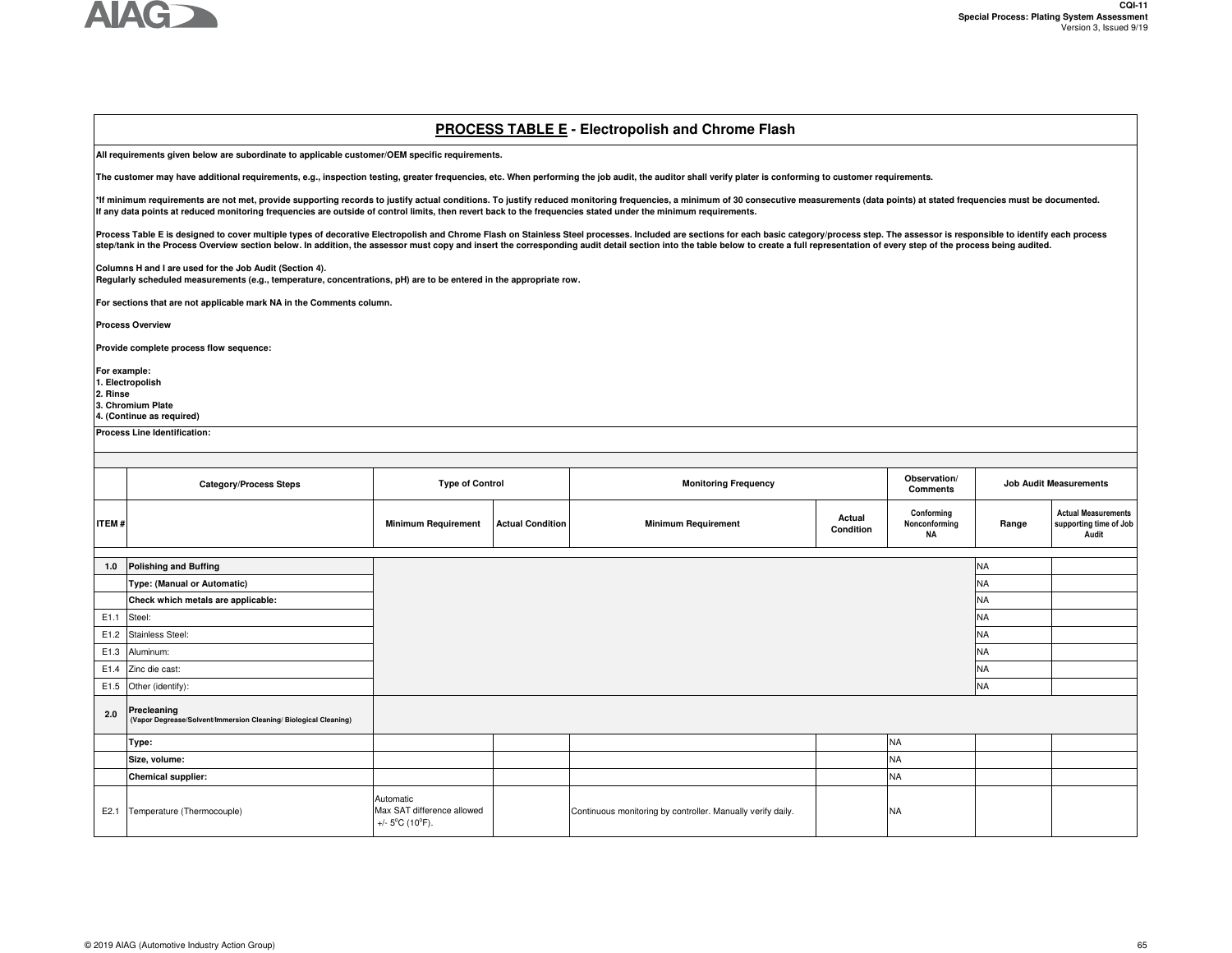| E2.2 | Concentration                                                                                                                  | Manual                                                                          | Once per day.                                                                                                                           |  | <b>NA</b> |  |  |  |  |
|------|--------------------------------------------------------------------------------------------------------------------------------|---------------------------------------------------------------------------------|-----------------------------------------------------------------------------------------------------------------------------------------|--|-----------|--|--|--|--|
| E2.3 | Time                                                                                                                           | Automatic                                                                       | After any program changes.                                                                                                              |  | <b>NA</b> |  |  |  |  |
| E2.4 | Agitation                                                                                                                      | Automatic                                                                       | Per process sheet.                                                                                                                      |  | <b>NA</b> |  |  |  |  |
| E2.5 | Solution Level<br>Parts, heaters, and transducers are completely submerged.                                                    | Automatic or Manual                                                             | Continuous monitoring by controller. Manually verify daily for<br>automatic controls, every 8 hours for systems without<br>controllers. |  | <b>NA</b> |  |  |  |  |
| E2.6 | <b>Impurity Content Check</b><br>Per chemical supplier recommendation.                                                         | Manual                                                                          | Once per week*.                                                                                                                         |  | <b>NA</b> |  |  |  |  |
| E2.7 | Ultrasonic (if applicable functionality check)                                                                                 | Manual                                                                          | Once every 8 hours.                                                                                                                     |  | <b>NA</b> |  |  |  |  |
| E2.8 | Tank and solution maintenance schedule documented and<br>followed.                                                             | Manual                                                                          | Per preventive maintenance program.                                                                                                     |  | <b>NA</b> |  |  |  |  |
| 3.0  | Intermediate Alkaline Cleaning-Soak or Electrocleaning<br>(Anodic or Cathodic)                                                 |                                                                                 |                                                                                                                                         |  |           |  |  |  |  |
|      | Type:                                                                                                                          |                                                                                 |                                                                                                                                         |  | <b>NA</b> |  |  |  |  |
|      | Size, volume:                                                                                                                  |                                                                                 |                                                                                                                                         |  | <b>NA</b> |  |  |  |  |
|      | <b>Chemical supplier:</b>                                                                                                      |                                                                                 |                                                                                                                                         |  | <b>NA</b> |  |  |  |  |
| E3.1 | Temperature (Thermocouple)                                                                                                     | Automatic<br>Max SAT difference allowed<br>+/- $5^{\circ}$ C (10 $^{\circ}$ F). | Continuous monitoring by controller. Manually verify daily.                                                                             |  | <b>NA</b> |  |  |  |  |
| E3.2 | Concentration                                                                                                                  | Manual                                                                          | Once per day.                                                                                                                           |  | <b>NA</b> |  |  |  |  |
| E3.3 | Time                                                                                                                           | Automatic                                                                       | After any program changes.                                                                                                              |  | <b>NA</b> |  |  |  |  |
| E3.4 | Agitation                                                                                                                      | Automatic                                                                       | Per process sheet.                                                                                                                      |  | <b>NA</b> |  |  |  |  |
| E3.5 | Amperage or Voltage Control - if applicable                                                                                    | Automatic                                                                       | Once every 8 hours*.                                                                                                                    |  | <b>NA</b> |  |  |  |  |
| E3.6 | Solution Level<br>Parts, heaters, and transducers are completely submerged.                                                    | Automatic or Manual                                                             | Continuous monitoring by controller. Manually verify daily for<br>automatic controls, every 8 hours for systems without<br>controllers. |  | <b>NA</b> |  |  |  |  |
| E3.7 | Impurity Content Check<br>Per chemical supplier recommendation such as:<br>acid split (oil contamination)<br>alkalinity ratio. | Manual                                                                          | Once per week*                                                                                                                          |  | <b>NA</b> |  |  |  |  |
| E3.8 | Ultrasonic (if applicable functionality check)                                                                                 | Manual                                                                          | Once every 8 hours.                                                                                                                     |  | NA        |  |  |  |  |
| E3.9 | Tank and solution maintenance schedule documented and<br>followed.                                                             | Manual                                                                          | Per preventive maintenance program.                                                                                                     |  | <b>NA</b> |  |  |  |  |
| 4.0  | <b>Cleaning Conditioning Steps</b>                                                                                             |                                                                                 |                                                                                                                                         |  |           |  |  |  |  |
|      | Type:                                                                                                                          |                                                                                 |                                                                                                                                         |  | <b>NA</b> |  |  |  |  |
|      | Size, volume:                                                                                                                  |                                                                                 |                                                                                                                                         |  | <b>NA</b> |  |  |  |  |
|      | <b>Chemical supplier:</b>                                                                                                      |                                                                                 |                                                                                                                                         |  | <b>NA</b> |  |  |  |  |
| E4.1 | Temperature (Thermocouple)                                                                                                     | Automatic<br>Max SAT difference allowed<br>+/- $5^{\circ}$ C (10 $^{\circ}$ F). | Continuous monitoring by controller. Manually verify daily.                                                                             |  | <b>NA</b> |  |  |  |  |
| E4.2 | Concentration                                                                                                                  | Manual                                                                          | Once every 8 hours*.                                                                                                                    |  | <b>NA</b> |  |  |  |  |
| E4.3 | Time                                                                                                                           | Automatic                                                                       | After any program changes.                                                                                                              |  | <b>NA</b> |  |  |  |  |
| E4.4 | Agitation                                                                                                                      | Automatic                                                                       | Per process sheet.                                                                                                                      |  | <b>NA</b> |  |  |  |  |
| E4.5 | Amperage or Voltage Control                                                                                                    | Automatic                                                                       | Once every 8 hours*.                                                                                                                    |  | <b>NA</b> |  |  |  |  |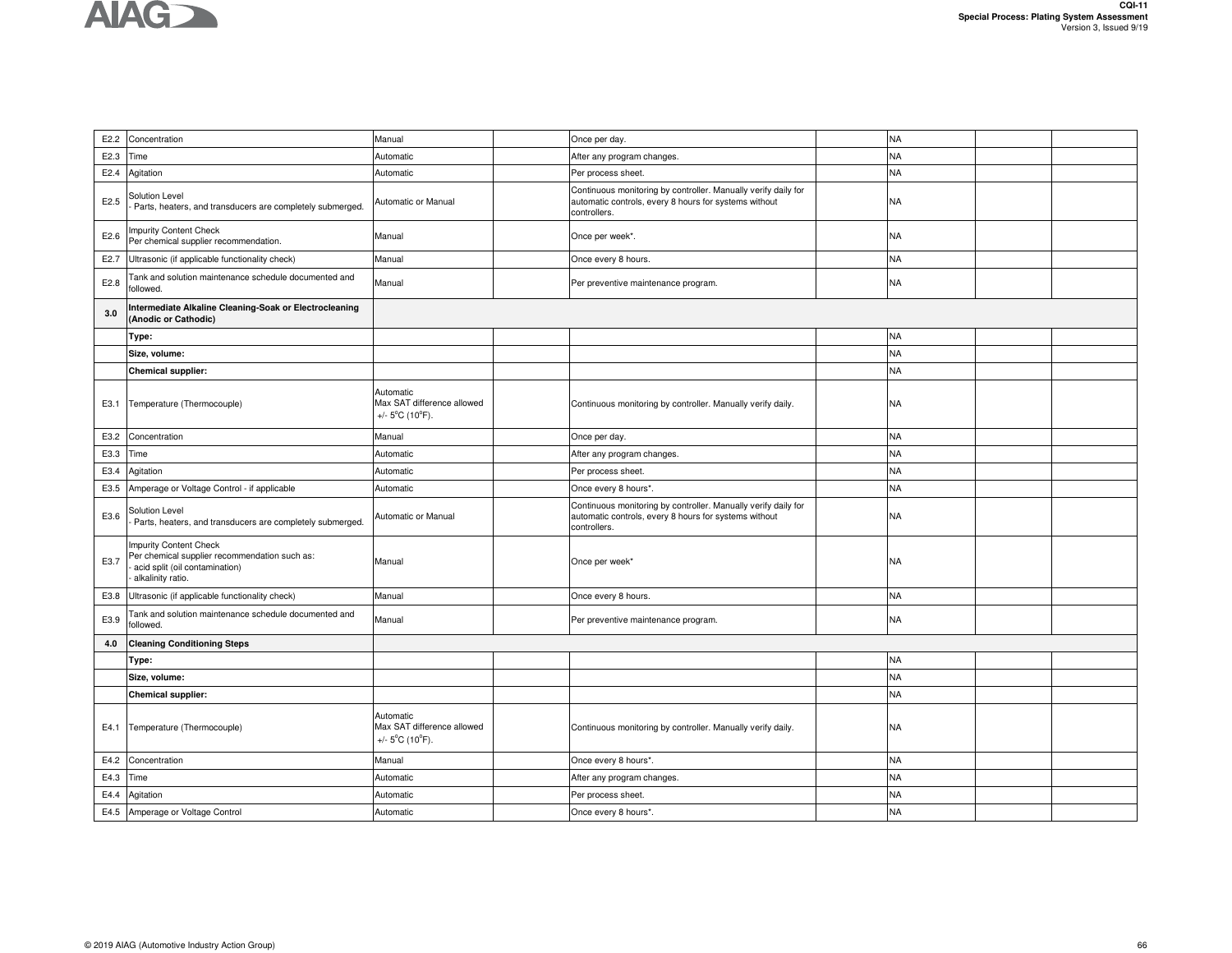

| E4.6 | Solution Level<br>Parts, heaters, and transducers are completely submerged. | Automatic or Manual                                                            | Continuous monitoring by controller. Manually verify daily for<br>automatic controls, every 8 hours for systems without<br>controllers. | <b>NA</b> |  |
|------|-----------------------------------------------------------------------------|--------------------------------------------------------------------------------|-----------------------------------------------------------------------------------------------------------------------------------------|-----------|--|
| E4.7 | Tank and solution maintenance schedule documented and<br>followed.          | Manual                                                                         | Per preventive maintenance program.                                                                                                     | <b>NA</b> |  |
| 5.0  | Acid                                                                        |                                                                                |                                                                                                                                         |           |  |
|      | Type:                                                                       |                                                                                |                                                                                                                                         | <b>NA</b> |  |
|      | Size, volume:                                                               |                                                                                |                                                                                                                                         | <b>NA</b> |  |
|      | Chemical supplier:                                                          |                                                                                |                                                                                                                                         | <b>NA</b> |  |
| E5.1 | Temperature (Thermocouple) (if applicable)                                  | Automatic<br>Max SAT difference allowed<br>+/- $3^{\circ}$ C (5 $^{\circ}$ F). | Continuous monitoring by controller. Manually verify daily.                                                                             | <b>NA</b> |  |
| E5.2 | Concentration                                                               | Manual                                                                         | Once every 8 hours*.                                                                                                                    | <b>NA</b> |  |
| E5.3 | Time (Per Specification)                                                    | Automatic                                                                      | After any program changes.                                                                                                              | <b>NA</b> |  |
| E5.4 | Solution Level<br>Parts, heaters, and transducers are completely submerged. | Automatic or Manual                                                            | Continuous monitoring by controller. Manually verify daily for<br>automatic controls, every 8 hours for systems without<br>controllers. | <b>NA</b> |  |
| E5.5 | mpurity Content Check<br>Per chemical supplier recommendation.              | Manual                                                                         | Once per week*.                                                                                                                         | <b>NA</b> |  |
| E5.6 | Tank and solution maintenance schedule documented and<br>followed.          | Manual                                                                         | Per preventive maintenance program.                                                                                                     | <b>NA</b> |  |
| 6.0  | Electrolytic Strike, Immersion, or Electroless Deposits                     |                                                                                |                                                                                                                                         |           |  |
|      | Type:                                                                       |                                                                                |                                                                                                                                         | <b>NA</b> |  |
|      | Size, volume:                                                               |                                                                                |                                                                                                                                         | <b>NA</b> |  |
|      | Chemical supplier:                                                          |                                                                                |                                                                                                                                         | <b>NA</b> |  |
| E6.1 | Temperature (Thermocouple)                                                  | Automatic<br>Max SAT difference allowed<br>+/- $1^{\circ}$ C (2 $^{\circ}$ F). | Continuous monitoring by controller. Manually verify daily.                                                                             | <b>NA</b> |  |
| E6.2 | pH (if applicable)                                                          | Manual                                                                         | Once every 8 hours*.                                                                                                                    | <b>NA</b> |  |
| E6.3 | Concentration                                                               | Manual                                                                         | Once per day.                                                                                                                           | <b>NA</b> |  |
| E6.4 | Time                                                                        | Automatic                                                                      | After any program changes                                                                                                               | <b>NA</b> |  |
| E6.5 | Agitation                                                                   | Automatic                                                                      | Per process sheet.                                                                                                                      | <b>NA</b> |  |
| E6.6 | Amperage or Voltage Control- if applicable                                  | Automatic                                                                      | Once every 8 hours*.                                                                                                                    | <b>NA</b> |  |
| E6.7 | Solution Level<br>Parts, heaters, and transducers are completely submerged. | Automatic or Manual                                                            | Continuous monitoring by controller. Manually verify daily for<br>automatic controls, every 8 hours for systems without<br>controllers. | <b>NA</b> |  |
| E6.8 | mpurity Content Check<br>Per chemical supplier recommendation.              | Manual                                                                         | Once per week*.                                                                                                                         | <b>NA</b> |  |
| E6.9 | Tank and solution maintenance schedule documented and<br>followed.          | Manual                                                                         | Per preventive maintenance program.                                                                                                     | <b>NA</b> |  |
| 7.0  | Electropolish<br>(If Applicable)                                            |                                                                                |                                                                                                                                         |           |  |
|      | Type:                                                                       |                                                                                |                                                                                                                                         | <b>NA</b> |  |
|      | Size, volume:                                                               |                                                                                |                                                                                                                                         | <b>NA</b> |  |
|      |                                                                             |                                                                                |                                                                                                                                         |           |  |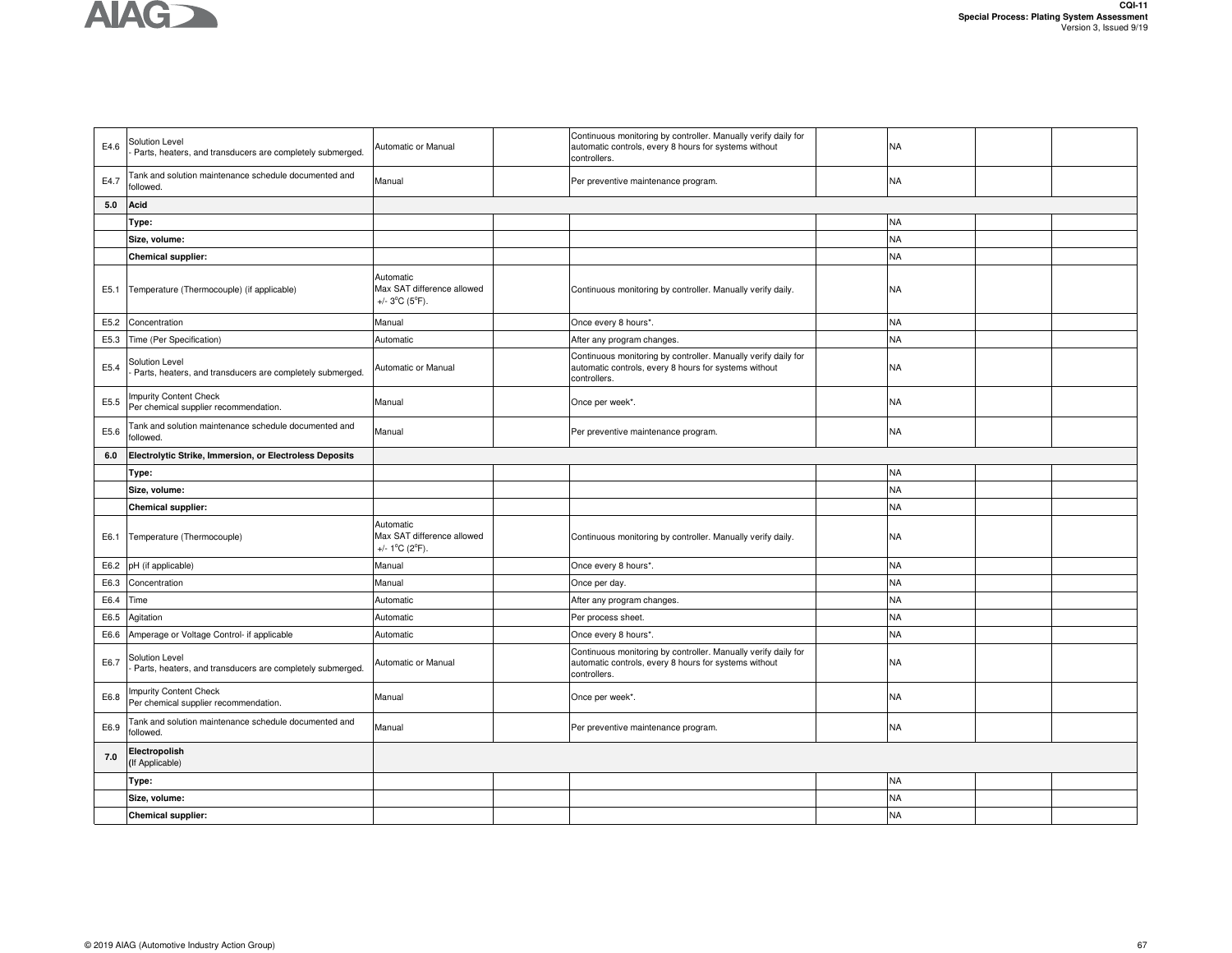

| E7.1 | Temperature (Thermocouple)                                                                      | Automatic<br>Max SAT difference allowed<br>+/- $3^{\circ}$ C (5 $^{\circ}$ F). | Continuous monitoring by controller. Manually verify daily.                                                                             | <b>NA</b> |  |
|------|-------------------------------------------------------------------------------------------------|--------------------------------------------------------------------------------|-----------------------------------------------------------------------------------------------------------------------------------------|-----------|--|
| E7.2 | Concentration(s)                                                                                | Manual                                                                         | Once per day*                                                                                                                           | <b>NA</b> |  |
| E7.3 | Time                                                                                            | Automatic or Manual                                                            | After any program changes.                                                                                                              | <b>NA</b> |  |
| E7.4 | Agitation                                                                                       | Automatic                                                                      | Per process sheet.                                                                                                                      | <b>NA</b> |  |
| E7.5 | Current/Voltage                                                                                 | Automatic or Manual                                                            | Once every 8 hours.                                                                                                                     | <b>NA</b> |  |
| E7.6 | <b>Solution Level</b><br>Parts, heaters, and transducers are completely submerged.              | Automatic or Manual                                                            | Continuous monitoring by controller. Manually verify daily for<br>automatic controls, every 8 hours for systems without<br>controllers. | <b>NA</b> |  |
| E7.7 | Tank and solution maintenance schedule documented and<br>followed.                              | Manual                                                                         | Per preventive maintenance program.                                                                                                     | <b>NA</b> |  |
|      | Chromium<br>(If Applicable)                                                                     |                                                                                |                                                                                                                                         |           |  |
| 8.0  | <b>Hexavalent Chromium</b>                                                                      |                                                                                |                                                                                                                                         |           |  |
|      | Type:                                                                                           |                                                                                |                                                                                                                                         | <b>NA</b> |  |
|      | Size, volume:                                                                                   |                                                                                |                                                                                                                                         | <b>NA</b> |  |
|      | Chemical supplier:                                                                              |                                                                                |                                                                                                                                         | <b>NA</b> |  |
| E8.1 | Temperature (Thermocouple)                                                                      | Automatic<br>Max SAT difference allowed<br>+/- 1°C (2°F).                      | Continuous monitoring by controller. Manually verify daily.                                                                             | <b>NA</b> |  |
| E8.2 | Concentration(s)                                                                                | Manual                                                                         | Once every 4 hours*                                                                                                                     | <b>NA</b> |  |
| E8.3 | Time                                                                                            | Automatic                                                                      | After any program changes                                                                                                               | <b>NA</b> |  |
| E8.4 | Agitation (if applicable)                                                                       | Automatic                                                                      | Once every 8 hours.                                                                                                                     | <b>NA</b> |  |
| E8.5 | Current/Voltage                                                                                 | Automatic or Manual                                                            | Once every 8 hours.                                                                                                                     | <b>NA</b> |  |
| E8.6 | <b>Solution Level</b><br>Parts, heaters, and transducers are completely submerged.              | Automatic or Manual                                                            | Continuous monitoring by controller. Manually verify daily for<br>automatic controls, every 8 hours for systems without<br>controllers. | <b>NA</b> |  |
| E8.7 | Impurity Content Check<br>Per chemical supplier recommendation e.g., metallic<br>contamination. | Manual                                                                         | Once per month.                                                                                                                         | <b>NA</b> |  |
| E8.8 | Tank and solution maintenance schedule documented and<br>followed.                              | Manual                                                                         | Per preventive maintenance program.                                                                                                     | <b>NA</b> |  |
| 9.0  |                                                                                                 |                                                                                |                                                                                                                                         |           |  |
|      | <b>Trivalent Chromium</b>                                                                       |                                                                                |                                                                                                                                         |           |  |
|      | Type:                                                                                           |                                                                                |                                                                                                                                         | <b>NA</b> |  |
|      | Size, volume:                                                                                   |                                                                                |                                                                                                                                         | <b>NA</b> |  |
|      | Chemical supplier:                                                                              |                                                                                |                                                                                                                                         | <b>NA</b> |  |
| E9.1 | Temperature (Thermocouple)                                                                      | Automatic<br>Max SAT difference allowed<br>+/- 1°C (2°F).                      | Continuous monitoring by controller. Manually verify daily.                                                                             | <b>NA</b> |  |
| E9.2 | Concentration(s)                                                                                | Manual                                                                         | Once every 4 hours*                                                                                                                     | <b>NA</b> |  |
| E9.3 | Time                                                                                            | Automatic                                                                      | After any program changes.                                                                                                              | <b>NA</b> |  |
| E9.4 | Agitation (if applicable)                                                                       | Automatic                                                                      | Once every 8 hours.                                                                                                                     | <b>NA</b> |  |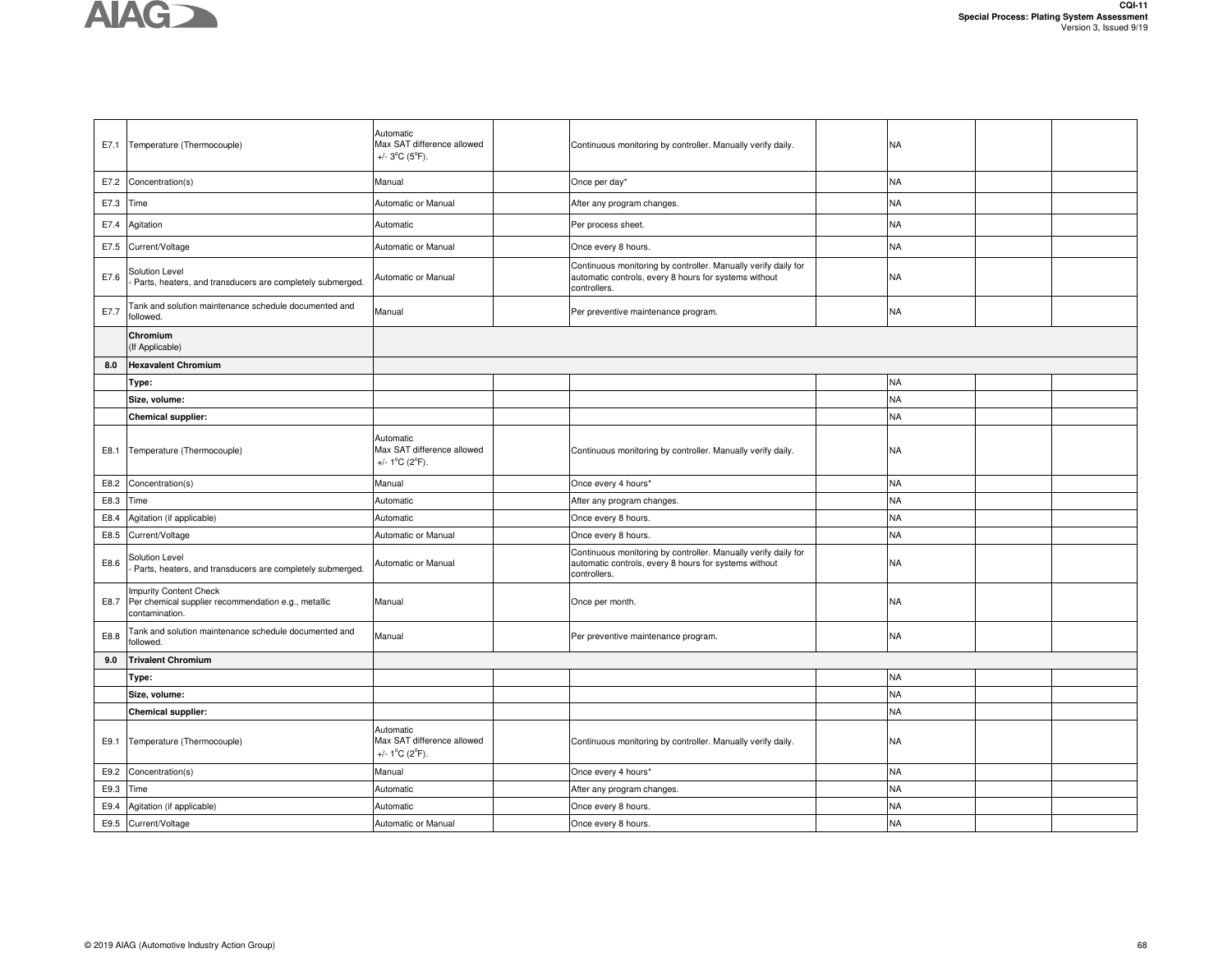

| E9.6                                                                                                                         | Solution Level<br>Parts, heaters, and transducers are completely submerged.                                                                                                                                                                                                   | Automatic or Manual                                                             | Continuous monitoring by controller. Manually verify daily for<br>automatic controls, every 8 hours for systems without<br>controllers. |  | <b>NA</b> |  |                                          |  |
|------------------------------------------------------------------------------------------------------------------------------|-------------------------------------------------------------------------------------------------------------------------------------------------------------------------------------------------------------------------------------------------------------------------------|---------------------------------------------------------------------------------|-----------------------------------------------------------------------------------------------------------------------------------------|--|-----------|--|------------------------------------------|--|
| E9.7                                                                                                                         | <b>Impurity Content Check</b><br>Per chemical supplier recommendation<br>e.g., Metallic contamination.                                                                                                                                                                        | Manual                                                                          | Once per week*                                                                                                                          |  | <b>NA</b> |  |                                          |  |
| E9.8                                                                                                                         | Appearance verification per OEM Master Standard or OEM<br>Certified Production part.                                                                                                                                                                                          | Manual                                                                          | Once every 8 hours.                                                                                                                     |  | <b>NA</b> |  |                                          |  |
| E9.9                                                                                                                         | Tank and solution maintenance schedule documented and<br>followed.                                                                                                                                                                                                            | Manual                                                                          | Per preventive maintenance program.                                                                                                     |  | <b>NA</b> |  |                                          |  |
| 10.0                                                                                                                         | Rinse (This section is to be repeated as necessary to document all individual rinse steps in the entire<br>process line. In cases of sequential rinses this section covers the final rinse of the sequence)                                                                   |                                                                                 |                                                                                                                                         |  |           |  |                                          |  |
|                                                                                                                              | Rinse Type - Identify in comment section<br>E10.1 e.g., Flowing, Counter Flowing, Spray, Stagnant, Drag-in/out,<br>etc.                                                                                                                                                       | <b>NA</b>                                                                       | ΝA                                                                                                                                      |  | <b>NA</b> |  |                                          |  |
| E10.2                                                                                                                        | Water Type- Identify in comment section<br>e.g., Municipal, Deionized (DI), Reverse Osmosis (RO), etc.                                                                                                                                                                        | ΝA                                                                              | <b>NA</b>                                                                                                                               |  | <b>NA</b> |  |                                          |  |
| E10.3                                                                                                                        | Agitation type - Identify in comment section (if applicable)<br>e.g., Mechanical (Describe), Air, Ultrasonic, etc.                                                                                                                                                            | NA                                                                              | NA                                                                                                                                      |  | <b>NA</b> |  |                                          |  |
| E10.4                                                                                                                        | Solution Level<br>Parts, heaters, and transducers are completely submerged.                                                                                                                                                                                                   | Automatic or Manual                                                             | Continuous monitoring by controller. Manually verify daily for<br>automatic controls, every 8 hours for systems without<br>controllers. |  | <b>NA</b> |  |                                          |  |
|                                                                                                                              | E10.5 Temperature (Thermocouple) (if applicable)                                                                                                                                                                                                                              | Automatic                                                                       | Once every 8 hours.                                                                                                                     |  | <b>NA</b> |  |                                          |  |
| E10.6                                                                                                                        | Rinse Quality - Identify in comment section<br>e.g., pH, Impurity Check, Conductivity.                                                                                                                                                                                        | Manual                                                                          | Once every 8 hours.*                                                                                                                    |  | <b>NA</b> |  |                                          |  |
|                                                                                                                              | E10.7 Flow rate (if applicable)                                                                                                                                                                                                                                               | Manual                                                                          | Once every 8 hours.                                                                                                                     |  | <b>NA</b> |  |                                          |  |
|                                                                                                                              | E10.8 Spray nozzle condition (if applicable)                                                                                                                                                                                                                                  | Manual                                                                          | Once every 8 hours.                                                                                                                     |  | <b>NA</b> |  |                                          |  |
| E10.9                                                                                                                        | Tank and solution maintenance schedule documented and<br>followed.                                                                                                                                                                                                            | Manual                                                                          | Per preventive maintenance program.                                                                                                     |  | <b>NA</b> |  |                                          |  |
| 11.0                                                                                                                         | <b>Drying</b>                                                                                                                                                                                                                                                                 |                                                                                 |                                                                                                                                         |  |           |  |                                          |  |
|                                                                                                                              | E11.1 Drying Time                                                                                                                                                                                                                                                             | Automatic                                                                       | Per Process Sheet and TDS.                                                                                                              |  | <b>NA</b> |  |                                          |  |
|                                                                                                                              | E11.2 Drying Temperature (Thermocouple)                                                                                                                                                                                                                                       | Automatic<br>Max SAT difference allowed<br>+/- $5^{\circ}$ C (10 $^{\circ}$ F). | Per Process Sheet and TDS.                                                                                                              |  | <b>NA</b> |  |                                          |  |
|                                                                                                                              | E11.3 Verify operation of blowers and/or rotation of dryer.                                                                                                                                                                                                                   | Manual                                                                          | Once per 8 hours.                                                                                                                       |  | <b>NA</b> |  |                                          |  |
|                                                                                                                              | E11.4 There is a procedure to ensure dryness of parts.                                                                                                                                                                                                                        | Manual                                                                          | Every container and rack.                                                                                                               |  | <b>NA</b> |  |                                          |  |
| 12.0                                                                                                                         | <b>Process Equipment</b>                                                                                                                                                                                                                                                      |                                                                                 |                                                                                                                                         |  |           |  |                                          |  |
| E12.1                                                                                                                        | Process equipment shall be verified and calibrated per Process Table I.<br>Calibrations shall be certified, posted and up to date.<br>A system shall be used to track calibration dates of equipment.<br>Complete the audit for these identified elements in Process Table I. |                                                                                 |                                                                                                                                         |  |           |  |                                          |  |
|                                                                                                                              | Guidance                                                                                                                                                                                                                                                                      |                                                                                 | <b>Objective Evidence / Comments</b>                                                                                                    |  |           |  | Conforming<br>Nonconforming<br><b>NA</b> |  |
| What is the internal system used for conducting and managing calibration of all relevant equipment<br>identified in Table I? |                                                                                                                                                                                                                                                                               |                                                                                 |                                                                                                                                         |  |           |  |                                          |  |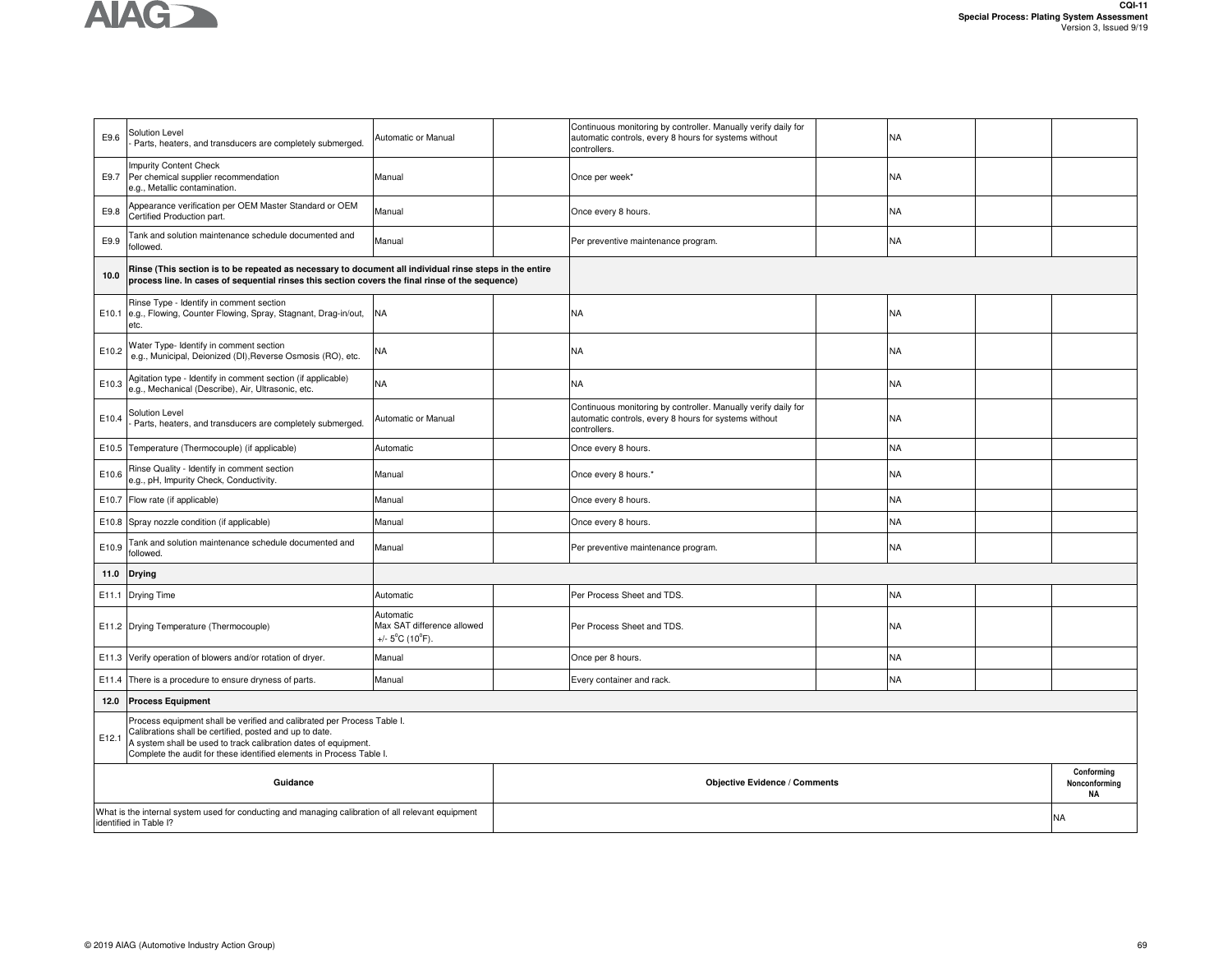

| Provide the document that lists all relevant equipment identified in Process Table I.                                                                                                                            |                                      | <b>NA</b>                                |  |  |  |  |  |  |  |
|------------------------------------------------------------------------------------------------------------------------------------------------------------------------------------------------------------------|--------------------------------------|------------------------------------------|--|--|--|--|--|--|--|
| How do you ensure calibrations are up to date?                                                                                                                                                                   |                                      | NA                                       |  |  |  |  |  |  |  |
| How do you ensure new equipment has been added to the calibration list, and inactive equipment has<br>been removed?                                                                                              |                                      | NA.                                      |  |  |  |  |  |  |  |
| Are calibration labels present and up to date for listed equipment?                                                                                                                                              |                                      | NA.                                      |  |  |  |  |  |  |  |
| What is the reaction plan to any failed verification?                                                                                                                                                            |                                      | <b>NA</b>                                |  |  |  |  |  |  |  |
| Racks and fixtures shall be maintained.<br>E12.2<br>Organization shall have preventive maintenance system that is documented and implemented.                                                                    |                                      |                                          |  |  |  |  |  |  |  |
| Guidance                                                                                                                                                                                                         | <b>Objective Evidence / Comments</b> | Conformina<br>Nonconforming<br><b>NA</b> |  |  |  |  |  |  |  |
| How do you inspect for the integrity of the racks and fixtures?<br>(i.e., broken electrical contacts, plating build up, plastisol rack coating and other damage)<br>Where are the inspection results documented? |                                      | NA                                       |  |  |  |  |  |  |  |
| Describe your preventive maintenance program for racks and fixtures.                                                                                                                                             |                                      | NA                                       |  |  |  |  |  |  |  |
| How is each rack or fixture identified for tracking purposes?                                                                                                                                                    |                                      | NA                                       |  |  |  |  |  |  |  |
| Rectifiers shall be maintained.<br>E12.3<br>The Plater shall have a preventive maintenance system that is documented and implemented.                                                                            |                                      |                                          |  |  |  |  |  |  |  |
| Guidance                                                                                                                                                                                                         | <b>Objective Evidence / Comments</b> | Conforming<br>Nonconforming<br><b>NA</b> |  |  |  |  |  |  |  |
| Describe the preventive maintenance program for rectifiers used in production and in the laboratory<br>(i.e., voltage, amperage and ripple)                                                                      |                                      | NA                                       |  |  |  |  |  |  |  |
| Is the ripple reading within the maximum allowable limit recommended by the chemical supplier?                                                                                                                   |                                      | NA                                       |  |  |  |  |  |  |  |
| All Anodes, Contacts and Bussing shall be maintained.<br>E12.4<br>Organization shall have preventive maintenance system that is documented and implemented.                                                      |                                      |                                          |  |  |  |  |  |  |  |
| Guidance                                                                                                                                                                                                         | <b>Objective Evidence / Comments</b> | Conforming<br>Nonconforming<br>NA        |  |  |  |  |  |  |  |
| Describe the preventive maintenance program for anodes of all types including inert, consumable,<br>bags, baskets and auxiliary.                                                                                 |                                      | NA.                                      |  |  |  |  |  |  |  |
| Describe the preventive maintenance program for contacts and electrical bussing including<br>cleanliness, high electrical resistance, electrical shorts                                                          |                                      | NA                                       |  |  |  |  |  |  |  |
| All filters shall be maintained.<br>E12.5<br>The organization shall have a preventive maintenance system that is documented and implemented.                                                                     |                                      |                                          |  |  |  |  |  |  |  |
| Guidance                                                                                                                                                                                                         | <b>Objective Evidence / Comments</b> | Conforming<br>Nonconforming<br><b>NA</b> |  |  |  |  |  |  |  |
| Describe the preventive maintenance program for all plating solution filters to include plate, filter bag<br>and cartridge                                                                                       |                                      | NA                                       |  |  |  |  |  |  |  |
| Describe the preventive maintenance program for all air filters used on ovens, dryers, chillers, blowers<br>and fans etc.                                                                                        |                                      | NA.                                      |  |  |  |  |  |  |  |
| All process and equipment alarms shall be tested on a quarterly basis at a minimum.<br>E12.6<br>The organization shall have a preventive maintenance system that is documented and implemented.                  |                                      |                                          |  |  |  |  |  |  |  |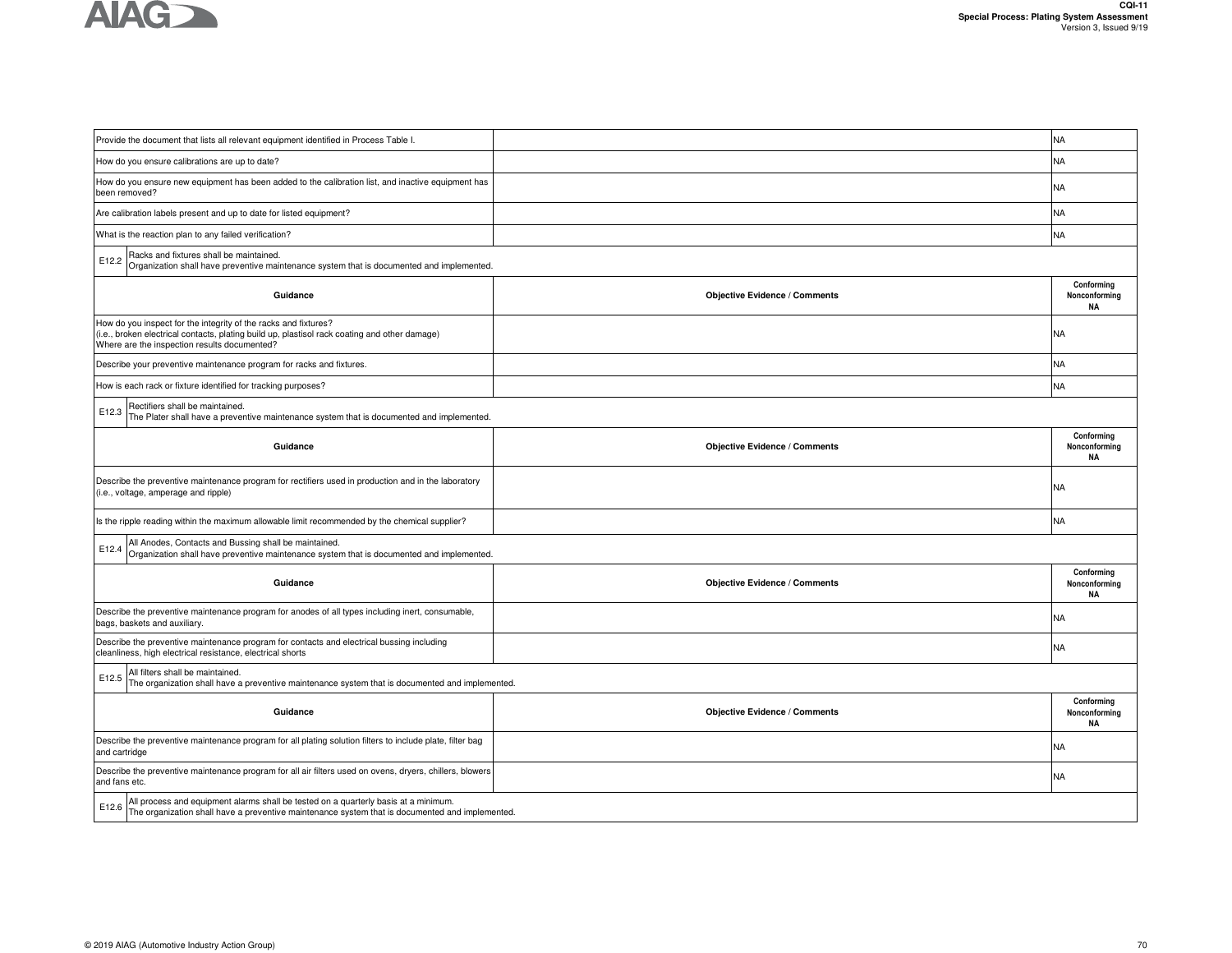

|                     | Guidance                                                                                                                                                                                                                                                                               | <b>Objective Evidence / Comments</b> | Conforming<br>Nonconforming<br><b>NA</b> |
|---------------------|----------------------------------------------------------------------------------------------------------------------------------------------------------------------------------------------------------------------------------------------------------------------------------------|--------------------------------------|------------------------------------------|
|                     | Describe the preventive maintenance program where alarms are used for amperage, voltage, heating,<br>cooling, level control, air circulation and air agitation etc.                                                                                                                    |                                      | <b>NA</b>                                |
|                     | Provide a list of all the alarms that are tested and the test frequency.                                                                                                                                                                                                               |                                      | NA                                       |
|                     | E12.7 All process equipment including the tanks have a maintenance schedule that is documented and followed.                                                                                                                                                                           |                                      |                                          |
|                     | Guidance                                                                                                                                                                                                                                                                               | <b>Objective Evidence / Comments</b> | Conforming<br>Nonconforming<br><b>NA</b> |
|                     | The preventive maintenance schedule should include a list of equipment that is in use with the<br>associated process.<br>(i.e., Tanks, liners pumps, plumbing, heaters, ventilation, coalescer, rectifier, heating, cooling, level<br>control, air circulation and air agitation etc.) |                                      | NA                                       |
|                     | Describe the method used to develop and document the maintenance schedule.<br>(i.e., printed, electronic)                                                                                                                                                                              |                                      | NA.                                      |
|                     | Provide an example of a completed sign off record.                                                                                                                                                                                                                                     |                                      | <b>NA</b>                                |
| 13.0                | <b>Test Equipment</b>                                                                                                                                                                                                                                                                  |                                      |                                          |
| E13.1               | Test Equipment shall be verified and calibrated per Process Table I.<br>Calibrations shall be certified, posted and up to date.<br>A system shall be used to track calibration dates of equipment.<br>Complete the audit for these identified elements in Process Table I.             |                                      |                                          |
|                     | Guidance                                                                                                                                                                                                                                                                               | <b>Objective Evidence / Comments</b> | Conforming<br>Nonconforming<br><b>NA</b> |
| Wet Analysis:       | Before use, chemicals must be checked for shelf life and/or expiration date.                                                                                                                                                                                                           |                                      | NA                                       |
|                     | pH / Conductivity Meter                                                                                                                                                                                                                                                                |                                      | <b>NA</b>                                |
|                     | pH / Conductivity Probes                                                                                                                                                                                                                                                               |                                      | <b>NA</b>                                |
|                     | Solution compatible probes must be used.                                                                                                                                                                                                                                               |                                      | <b>NA</b>                                |
|                     | Laboratory Balance (Weight Scale) (Optional)                                                                                                                                                                                                                                           |                                      | <b>NA</b>                                |
|                     | Atomic Absorption (AA) or Inductively Coupled Plasma (ICP)                                                                                                                                                                                                                             |                                      | <b>NA</b>                                |
|                     | X-Ray Fluorescence (XRF) (Optional)                                                                                                                                                                                                                                                    |                                      | <b>NA</b>                                |
| Lab Rectifier       |                                                                                                                                                                                                                                                                                        |                                      | <b>NA</b>                                |
|                     | Hand held thermometer                                                                                                                                                                                                                                                                  |                                      | NA                                       |
|                     | Pipettes - Before use, pipettes must be checked for broken tips                                                                                                                                                                                                                        |                                      | <b>NA</b>                                |
| <b>CASS Cabinet</b> |                                                                                                                                                                                                                                                                                        |                                      | <b>NA</b>                                |
|                     | <b>Thickness Tester</b>                                                                                                                                                                                                                                                                |                                      | NA                                       |
| Lab Oven            |                                                                                                                                                                                                                                                                                        |                                      | <b>NA</b>                                |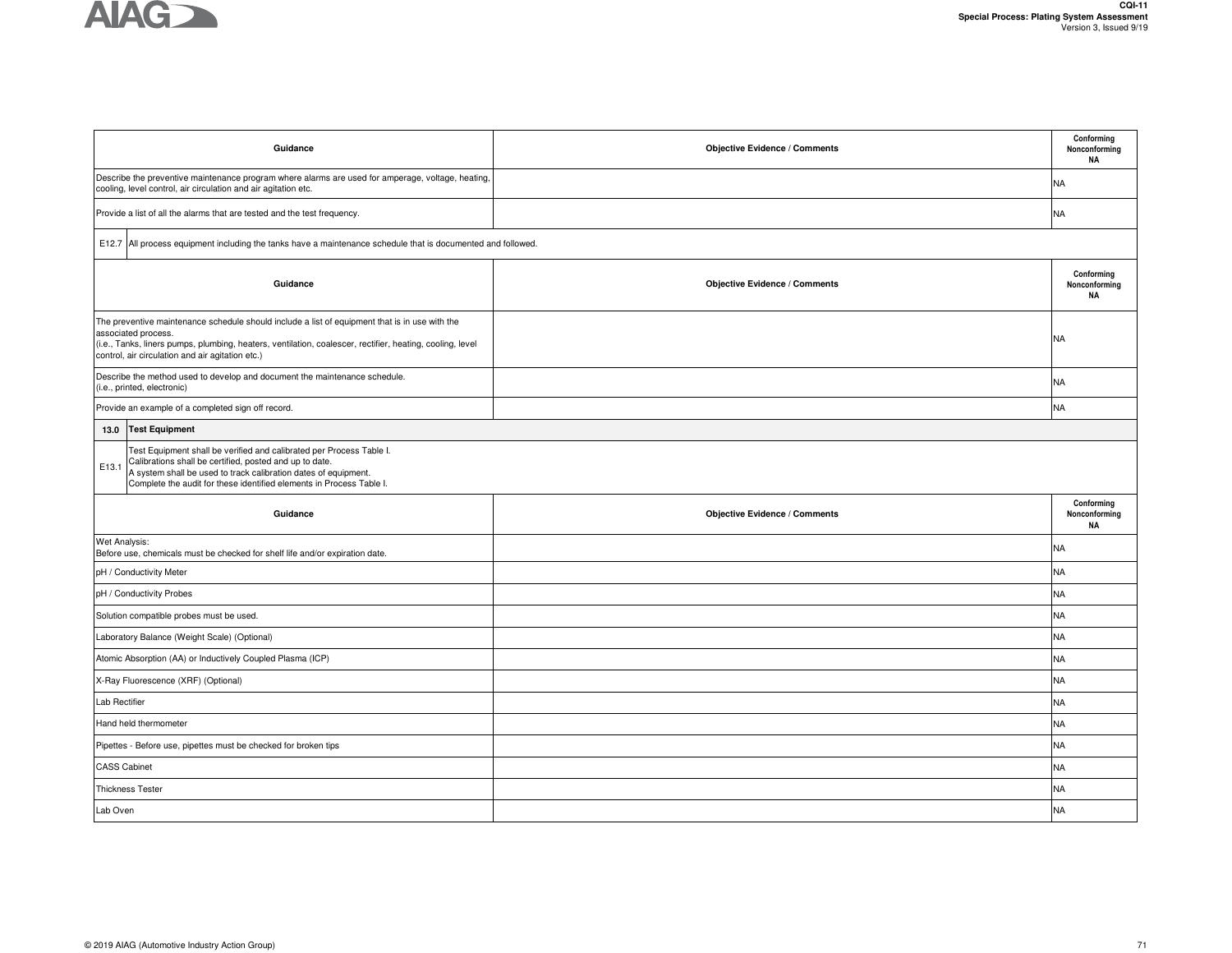

### **PROCESS TABLE F - Hard Chrome Plating**

**All requirements given below are subordinate to applicable customer/OEM specific requirements.** 

**The customer may have additional requirements, e.g., inspection testing, greater frequencies, etc. When performing the job audit, the auditor shall verify plater is conforming to customer requirements.**

\*If minimum requirements are not met, provide supporting records to justify actual conditions. To justify reduced monitoring frequencies, a minimum of 30 consecutive measurements (data points) at stated frequencies must be

**For multiple tanks that serve the same purpose copy and paste sections as needed.**

**Process Line Identification:**

|                  | <b>Category/Process Steps</b>                                                                                                              | <b>Type of Control</b>                                                          |                         | <b>Monitoring Frequency</b>                                                                                                             |                         | Observation/<br><b>Comments</b>          | <b>Job Audit Measurements</b> |                                                               |
|------------------|--------------------------------------------------------------------------------------------------------------------------------------------|---------------------------------------------------------------------------------|-------------------------|-----------------------------------------------------------------------------------------------------------------------------------------|-------------------------|------------------------------------------|-------------------------------|---------------------------------------------------------------|
| <b>ITEM#</b>     |                                                                                                                                            | <b>Minimum Requirement</b>                                                      | <b>Actual Condition</b> | <b>Minimum Requirements</b>                                                                                                             | <b>Actual Condition</b> | Conforming<br>Nonconforming<br><b>NA</b> | Range                         | <b>Actual Measurements</b><br>supporting time of Job<br>Audit |
|                  |                                                                                                                                            |                                                                                 |                         |                                                                                                                                         |                         |                                          |                               |                                                               |
| 1.0              | <b>Metal Cleaning</b>                                                                                                                      |                                                                                 |                         |                                                                                                                                         |                         |                                          |                               |                                                               |
|                  | Type:                                                                                                                                      |                                                                                 |                         |                                                                                                                                         |                         | <b>NA</b>                                |                               |                                                               |
|                  | Size, volume:                                                                                                                              |                                                                                 |                         |                                                                                                                                         |                         | <b>NA</b>                                |                               |                                                               |
|                  | Chemical supplier:                                                                                                                         |                                                                                 |                         |                                                                                                                                         |                         | <b>NA</b>                                |                               |                                                               |
| F1.1             | Temperature (Thermocouple)                                                                                                                 | Automatic<br>Max SAT difference allowed<br>+/- $5^{\circ}$ C (10 $^{\circ}$ F). |                         | Continuous monitoring by controller. Manually verify daily.                                                                             |                         | <b>NA</b>                                |                               |                                                               |
| F1.2             | Concentration                                                                                                                              | Manual                                                                          |                         | Once per day.                                                                                                                           |                         | <b>NA</b>                                |                               |                                                               |
| F1.3             | Time                                                                                                                                       | Automatic                                                                       |                         | After any program changes.                                                                                                              |                         | <b>NA</b>                                |                               |                                                               |
| F1.4             | Agitation                                                                                                                                  | Automatic                                                                       |                         | Per process sheet.                                                                                                                      |                         | <b>NA</b>                                |                               |                                                               |
| F1.5             | Solution Level<br>Parts, heaters, and transducers are completely submerged.                                                                | Automatic or Manual                                                             |                         | Continuous monitoring by controller. Manually verify daily for<br>automatic controls, every 8 hours for systems without<br>controllers. |                         | <b>NA</b>                                |                               |                                                               |
| F1.6             | Tank and solution maintenance schedule documented and<br>followed.                                                                         | Manual                                                                          |                         | Per preventive maintenance program.                                                                                                     |                         | <b>NA</b>                                |                               |                                                               |
| 2.0              | <b>Mechanical Preparation (If Applicable)</b>                                                                                              |                                                                                 |                         |                                                                                                                                         |                         |                                          |                               |                                                               |
| F2.1             | Polishing/Buffing:                                                                                                                         |                                                                                 |                         |                                                                                                                                         |                         | <b>NA</b>                                |                               |                                                               |
| F <sub>2.2</sub> | Wheel revolutions per minute (rpm)                                                                                                         | Automatic or Manual                                                             |                         | Per process sheet.                                                                                                                      |                         | <b>NA</b>                                |                               |                                                               |
| F <sub>2.3</sub> | Buffing wheel material                                                                                                                     | Manual                                                                          |                         | Per process sheet.                                                                                                                      |                         | <b>NA</b>                                |                               |                                                               |
| F <sub>2.4</sub> | Buffing wheel compound                                                                                                                     | Automatic/Manual                                                                |                         | Per process sheet.                                                                                                                      |                         | <b>NA</b>                                |                               |                                                               |
| F <sub>2.5</sub> | Surface profile is checked after process (if applicable).                                                                                  | Manual                                                                          |                         | Every load.                                                                                                                             |                         | <b>NA</b>                                |                               |                                                               |
| F2.6             | <b>Abrasive Blast Process:</b>                                                                                                             |                                                                                 |                         |                                                                                                                                         |                         | <b>NA</b>                                |                               |                                                               |
| F <sub>2.7</sub> | Media type                                                                                                                                 | Manual                                                                          |                         | Every part change.                                                                                                                      |                         | <b>NA</b>                                |                               |                                                               |
| F2.8             | Blasting media size/life:<br>Media size is being checked on a regular schedule to<br>determine effective cleaning and life of product mix. | Manual                                                                          |                         | Per preventive maintenance schedule, once per week<br>minimum.                                                                          |                         | NA                                       |                               |                                                               |
| F <sub>2.9</sub> | Abrasive media flow or nozzle air pressure:<br>Blasting force is set and maintained within control limits.                                 | Automatic or Manual                                                             |                         | Per process sheet.                                                                                                                      |                         | <b>NA</b>                                |                               |                                                               |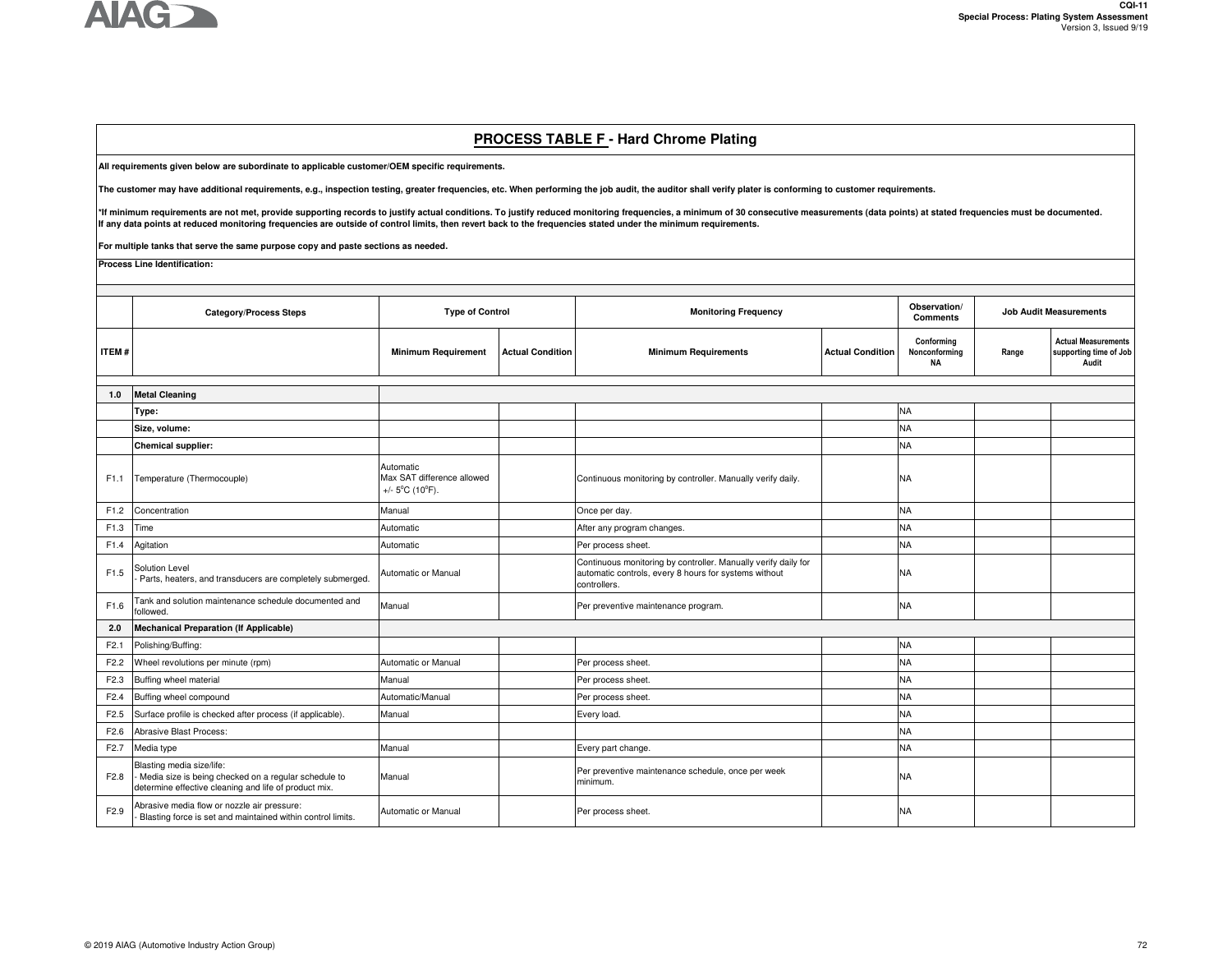

| F2.10 | Dwell time is clearly defined.<br>If additional blasting is required, management approval is<br>needed.                                                                                                     | Automatic or Manual                                       | Per process sheet.                                                                                                                      | NA        |  |
|-------|-------------------------------------------------------------------------------------------------------------------------------------------------------------------------------------------------------------|-----------------------------------------------------------|-----------------------------------------------------------------------------------------------------------------------------------------|-----------|--|
| F2.11 | Abrasive media level                                                                                                                                                                                        | Manual                                                    | Every load.                                                                                                                             | <b>NA</b> |  |
| F2.12 | Surface cleanliness is checked after process.<br>Copper Sulfate Test (Hogeboom Test).                                                                                                                       | Manual                                                    | Every load.*                                                                                                                            | <b>NA</b> |  |
| F2.13 | Surface profile is checked after process (if applicable).                                                                                                                                                   | Manual                                                    | Every load.                                                                                                                             | <b>NA</b> |  |
| 3.0   | Acid Activation (if applicable)                                                                                                                                                                             |                                                           |                                                                                                                                         |           |  |
|       | Type:                                                                                                                                                                                                       |                                                           |                                                                                                                                         | <b>NA</b> |  |
|       | Size, volume:                                                                                                                                                                                               |                                                           |                                                                                                                                         | <b>NA</b> |  |
|       | <b>Chemical supplier:</b>                                                                                                                                                                                   |                                                           |                                                                                                                                         | <b>NA</b> |  |
| F3.1  | Temperature (Thermocouple)                                                                                                                                                                                  | Automatic<br>Max SAT difference allowed<br>+/- 3°C (5°F). | Continuous monitoring by controller. Manually verify daily.                                                                             | <b>NA</b> |  |
| F3.2  | Concentration                                                                                                                                                                                               | <b>Automatic or Manual</b>                                | Once per day.                                                                                                                           | <b>NA</b> |  |
| F3.3  | Time                                                                                                                                                                                                        | Automatic or Manual                                       | Per process sheet.                                                                                                                      | <b>NA</b> |  |
| F3.4  | Agitation or Circulation (if applicable)                                                                                                                                                                    | Automatic                                                 | Per process sheet.                                                                                                                      | <b>NA</b> |  |
| F3.5  | Current/Voltage (if applicable)                                                                                                                                                                             | Automatic or Manual                                       | Once every 8 hours.                                                                                                                     | <b>NA</b> |  |
| F3.6  | Solution Level<br>Parts, heaters, and transducers are completely submerged.                                                                                                                                 | Automatic or Manual                                       | Continuous monitoring by controller. Manually verify daily for<br>automatic controls, every 8 hours for systems without<br>controllers. | <b>NA</b> |  |
| F3.7  | Tank and solution maintenance schedule documented and<br>followed.                                                                                                                                          | Manual                                                    | Per preventive maintenance program.                                                                                                     | <b>NA</b> |  |
| 4.0   | <b>Chrome Plate</b>                                                                                                                                                                                         |                                                           |                                                                                                                                         |           |  |
|       |                                                                                                                                                                                                             |                                                           |                                                                                                                                         |           |  |
|       | Type:                                                                                                                                                                                                       |                                                           |                                                                                                                                         | <b>NA</b> |  |
|       | Size, volume:                                                                                                                                                                                               |                                                           |                                                                                                                                         | <b>NA</b> |  |
|       | <b>Chemical supplier:</b>                                                                                                                                                                                   |                                                           |                                                                                                                                         | <b>NA</b> |  |
| F4.1  | Temperature (Thermocouple)                                                                                                                                                                                  | Automatic<br>Max SAT difference allowed<br>+/- 1°C (2°F). | Continuous monitoring by controller. Manually verify daily.                                                                             | <b>NA</b> |  |
| F4.2  | Concentration                                                                                                                                                                                               | Manual                                                    | Once per day.                                                                                                                           | <b>NA</b> |  |
| F4.3  | Metallic impurity concentrations of Fe, Cr+3, Cu, and Ni.                                                                                                                                                   | Manual                                                    | Once per week.                                                                                                                          | <b>NA</b> |  |
| F4.4  | Time                                                                                                                                                                                                        | Manual                                                    | After any program changes.                                                                                                              | <b>NA</b> |  |
| F4.5  | <b>Agitation or Circulation</b>                                                                                                                                                                             | Automatic                                                 | At start of each shift.                                                                                                                 | <b>NA</b> |  |
| F4.6  | Current/Voltage                                                                                                                                                                                             | Automatic or Manual                                       | Once every 8 hours.                                                                                                                     | <b>NA</b> |  |
| F4.7  | Ramp Schedule (if applicable)                                                                                                                                                                               | Automatic or Manual                                       | Per process sheet.                                                                                                                      | <b>NA</b> |  |
| F4.8  | Solution Level<br>Parts, heaters, and transducers are completely submerged.                                                                                                                                 | Automatic or Manual                                       | Continuous monitoring by controller. Manually verify daily for<br>automatic controls, every 8 hours for systems without<br>controllers. | <b>NA</b> |  |
| F4.9  | Tank and solution maintenance schedule documented and<br>followed.                                                                                                                                          | Manual                                                    | Per preventive maintenance program.                                                                                                     | <b>NA</b> |  |
| 5.0   | Rinse (This section is to be repeated as necessary to document all individual rinse steps in the entire<br>process line. In cases of sequential rinses this section covers the final rinse of the sequence) |                                                           |                                                                                                                                         |           |  |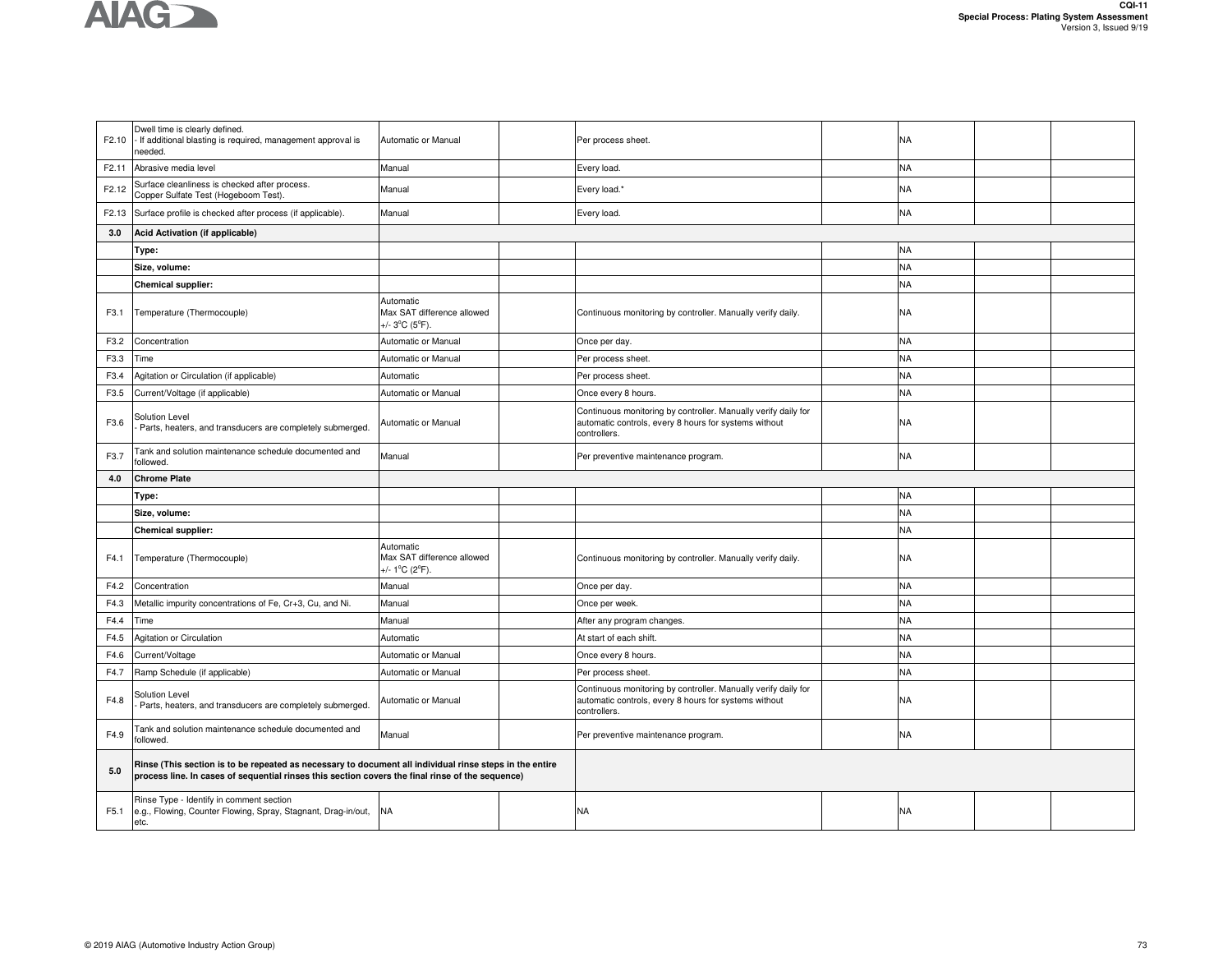

| F5.2          | Water Type- Identify in comment section<br>e.g., Municipal, Deionized (DI), Reverse Osmosis (RO), etc.                                                                                                                                                                        | NA                                                         |                                      | NA                                                                                                                                      |  | NA        |  |                                          |
|---------------|-------------------------------------------------------------------------------------------------------------------------------------------------------------------------------------------------------------------------------------------------------------------------------|------------------------------------------------------------|--------------------------------------|-----------------------------------------------------------------------------------------------------------------------------------------|--|-----------|--|------------------------------------------|
| F5.3          | Agitation type - Identify in comment section (if applicable)<br>e.g., Mechanical (Describe), Air, Ultrasonic, etc.                                                                                                                                                            | <b>NA</b>                                                  |                                      | NA                                                                                                                                      |  | NA        |  |                                          |
| F5.4          | Solution Level<br>Parts, heaters, and transducers are completely submerged.                                                                                                                                                                                                   | Automatic or Manual                                        |                                      | Continuous monitoring by controller. Manually verify daily for<br>automatic controls, every 8 hours for systems without<br>controllers. |  | NA        |  |                                          |
| F5.5          | Temperature (Thermocouple) (if applicable)                                                                                                                                                                                                                                    | Automatic<br>Max SAT difference allowed<br>/- 5ºC (10ºF).  |                                      | Once every 8 hours.                                                                                                                     |  | NA        |  |                                          |
| F5.6          | Rinse Quality - Identify in comment section<br>e.g., pH, Impurity Check, Conductivity.                                                                                                                                                                                        | Manual                                                     |                                      | Once every 8 hours.*                                                                                                                    |  | NA        |  |                                          |
| F5.7          | Flow rate (if applicable)                                                                                                                                                                                                                                                     | Manual                                                     |                                      | Once every 8 hours.                                                                                                                     |  | <b>NA</b> |  |                                          |
| F5.8          | Spray nozzle condition (if applicable)                                                                                                                                                                                                                                        | Manual                                                     |                                      | Once every 8 hours.                                                                                                                     |  | <b>NA</b> |  |                                          |
| F5.9          | Verify position of incoming water feed is near the bottom (if<br>immersion tank).                                                                                                                                                                                             | Manual                                                     |                                      | Per preventive maintenance program.                                                                                                     |  | NA        |  |                                          |
| F5.10         | Tank and solution maintenance schedule documented and<br>followed.                                                                                                                                                                                                            | Manual                                                     |                                      | Per preventive maintenance program.                                                                                                     |  | NA        |  |                                          |
| 6.0           | <b>Drying</b>                                                                                                                                                                                                                                                                 |                                                            |                                      |                                                                                                                                         |  |           |  |                                          |
| F6.1          | Drying Time                                                                                                                                                                                                                                                                   | Automatic                                                  |                                      | Per Process Sheet and TDS.                                                                                                              |  | NA        |  |                                          |
| F6.2          | Drying Temperature (Thermocouple)                                                                                                                                                                                                                                             | Automatic<br>Max SAT difference allowed<br>+/- 5°C (10°F). |                                      | Per Process Sheet and TDS.                                                                                                              |  | <b>NA</b> |  |                                          |
| F6.3          | Verify operation of blowers and/or rotation of dryer.                                                                                                                                                                                                                         | Manual                                                     |                                      | Once per 8 hours.                                                                                                                       |  | NA        |  |                                          |
| F6.4          | There is a procedure to ensure dryness of parts.                                                                                                                                                                                                                              | Manual                                                     |                                      | Every container and rack.                                                                                                               |  | NA        |  |                                          |
| 7.0           | <b>Process Equipment</b>                                                                                                                                                                                                                                                      |                                                            |                                      |                                                                                                                                         |  |           |  |                                          |
| F7.1          | Process equipment shall be verified and calibrated per Process Table I.<br>Calibrations shall be certified, posted and up to date.<br>A system shall be used to track calibration dates of equipment.<br>Complete the audit for these identified elements in Process Table I. |                                                            |                                      |                                                                                                                                         |  |           |  |                                          |
|               | Guidance                                                                                                                                                                                                                                                                      |                                                            |                                      | <b>Objective Evidence / Comments</b>                                                                                                    |  |           |  | Conforming<br>Nonconforming<br><b>NA</b> |
|               | What is the internal system used for conducting and managing calibration of all relevant equipment<br>identified in Process Table I?                                                                                                                                          |                                                            |                                      |                                                                                                                                         |  |           |  | <b>NA</b>                                |
|               | Provide the document that lists all relevant equipment identified in Process Table I.                                                                                                                                                                                         |                                                            |                                      |                                                                                                                                         |  |           |  | NA.                                      |
|               | How do you ensure calibrations are up to date?                                                                                                                                                                                                                                |                                                            |                                      |                                                                                                                                         |  |           |  | <b>NA</b>                                |
| been removed? | How do you ensure new equipment has been added to the calibration list, and inactive equipment has                                                                                                                                                                            |                                                            |                                      |                                                                                                                                         |  |           |  | <b>NA</b>                                |
|               | Are calibration labels present and up to date for listed equipment?                                                                                                                                                                                                           |                                                            |                                      |                                                                                                                                         |  |           |  | <b>NA</b>                                |
|               | What is the reaction plan to any failed verification?                                                                                                                                                                                                                         |                                                            |                                      |                                                                                                                                         |  |           |  | <b>NA</b>                                |
| F7.2          | Racks and fixtures shall be maintained.<br>Organization shall have preventive maintenance system that is documented and implemented.                                                                                                                                          |                                                            |                                      |                                                                                                                                         |  |           |  |                                          |
|               | Guidance                                                                                                                                                                                                                                                                      |                                                            | <b>Objective Evidence / Comments</b> |                                                                                                                                         |  |           |  | Conforming<br>Nonconforming<br><b>NA</b> |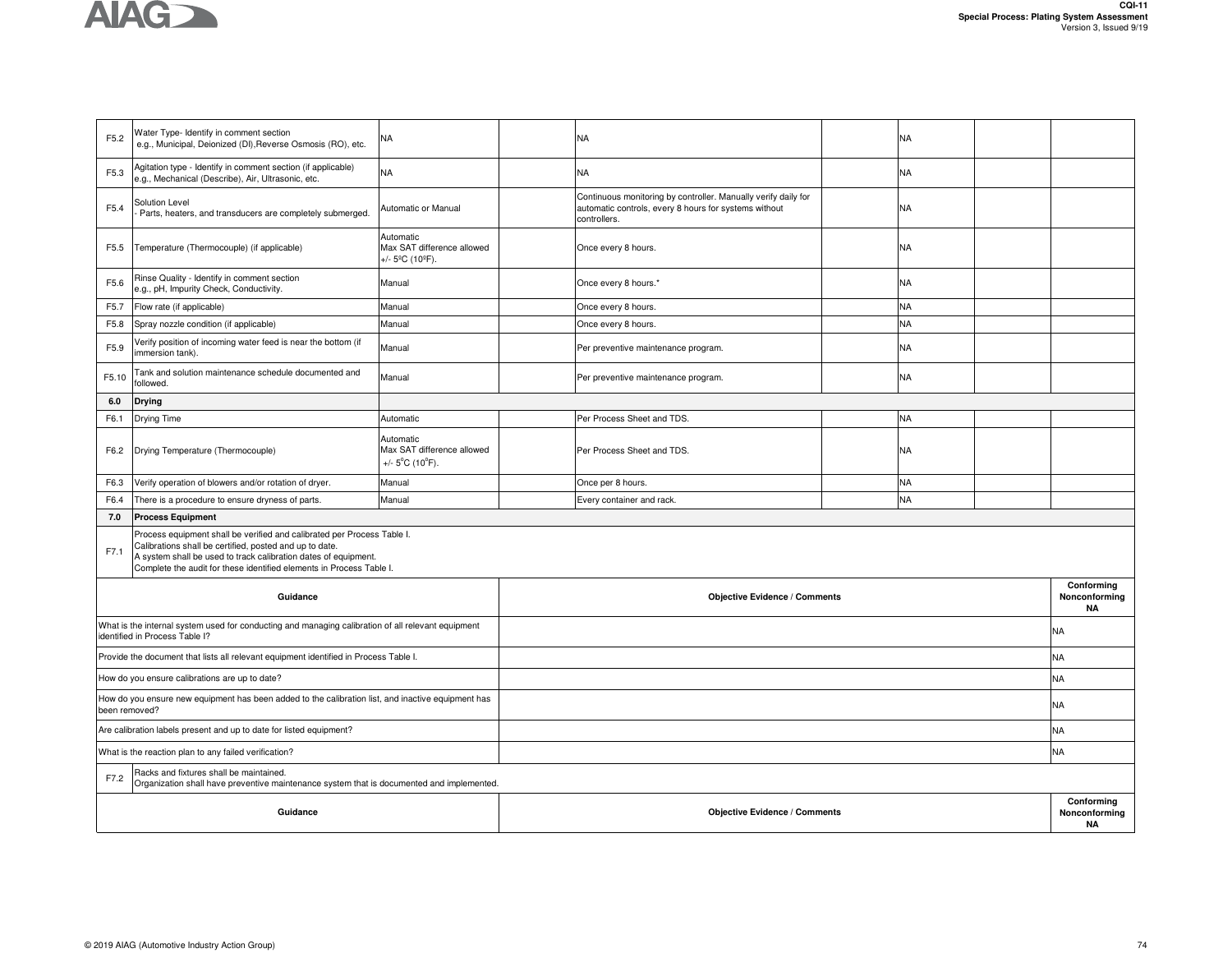

| How do you inspect for the integrity of the racks and fixtures?<br>(i.e., broken electrical contacts, plating build up, plastisol rack coating and other damage)<br>Where are the inspection results documented? |                                      | <b>NA</b>                                |
|------------------------------------------------------------------------------------------------------------------------------------------------------------------------------------------------------------------|--------------------------------------|------------------------------------------|
| Describe your preventive maintenance program for racks and fixtures.                                                                                                                                             |                                      | NA                                       |
| How is each rack or fixture identified for tracking purposes?                                                                                                                                                    |                                      | <b>NA</b>                                |
| Rectifiers shall be maintained.<br>F7.3<br>The Plater shall have a preventive maintenance system that is documented and implemented.                                                                             |                                      |                                          |
| Guidance                                                                                                                                                                                                         | <b>Objective Evidence / Comments</b> | Conforming<br>Nonconforming<br><b>NA</b> |
| Describe the preventive maintenance program for rectifiers used in production and in the laboratory<br>(i.e., voltage, amperage and ripple).                                                                     |                                      | NA                                       |
| Is the ripple reading within the maximum allowable limit recommended by the chemical supplier?                                                                                                                   |                                      | NA                                       |
| All Anodes, Contacts and Bussing shall be maintained.<br>F7.4<br>Organization shall have preventive maintenance system that is documented and implemented.                                                       |                                      |                                          |
| Guidance                                                                                                                                                                                                         | <b>Objective Evidence / Comments</b> | Conforming<br>Nonconforming<br><b>NA</b> |
| Describe the preventive maintenance program for anodes of all types including inert, consumable,<br>bags, baskets and auxiliary.                                                                                 |                                      | <b>NA</b>                                |
| Describe the preventive maintenance program for contacts and electrical bussing including<br>cleanliness, high electrical resistance, electrical shorts                                                          |                                      | <b>NA</b>                                |
| All filters shall be maintained.<br>F7.5<br>The organization shall have a preventive maintenance system that is documented and implemented.                                                                      |                                      |                                          |
| Guidance                                                                                                                                                                                                         | <b>Objective Evidence / Comments</b> | Conforming<br>Nonconforming<br><b>NA</b> |
| Describe the preventive maintenance program for all plating solution filters to include plate, filter bag<br>and cartridge                                                                                       |                                      | <b>NA</b>                                |
| Describe the preventive maintenance program for all air filters used on ovens, dryers, chillers, blowers<br>and fans etc.                                                                                        |                                      | <b>NA</b>                                |
| All process and equipment alarms shall be tested on a quarterly basis at a minimum.<br>F7.6<br>The organization shall have a preventive maintenance system that is documented and implemented.                   |                                      |                                          |
| Guidance                                                                                                                                                                                                         | <b>Objective Evidence / Comments</b> | Conforming<br>Nonconforming<br><b>NA</b> |
| Describe the preventive maintenance program where alarms are used for amperage, voltage, heating,<br>cooling, level control, air circulation and air agitation etc.                                              |                                      | NA                                       |
| Provide a list of all the alarms that are tested and the test frequency.                                                                                                                                         |                                      | <b>NA</b>                                |
| All process equipment including the tanks have a maintenance schedule that is documented and followed.<br>F7.7                                                                                                   |                                      |                                          |
| Guidance                                                                                                                                                                                                         | <b>Objective Evidence / Comments</b> | Conforming<br>Nonconforming<br><b>NA</b> |
| The preventive maintenance schedule should include a list of equipment that is in use with the<br>associated process.                                                                                            |                                      |                                          |
| (i.e., Tanks, liners pumps, plumbing, heaters, ventilation, coalescer, rectifier, heating, cooling, level<br>control, air circulation and air agitation etc.)                                                    |                                      | NA                                       |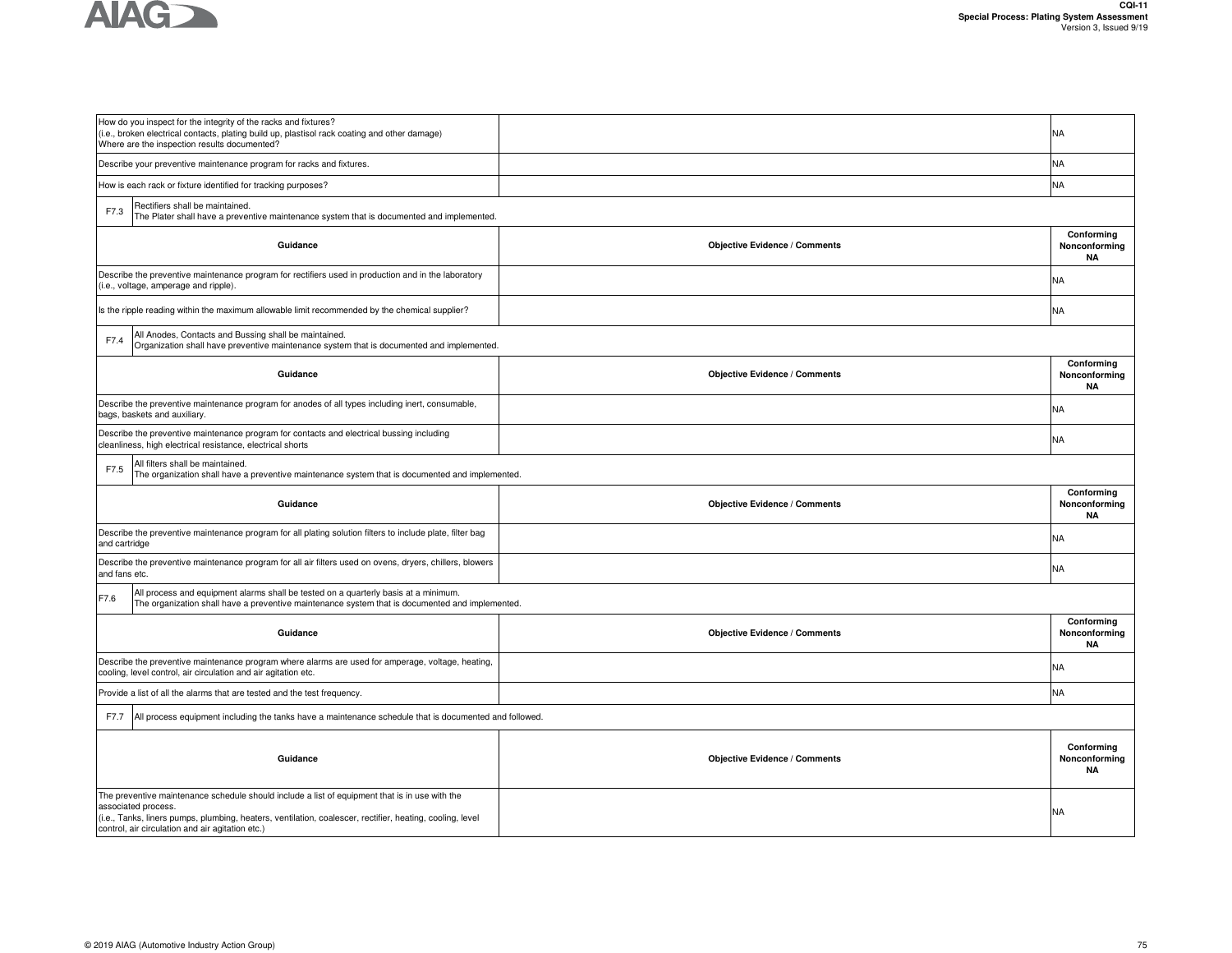## **AIAG**

|               | Describe the method used to develop and document the maintenance schedule.<br>(i.e., printed, electronic)                                                                                                                                                                  |                                      | <b>NA</b>                                |
|---------------|----------------------------------------------------------------------------------------------------------------------------------------------------------------------------------------------------------------------------------------------------------------------------|--------------------------------------|------------------------------------------|
|               | Provide an example of a completed sign off record.                                                                                                                                                                                                                         |                                      | <b>NA</b>                                |
| 8.0           | <b>Test Equipment</b>                                                                                                                                                                                                                                                      |                                      |                                          |
| F8.1          | Test Equipment shall be verified and calibrated per Process Table I.<br>Calibrations shall be certified, posted and up to date.<br>A system shall be used to track calibration dates of equipment.<br>Complete the audit for these identified elements in Process Table I. |                                      |                                          |
|               | Guidance                                                                                                                                                                                                                                                                   | <b>Objective Evidence / Comments</b> | Conforming<br>Nonconforming<br><b>NA</b> |
| Wet Analysis: | Before use, chemicals must be checked for shelf life and/or expiration date.                                                                                                                                                                                               |                                      | <b>NA</b>                                |
|               | pH / Conductivity Meter                                                                                                                                                                                                                                                    |                                      | <b>NA</b>                                |
|               | pH / Conductivity Probes                                                                                                                                                                                                                                                   |                                      | <b>NA</b>                                |
|               | Solution compatible probes must be used.                                                                                                                                                                                                                                   |                                      | <b>NA</b>                                |
|               | Laboratory Balance (Weight Scale) (Optional)                                                                                                                                                                                                                               |                                      | <b>NA</b>                                |
|               | Atomic Absorption (AA) or Inductively Coupled Plasma (ICP)                                                                                                                                                                                                                 |                                      | <b>NA</b>                                |
|               | Ion Chromatography (Optional)                                                                                                                                                                                                                                              |                                      | <b>NA</b>                                |
|               | Selective Ion Electrodes (Optional)                                                                                                                                                                                                                                        |                                      | <b>NA</b>                                |
|               | X-Ray Fluorescence (XRF) - (Optional)                                                                                                                                                                                                                                      |                                      | <b>NA</b>                                |
| Lab Rectifier |                                                                                                                                                                                                                                                                            |                                      | <b>NA</b>                                |
|               | Hand held thermometer                                                                                                                                                                                                                                                      |                                      | <b>NA</b>                                |
|               | Pipettes - Before use, pipettes must be checked for broken tips                                                                                                                                                                                                            |                                      | <b>NA</b>                                |
|               | <b>Thickness Tester</b>                                                                                                                                                                                                                                                    |                                      | <b>NA</b>                                |
| Lab Oven      |                                                                                                                                                                                                                                                                            |                                      | <b>NA</b>                                |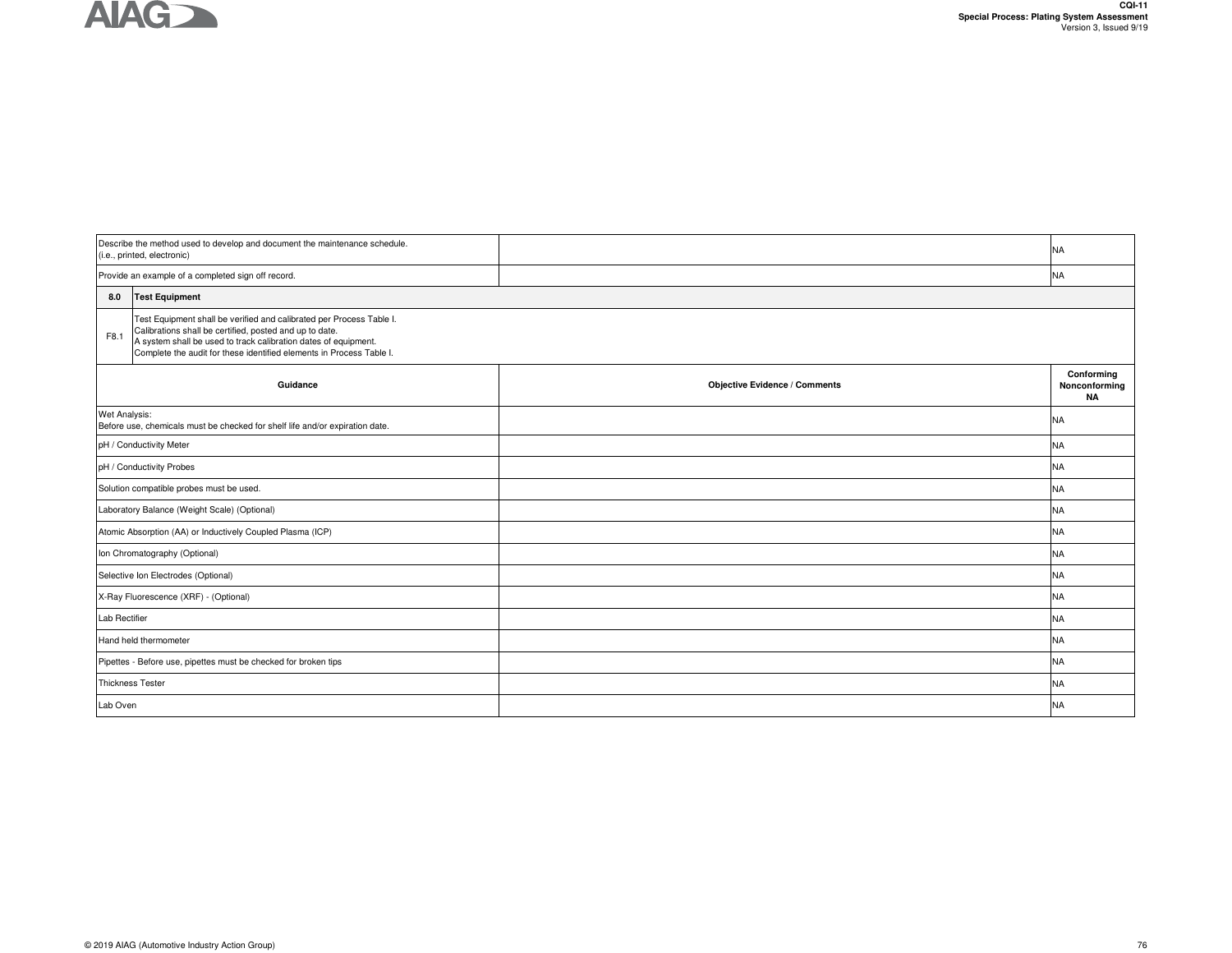

## **PROCESS TABLE G - Electroless Nickel**

**All requirements given below are subordinate to applicable customer/OEM specific requirements.** 

**The customer may have additional requirements, e.g., inspection testing, greater frequencies, etc. When performing the job audit, the auditor shall verify plater is conforming to customer requirements.**

\*If minimum requirements are not met, provide supporting records to justify actual conditions. To justify reduced monitoring frequencies, a minimum of 30 consecutive measurements (data points) at stated frequencies must be **If any data points at reduced monitoring frequencies are outside of control limits, then revert back to the frequencies stated under the minimum requirements.** 

**For multiple tanks that serve the same purpose copy and paste sections as needed.**

**Process Line Identification:** 

|       | <b>Category/Process Steps</b>                                                                                                                                 |                                                                                 | <b>Type of Control</b><br><b>Monitoring Frequency</b> |                                                                                                                                         | Observation/<br><b>Comments</b> | <b>Job Audit Measurements</b>            |       |                                                               |
|-------|---------------------------------------------------------------------------------------------------------------------------------------------------------------|---------------------------------------------------------------------------------|-------------------------------------------------------|-----------------------------------------------------------------------------------------------------------------------------------------|---------------------------------|------------------------------------------|-------|---------------------------------------------------------------|
| ITEM# |                                                                                                                                                               | <b>Minimum Requirement</b>                                                      | <b>Actual Condition</b>                               | <b>Minimum Requirement</b>                                                                                                              | <b>Actual Condition</b>         | Conforming<br>Nonconforming<br><b>NA</b> | Range | <b>Actual Measurements</b><br>supporting time of Job<br>Audit |
|       | <b>STEEL, BRASS, BRONZE</b>                                                                                                                                   |                                                                                 |                                                       |                                                                                                                                         |                                 |                                          |       |                                                               |
| 1.0   | <b>Soak Cleaner</b><br>Precleaning                                                                                                                            |                                                                                 |                                                       |                                                                                                                                         |                                 |                                          |       |                                                               |
|       | Type: (e.g., Alkaline, Neutral, Acidic, Spray, Immersion,<br>Ultrasonic)                                                                                      |                                                                                 |                                                       |                                                                                                                                         |                                 | <b>NA</b>                                |       |                                                               |
|       | Size, volume:                                                                                                                                                 |                                                                                 |                                                       |                                                                                                                                         |                                 | <b>NA</b>                                |       |                                                               |
|       | <b>Chemical supplier:</b>                                                                                                                                     |                                                                                 |                                                       |                                                                                                                                         |                                 | <b>NA</b>                                |       |                                                               |
| G1.1  | Temperature (Thermocouple)                                                                                                                                    | Automatic<br>Max SAT difference allowed<br>+/- $5^{\circ}$ C (10 $^{\circ}$ F). |                                                       | Continuous monitoring by controller. Manually verify once<br>every 8 hours.<br>Automatic.                                               |                                 | <b>NA</b>                                |       |                                                               |
| G1.2  | Concentration(s)                                                                                                                                              | Manual                                                                          |                                                       | Once per day.                                                                                                                           |                                 | <b>NA</b>                                |       |                                                               |
| G1.3  | <b>Impurity Content Check</b><br>Per chemical supplier recommendation<br>Examples: Acid split for oil loading, alkalinity ratio.                              | Manual                                                                          |                                                       | Once per week.                                                                                                                          |                                 | <b>NA</b>                                |       |                                                               |
| G1.4  | Time                                                                                                                                                          | Automatic or Manual                                                             |                                                       | Per process sheet and after program changes.                                                                                            |                                 | <b>NA</b>                                |       |                                                               |
| G1.5  | Agitation                                                                                                                                                     | Automatic                                                                       |                                                       | Per process sheet.                                                                                                                      |                                 | <b>NA</b>                                |       |                                                               |
| G1.6  | Solution Level<br>Parts, heaters, and transducers are completely submerged.                                                                                   | Automatic or Manual                                                             |                                                       | Continuous monitoring by controller. Manually verify daily for<br>automatic controls, every 8 hours for systems without<br>controllers. |                                 | <b>NA</b>                                |       |                                                               |
| G1.7  | Tank and solution maintenance schedule documented and<br>followed.                                                                                            | Manual                                                                          |                                                       | Per preventive maintenance program.                                                                                                     |                                 | <b>NA</b>                                |       |                                                               |
| 2.0   | <b>Ultrasonic Cleaner</b>                                                                                                                                     |                                                                                 |                                                       |                                                                                                                                         |                                 |                                          |       |                                                               |
| G2.1  | Ultrasonics functionality check<br>- Frequency settings of ultrasonics<br>- Power Density (e.g., Watts per liter)<br>- Test for output (e.g., aluminum foil). | Automatic or Manual                                                             |                                                       | Once per week.                                                                                                                          |                                 | <b>NA</b>                                |       |                                                               |
| G2.2  | Temperature (Thermocouple)                                                                                                                                    | Automatic<br>Max SAT difference allowed<br>+/- $5^{\circ}$ C (10 $^{\circ}$ F). |                                                       | Continuous monitoring by controller. Manually verify once<br>every 8 hours.<br>Automatic.                                               |                                 | <b>NA</b>                                |       |                                                               |
| G2.3  | <b>Cleaner Concentration</b>                                                                                                                                  | Manual                                                                          |                                                       | Once per day.                                                                                                                           |                                 | <b>NA</b>                                |       |                                                               |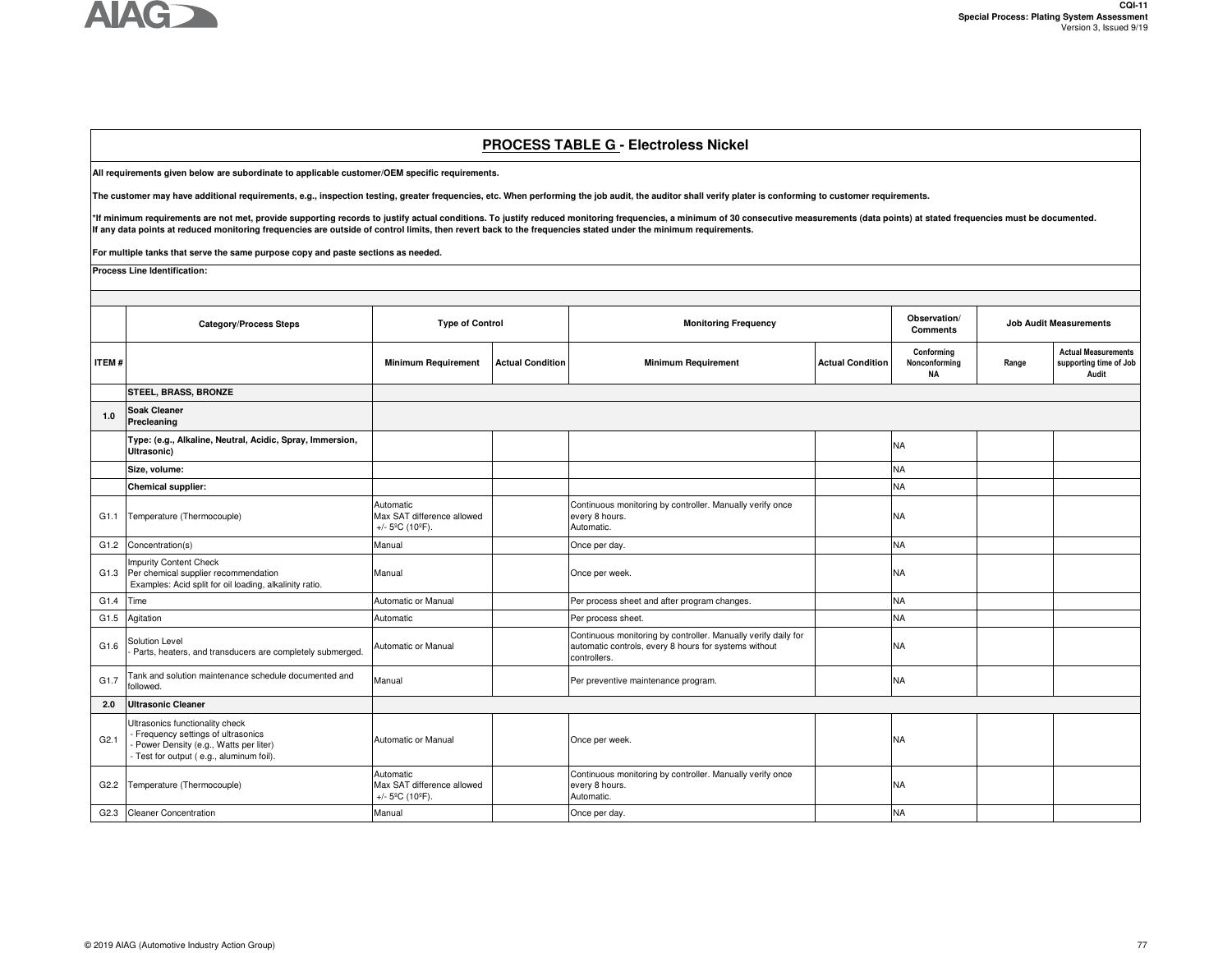

| G2.4             | <b>Solution Level</b><br>Parts, heaters, and transducers are completely submerged.                                               | Automatic or Manual                                                             | Continuous monitoring by controller. Manually verify daily for<br>automatic controls, every 8 hours for systems without<br>controllers. | <b>NA</b> |  |
|------------------|----------------------------------------------------------------------------------------------------------------------------------|---------------------------------------------------------------------------------|-----------------------------------------------------------------------------------------------------------------------------------------|-----------|--|
| G2.5             | Electrical equipment inspection (connectors, diodes,<br>generators, transducers, equipment temperature, etc.).                   | Manual                                                                          | Once per week.                                                                                                                          | <b>NA</b> |  |
| G2.6             | Input voltage (with and without load, primary and secondary).                                                                    | Manual                                                                          | Every 6 months                                                                                                                          | <b>NA</b> |  |
| G <sub>2.7</sub> | <b>Flowing Rinse</b>                                                                                                             | Automatic or Manual                                                             | Once every 8 hours.                                                                                                                     | <b>NA</b> |  |
| G2.8             | Tank and solution maintenance schedule documented and<br>followed.                                                               | Manual                                                                          | Per preventive maintenance program.                                                                                                     | NA        |  |
| 3.0              | <b>Alkaline Electrocleaner</b>                                                                                                   |                                                                                 |                                                                                                                                         |           |  |
|                  | Type: (e.g., Anodic, Cathodic, Periodic Reverse)                                                                                 |                                                                                 |                                                                                                                                         | <b>NA</b> |  |
|                  | Size, volume:                                                                                                                    |                                                                                 |                                                                                                                                         | <b>NA</b> |  |
|                  | Chemical supplier:                                                                                                               |                                                                                 |                                                                                                                                         | NA        |  |
| G3.1             | Temperature (Thermocouple)                                                                                                       | Automatic<br>Max SAT difference allowed<br>+/- $5^{\circ}$ C (10 $^{\circ}$ F). | Continuous monitoring by controller. Manually verify once<br>every 8 hours.<br>Automatic.                                               | <b>NA</b> |  |
| G3.2             | Concentration(s)                                                                                                                 | Manual                                                                          | Once per day.                                                                                                                           | NA        |  |
| G3.3             | <b>Impurity Content Check</b><br>Per chemical supplier recommendation<br>Examples: Acid split for oil loading, alkalinity ratio. | Manual                                                                          | Once per week.                                                                                                                          | NA        |  |
| G3.4             | Tank maintenance schedule is documented and followed.<br>Examples: Physical tank, pumps, piping, heaters, etc.                   | Manual                                                                          | Per preventive maintenance program.                                                                                                     | NA        |  |
| G3.5             | Time                                                                                                                             | Automatic or Manual                                                             | Per process sheet and after program changes.                                                                                            | <b>NA</b> |  |
| G3.6             | Agitation                                                                                                                        | Automatic                                                                       | Per process sheet.                                                                                                                      | <b>NA</b> |  |
| G3.7             | Current/Voltage                                                                                                                  | Automatic or Manual                                                             | Per process sheet and TDS Once every 8 hours.*                                                                                          | NA        |  |
| G3.8             | Solution Level<br>Parts, heaters, and transducers are completely submerged.                                                      | Automatic or Manual                                                             | Continuous monitoring by controller. Manually verify daily for<br>automatic controls, every 8 hours for systems without<br>controllers. | NA        |  |
| G3.9             | <b>Flowing Rinse</b>                                                                                                             | Automatic                                                                       | Once every 8 hours.                                                                                                                     | <b>NA</b> |  |
| G3.10            | Tank and solution maintenance schedule documented and<br>followed.                                                               | Manual                                                                          | Per preventive maintenance program.                                                                                                     | NA        |  |
| 4.0              | <b>Acid Activation</b>                                                                                                           |                                                                                 |                                                                                                                                         |           |  |
|                  | Type: (e.g., Sulfuric, Hydrochloric, Acid salts)                                                                                 |                                                                                 |                                                                                                                                         | <b>NA</b> |  |
|                  | Size, volume:                                                                                                                    |                                                                                 |                                                                                                                                         | <b>NA</b> |  |
|                  | <b>Chemical supplier:</b>                                                                                                        |                                                                                 |                                                                                                                                         | <b>NA</b> |  |
| G4.1             | Temperature (Thermocouple)                                                                                                       | Automatic<br>Max SAT difference allowed<br>+/- $5^{\circ}$ C (10 $^{\circ}$ F). | Continuous monitoring by controller. Manually verify once<br>every 8 hours.<br>Automatic.                                               | <b>NA</b> |  |
| G4.2             | Concentration(s)                                                                                                                 | Manual                                                                          | Once every 8 hours.*                                                                                                                    | NA        |  |
| G4.3             | Metallic impurity concentration. Obtain metallic impurity limits<br>from chemical supplier with required corrective actions.     | Manual                                                                          | Once per month.                                                                                                                         | NA        |  |
| G4.4             | Time                                                                                                                             | Automatic or Manual                                                             | Per process sheet and after program changes.                                                                                            | <b>NA</b> |  |
| G4.5             | Agitation                                                                                                                        | Automatic                                                                       | Per process sheet.                                                                                                                      | NA        |  |
| G4.6             | Solution Level<br>Parts, heaters, and transducers are completely submerged.                                                      | Automatic or Manual                                                             | Continuous monitoring by controller. Manually verify daily for<br>automatic controls, every 8 hours for systems without<br>controllers. | NA        |  |
|                  |                                                                                                                                  |                                                                                 |                                                                                                                                         |           |  |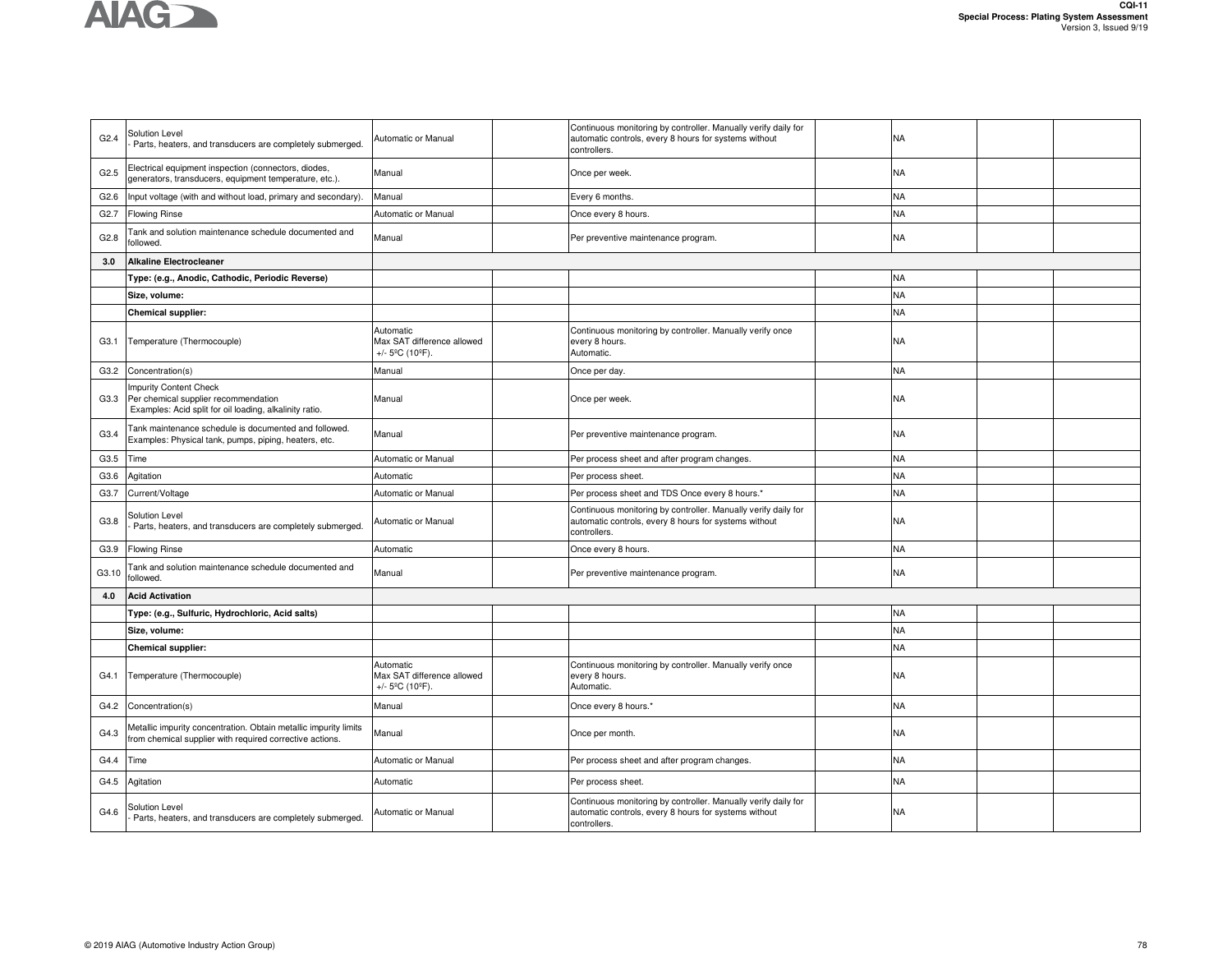

| G4.7 | <b>Flowing Rinse</b>                                                                                                      | Automatic                                                  | Once every 8 hours.                                                                                                                     | NA        |  |
|------|---------------------------------------------------------------------------------------------------------------------------|------------------------------------------------------------|-----------------------------------------------------------------------------------------------------------------------------------------|-----------|--|
| G4.8 | Tank and solution maintenance schedule documented and<br>followed.                                                        | Manual                                                     | Per preventive maintenance program.                                                                                                     | NA        |  |
|      | <b>ALUMINUM</b>                                                                                                           |                                                            |                                                                                                                                         |           |  |
| 5.0  | <b>Soak Cleaner</b>                                                                                                       |                                                            |                                                                                                                                         |           |  |
|      | Type: (e.g., Alkaline, Neutral, Acidic)                                                                                   |                                                            |                                                                                                                                         | <b>NA</b> |  |
|      | Size, volume:                                                                                                             |                                                            |                                                                                                                                         | NA        |  |
|      | <b>Chemical supplier:</b>                                                                                                 |                                                            |                                                                                                                                         | NA        |  |
| G5.1 | Temperature (Thermocouple)                                                                                                | Automatic<br>Max SAT difference allowed<br>+/- 5°C (10°F). | Continuous monitoring by controller. Manually verify once<br>every 8 hours.<br>Automatic.                                               | NA        |  |
| G5.2 | Concentration(s)                                                                                                          | Manual                                                     | Once every 8 hours.*                                                                                                                    | NA        |  |
| G5.3 | Impurity Content Check<br>Per chemical supplier recommendation<br>Examples: Acid split for oil loading, alkalinity ratio. | Manual                                                     | Once per week.                                                                                                                          | NA        |  |
| G5.4 | Time                                                                                                                      | Automatic or Manual                                        | Per process sheet and after program changes.                                                                                            | <b>NA</b> |  |
| G5.5 | Agitation                                                                                                                 | Automatic                                                  | Per process sheet.                                                                                                                      | NA        |  |
| G5.6 | Solution Level<br>Parts, heaters, and transducers are completely submerged.                                               | Automatic or Manual                                        | Continuous monitoring by controller. Manually verify daily for<br>automatic controls, every 8 hours for systems without<br>controllers. | NA        |  |
| G5.7 | <b>Flowing Rinse</b>                                                                                                      | Automatic                                                  | Once every 8 hours.                                                                                                                     | NA        |  |
| G5.8 | Tank and solution maintenance schedule documented and<br>followed.                                                        | Manual                                                     | Per preventive maintenance program.                                                                                                     | <b>NA</b> |  |
|      |                                                                                                                           |                                                            |                                                                                                                                         |           |  |
| 6.0  | Etch                                                                                                                      |                                                            |                                                                                                                                         |           |  |
|      | Type: (e.g., Acidic, Alkaline)                                                                                            |                                                            |                                                                                                                                         | <b>NA</b> |  |
|      | Size, volume:                                                                                                             |                                                            |                                                                                                                                         | <b>NA</b> |  |
|      | <b>Chemical supplier:</b>                                                                                                 |                                                            |                                                                                                                                         | NA        |  |
| G6.1 | Temperature (Thermocouple)                                                                                                | Automatic<br>Max SAT difference allowed<br>+/- 5°C (10°F). | Continuous monitoring by controller. Manually verify once<br>every 8 hours.<br>Automatic.                                               | NA        |  |
| G6.2 | Concentration(s)                                                                                                          | Manual                                                     | Once every 8 hours.*                                                                                                                    | NA        |  |
| G6.3 | Metallic impurity concentrations of Al and Cu. Obtain limits<br>from chemical supplier with required corrective actions.  | Per process sheet and TDS                                  | Once per month.                                                                                                                         | NA        |  |
| G6.4 | Solution Level<br>Parts, heaters, and transducers are completely submerged.                                               | Automatic or Manual                                        | Continuous monitoring by controller. Manually verify daily for<br>automatic controls, every 8 hours for systems without<br>controllers. | NA        |  |
| G6.5 | Time                                                                                                                      | Automatic or Manual                                        | Per process sheet and after program changes.                                                                                            | <b>NA</b> |  |
| G6.6 | Agitation                                                                                                                 | Automatic                                                  | Per process sheet.                                                                                                                      | NA        |  |
| G6.7 | Solution Level                                                                                                            | Automatic or Manual                                        | Once every 8 hours.                                                                                                                     | NA        |  |
| G6.8 | Iowing Rinse                                                                                                              | Automatic                                                  | Once every 8 hours.                                                                                                                     | <b>NA</b> |  |
| G6.9 | Tank and solution maintenance schedule documented and<br>followed.                                                        | Manual                                                     | Per preventive maintenance program.                                                                                                     | NA        |  |
| 7.0  | Deoxidizer/Desmutter                                                                                                      |                                                            |                                                                                                                                         |           |  |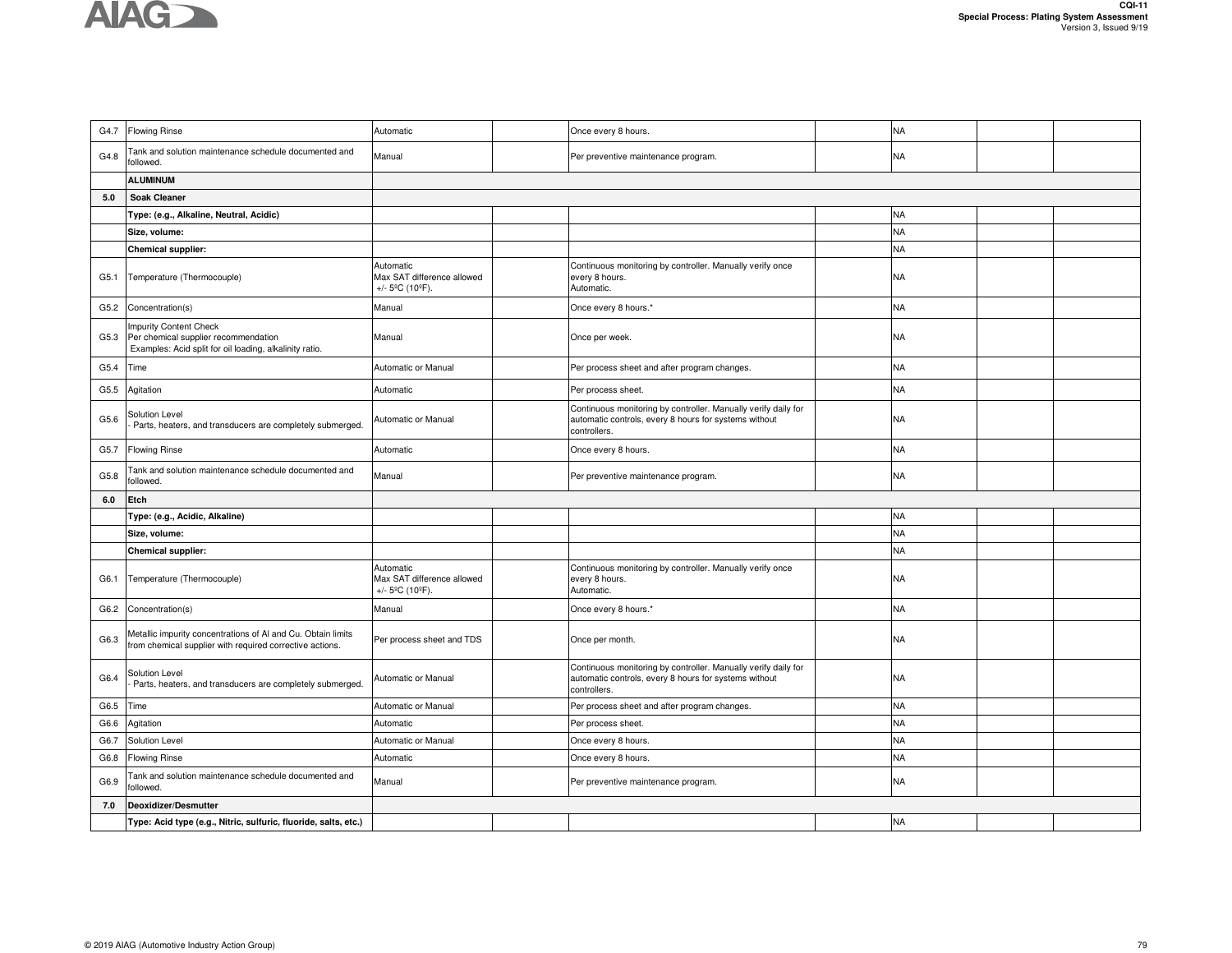

|      | Size, volume:                                                                                                            |                                                                                 |                                                                                                                                         | <b>NA</b> |  |
|------|--------------------------------------------------------------------------------------------------------------------------|---------------------------------------------------------------------------------|-----------------------------------------------------------------------------------------------------------------------------------------|-----------|--|
|      | <b>Chemical supplier:</b>                                                                                                |                                                                                 |                                                                                                                                         | NA        |  |
| G7.1 | Temperature (Thermocouple)                                                                                               | Automatic<br>Max SAT difference allowed<br>+/- $5^{\circ}$ C (10 $^{\circ}$ F). | Continuous monitoring by controller. Manually verify once<br>every 8 hours.<br>Automatic.                                               | NA        |  |
| G7.2 | Concentration(s)                                                                                                         | Manual                                                                          | Once every 8 hours.*                                                                                                                    | NΑ        |  |
| G7.3 | Metallic impurity concentrations of Al and Cu. Obtain limits<br>from chemical supplier with required corrective actions. | Per process sheet and TDS                                                       | Once per month.                                                                                                                         | NA        |  |
| G7.4 | Time                                                                                                                     | Automatic or Manual                                                             | Per process sheet and after program changes.                                                                                            | NΑ        |  |
| G7.5 | Agitation                                                                                                                | Automatic                                                                       | Per process sheet.                                                                                                                      | <b>NA</b> |  |
| G7.6 | Solution Level<br>Parts, heaters, and transducers are completely submerged.                                              | Automatic or Manual                                                             | Continuous monitoring by controller. Manually verify daily for<br>automatic controls, every 8 hours for systems without<br>controllers. | NA        |  |
| G7.7 | <b>Flowing Rinse</b>                                                                                                     | Automatic                                                                       | Once every 8 hours.                                                                                                                     | NA        |  |
| G7.8 | Tank and solution maintenance schedule documented and<br>followed.                                                       | Manual                                                                          | Per preventive maintenance program.                                                                                                     | NA        |  |
| 8.0  | Zincate (and second Zincate)                                                                                             |                                                                                 |                                                                                                                                         |           |  |
|      | Type:                                                                                                                    |                                                                                 |                                                                                                                                         | <b>NA</b> |  |
|      | Size, volume:                                                                                                            |                                                                                 |                                                                                                                                         | NA        |  |
|      | <b>Chemical supplier:</b>                                                                                                |                                                                                 |                                                                                                                                         | <b>NA</b> |  |
| G8.1 | Temperature (Thermocouple)                                                                                               | Automatic<br>Max SAT difference allowed<br>+/- $5^{\circ}$ C (10 $^{\circ}$ F). | Continuous monitoring by controller. Manually verify once<br>every 8 hours.<br>Automatic.                                               | NA        |  |
| G8.2 | Concentration(s)                                                                                                         | Manual                                                                          | Once every 8 hours.                                                                                                                     | NA        |  |
| G8.3 | Bath Life:<br>Aluminum impurity concentrations<br>Surface area processed per gallon of solution                          | Per process sheet and TDS                                                       | Once per month.                                                                                                                         | NA        |  |
| G8.4 | Time                                                                                                                     | Automatic or Manual                                                             | Per Process Sheet and TDS.                                                                                                              | NA        |  |
| G8.5 | Agitation                                                                                                                | Automatic or Manual                                                             | Per Process Sheet and TDS.                                                                                                              | NA        |  |
| G8.6 | Solution Level<br>Parts, heaters, and transducers are completely submerged.                                              | Automatic or Manual                                                             | Continuous monitoring by controller. Manually verify daily for<br>automatic controls, every 8 hours for systems without<br>controllers. | NA        |  |
| G8.7 | <b>Flowing Rinse</b>                                                                                                     | Automatic                                                                       | Once every 8 hours.                                                                                                                     | ΝA        |  |
| G8.8 | Tank and solution maintenance schedule documented and<br>followed.                                                       | Manual                                                                          | Per preventive maintenance program.                                                                                                     | NA        |  |
| 9.0  | Zincate Strip (when double Zincate)                                                                                      |                                                                                 |                                                                                                                                         |           |  |
|      | Type: (e.g., Nitric, Proprietary acid mixtures)                                                                          |                                                                                 |                                                                                                                                         | NΑ        |  |
|      | Size, volume:                                                                                                            |                                                                                 |                                                                                                                                         | <b>NA</b> |  |
|      | <b>Chemical supplier:</b>                                                                                                |                                                                                 |                                                                                                                                         | NA        |  |
| G9.1 | Temperature (Thermocouple)                                                                                               | Automatic<br>Max SAT difference allowed<br>+/- $5^{\circ}$ C (10 $^{\circ}$ F). | Continuous monitoring by controller. Manually verify once<br>every 8 hours.<br>Automatic.                                               | NA        |  |
| G9.2 | Concentration(s)                                                                                                         | Manual                                                                          | Once every 8 hours.*                                                                                                                    | NA        |  |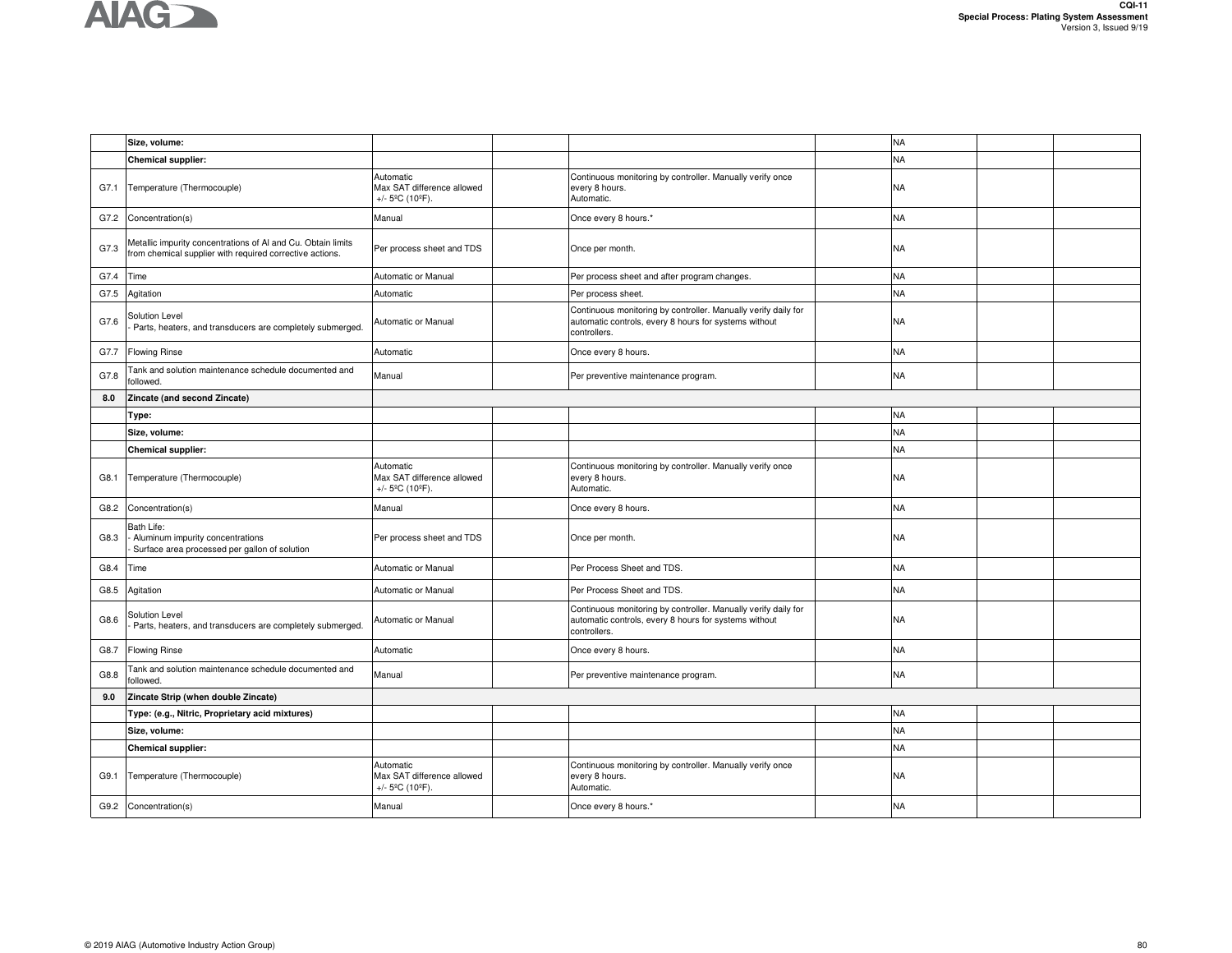

| G9.3   | <b>Bath Life</b><br>- Zinc impurity concentrations<br>- Acid ratio<br>Obtain limits from chemical supplier with required corrective<br>actions.                                                             | Per process sheet and TDS                                                       | Once per month.                                                                                                                         | NA        |  |
|--------|-------------------------------------------------------------------------------------------------------------------------------------------------------------------------------------------------------------|---------------------------------------------------------------------------------|-----------------------------------------------------------------------------------------------------------------------------------------|-----------|--|
| G9.4   | Time                                                                                                                                                                                                        | Automatic or Manual                                                             | Per process sheet and after program changes.                                                                                            | NA        |  |
| G9.5   | Agitation                                                                                                                                                                                                   | Automatic                                                                       | Per process sheet.                                                                                                                      | NA        |  |
| G9.6   | Solution Level<br>Parts, heaters, and transducers are completely submerged.                                                                                                                                 | Automatic or Manual                                                             | Continuous monitoring by controller. Manually verify daily for<br>automatic controls, every 8 hours for systems without<br>controllers. | NA        |  |
| G9.7   | Tank and solution maintenance schedule documented and<br>followed.                                                                                                                                          | Manual                                                                          | Per preventive maintenance program.                                                                                                     | NA.       |  |
| 10.0   | Rinse (This section is to be repeated as necessary to document all individual rinse steps in the entire<br>process line. In cases of sequential rinses this section covers the final rinse of the sequence) |                                                                                 |                                                                                                                                         |           |  |
| G10.1  | Rinse Type - Identify in comment section<br>e.g., Flowing, Counter Flowing, Spray, Stagnant, Drag-in/out,<br>etc.                                                                                           | <b>NA</b>                                                                       | NA                                                                                                                                      | NA        |  |
| G10.2  | Water Type- Identify in comment section<br>e.g., Municipal, Deionized (DI), Reverse Osmosis (RO), etc.                                                                                                      | NA                                                                              | NA                                                                                                                                      | NA        |  |
| G10.3  | Agitation type - Identify in comment section (if applicable)<br>e.g., Mechanical (Describe), Air, Ultrasonic, etc.                                                                                          | NA                                                                              | NA                                                                                                                                      | NA.       |  |
| G10.4  | Solution Level<br>Parts, heaters, and transducers are completely submerged.                                                                                                                                 | Automatic or Manual                                                             | Continuous monitoring by controller. Manually verify daily for<br>automatic controls, every 8 hours for systems without<br>controllers. | NA        |  |
|        | G10.5 Temperature (Thermocouple)                                                                                                                                                                            | Automatic<br>Max SAT difference allowed<br>+/- $5^{\circ}$ C (10 $^{\circ}$ F). | Continuous monitoring by controller. Manually verify once<br>every 8 hours.<br>Automatic.                                               | NA.       |  |
| G10.6  | Rinse Quality - Identify in comment section<br>e.g., pH, Impurity Check, Conductivity                                                                                                                       | Manual                                                                          | Once every 8 hours."                                                                                                                    | NA        |  |
|        | G10.7 Flow rate (if applicable)                                                                                                                                                                             | Manual                                                                          | Once every 8 hours.                                                                                                                     | NA        |  |
|        | G10.8 Spray nozzle condition (if applicable)                                                                                                                                                                | Manual                                                                          | Once every 8 hours.                                                                                                                     | <b>NA</b> |  |
| G10.9  | Verify position of incoming water feed is near the bottom (if<br>immersion tank)                                                                                                                            | Manual                                                                          | Per preventive maintenance program.                                                                                                     | NA        |  |
|        | G10.10 Spray nozzle condition (if applicable)                                                                                                                                                               | Manual                                                                          | Once every 8 hours.                                                                                                                     | NA.       |  |
| G10.11 | Tank maintenance schedule documented and followed.                                                                                                                                                          | Manual                                                                          | Per preventive maintenance program.                                                                                                     | NA        |  |
| G10.12 | Verify position of incoming water feed is near the bottom of the<br>immersion tank                                                                                                                          | Manual                                                                          | Per preventive maintenance program.                                                                                                     | NA        |  |
| G10.13 | Tank and solution maintenance schedule documented and<br>followed.                                                                                                                                          | Manual                                                                          | Per preventive maintenance program.                                                                                                     | NA.       |  |
| 11.0   | <b>EN Strike (optional process)</b>                                                                                                                                                                         |                                                                                 |                                                                                                                                         |           |  |
|        | Type: (e.g., Alkaline, Acid)                                                                                                                                                                                |                                                                                 |                                                                                                                                         | NA        |  |
|        | Size, volume:                                                                                                                                                                                               |                                                                                 |                                                                                                                                         | NA.       |  |
|        | Chemical supplier:                                                                                                                                                                                          |                                                                                 |                                                                                                                                         | NA        |  |
|        | G11.1 Temperature (Thermocouple)                                                                                                                                                                            | Automatic<br>Max SAT difference allowed<br>+/- $5^{\circ}$ C (10 $^{\circ}$ F). | Continuous monitoring by controller. Manually verify every 30<br>minutes.<br>Automatic.                                                 | NA        |  |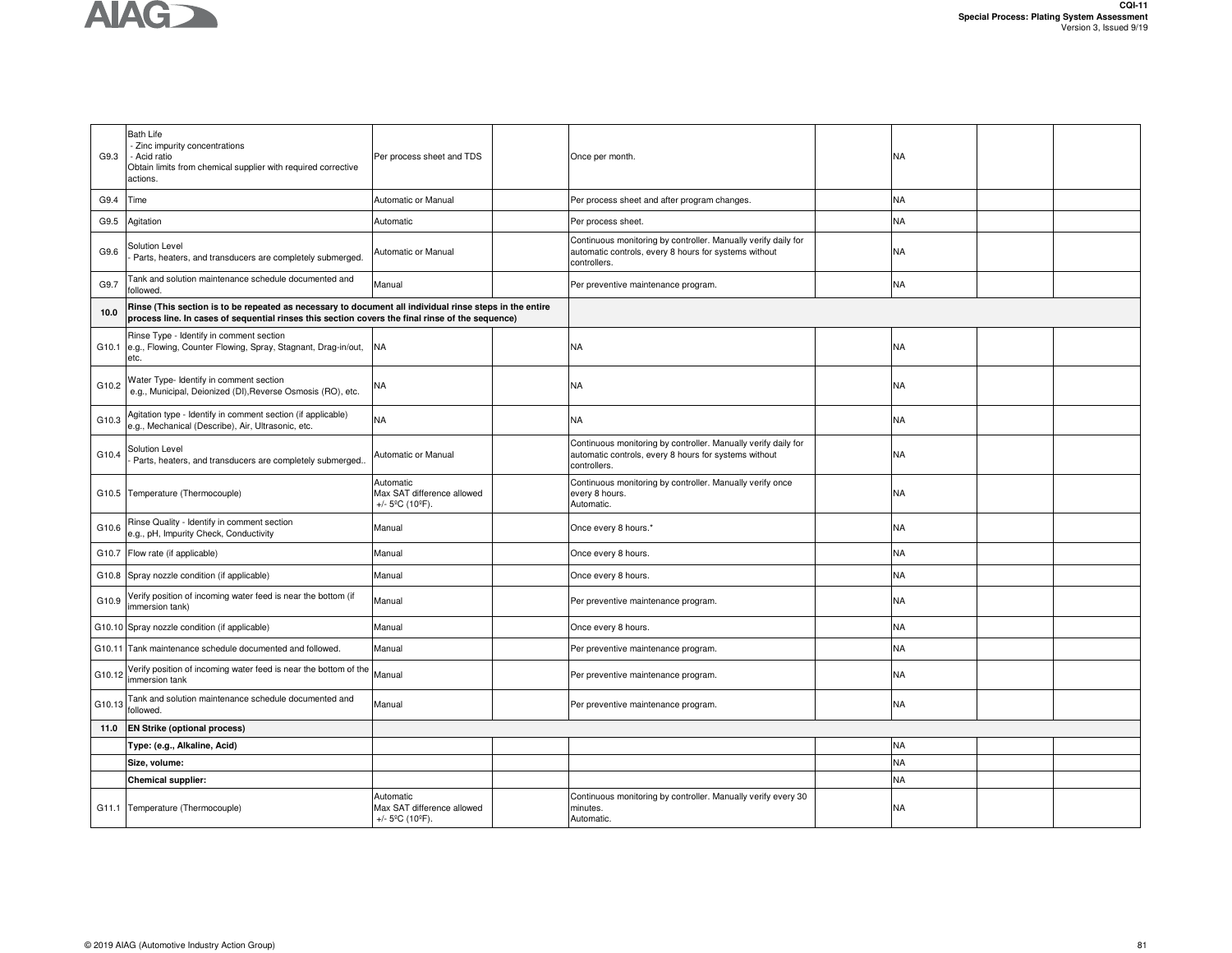

|            | G11.2 Nickel Concentration                                                                                                                  | Automatic or Manual                                                             | Prior to production start-up.<br>Automatic: verify daily.<br>Manually: Frequency of manual tests shall ensure a minimum<br>80% activity concentration, or per specifications.                                                                                  | NA        |  |
|------------|---------------------------------------------------------------------------------------------------------------------------------------------|---------------------------------------------------------------------------------|----------------------------------------------------------------------------------------------------------------------------------------------------------------------------------------------------------------------------------------------------------------|-----------|--|
| G11.3 Time |                                                                                                                                             | Automatic or Manual                                                             | Per process sheet and after program changes.                                                                                                                                                                                                                   | NA        |  |
| G11.4      | Agitation                                                                                                                                   | Automatic                                                                       | Per process sheet.                                                                                                                                                                                                                                             | NA        |  |
|            | G11.5 Solution pumps turn over rate is minimum 10 times per hour.                                                                           | Manual                                                                          | Per preventive maintenance program                                                                                                                                                                                                                             | <b>NA</b> |  |
| G11.6      | Hypophosphite concentration                                                                                                                 | Manual                                                                          | Prior to production start-up and once every 8 hours.*                                                                                                                                                                                                          | NA        |  |
| G11.7      | Solution loading (surface area of parts per volume plating<br>solution)                                                                     | Manual                                                                          | Per process sheet.                                                                                                                                                                                                                                             | NΑ        |  |
| G11.8      | Solution Level<br>Parts, heaters, and transducers are completely submerged.                                                                 | Automatic or Manual                                                             | Continuous monitoring by controller. Manually verify daily for<br>automatic controls, every 8 hours for systems without<br>controllers.                                                                                                                        | NA        |  |
| G11.9 pH   |                                                                                                                                             | Automatic or Manual                                                             | Once every 30 minutes while running.*                                                                                                                                                                                                                          | NA        |  |
|            | G11.10 Continuous filtration                                                                                                                | Automatic                                                                       | Visual for good solution flow/clogged filters every 8 hours.                                                                                                                                                                                                   | NΑ        |  |
| G11.11     | Bath life (metal turnovers) (calculate by specific gravity or<br>orthophosphite or nickel adds made)                                        | Manual                                                                          | Per process sheet. Continuous tracking of nickel additions,<br>and titration of Orthophosphite/specific gravity minimum 1 per<br>week.                                                                                                                         | NA        |  |
|            | G11.12 Process water conductivity                                                                                                           | Manual, per supplier<br>recommendation                                          | Once per day.                                                                                                                                                                                                                                                  | NA        |  |
|            | Contamination (e.g., Nitrates, Zinc, Iron and Aluminum)<br>G11.13 Obtain limits from chemical supplier with required corrective<br>actions. | Manual                                                                          | Once per day.                                                                                                                                                                                                                                                  | NA        |  |
|            | G11.14 Flowing Rinse (optional)                                                                                                             | Automatic                                                                       | Once every 8 hours.                                                                                                                                                                                                                                            | NΑ        |  |
| G11.15     | Tank and solution maintenance schedule documented and<br>followed.                                                                          | Manual                                                                          | Per preventive maintenance program.                                                                                                                                                                                                                            | NA.       |  |
| 12.0       | Electroless Nickel, Nickel Alloys, and Nickel Composites                                                                                    |                                                                                 |                                                                                                                                                                                                                                                                |           |  |
|            | Type: (High phos, Mid Phos, Low Phos, Nickel Boron,<br>Nickel Teflon, etc.)                                                                 |                                                                                 |                                                                                                                                                                                                                                                                | NA        |  |
|            | Size, volume:                                                                                                                               |                                                                                 |                                                                                                                                                                                                                                                                | NA        |  |
|            | Chemical supplier:                                                                                                                          |                                                                                 |                                                                                                                                                                                                                                                                | <b>NA</b> |  |
|            | G12.1 Temperature (Thermocouple)                                                                                                            | Automatic<br>Max SAT difference allowed<br>+/- $5^{\circ}$ C (10 $^{\circ}$ F). | Continuous monitoring by controller. Manually verify every 30<br>minutes.<br>Automatic.                                                                                                                                                                        | NA        |  |
| G12.2      | Time (and thickness)                                                                                                                        | Manual (per thickness)                                                          | Per process sheet.                                                                                                                                                                                                                                             | <b>NA</b> |  |
|            | G12.3 Agitation                                                                                                                             | Automatic                                                                       | Per process sheet and supplier TDS.                                                                                                                                                                                                                            | <b>NA</b> |  |
|            | G12.4 Nickel Concentration                                                                                                                  | Automatic or Manual                                                             | Prior to production start-up. Automatic: verify daily. Manually:<br>once every 30 minutes while running.<br>Frequency of manual tests shall be increased for high volume<br>loading to maintain a minimum 80% activity concentration, or<br>per specification. | NA        |  |
| G12.5      | Specialty Electroless Nickel Alloy and Composite<br>concentration                                                                           | Automatic or Manual                                                             | Prior to production start-up. Automatic: verify daily.<br>Manually: once every 30 minutes while running.<br>Frequency of manual tests shall be increased for high volume<br>loading to maintain a minimum 80% activity concentration, or<br>per specification. | NA        |  |
| G12.6      | Hypophosphite concentration or<br>Reducing agent (for specialty alloys)                                                                     | Manual                                                                          | Prior to production start-up and once every 8 hours.*                                                                                                                                                                                                          | NA        |  |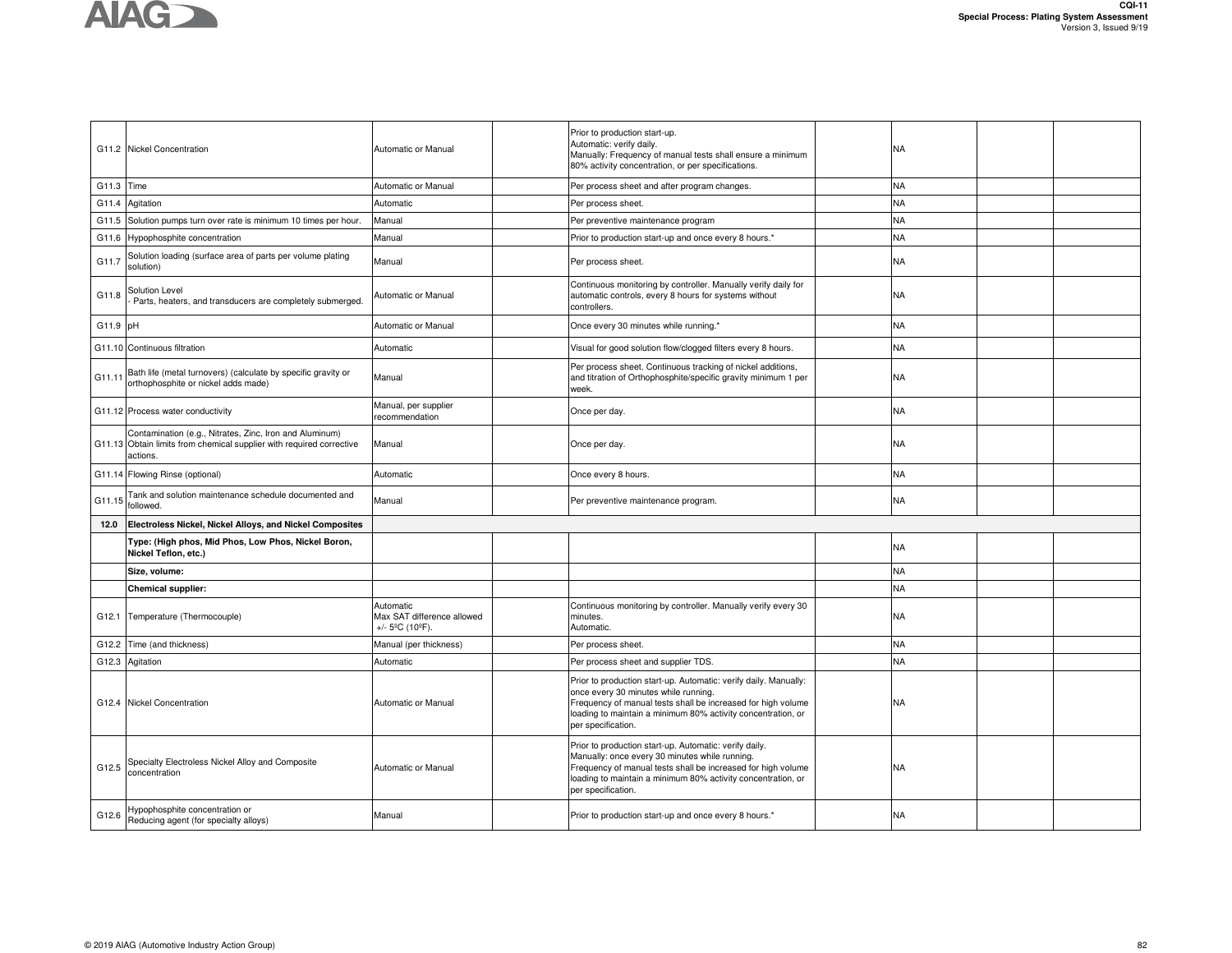

| G12.7     | Solution loading (surface area of parts per volume plating<br>solution)                                                                      | Manual                                                                          | Verify each lot against process sheet.                                                                                                                                                     | <b>NA</b> |  |
|-----------|----------------------------------------------------------------------------------------------------------------------------------------------|---------------------------------------------------------------------------------|--------------------------------------------------------------------------------------------------------------------------------------------------------------------------------------------|-----------|--|
| G12.8     | Solution Level<br>Parts, heaters, and transducers are completely submerged.                                                                  | Automatic or Manual                                                             | Continuous monitoring by controller. Manually verify daily for<br>automatic controls, every 8 hours for systems without<br>controllers.                                                    | <b>NA</b> |  |
| G12.9     | Bath life (metal turnovers)<br>Calculate by specific gravity or orthophosphite content or<br>nickel adds made                                | Manual                                                                          | Per process sheet and TDS. Continuous (Daily) tracking of<br>nickel additions, and titration of orthophosphite/specific gravity<br>minimum 1 per month.                                    | <b>NA</b> |  |
| G12.10 pH |                                                                                                                                              | Automatic or Manual                                                             | Once every 30 minutes while running.*                                                                                                                                                      | <b>NA</b> |  |
| G12.11    | Filtration<br>- Solution Turn-over<br>- Filter micron size                                                                                   | Continuous with solution turn-<br>over rate per process sheet &<br><b>TDS</b>   | For bag filters: Visual for good solution flow/clogged/ evidence<br>of plate-out of filters every 8 hours.<br>For cartridge filters: Measure pressure drop/back pressure<br>every 8 hours. | <b>NA</b> |  |
| G12.12    | Anodic protection (if applicable)<br>- Voltage<br>- Cathode surface area (300 to 400:1 of anode:cathode)<br>Stripping/replacement of cathode | Manual, per supplier<br>recommendation                                          | Voltage and surface area: Once every 8 hours.<br>Cathode maintenance: As required to maintain proper<br>anode:cathode ratio.                                                               | <b>NA</b> |  |
| G12.13    | Equipment plate-out                                                                                                                          | Manual                                                                          | Manually verify every 30 minutes while running.                                                                                                                                            | <b>NA</b> |  |
| G12.14    | Hardness Test (if applicable)                                                                                                                | Manual                                                                          | Per Process Sheet and TDS.                                                                                                                                                                 | <b>NA</b> |  |
| G12.15    | Phosphorous or alloy content                                                                                                                 | Manual                                                                          | Per Process Sheet and TDS.                                                                                                                                                                 | <b>NA</b> |  |
|           | G12.16 Water quality                                                                                                                         | Manual, per supplier<br>ecommendation                                           | Once per day.                                                                                                                                                                              | <b>NA</b> |  |
|           | Contamination (e.g., Nitrates from stripping tanks)<br>G12.17 Obtain limits from chemical supplier with required corrective<br>actions.      | Manual, per supplier<br>ecommendation                                           | Once per day.                                                                                                                                                                              | NA        |  |
| G12.18    | <b>Flowing Rinse</b>                                                                                                                         | Automatic                                                                       | Once every 8 hours.                                                                                                                                                                        | <b>NA</b> |  |
| G12.19    | Tank and solution maintenance schedule documented and<br>followed.                                                                           | Manual                                                                          | Per preventive maintenance program.                                                                                                                                                        | <b>NA</b> |  |
| 13.0      | Post Treatment (Seals, Blackeners, Rinse Aids, etc. if<br>applicable)                                                                        |                                                                                 |                                                                                                                                                                                            |           |  |
|           | Type:                                                                                                                                        |                                                                                 |                                                                                                                                                                                            | <b>NA</b> |  |
|           | Size, volume:                                                                                                                                |                                                                                 |                                                                                                                                                                                            | <b>NA</b> |  |
|           | <b>Chemical supplier:</b>                                                                                                                    |                                                                                 |                                                                                                                                                                                            | <b>NA</b> |  |
| G13.1     | Temperature (Thermocouple)                                                                                                                   | Automatic<br>Max SAT difference allowed<br>+/- $5^{\circ}$ C (10 $^{\circ}$ F). | Continuous monitoring by controller. Manually verify once<br>every 8 hours.                                                                                                                | <b>NA</b> |  |
| G13.2     | Concentration(s)                                                                                                                             | Manual                                                                          | Once every 8 hours.                                                                                                                                                                        | <b>NA</b> |  |
| G13.3     | Impurities<br>Obtain limits from chemical supplier with required corrective<br>actions.                                                      | Per process sheet and TDS                                                       | Once per month.                                                                                                                                                                            | <b>NA</b> |  |
| G13.4     | Time                                                                                                                                         | Automatic or Manual                                                             | Per Process Sheet and TDS.                                                                                                                                                                 | <b>NA</b> |  |
| G13.5     | Agitation                                                                                                                                    | Automatic or Manual                                                             | Per Process Sheet and TDS.                                                                                                                                                                 | <b>NA</b> |  |
| G13.6     | Solution Level<br>Parts, heaters, and transducers are completely submerged.                                                                  | Automatic or Manual                                                             | Continuous monitoring by controller. Manually verify daily for<br>automatic controls, every 8 hours for systems without<br>controllers.                                                    | <b>NA</b> |  |
|           | G13.7 Flowing Rinse                                                                                                                          | Automatic                                                                       | Once every 8 hours.                                                                                                                                                                        | <b>NA</b> |  |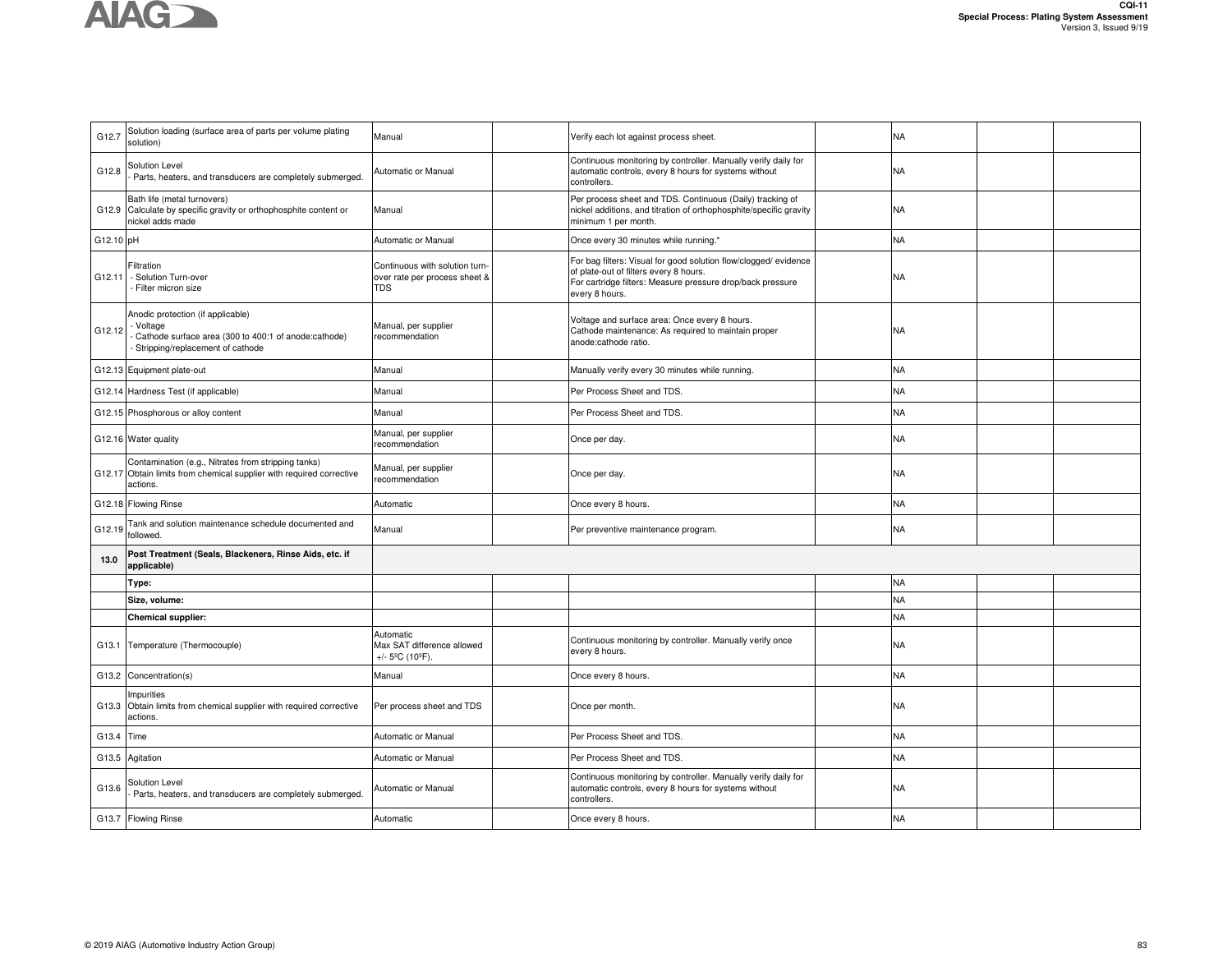

| G13.8                                                                                                                                                                                                                                                                                  | Tank and solution maintenance schedule documented and<br>followed.                                                                                                                                               | Manual                                                                          |  | Per preventive maintenance program.         |  | <b>NA</b> |  |                                          |
|----------------------------------------------------------------------------------------------------------------------------------------------------------------------------------------------------------------------------------------------------------------------------------------|------------------------------------------------------------------------------------------------------------------------------------------------------------------------------------------------------------------|---------------------------------------------------------------------------------|--|---------------------------------------------|--|-----------|--|------------------------------------------|
| 14.0                                                                                                                                                                                                                                                                                   | <b>Drying</b>                                                                                                                                                                                                    |                                                                                 |  |                                             |  |           |  |                                          |
| G14.1                                                                                                                                                                                                                                                                                  | Drying Time                                                                                                                                                                                                      | Automatic                                                                       |  | Once per day.                               |  | <b>NA</b> |  |                                          |
|                                                                                                                                                                                                                                                                                        | G14.2 Drying Temperature (Thermocouple)                                                                                                                                                                          | Automatic<br>Max SAT difference allowed<br>+/- $5^{\circ}$ C (10 $^{\circ}$ F). |  | Per Process Sheet and TDS.                  |  | <b>NA</b> |  |                                          |
| G14.3                                                                                                                                                                                                                                                                                  | Verify operation of blowers and/or rotation of dryer.                                                                                                                                                            | Manual                                                                          |  | Once per 8 hours.                           |  | <b>NA</b> |  |                                          |
| G14.4                                                                                                                                                                                                                                                                                  | There is a procedure to ensure dryness of parts.                                                                                                                                                                 | Manual                                                                          |  | Every container and rack.                   |  | <b>NA</b> |  |                                          |
| 15.0                                                                                                                                                                                                                                                                                   | Heat Treatment for Hardness (if applicable)                                                                                                                                                                      | Covered by Pyrometry - Unique conditions to emphasize below                     |  |                                             |  |           |  |                                          |
| G15.1                                                                                                                                                                                                                                                                                  | Inert gas pressure set point(s) and limits are verified and<br>documented.                                                                                                                                       | Manual                                                                          |  | Start of bake cycle and every batch change. |  | <b>NA</b> |  |                                          |
| G15.2                                                                                                                                                                                                                                                                                  | Bake<br>- time delay between plating and bake<br>total time documented                                                                                                                                           | Automatic/Manual                                                                |  | Every baking batch.                         |  | <b>NA</b> |  |                                          |
| 16.0                                                                                                                                                                                                                                                                                   | <b>Process Equipment</b>                                                                                                                                                                                         |                                                                                 |  |                                             |  |           |  |                                          |
| Process equipment shall be verified and calibrated per Process Table I.<br>Calibrations shall be certified, posted and up to date.<br>G16.1<br>A system shall be used to track calibration dates of equipment.<br>Complete the audit for these identified elements in Process Table I. |                                                                                                                                                                                                                  |                                                                                 |  |                                             |  |           |  |                                          |
|                                                                                                                                                                                                                                                                                        | Guidance                                                                                                                                                                                                         |                                                                                 |  | <b>Objective Evidence / Comments</b>        |  |           |  |                                          |
|                                                                                                                                                                                                                                                                                        | What is the internal system used for conducting and managing calibration of all relevant equipment<br>identified in Process Table I?                                                                             |                                                                                 |  |                                             |  |           |  | NA                                       |
|                                                                                                                                                                                                                                                                                        | Provide the document that lists all relevant equipment identified in Process Table I.                                                                                                                            |                                                                                 |  |                                             |  |           |  | <b>NA</b>                                |
|                                                                                                                                                                                                                                                                                        | How do you ensure calibrations are up to date?                                                                                                                                                                   |                                                                                 |  |                                             |  |           |  | <b>NA</b>                                |
| been removed?                                                                                                                                                                                                                                                                          | How do you ensure new equipment has been added to the calibration list, and inactive equipment has                                                                                                               |                                                                                 |  |                                             |  |           |  | <b>NA</b>                                |
|                                                                                                                                                                                                                                                                                        | Are calibration labels present and up to date for listed equipment?                                                                                                                                              |                                                                                 |  |                                             |  |           |  | <b>NA</b>                                |
|                                                                                                                                                                                                                                                                                        | What is the reaction plan to any failed verification?                                                                                                                                                            |                                                                                 |  |                                             |  |           |  | <b>NA</b>                                |
| G16.2                                                                                                                                                                                                                                                                                  | Racks and fixtures shall be maintained.<br>Organization shall have preventive maintenance system that is documented and implemented.                                                                             |                                                                                 |  |                                             |  |           |  |                                          |
|                                                                                                                                                                                                                                                                                        | Guidance                                                                                                                                                                                                         |                                                                                 |  | <b>Objective Evidence / Comments</b>        |  |           |  | Conforming<br>Nonconforming<br><b>NA</b> |
|                                                                                                                                                                                                                                                                                        | How do you inspect for the integrity of the racks and fixtures?<br>(i.e., broken electrical contacts, plating build up, plastisol rack coating and other damage)<br>Where are the inspection results documented? |                                                                                 |  |                                             |  |           |  | <b>NA</b>                                |
|                                                                                                                                                                                                                                                                                        | Describe your preventive maintenance program for racks and fixtures.                                                                                                                                             |                                                                                 |  |                                             |  |           |  | <b>NA</b>                                |
|                                                                                                                                                                                                                                                                                        | How is each rack or fixture identified for tracking purposes?                                                                                                                                                    |                                                                                 |  |                                             |  |           |  | <b>NA</b>                                |
| G16.3                                                                                                                                                                                                                                                                                  | Rectifiers shall be maintained.<br>The Plater shall have a preventive maintenance system that is documented and implemented.                                                                                     |                                                                                 |  |                                             |  |           |  |                                          |
|                                                                                                                                                                                                                                                                                        | Guidance                                                                                                                                                                                                         |                                                                                 |  | <b>Objective Evidence / Comments</b>        |  |           |  | Conforming<br>Nonconforming<br><b>NA</b> |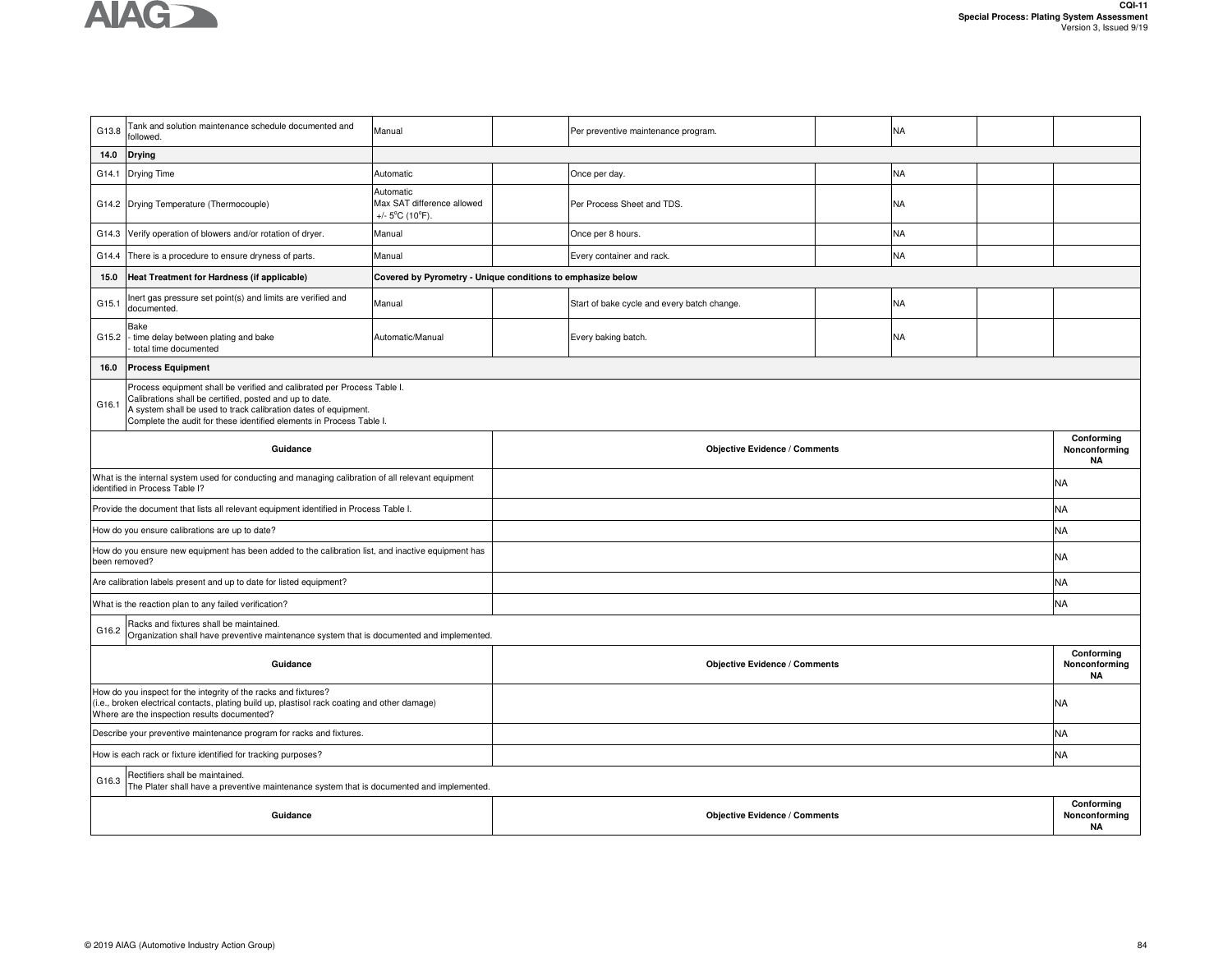

|                               | Describe the preventive maintenance program for rectifiers used in production and in the laboratory<br>(i.e., voltage, amperage and ripple).                                                                                                                                            |                                                                                                                                                                                                                           | NA                                       |  |  |  |  |
|-------------------------------|-----------------------------------------------------------------------------------------------------------------------------------------------------------------------------------------------------------------------------------------------------------------------------------------|---------------------------------------------------------------------------------------------------------------------------------------------------------------------------------------------------------------------------|------------------------------------------|--|--|--|--|
|                               | Is the ripple reading within the maximum allowable limit recommended by the chemical supplier?                                                                                                                                                                                          |                                                                                                                                                                                                                           | NA                                       |  |  |  |  |
| G16.4                         | All Anodes, Contacts and Bussing shall be maintained.<br>Organization shall have preventive maintenance system that is documented and implemented.                                                                                                                                      |                                                                                                                                                                                                                           |                                          |  |  |  |  |
|                               | Guidance                                                                                                                                                                                                                                                                                | <b>Objective Evidence / Comments</b>                                                                                                                                                                                      | Conforming<br>Nonconforming<br><b>NA</b> |  |  |  |  |
|                               | Describe the preventive maintenance program for anodes of all types including inert, consumable,<br>bags, baskets and auxiliary.                                                                                                                                                        |                                                                                                                                                                                                                           | NA                                       |  |  |  |  |
|                               | Describe the preventive maintenance program for contacts and electrical bussing including<br>cleanliness, high electrical resistance, electrical shorts.                                                                                                                                |                                                                                                                                                                                                                           | NA                                       |  |  |  |  |
|                               | All filters shall be maintained.<br>Cartridge filters shall not be reused.                                                                                                                                                                                                              | G16.5 The organization shall have a preventive maintenance system that is documented and implemented. If bag filters are stripped and reused, the number of re-use shall be tracked, and not exceed 3 strip/reuse cycles. |                                          |  |  |  |  |
|                               | Guidance                                                                                                                                                                                                                                                                                | <b>Objective Evidence / Comments</b>                                                                                                                                                                                      | Conforming<br>Nonconforming<br><b>NA</b> |  |  |  |  |
| and cartridge.                | Describe the preventive maintenance program for all plating solution filters to include plate, filter bag                                                                                                                                                                               |                                                                                                                                                                                                                           | NA                                       |  |  |  |  |
| and fans etc.                 | Describe the preventive maintenance program for all air filters used on ovens, dryers, chillers, blowers                                                                                                                                                                                |                                                                                                                                                                                                                           | NA                                       |  |  |  |  |
| G16.6                         | All process and equipment alarms shall be tested on a quarterly basis at a minimum.<br>The organization shall have a preventive maintenance system that is documented and implemented.                                                                                                  |                                                                                                                                                                                                                           |                                          |  |  |  |  |
|                               | Guidance                                                                                                                                                                                                                                                                                | <b>Objective Evidence / Comments</b>                                                                                                                                                                                      | Conforming<br>Nonconforming<br><b>NA</b> |  |  |  |  |
|                               | Describe the preventive maintenance program where alarms are used for amperage, voltage, heating,<br>cooling, level control, air circulation and air agitation etc.                                                                                                                     |                                                                                                                                                                                                                           | NA                                       |  |  |  |  |
|                               | Provide a list of all the alarms that are tested and the test frequency.                                                                                                                                                                                                                |                                                                                                                                                                                                                           | NA                                       |  |  |  |  |
| G16.7                         | All process equipment including the tanks have a maintenance schedule that is documented and followed.                                                                                                                                                                                  |                                                                                                                                                                                                                           |                                          |  |  |  |  |
|                               | Guidance                                                                                                                                                                                                                                                                                | <b>Objective Evidence / Comments</b>                                                                                                                                                                                      | Conforming<br>Nonconforming<br><b>NA</b> |  |  |  |  |
|                               | The preventive maintenance schedule should include a list of equipment that is in use with the<br>associated process.<br>(i.e., Tanks, liners pumps, plumbing, heaters, ventilation, coalescer, rectifier, heating, cooling, level<br>control, air circulation and air agitation etc.). |                                                                                                                                                                                                                           | NA.                                      |  |  |  |  |
|                               | Describe the method used to develop and document the maintenance schedule.<br>(i.e., printed, electronic).                                                                                                                                                                              |                                                                                                                                                                                                                           | NA                                       |  |  |  |  |
|                               | Provide an example of a completed sign off record.                                                                                                                                                                                                                                      |                                                                                                                                                                                                                           | NA                                       |  |  |  |  |
| 17.0<br><b>Test Equipment</b> |                                                                                                                                                                                                                                                                                         |                                                                                                                                                                                                                           |                                          |  |  |  |  |
| G17.1                         | Test Equipment shall be verified and calibrated per Process Table I.<br>Calibrations shall be certified, posted and up to date.<br>A system shall be used to track calibration dates of equipment.<br>Complete the audit for these identified elements in Process Table I.              |                                                                                                                                                                                                                           |                                          |  |  |  |  |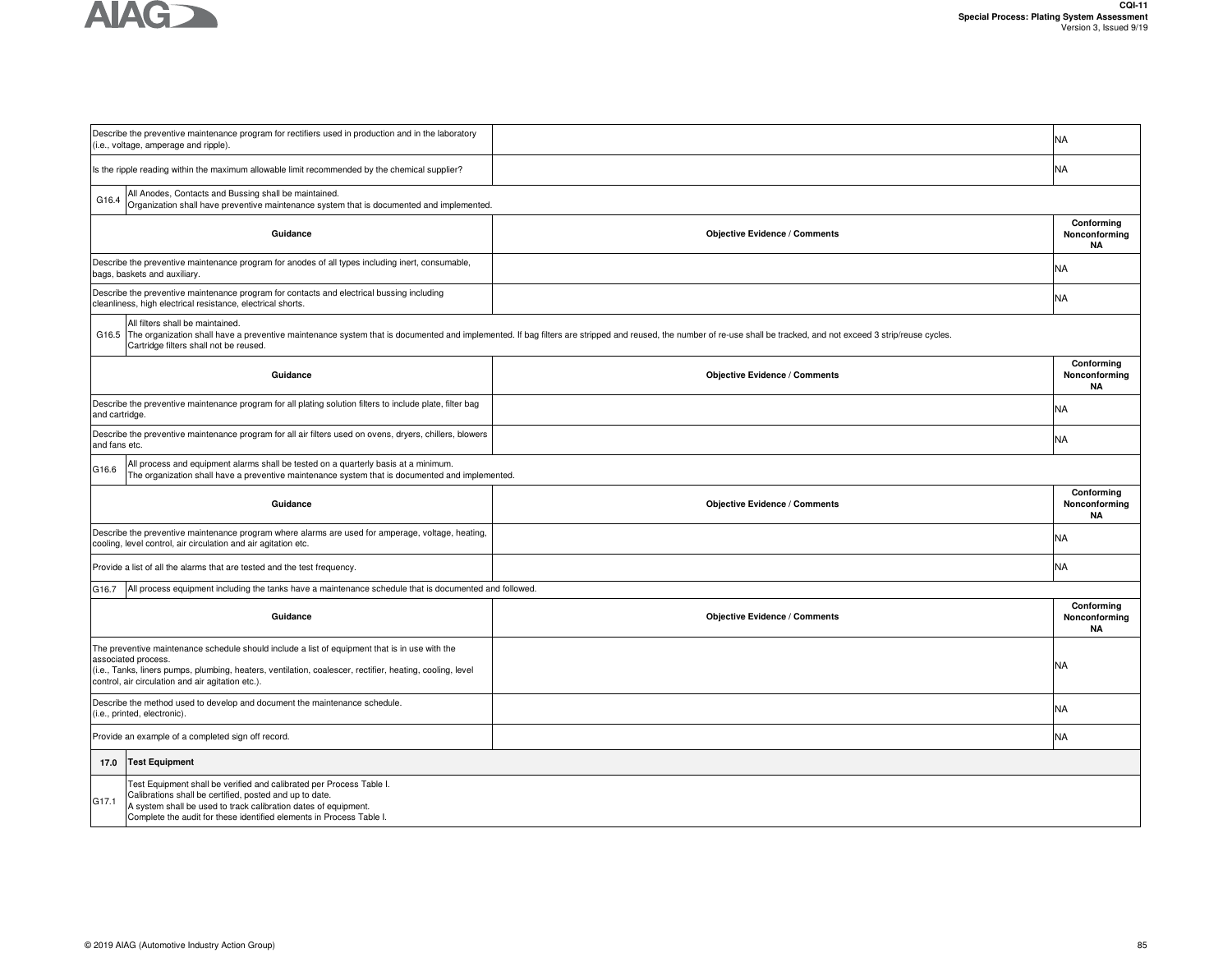

| Guidance                                                                                      | <b>Objective Evidence / Comments</b> | Conforming<br>Nonconforming<br><b>NA</b> |
|-----------------------------------------------------------------------------------------------|--------------------------------------|------------------------------------------|
| Wet Analysis:<br>Before use, chemicals must be checked for shelf life and/or expiration date. |                                      | <b>NA</b>                                |
| pH / Conductivity Meter                                                                       |                                      | <b>NA</b>                                |
| pH / Conductivity Probes                                                                      |                                      | <b>NA</b>                                |
| Solution compatible probes must be used.                                                      |                                      | <b>NA</b>                                |
| Dedicated probes must be used for chromates / passivates.                                     |                                      | <b>NA</b>                                |
| Laboratory Balance (Weight Scale) (Optional)                                                  |                                      | <b>NA</b>                                |
| Atomic Absorption (AA) or Inductively Coupled Plasma (ICP)                                    |                                      | <b>NA</b>                                |
| X-Ray Fluorescence (XRF)                                                                      |                                      | <b>NA</b>                                |
| Lab Rectifier                                                                                 |                                      | <b>NA</b>                                |
| Hand held thermometer                                                                         |                                      | <b>NA</b>                                |
| Pipettes - Before use, pipettes must be checked for broken tips                               |                                      | <b>NA</b>                                |
| Salt Spray Cabinet                                                                            |                                      | <b>NA</b>                                |
| <b>Thickness Tester</b>                                                                       |                                      | <b>NA</b>                                |
| Lab Oven                                                                                      |                                      | <b>NA</b>                                |
| Profilometer (Optional)                                                                       |                                      | <b>NA</b>                                |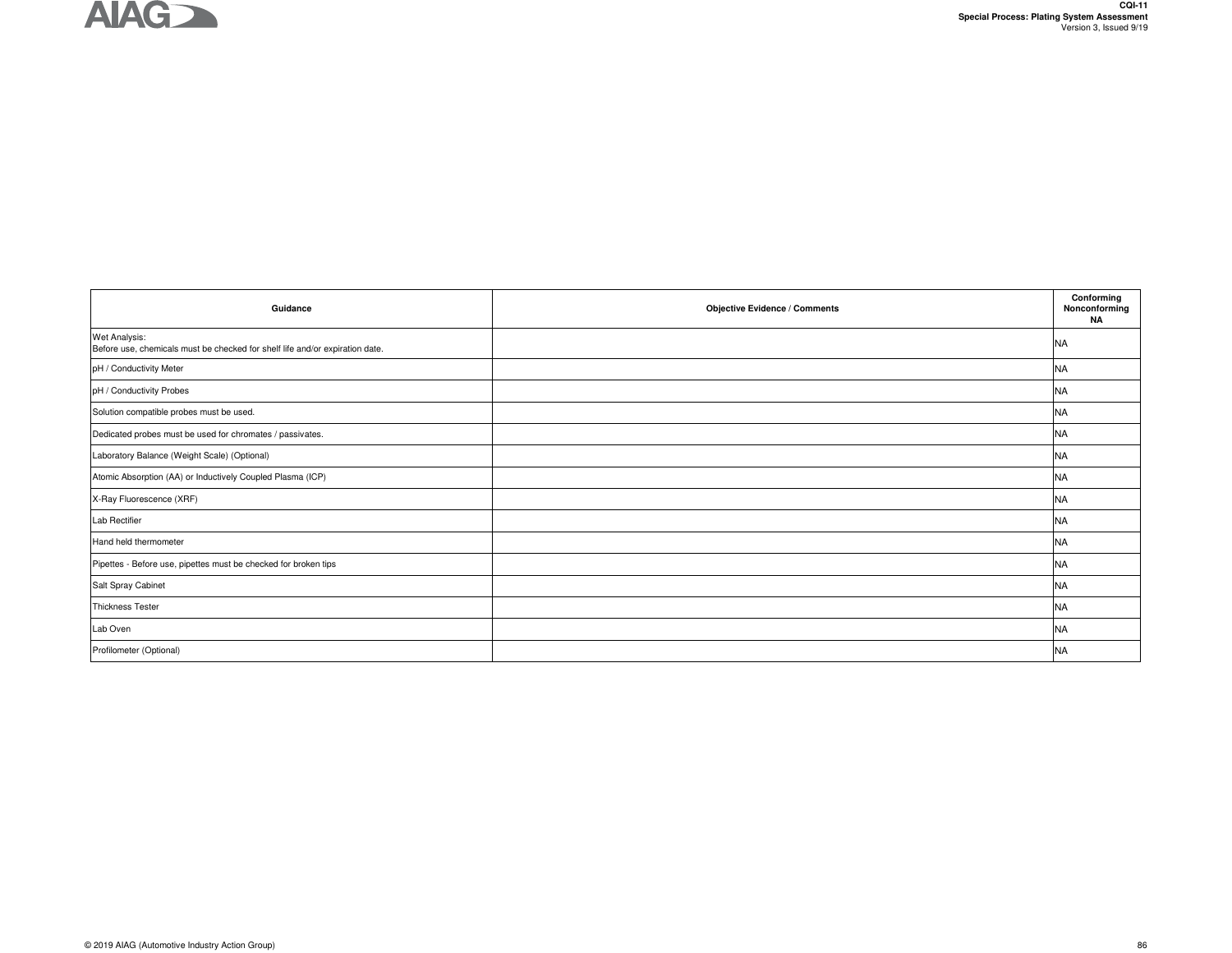## **PROCESS TABLE H - Hydrogen Embrittlement Relief Process**

**All requirements given below are subordinate to applicable customer/OEM specific requirements.** 

**The customer may have additional requirements, e.g., inspection testing, greater frequencies, etc. When performing the job audit, the auditor shall verify plater is conforming to customer requirements.**

**This table shall be completed separately for each hydrogen embrittlement relief oven.**

**Definitions:**

**Time from the end of the plating tank: This is the time at which the parts exit the electrolytic plating step and before entering any rinses, passivates, etc.**

**Process Line Identification: Automated Hoist / Rack Plating Line**

**Type of Oven: Batch or Continuous**

|                  | <b>Category/Process Steps</b>                                                                                                                                                                          | <b>Type of Control</b>                                                         |                         | <b>Monitoring Frequency</b>                                                                                                                                                                                                                                                                                                                                                   |                                                                                                                                                                    | Observation/<br><b>Comments</b>   |       | <b>Job Audit Measurements</b>                                 |  |
|------------------|--------------------------------------------------------------------------------------------------------------------------------------------------------------------------------------------------------|--------------------------------------------------------------------------------|-------------------------|-------------------------------------------------------------------------------------------------------------------------------------------------------------------------------------------------------------------------------------------------------------------------------------------------------------------------------------------------------------------------------|--------------------------------------------------------------------------------------------------------------------------------------------------------------------|-----------------------------------|-------|---------------------------------------------------------------|--|
| ITEM#            |                                                                                                                                                                                                        | <b>Minimum Requirement</b>                                                     | <b>Actual Condition</b> | <b>Minimum Requirement</b>                                                                                                                                                                                                                                                                                                                                                    | <b>Actual Condition</b>                                                                                                                                            | Conformina<br>Nonconforming<br>NA | Range | <b>Actual Measurements</b><br>supporting time of Job<br>Audit |  |
| 1.0              |                                                                                                                                                                                                        |                                                                                |                         |                                                                                                                                                                                                                                                                                                                                                                               |                                                                                                                                                                    |                                   |       |                                                               |  |
| H1.1             | Process must be in place that limits the acid immersion time in<br>the plating process.                                                                                                                | Automatic                                                                      | automatic               | No more than ten minutes. If more than ten minutes, parts need<br>to be quarantined, and follow customer reaction plan.                                                                                                                                                                                                                                                       | max 3 min<br>Conformina                                                                                                                                            |                                   | N/A   | N/A                                                           |  |
| H1.2             | All parts for hydrogen embrittlement relief must reach bake<br>temperature within two hours after exiting the electroplating tank. Automatic/Manual<br>Refer to Pyrometry Section for probe placement. |                                                                                | Manual                  | . Time from parts exiting plating tank to exiting plating line.<br>2. Time required for sufficient amount of parts to be loaded into<br>the de-embrittlement oven. The amount of parts shall represent<br>the maximum load size/rate into the oven.<br>3. Time to temperature per TUS for a maximum load.<br>The total accumulated time for items 1-3 shall be under 2 hours. | All loads are<br>tracked digitally<br>and time into<br>baking is<br>displayed on<br>screen to ensure<br>operators are<br>informed and<br>compliance is<br>achieved | Conformina                        | N/A   | N/A                                                           |  |
| H1.3             | Oven temperature set point(s) and limits are verified and<br>documented.                                                                                                                               | Automatic<br>Max SAT difference allowed<br>+/- $5^{\circ}$ C (10 $^{\circ}$ F) |                         | Start of bake cycle and every batch change.                                                                                                                                                                                                                                                                                                                                   | <b>Annual Calibration</b><br>completed                                                                                                                             | Conformina                        | N/A   | N/A                                                           |  |
| H1.4             | Oven temperature is monitored and recorded.                                                                                                                                                            | Automatic                                                                      |                         | A continuous data recorder must be used with a temperature<br>control alarm.                                                                                                                                                                                                                                                                                                  | Continuous data<br>recorder with<br>alarm                                                                                                                          | Conforming                        | N/A   | N/A                                                           |  |
| H <sub>1.5</sub> | For hydrogen embrittlement relief ovens, are temperature<br>uniformity surveys performed as defined by Pyrometry Section 3.                                                                            | Manual                                                                         |                         | Uniformity survey must show that ovens were tested with a full<br>production load. The applicator shall demonstrate that the time<br>from plating to baking temperature can be reached within the<br>time limit set by customer requirements.                                                                                                                                 | Temperature<br>reached within the Conforming<br>time limit                                                                                                         |                                   | N/A   | N/A                                                           |  |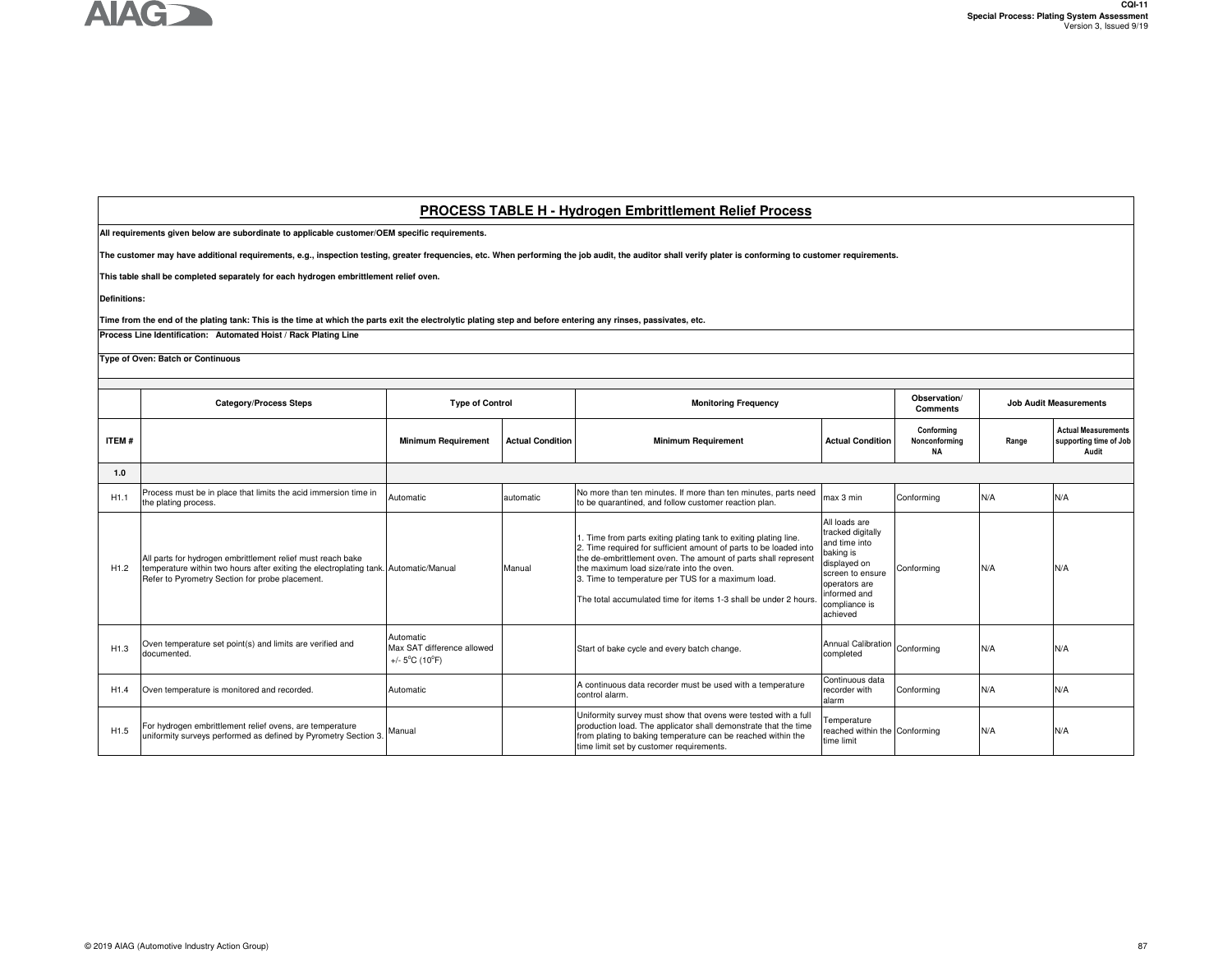

| H <sub>1.6</sub>  | For hydrogen embrittlement relief ovens, are thermocouples<br>checked and/or replaced as defined by Pyrometry Sections 3,<br>3.1 and 3.3.                                      | Manual           | Plater shall have preventive maintenance system that is<br>documented and implemented.                                                                                                                                                                                                                                           | PM system<br>documented                                                                                                                                                         | Conforming | N/A | N/A |
|-------------------|--------------------------------------------------------------------------------------------------------------------------------------------------------------------------------|------------------|----------------------------------------------------------------------------------------------------------------------------------------------------------------------------------------------------------------------------------------------------------------------------------------------------------------------------------|---------------------------------------------------------------------------------------------------------------------------------------------------------------------------------|------------|-----|-----|
| H <sub>1.7</sub>  | Electronic or mechanical records (not hand-written) must be kept<br>for the following:<br>Time out of plating line<br>Time at start of bake cycle<br>Time at end of bake cycle | Automatic/Manual | For every oven batch the applicator shall record:<br>Time out of plating line<br>Time at start of bake cycle<br>Time at end of bake cycle                                                                                                                                                                                        | All records are<br>retained digitally,<br>all baking<br>requirements are<br>part specific and<br>managed via<br>production<br>software                                          | Conformina | N/A | N/A |
| H <sub>1.8</sub>  | Air filter (if used) change as scheduled.                                                                                                                                      | Manual           | Per oven manufacturer, filter supplier recommendation                                                                                                                                                                                                                                                                            | See PM system<br>database                                                                                                                                                       |            | N/A | N/A |
| H <sub>1.9</sub>  | Bake oven logs for each oven batch are reviewed and verified.                                                                                                                  | Manual           | Before shipment of each batch, an independent inspector (other<br>than operator) shall verify:<br>Time out of plating line<br>- Time at the start of bake cycle<br>Time at end of bake cycle<br>Additionally verify the following meet process specifications:<br>- Time to temperature<br>- Length of bake cycle at temperature | All records are<br>displayed on a<br>screen by the<br>ovens for<br>supervisors and/or Conforming<br>lead inspectors to<br>review multiple<br>times per shift or<br>as necessary |            | N/A | N/A |
| H <sub>1.10</sub> | Hydrogen embrittlement relief must be performed per customer<br>requirements before rework.                                                                                    |                  | The rework documents must include:<br>- Time out of plating line<br>Time at the start of bake cycle<br>Time at end of bake cycle                                                                                                                                                                                                 | All records are<br>retained digitally,<br>all baking<br>requirements are<br>part specific and<br>managed via<br>production<br>software                                          | Conforming | N/A | N/A |